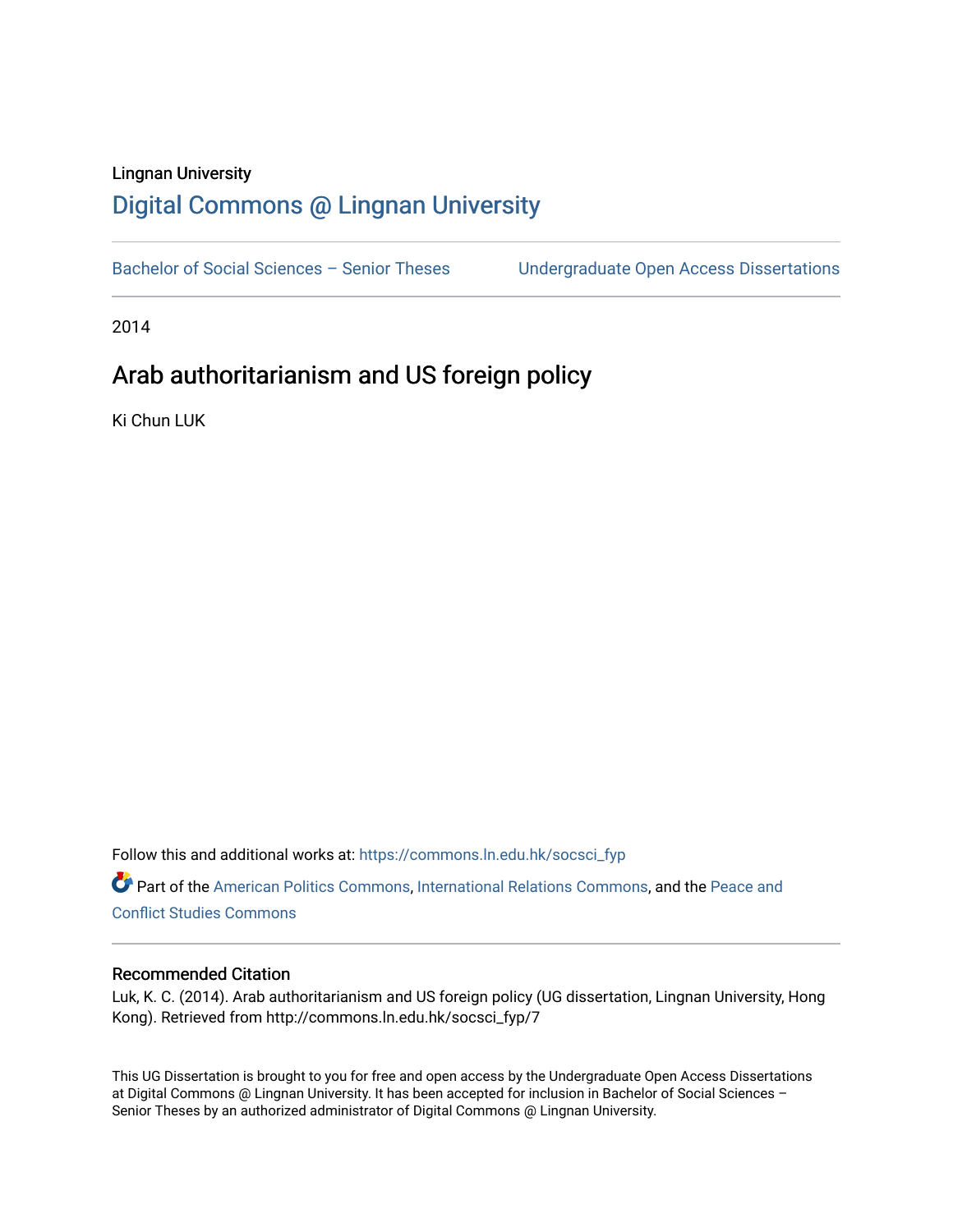# **Arab authoritarianism and US foreign policy**

A Thesis

Presented to:

The Program Office of Social Sciences of Lingnan University in partial fulfilment for the requirement of the Degree in Bachelor of Social Sciences

> Submitted by: Luk, Ki Chun (1170101) Submitted to: Dr. Zhang Baohui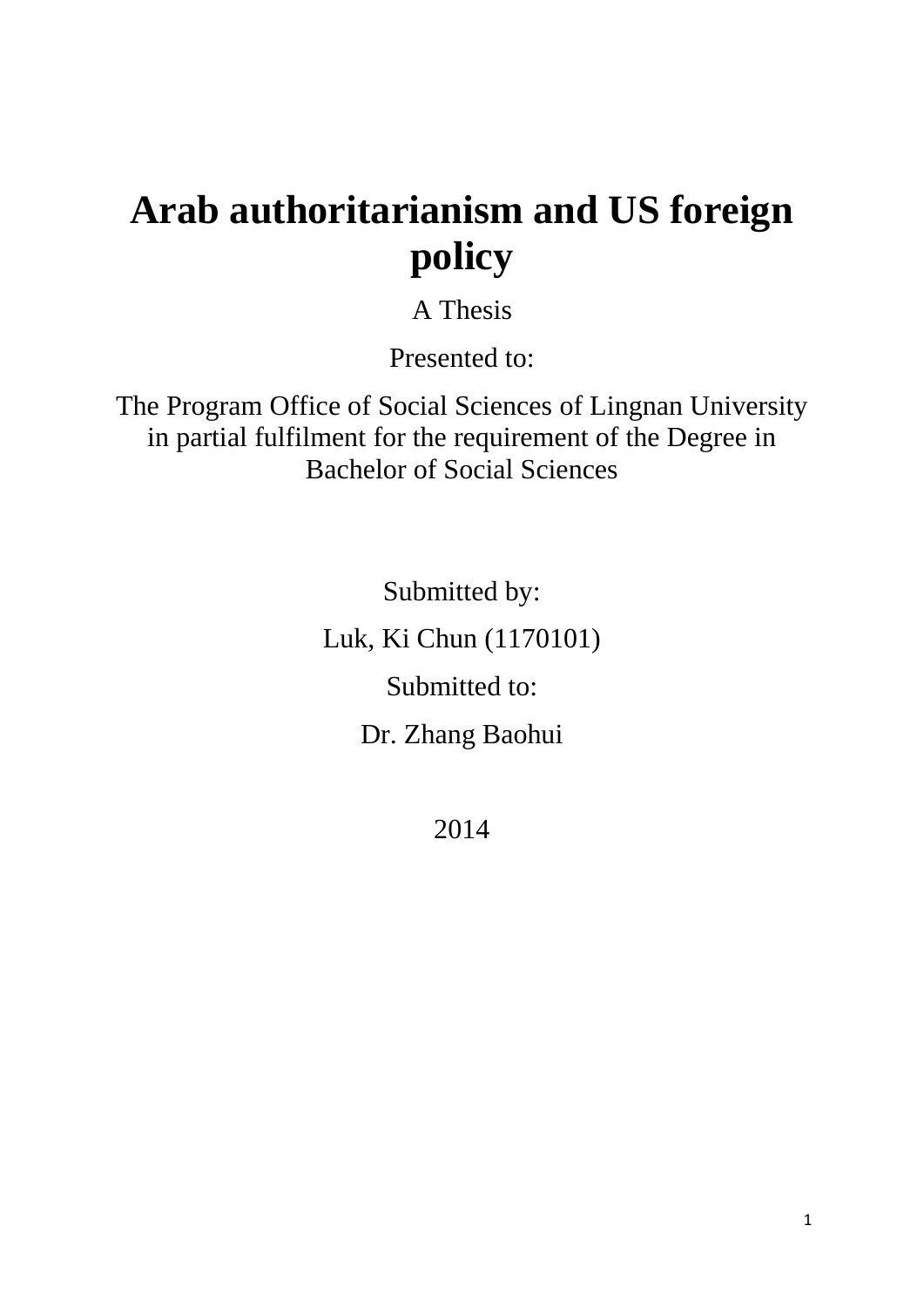### Table of Content

- 1. Chapter I:
	- *1.1* Abstract
	- *1.2* Research background and questions
	- *1.3* Hypothesises
	- *1.4* Research significance
	- *1.5* Methodologies
	- *1.6* Literature review and critical analysis
		- 1.6.1 national interest analysis
		- 1.6.2 national-interest analysis: Asset mobility approach
		- 1.6.3 national-interest analysis: international conditions analysis
		- 1.6.4 The Foreign policy model: US grand strategy

#### 1.6.5 US domestic politics analysis

- 1.6.5.1 Congressional/senior security advisors' unity in opinions
- 1.6.5.2 The strength of lobbying activities
- 1.6.5.3 Mass media and American public opinion during foreign policy crisis
- 1.6.6 Critical analysis of the realist national-interest framework and the US grand strategy neoclassical realist model, asset mobility approach, international conditions analysis and US Domestic politics analysis
- 2. Chapter II: the proposed structure, the nature, reasons of US foreign policy of realist favouritism and the inferiority of liberal approach in the Arab context with case studies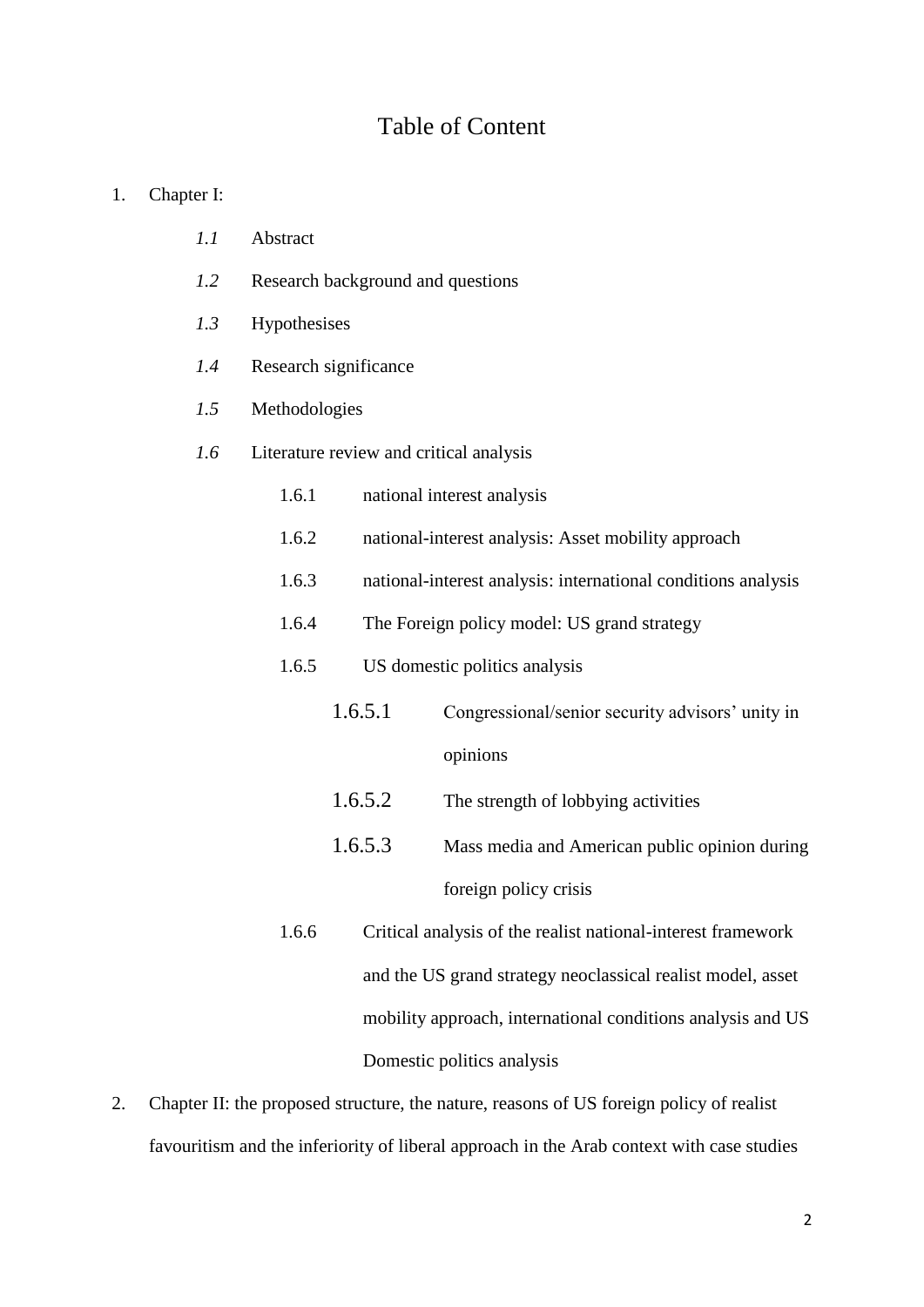- *2.1* Proposed structure
- *2.2* The existence of US foreign policy grand strategy in the Arab context
- *2.3* Presence of liberal approach
- *2.4* Realist primacy and liberal inferiority and reasons
	- 2.4.1 The highly anarchic, threatening Hobbesian international conditions in MENA
	- 2.4.2 The incompatibility between the fixed nature of US liberal cultures and the fast-changing dynamic situation in MENA
- *2.5* A revised national interest analysis
	- **2.5.1** Power as a national interest: counterterrorism and regional balance of power
	- 2.5.2 Peace as a national interest: Arab-Israel peace
	- 2.5.3 Prosperity as a national interest: ensuring the stable supply of oil
- 3. Chapter III: the rationale for continued supports to/eventual abandonment of Arab autocracies after/during the Arab Spring with case studies
	- *3.1* Case studies: US foreign policy and Al-Saud Saudi Arabia in the wake of Arab Spring
	- *3.2* Case studies: US Foreign policy and Al-Khalifa Bahrain in the wake of Arab Spring
	- *3.3* Case studies: US foreign policy and Mubarak Egypt in the wake of Arab Spring
	- *3.4* Case studies: US Foreign policy and Saleh Yemen in the wake of Arab Spring
	- *3.5* Reasons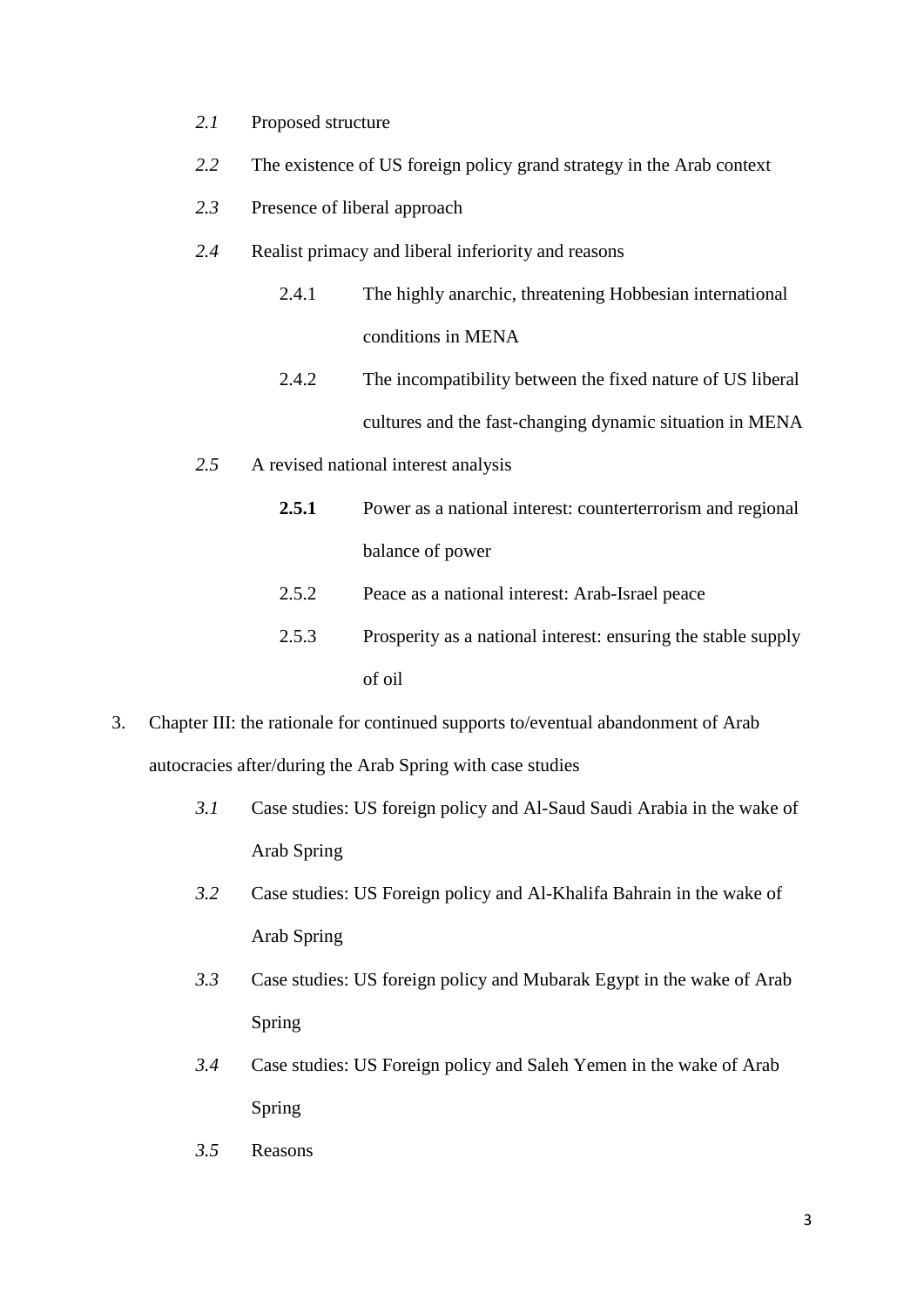| 3.5.1 |         | international conditions/pressure                |
|-------|---------|--------------------------------------------------|
|       | 3.5.1.1 | US foreign policy and Regime capability to cope  |
|       |         | with protests                                    |
|       | 3.5.1.2 | US foreign policy and military loyalty to the    |
|       |         | regime                                           |
|       | 3.5.1.3 | US foreign policy and the existence of better    |
|       |         | alternatives                                     |
|       |         |                                                  |
| 3.5.2 |         | US domestic politics                             |
|       | 3.5.2.1 | Congressional/senior security advisors           |
|       |         | opposition unity/disunity during the Arab Spring |
|       | 3.5.2.2 | The strength of lobbying activities during the   |
|       |         | <b>Arab Spring</b>                               |
|       | 3.5.2.3 | American mass media and US public opinion        |

- 4. Chapter IV: Conclusion, Limitations, Suggestions
- 5. Chapter V: Reference list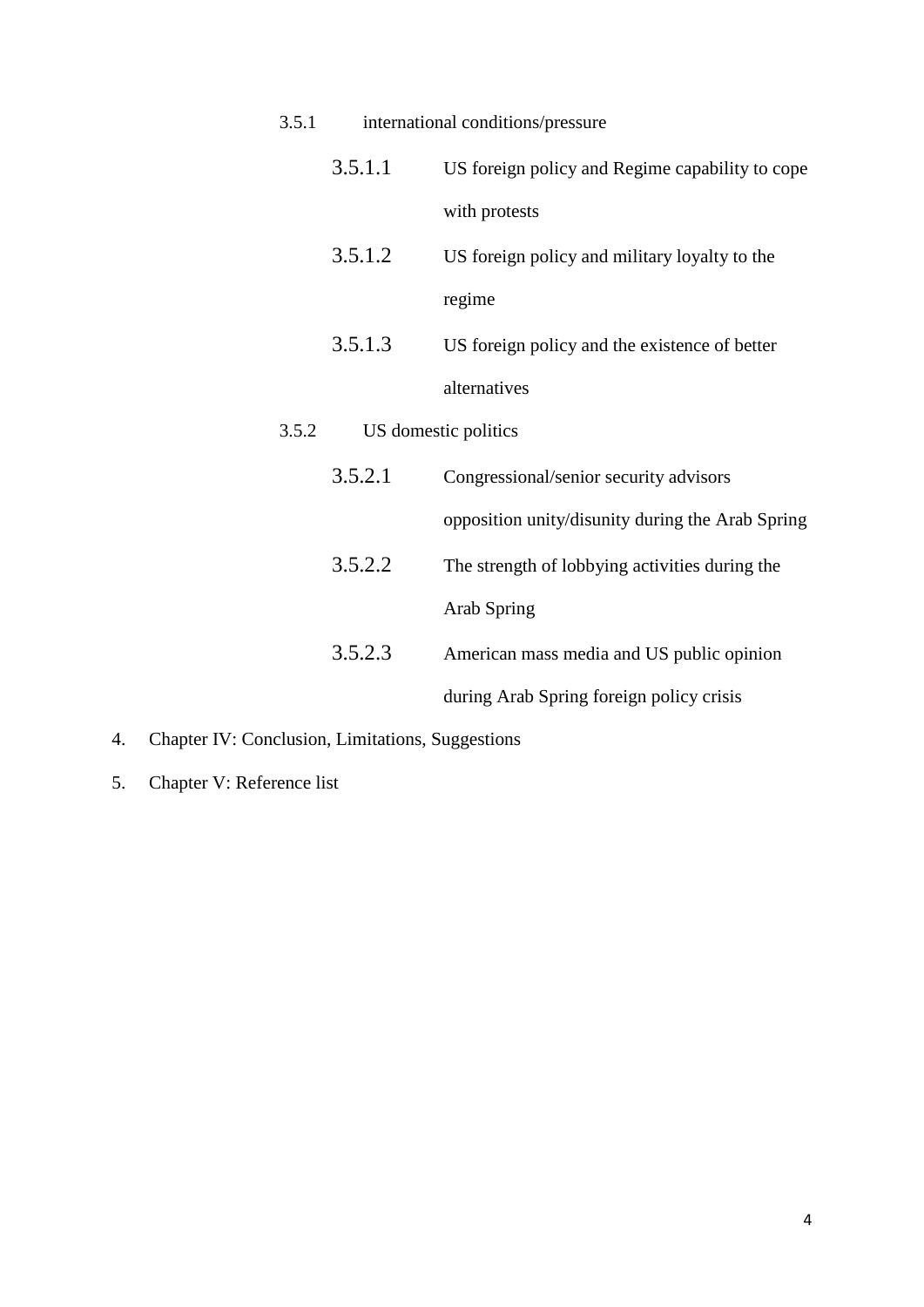#### *Abstract*

This qualitative research aims to examine the nature and reasons for America support for Arab authoritarian regimes in Egypt, Saudi Arabia and Yemen, and to provide further details by examining the inferiority of liberal cultures and superiority of realist approach and continuation/discontinuation of this existing approach after/during the Arab Spring by case studies. In order to have a systematic analysis, alternative theoretical models, including a revised national interest model, the neoclassical realist US grand strategy model (Dueck ,2008),the international conditions analysis by Petras (2011),and US domestic politics model will be examined. Currently, the issue under study suffers from little systematic theoretical analysis, with no attempts to draw insights from theoretical models.

#### *Research background and questions*

The United States, as one of the liberal democracies, always seems to incorporatethe democratic rhetoric into its foreign policymaking process (Pollack, 2009). For example, after 911 attacks, the '*participation-moderation'* theory seemed to have appeared in the Bush administration, saying that the cause of Islamic extremism was attributable to the lack of political participation in authoritarian Arab regimes, and that in order to reduce threats to the US and tackle the problem of terrorism, the US would attempt to promote democratization of those regimes an important agenda, as shown by Bush's intervention in Iraq 2003 (Dalacoura, 2010 & Schwedler, 2006:Bermeo, 1997).

However, throughout the years, US Middle East policies have also been characterized by America's support tofriendly authoritarian Arab regimes such as Mubarak in Egypt, Saudi monarchy regime, and Saleh in Yemen by providing massive amount of military aid, arms sales annually and various forms of political support (Byman et al., 2011:Yom, 2008). For example, while US officials paid lip services to democracy and political reforms, US also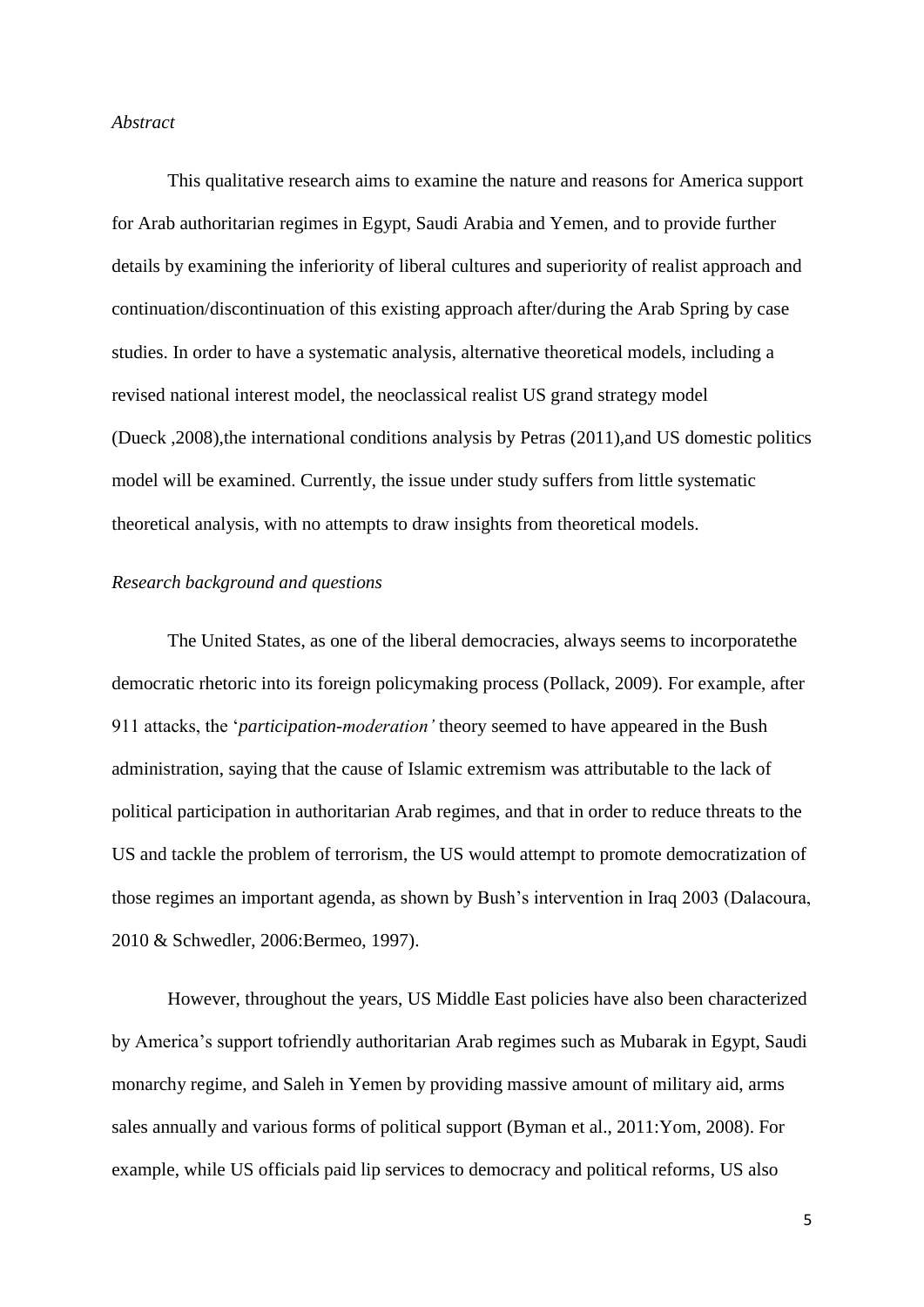provided a sum of \$13.3 billion to these regimes during 2002-2005 as well as aid and arm package in 2007 (Yom, 2008;USAID, 2006). In addition, negative conditionality was rarely used to demand reforms, meaning that there would not be withdrawal of economic aid and military assistance in case of non-compliance, with the only recent exception being the military aid to Egypt (Yom, 2008: Marcus, 2013: Martinez, 2013).It was until the very last minute that America gave up the Mubarak regime in 2011 and Saleh regimein 2011/2012 mainly due to overriding changes in international conditions and certain US domestic politics **(**Petras, 2011;Brownlee ,2012a).

There must be some compelling reasons for the US to pursue such contradictory policies between democracy promotion and supports to friendly autocracies and the eventual abandonment of Mubarak and Saleh regime.Currently, the vast majorityof literature articles adopt the realist national interests approach to explain this issue. As argued by Dueck (2008), America, in general, has a neoclassical realist grand strategy model of foreign policy with both liberal culturesand realist elements, but realism always predominates due to many reasonswhile liberalideologies only have secondary roles (Dueck ,2008). Strategic adjustment (changes) occurs primarily due to changes in international conditions/pressure. It may be thus possible that the analysis of grand strategy could be applied to this issue.Thus, the research questions are to find out ,firstly, the nature of US foreign policy towards friendly Arab regimes and reasons for US realist inclination in the case of chosen countries (Egypt, Saudi Arabia, and Yemen, Bahrain); and secondly, if there are any critical conditions/factors leading to the marginal rolesof US liberal strategic culturesin the shaping of US policy in the Arab context andthirdly, the reasons for prolonged support to authoritarian regimes and the eventual discontinuation of the support after/during the Arab Spring*.* The following hypothesises are proposed.

#### *Hypothesises*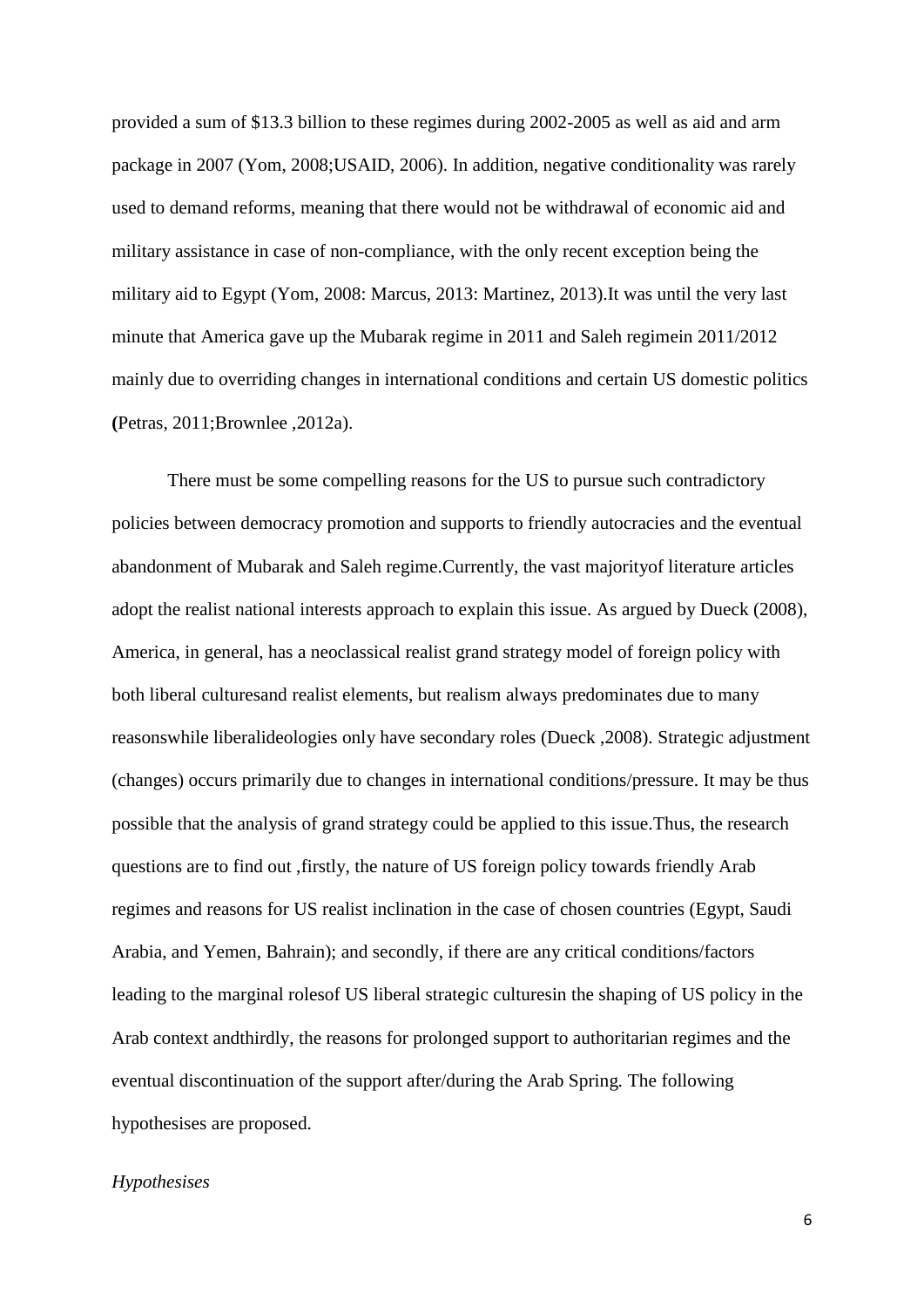- 1. US foreign policy towards friendly Arabs authoritarian regimes are shaped by both liberal strategic cultures and realism.
- 2. In US foreign policy towards friendly Arab autocracies, realist has triumphedliberal strategic culturesfor a long time due to a number of factors. Liberal strategic cultures playsminor roles and functions only under certain special circumstances.
- 3. There are certain mechanisms leading to continuation of existing US policies towards friendly Arab autocrats after/during the Arab Spring, subject to different international conditions/pressures/threats.
- 4. Pro-American Arab regimes could also be abandoned by the US unwillingly due to overwhelming international/US domestic politics associated with the liberal strategic cultures after/during the Arab Spring

#### *Research significance*

In the first place, aqualitative research makes contribution to the study ofMiddle East and North Africa (MENA) democratization. Among MENA Arab regimes, the vast majority of them are of strong neopatrimonial nature, one of which surviving mechanisms hinges on rentierism, referring to the distribution of economic rents and other political benefits to maintain the loyalty of important social constituencies, so as to consolidate the neopatrimonial authoritarian rule (Hinnebusch, 2006: Dodge ,2012). However, petroleum is not omnipresent in large quantities in every state, for example, Egypt and Yemen, and thus the level of external supports become a very important source of rents to support the patrimonial rule (Hinnebusch, 2006). In particular, as suggested by Bellin (2012), international support could enhance the regimes' '*coercive capacity*: *thephysical wherewithal to muster men and material necessary to repress*'. Thus, a comprehensive understanding of the role of external supports would enable us to develop insights into the obstacles to political change in the mobilizing stage, the transition stage and the consolidating stage of Arab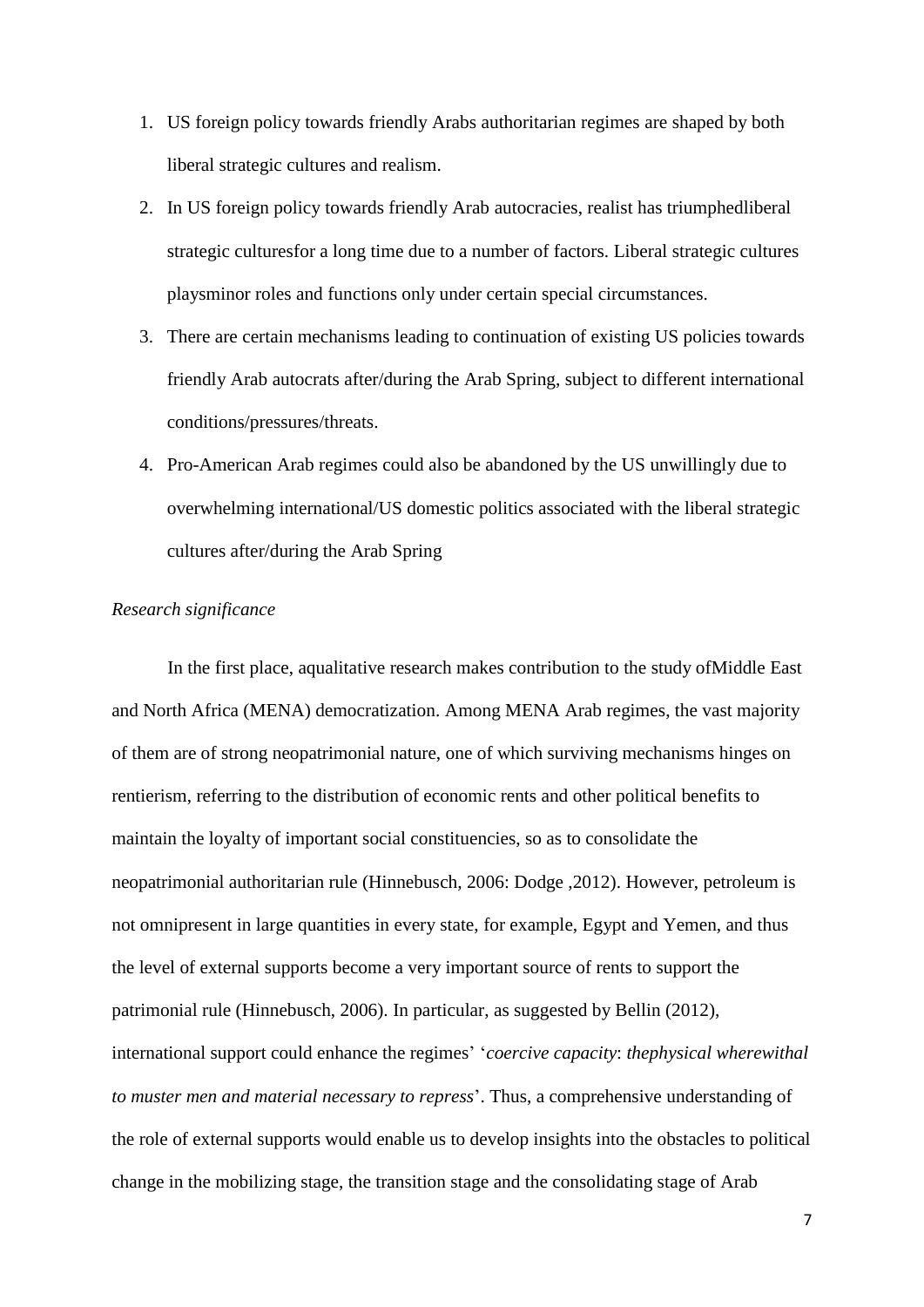democratization This understanding is especially important for the current Arabs uprising against autocratic governments, which may lead to large-scale political and economic instabilities ranging from riots to civil wars (Byman et al., 2011).

Secondly, the research on external supports to the regimes may also shed some light on the understanding and prevention of Islamic terrorism, as the robustness of these pro-American authoritarian regimes may breed terrorism in the long term (Byman et al., 2011). In particular, there is a wide range of social, economic and political grievances within these societies, and all these grievances may well lead to formations of anti-status-quo terrorists groups, as a way to voice grievances and demand for higher living standards (Byman et al., 2011). Most importantly, America's soft power in Arab societies could be tarnishedby being seen as supporters for dictators (Byman et al., 2011). Therefore, a thorough understanding of US support for Arab authoritarian regimes may enable us to understand one of the most important causes of Islamic terrorism.

Admittedly, there is no lack of articles dealing with these issues on the basis of national-interest approach. However, there has been little systematic/comprehensive research on the nature of US policy towards Arab autocrats with respect to some general theories/models. There has also beenlittle research on the continuation or withdrawal of American supports to authoritarian regimes after/during the Arab Spring. As suggested by McGowan & Shapiro (1973), the absence of a general theory of foreign policy hinders the systematic and consistent understanding of the relationships in foreign policy behaviour so that one has to make uneducated guesses on foreign policy matters which are susceptible to biases/ oversimplification. Furthermore, the existing national-interest approach is also defective because of lack of*in-depth* analysis of USnational interestsin MENA, examination ofcurrent international threats and the opportunity costs of regime collapse.In addition, theories on international and US domestic politics may also provide some insights into the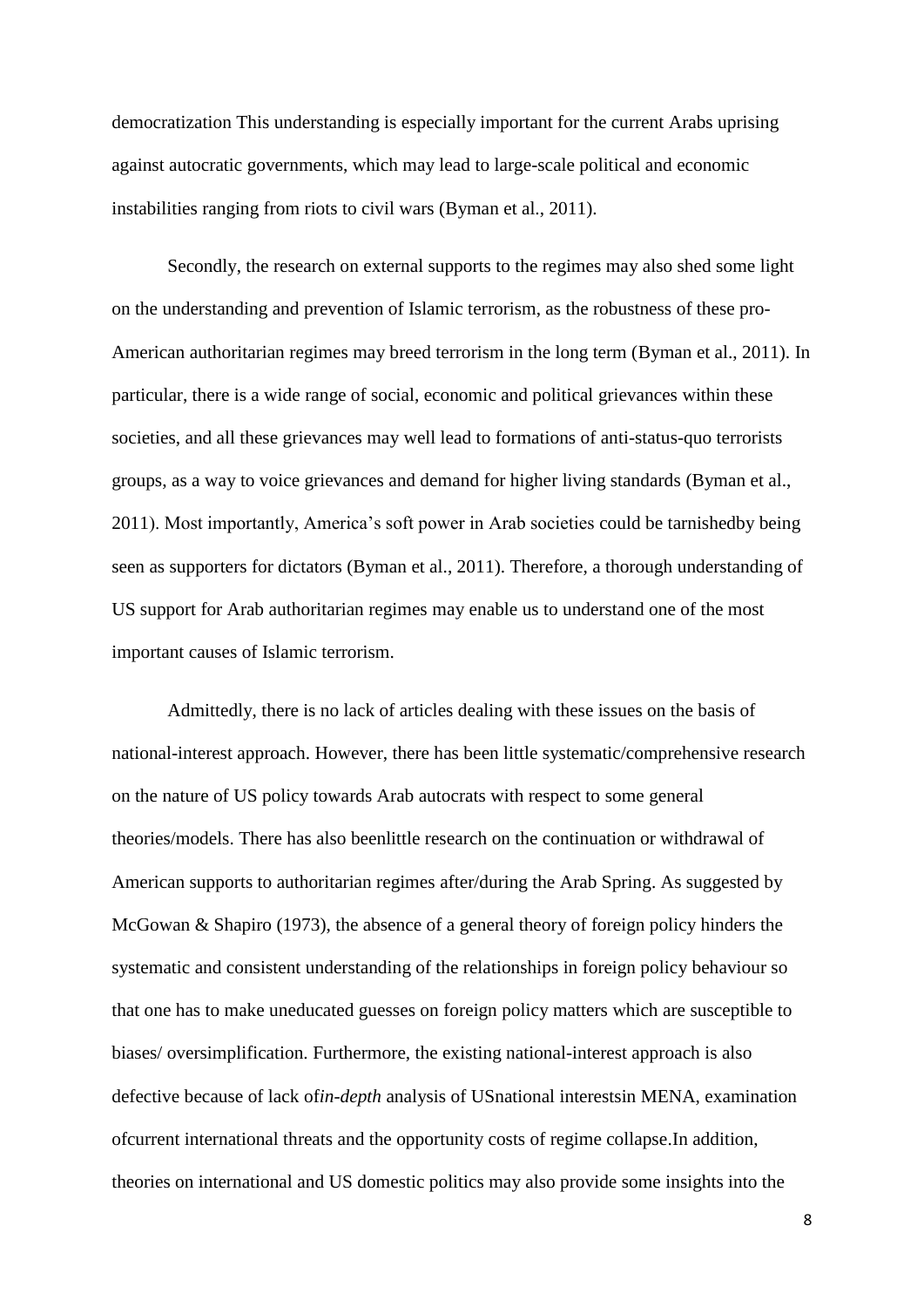eventual cessation of supports to Mubarak and Saleh, all of which are largely absent in the current research articles.This research would thus try to address the above concerns by the use of some theoretical models.

#### *Methodologies*

This research is of qualitative nature and journal articles, books, internet information and news articles would be major sources of information, implication and literature review, all of which are readily accessible on the internet and in different university libraries, so as to find out the reasons and nature of US foreign policy in the issue of supporting autocratic pro-American regimes. As suggested by Ragin & Amoroso (2010), qualitative research mostly focuses on the examination of '*in-depth knowledge'* and '*elaboration and refinement of images and concepts*', and thus all these could be used to reinterpret the nature of this issue and consolidate our knowledge of thenational-interest perspective and advance our understanding to the reasons for continued/discontinued adoption of the existing approach. As for comparative methods, they are not applicable here since the goal of this research is not to '*unravel the different causal conditions connected to different outcomes*' and in other words, Comparison between the similarities and differences across a number of different case studieswould be not be employed to '*explain the diversity within a particular set of cases'* (Ragin &Amoroso, 2010). Moreover, this research would not be a quantitative one since on one hand, it is very difficult to operationalize the independent variables (the reasons for supporting pro-American dictatorships, the reasons for prolonged adoption of existing policies) and the dependent variable (the phenomenon of US aids to Arab dictatorships)and on the other hand, this research is not to '*show the co-variation between two or more variables across many cases*' (Ragin &Amoroso, 2010). Once again, the goals of this research are to identify the nature and explain the reasons for such a peculiar US foreign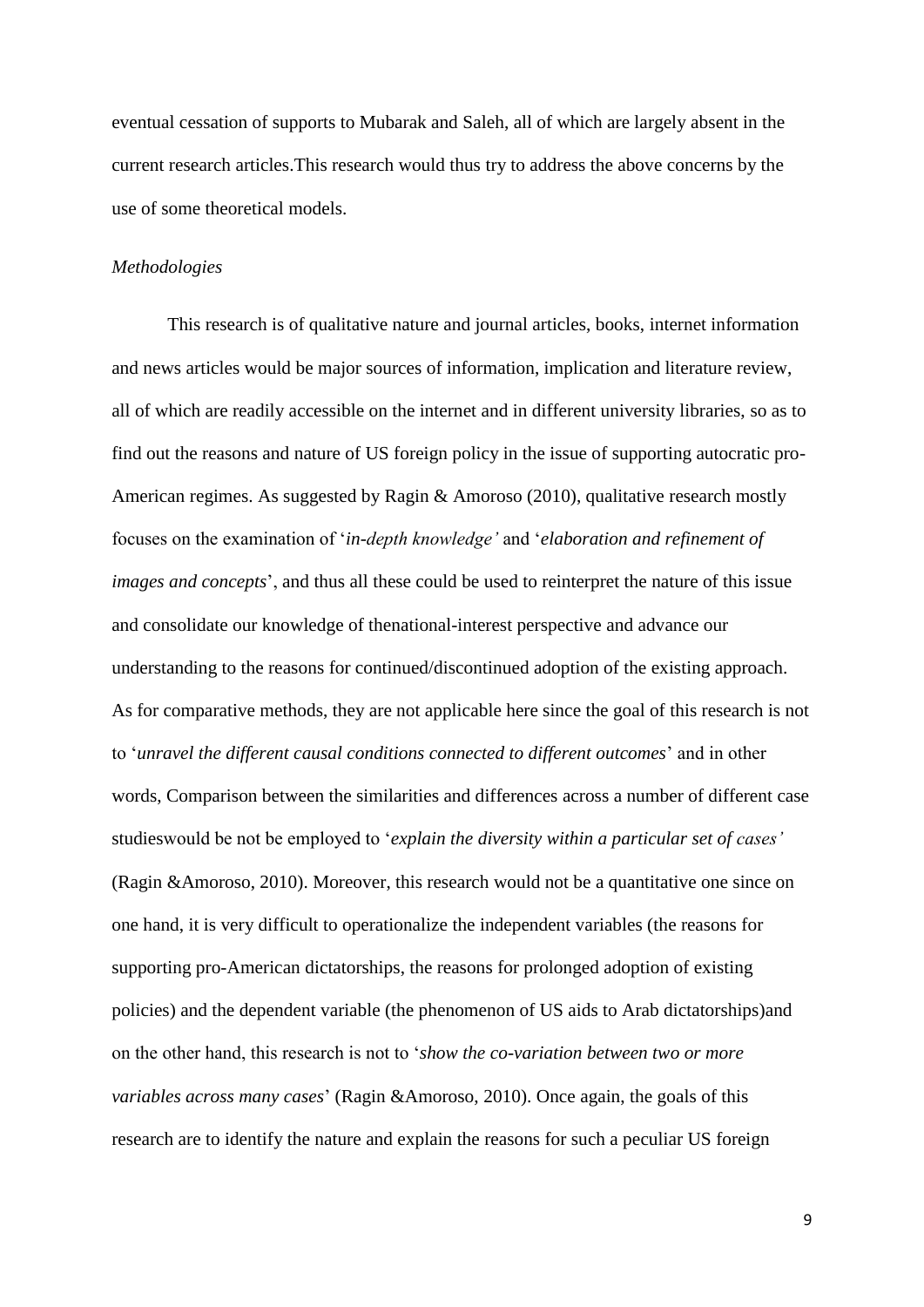policy ofprolonged supports to Arab dictatorships and the abandonment of some dictatorships in the end and the case studies of the four Arab regimes are only for illustration purposes

The research questions and hypothesises would be investigated by a number of theoretical frameworks. Instead of the purely national interest analysis approach, the use of theoretical models enables us to understand the issue more systematically from a sound theoretical base with wider range of perspective. Busha & Harter (1980) once argued that, '*sound theoretical knowledge about the problem area from which the research task originated is necessary to the conduct of meaningful inquiry, no matter what the subject of the research would be'*. In this research, the neoclassical realist US grand strategy model by (Dueck (2008) in addition to the revised national interest analysis would be used to examine the nature and ideologies of supporting Arab dictatorships. In addition, the neoclassical realist US grand strategy model by Dueck (2008), and the international conditions analysis by Petras (2011), US domestic politics analysiswould be used to account for the prolonged continuity of the existing approach of supporting Arab autocracies.

Furthermore, there are also cases studies. For example, in line with the following reasons, four pro-American authoritarian regimes are chosen as case studies (Mubarak Egyptian regime, Al-Saud Saudi regime, and Saleh Yemeni regime, Al-Khalifa Bahraini regime). For example, they have to be pro-American Arab regimes, as manifested by the massive annual US military and monetary support to the regimes, in particular of the security apparatus and the US ensuing supports after/during the Arab Spring. Secondly, they have to be of great national interests to America, be they political or economic. Thirdly, they all have to be authoritarian regimes, with the classification of 'not free' from Freedom House reports and indeed, all four regimes (Mubarak, Al-Saud, Al-Khalifa and Saleh) are all of the same status.(Freedom House, 2013 & 2011).Fourthly, there should be some cases of successful regime survival and regime collapse respectively to show the changes in US foreign policy in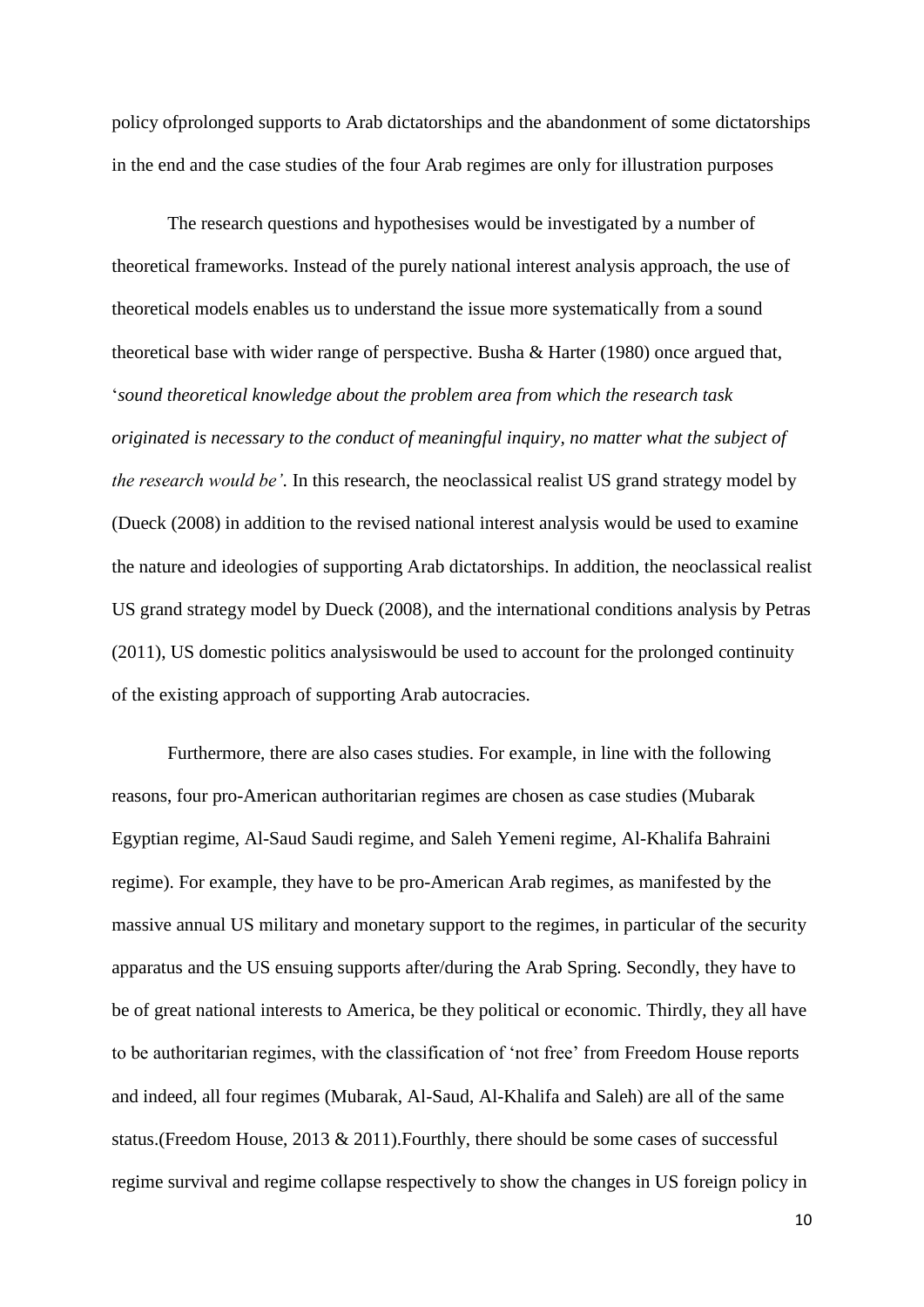the face of varying levels of international/US domestic politics and the presence/absence of alternatives, since US supports is one of the most important factors of regime breakdown/survival, as suggested by McKoy& Miller (2012).

#### *Literature review and critical analysis*

#### *National-interest analysis*

Currently, the vast majority of literature examines the issue with a national-interest analysis, arguing that US practises realist policies towards supporting the autocratic regimes because of their contribution to US regional interests .Since the national interest approach is not just formed by one single article, the paragraphs below are the summarized contents of some of the existing literature articles in the case of Mubarak Egypt, A;-Saud Saudi Arabia, Al-Khalifa Bahrain and Saleh Yemen.

In the case of Egypt, the value of Egypt to Washington has gained salience ever since the conclusion of Egypt-Israel peace treaty in 1979, making Egypt one of the two Arab countries to have diplomatic relations with Israel and removing the possibility of another Arab-Israel conflict, and the treaty also made Egypt a tool to fight against the USSR and the Shiite Iran (Brownlee, 2012a). Furthermore, Egypt has also enabled the deployment of US forces in the Persian Gulf by allowing the passage of Egyptian airspace and the use of military facilities and installations such as the Cairo West Air Base and the Suez Canal for refuelling and prepositioning purposes and Egypt also made contribution to counterterrorism purposes by housing a large number of CIA personnel and providing intelligence support and assistance in the 'extraordinary rendition program' against Islamic militants , so that US law does not have to be followed (Brownlee, 2012a :Meet the Press, 2005). Thus, the Mubarak regime was one of '*the most US-aided autocracies'* after the cold war jumping from \$1.5 billion to \$2 billion aids from FY2005 to FY2007 and in FY2009, the delivery of small arms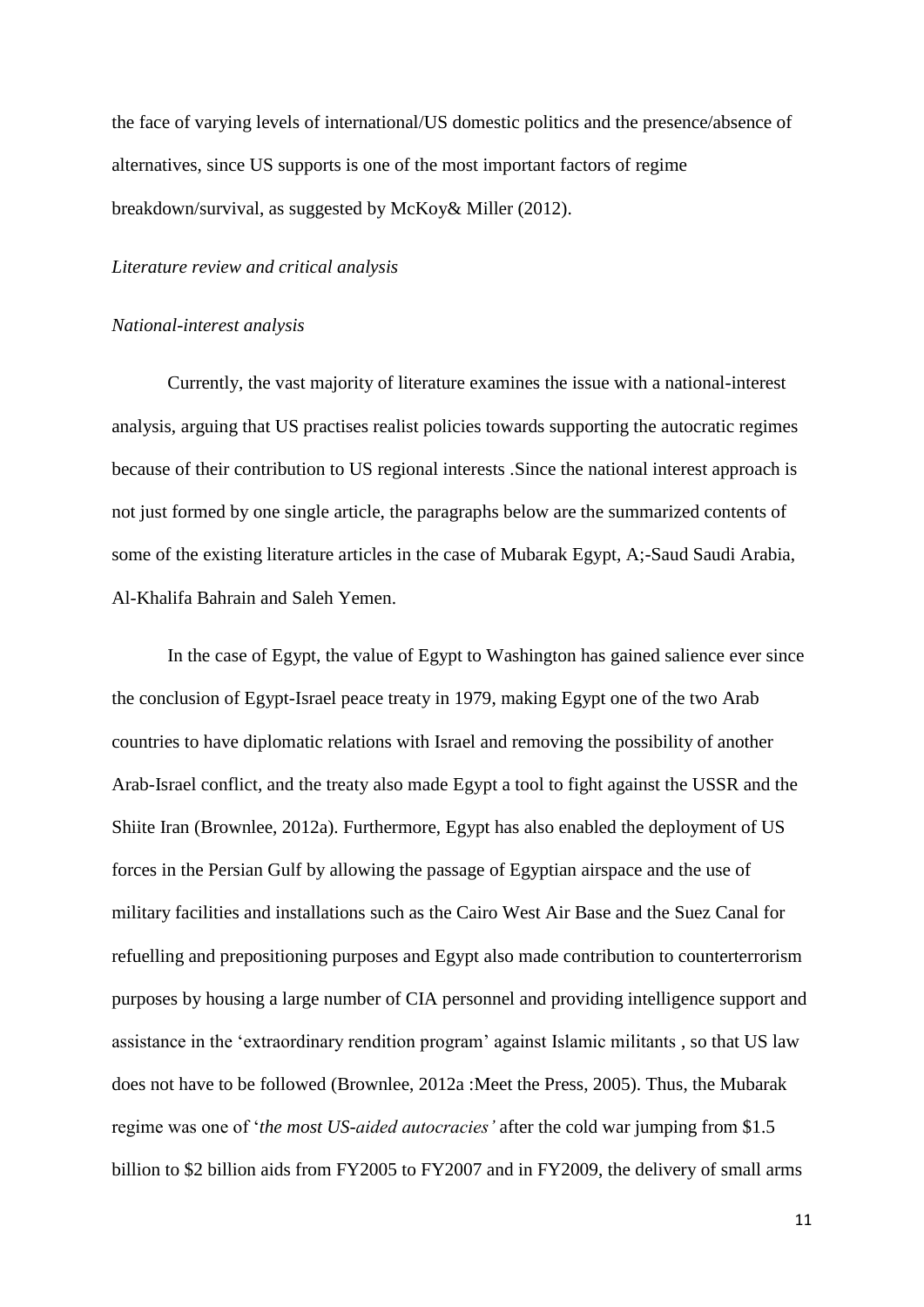and ammunition to Egypt was worth \$744,000 (Brownlee, 2012a:Arabawy, 2006: US Gov, 2006). After the ouster of Morsi, America continues to fund the Egyptian authorities for counter-terrorism, military training and stressed that the halt in the delivery of military equipment would not be permanent (Martinez, 2013).

For Saudi Arabia, one of the most important values to the US is the large amount of oil reserve (Yom, 2008). Saudi Arabia is the second-largest oil producer, accounting for around 11.3 % of US crude oil imports and 80% of the world's reserve production and it also became an important substitute to Libyan oil during the civil war (Rumsey, 2012: Ratner, 2011). Furthermore, the Sunni Saudi Arabia is important to counter the rise of Shiite Iranian regime, which is an antagonist of America (Mabon, 2012). In particular, the Al-Saud regime sought to do so by suppressing and isolating the Shiite Saudi Arabs in the eastern provinces and by supporting the Sunni Al-Khalifa Bahraini monarchy against Shiite influence (Mabon, 2012). In addition, Saudi Arabia may also be regarded as a partner in counter-terrorism, although it is alleged that the regime may have sponsored terrorism instead (Blanchard, 2010: Prados & Blanchard, 2007). After the 911, the flow of funds have been subject to greater control in Saudi Arabia and a 'joint task force' between the US and Saudi about terrorism investigation has also been set up and Saudi NGOs associated with terrorism were also ban (Blanchard, 2010). Thus, America, throughout the years, has had a large amount of arms sales to Saudi Arabia, which is worth \$17.9 billion from 1998 to 2005 (Prados & Blanchard, 2007).In 2006, the Bush administration also approved the 9 billion arms sales to Saudi Arabia, including 24 Black Hawk Helicopters, 724 light armoured vehicles, 58 M1A1 Abrams tanks, 2300 long-range radio systems (Prados & Blanchard, 2007: Defense Security Cooperation Agency, 2006).

Bahrain, albeit with Shiite majority, the Sunni monarchy could be mainly used as a stronghold to contain the rise of the revisionist Shiite Iran in conjunction with Saudi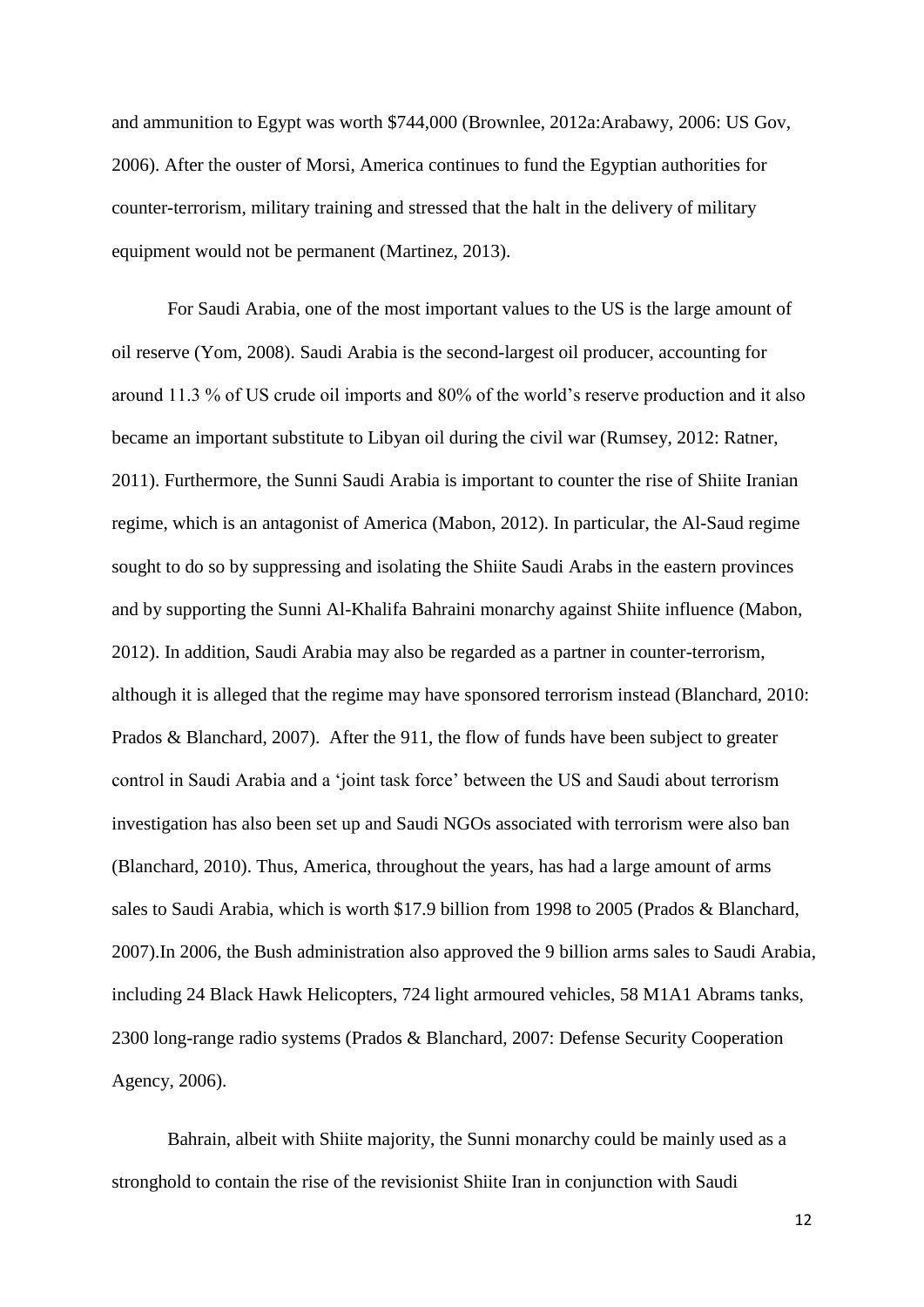cooperation, which is in America's interests (Katzman, 2005). With its close proximity to Iran, US military presence there could be used to deter Iran's aggressive actions and ensure regional stability (Katzman, 2005).In particular, Bahrain houses the US Navy headquarter of the Fifth fleet in a 500-acres base with 5000 US naval personnel, some minesweepers, a Carrier Battle Group, an Amphibious Assault Group, which could '*interdict movement of terrorists, arms or WMD-related technology*' (Katzman, 2005).Thus, Bahrain has long been receiving US together with GCC military aids and arms sales such as the sales of nine Blackhawk helicopters in 2007 (\$252 million) and the sale of 30 Army Tactical missile Systems in 2000, so as to keep the safe passage through Strait of Homuz and keep Iran's influence checked, given the majority Shiite population and became a 'major non-NATO ally' after the 911(Kahl &Lynch, 2013).

For Yemen, it is also a partner for counter-terrorism in the regions of Red Sea and Arabian Peninsula (Prados & Sharp, 2007). With its relatively undeveloped economy, ineffective law enforcement and tribal divisions, Yemen has long been plagued by terrorism, especially in an eastern Yemeni province where it is the 'ancestral homeland of Osama bin Laden' with many sympathizers for al-Qaeda (Prados& Sharp, 2007). Although Yemen was accused of lack of cooperation after the USS Cole bombing, ever since the 911 attack, the Yemeni President Saleh had been cooperating with America in the fight against the Al-Qaeda and US special forces and CIA agents were permitted to operate on Yemeni soil to identify and eliminate the large-size Al-Qaeda segments in Yemen and in particular, a missile strike planned by America was carried out against an automobile carrying suspected terrorists in Yemen, killing the planner of the USS Cole bombing (Prados & Sharp, 2007: Sharp, 2010). America thus has also been providing an increasing amount of economic and military aids to Yemen, jumping from an average of 25 million in 2007 to 52.5 million in 2010 during the Obama administration (Prados & Sharp, 2007: Sharp, 2010).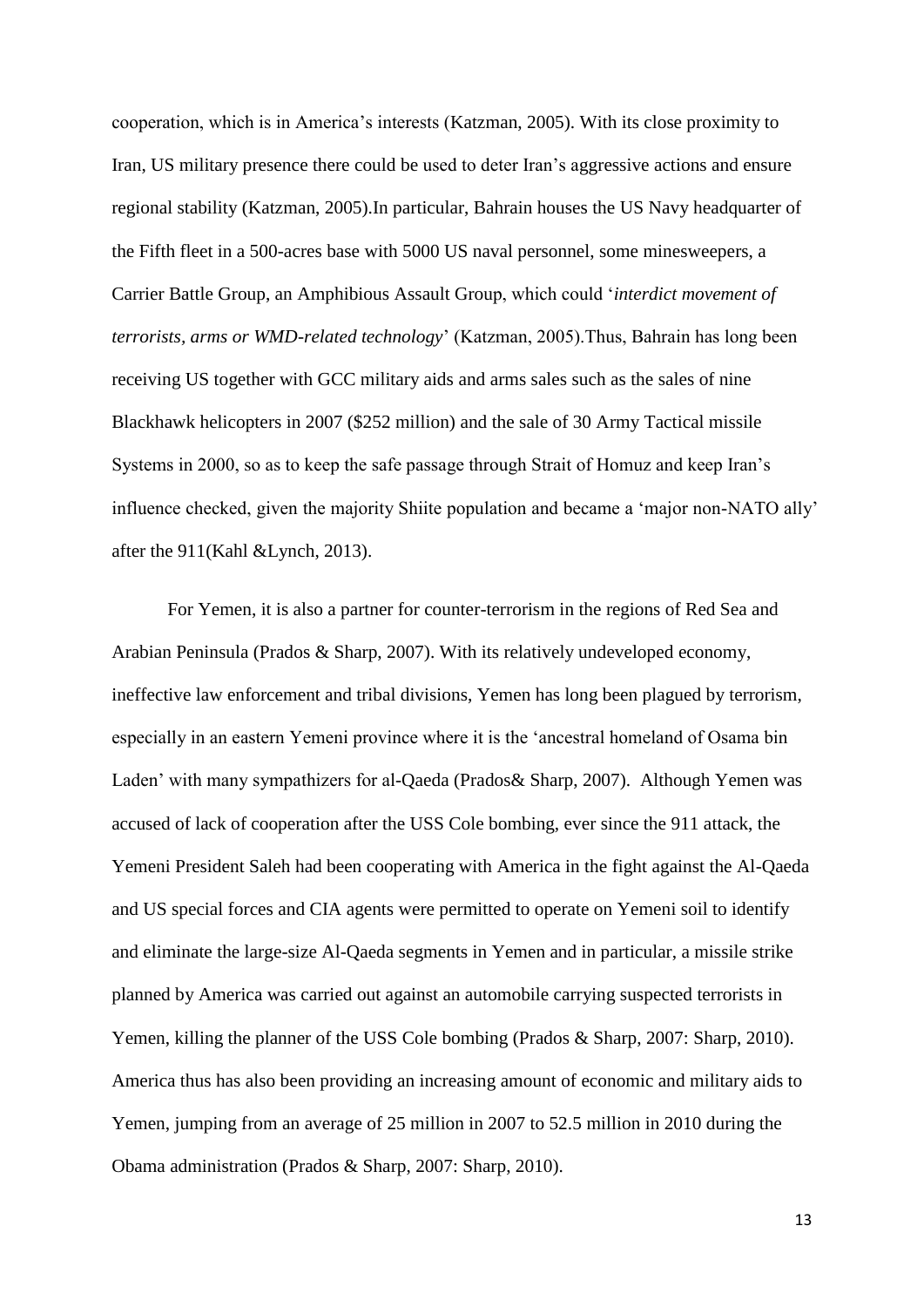#### *National-Interest analysis: Asset mobility approach*

Lastly, the asset mobility model by Brownlee (2012a) may also shed some lights of the US policy after/during the Arab Spring. This concerns the political economy analysis of the prospect for US bolstered regime change (Bellin, 2004: Brownlee, 2002 & 2012a: Snyder, 1992). In essence, it is argued that the possession of 'immobile assets' would be make elite 'fear of expropriation' (Boix, 2003). In particular, if US interests associated with particular friendly regimes/ rulers are *'fixed and immobile'* and if there are foreseeable anti-American extremists takeover after the collapse of authoritarian regime, '*the redistributive pressure*' from anti-American forces in those countries would be very high and Washington would be very unwilling to give up the regimes for fear of US assets tied to those autocracies such as '*intelligence support, military cooperation , diplomatic collaboration'* being expropriated by anti-American popular regimes in the transition period (Brownlee, 2012a).

#### *National-Interest Analysis: International conditions analysis*

As suggested by Petras (2011), whether US would withdraw or continue to support authoritarian regimes after/during the Arab Spring depends on factors such as the regime capability to cope with domestic unrests, the military loyalty to the regime, and '*the availability of a pliable replacement*'. If all these factors turn to be unfavourable to the regime survival and better alternatives exist, US would not to 'stick with' the authoritarian regimes for fear of radicalizing the opposition and generating anti-Americanism, leading to revolutions and civil wars (Petras, 2011). Examples of miscalculations include the 1959 Cuban Revolution, when America firmly supported the authoritarian Batista regime and failed 'to present a viable pro-US alternative coalition'; and the case of Nicaraguan Somoza regime supported by President Carter, leading to strong anti-American forces deposing the pro-American dictator and expropriating US assets (Petras ,2011).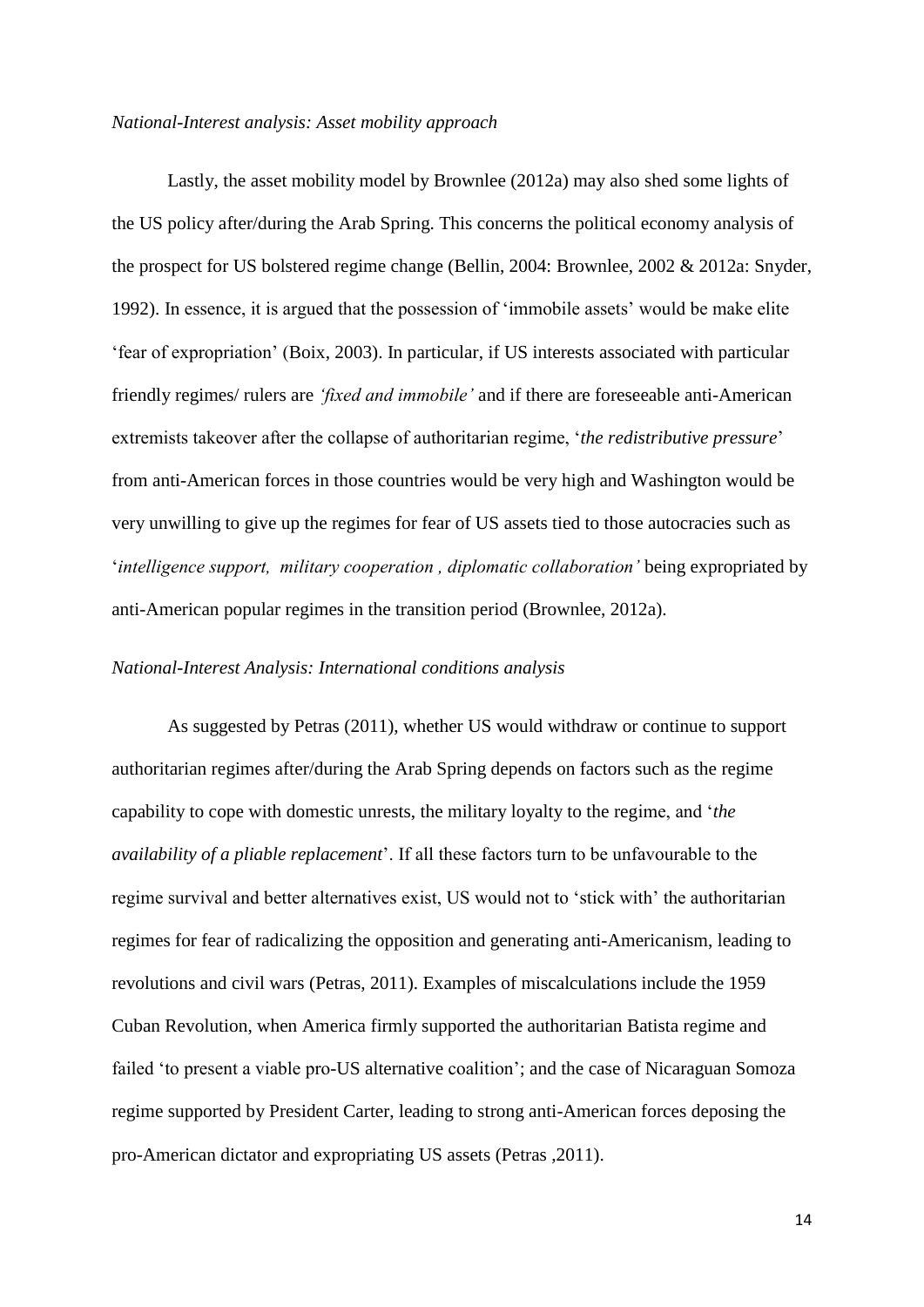#### *The Foreign policy model: US Grand strategy*

In the past, grand strategy refers to '*a calculated relationship of ends and means, in the face of one or more potential opponents*' or even '*with the possibility of use of force internationally*' (Luttwak , 2001 as cited in Dueck, 2008). As a branch of foreign policy, there is a high degree of overlaps between foreign policy and grand strategy, so theories of grand strategy may shed some light on the foreign policy behaviours (Dueck, 2008). In addition to win wars, grand strategy includes other pursuits such as non-military goals and objectives of political, economic or ideological nature during peacetime and wartime (Dueck, 2008). To put it into details, things such as national interests/goals, threats to national interests, national resources and ways used to counter these threats would be identified and prioritized and as a '*conceptual road map*', grand strategy also identifies resources to promote national interests and gives '*a set of policy prescriptions*'(Art, 1991: Dueck, 2008).Even though grand strategy may not be designed or followed all the time, governments 'act as if they do' because offrequent trade-offs among defence spending, alliance diplomacy and military intervention and contradiction between ends and means, so '*strategic decisions'*should always be made to balance military and political means and ends amidst the chance of armed conflict (Dueck, 2008). Thus, grand strategy exists always (Dueck, 2008).

The US grand strategy is never in a static mode and there are '*strategic adjustments'* (changes), defined by the significant expansion, contraction of overall strategic capabilities and commitments (Trubowitz et al, 1999). A suggested by Dueck (2008), it could be manifested by the changes in factors such as alliance commitments, size of military deployments, changes in foreign aids, the engagement and/or disengagements from diplomatic activities, with possible variations in these categories at times and in particular, a '*first-order change'* occurs when there is significant change in strategic commitments,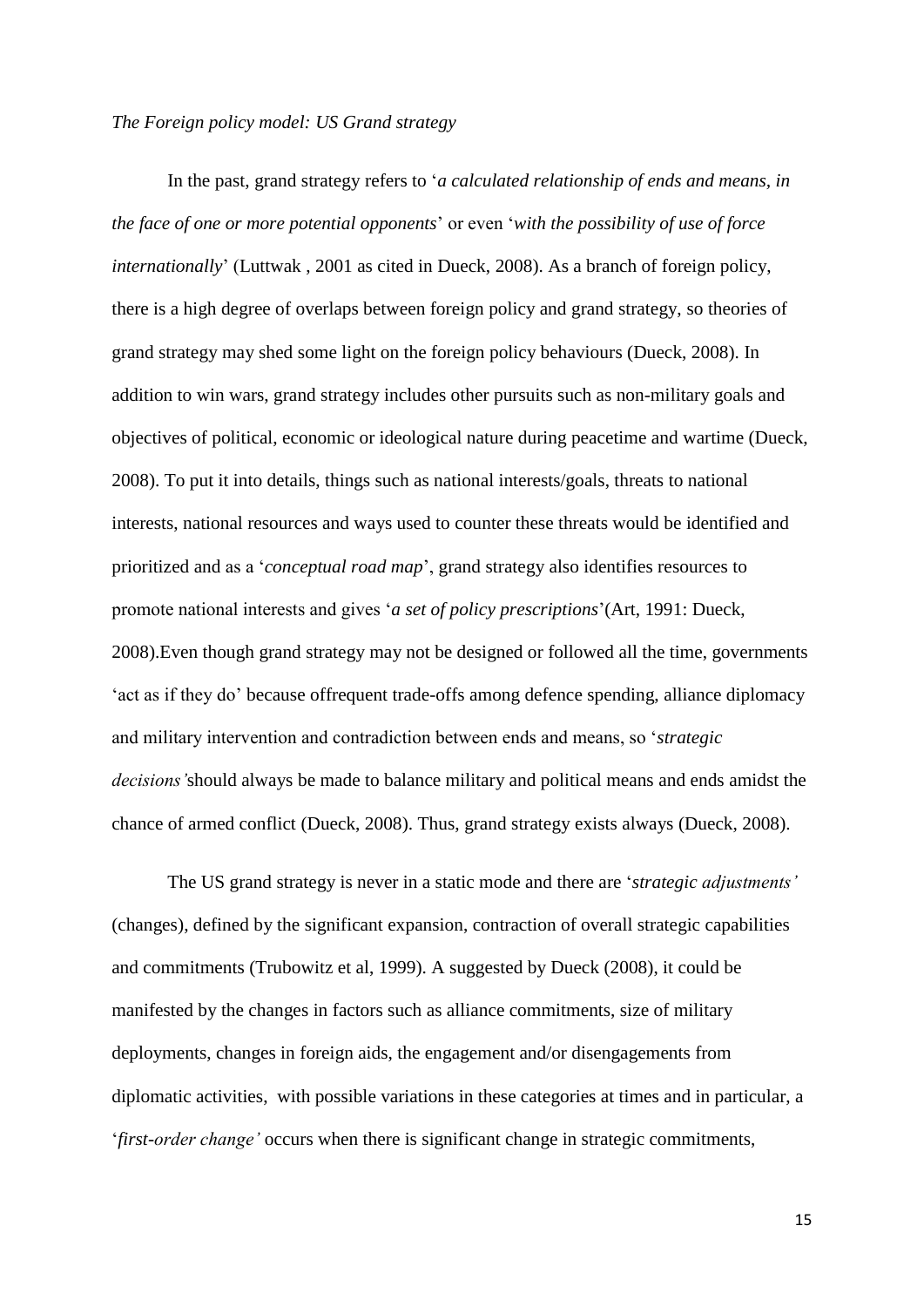followed by less fundamental '*second-order change*' and some 'minor tinkering' which always occur in most of the cases.

As suggested by Dueck (2008), the decision-making processes for the US grand strategy/foreign policy are subject to influences of BOTH elements of power (realism) and liberal strategic cultures. Both are considered for the explanation of strategic adjustment (Dueck, 2008). For the realist thinking, it emphasize the crucial role of international condition and argues that all states act similarly to , most importantly, maximize their relative gains in national interests in terms of political, military and economic powers to survive and seek to minimize potential threats in the zero-sum game anarchic international system filled with perpetual violence, uncertainties (Dueck, 2008).Liberal ideals (democratic peace, economic interdependence, institutions) are practically unfeasible because of the anarchic situation (Dueck, 2008).States would often cheat and break institutional rules/international laws/norms to have more relative gains under the Hobbesian anarchic condition (Dueck, 2008).Democracy and capitalist economic development may not necessarily moderate extremists' behavioursand produce peaceful foreign policy outcomes in the face of high threats to security interests and high uncertainties and fears (Doyle, 1997:Gilpin, 1986: Dueck, 2008). For the liberal strategic culture, America is always characterized by its strong rhetoric inliberal ideals, democratic-peace theory, and economic interdependence theory (Dueck, 2008). It says that democracy and neoliberal capitalism would bring peace by pacifying the zero-sum game of interest pursuit by using institutional rule, international law, and increasingly economic interconnectedness across borders (Dueck, 2008). Civil political participation would also lead to moderation of radical politics (Dueck, 2008).The absence of democracy and capitalism would lead to instabilities/conflicts and poverty (Dueck, 2008).Most importantly, capitalistic development, democracy and peace would also mutually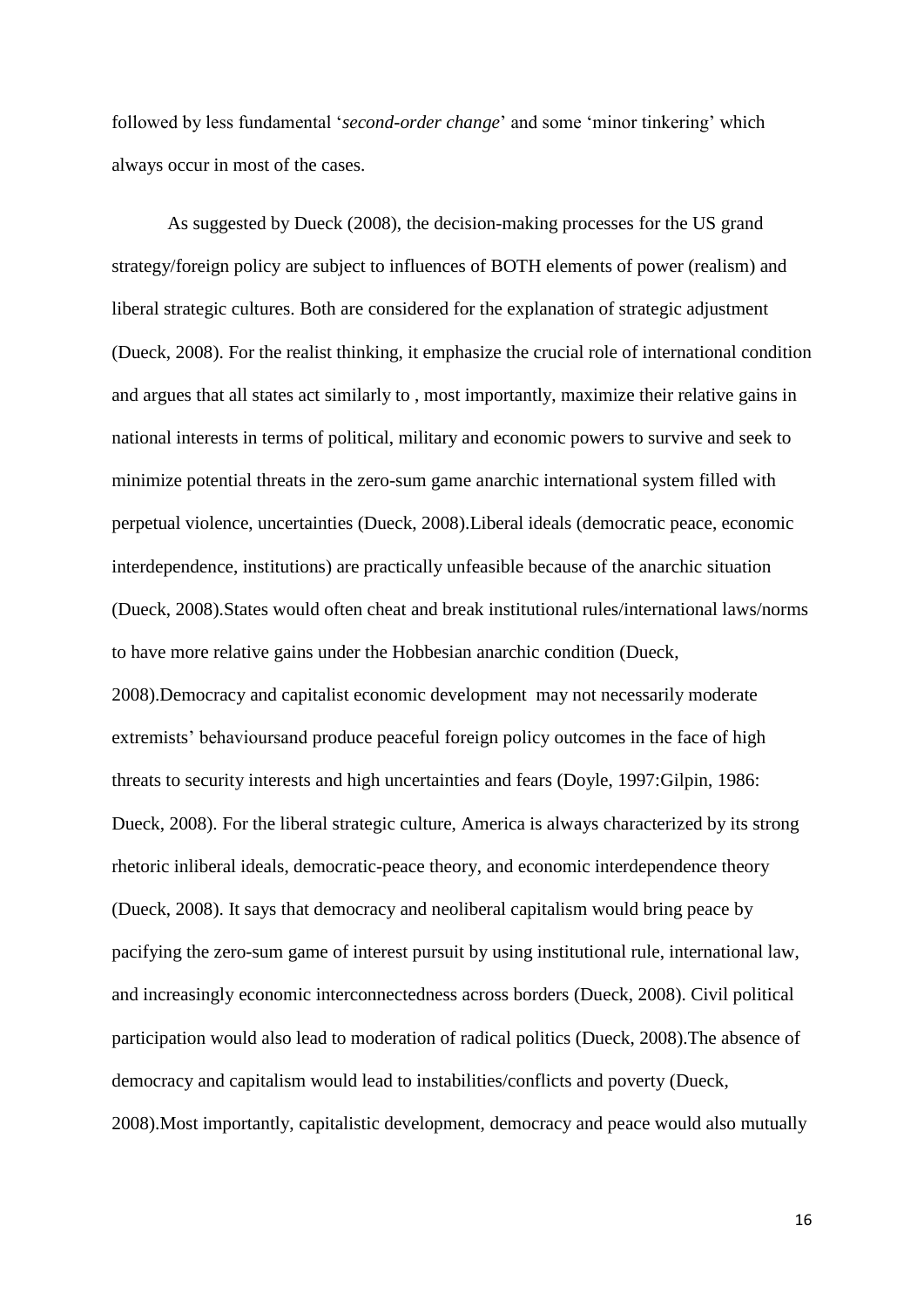reinforce each other, as illustrated by the Kantian peace triangle, all of which are in America's interests (Doyle, 1997:Dueck, 2008:Mingst & Arreguín-Toft, 2010).

A understanding of US strategic adjustment lies in the *neoclassical realism* school (Dueck, 2008). While it argues that realism is still the '*single most important*' determining factor in strategic adjustment of grand strategy, it also includes US liberal strategic cultures elements (Dueck, 2008). The reasons for the predominance of realist thoughts over liberal political cultures are that in spite of liberal cultures' merits in explaining occasional foreign policy behaviour deviations from realist thinking, there are several limitations of liberal cultures to be the dominant explanatory factor: firstly, US liberal strategic cultures are always unchangeable and fixed, and thus the changes in policies and commitment of grand strategy cannot be explained by very powerfully by American political cultures ,and secondly, theliberal approach doubts the values of military actions, security-seeking behaviour, all of which are not compatible with the current international conditions (Dueck, 2008). On the contrary, given the lack of effective global governance mechanism, America is pretty much left with an anarchic, highly uncertain situation and has no choice but to put national interests at the top of US foreign policy agenda for survival and dominance while international interests and liberal ideals are secondary interests (Dueck, 2008).Thus, realist theory is the principal reflection of state foreign policy behaviour (Dueck, 2008). Most importantly, realism may even further gain salience in the grand strategy in the case of highly threatening international conditions with very high external threats, since national interests are at stake and there are urgent needs to fight and keep national interests intact for survival and the strategies needed are of high realist nature (Dueck, 2008).

In particular, in line with the classical realist thinking, neoclassical realism believes that strategic adjustments(changes)in grand strategy/foreign policy occur primarily due to significant external threats to the existing approach/national interests and/or overriding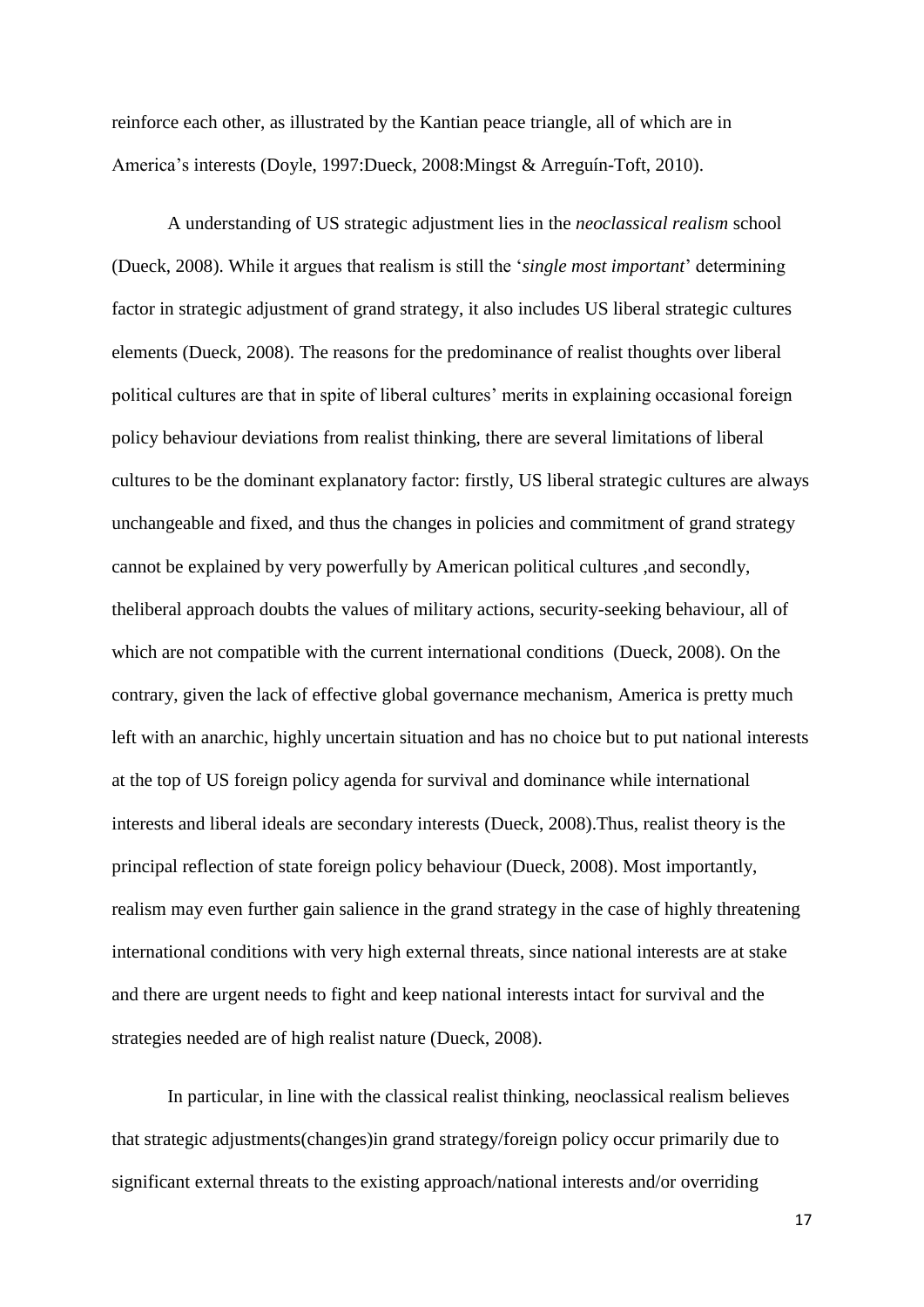changes in the international conditions/pressures(Dueck, 2008). The higher the external threat/state capabilities, the more realist policies the state would adopt and vice versa for the reverse (Doyle, 1997:Gilpin, 1986: Christensen, 1996:Dueck, 2008). However, neoclassical realists are also sensitive to US domestic-level factors of political cultural tradition, which could affect the policy outcomes (Dueck, 2008). Liberal cultures could fulfil the filtering role by further delimiting the range of possible policy options amidst occasional indeterminacy in international conditions since policymakers have to select policy options that fit the liberal strategic cultures, at least on paper, to gain US domestic supports (Dueck, 2008). Policymakers themselves may actually been socialized to match the America's liberal political cultures (Sterling–Folker ,1997:Dueck, 2008: Kupchan, 1994).

#### *US Domestic politics analysis*

As a liberal democracy, US foreign policy is also affected by many US domestic politicssuch as pressures from the Congress/senior security advisors, lobbying activities, and mass media, which serve as the intervening variables to constraint the US foreign policy'srealist, national interest-based decision-making during foreign policy crisis (Jentleson, 2010:Devlen & Ozdamar, 2009).

#### *Congressional/senior security advisors' unity in opinions*

In the case of senior security advisors' pressure, it is important in the sense that US presidents are used to having a strong reliance on senior foreign policy advisers such as the national security advisers, the secretary of state, and the secretary of defense (Jentleson, 2010). As for congressional pressure, the US Congress, in particular the Senate iscrucial because it is responsible for foreign policy oversight, budget, ratification of treaties, and declaration of war (Jentleson, 2010). As suggested by Jentleson (1990), the effects ofpressures on the eventual foreign policy decisions during crisis would be greatest in the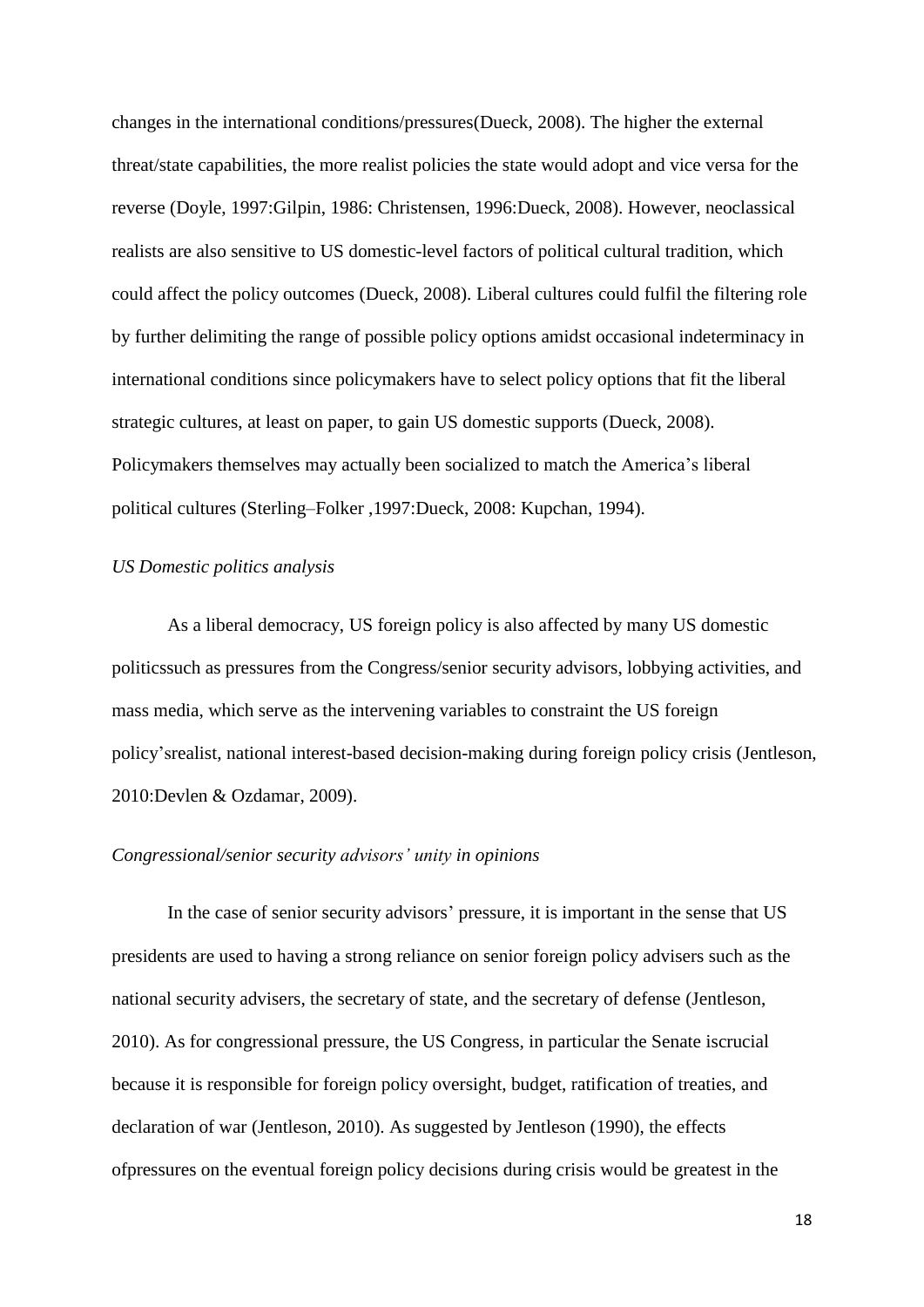case of unity among congressional/senior security advisors. This can change the president's belief and a particular foreign policy issue and thereby the final policy outcome (Jentleson, 1990). The effects of congressional/senior security advisors pressure would be weakest in the absence of unity among congressional opposition (Jentleson, 1990). For example, in the case of US supports to the Shah of Iran during the 1979 Revolution, the 'dissenting disunity' among 'senior foreign policy advisors' (between the National Security Advisor and the Secretary of State) failed to change Carter's mind to abandon the Shah in the wake of the revolution (Jentleson, 1990).As for the case of the Philippines, President Regan withdrew supports to Marcos eventually because of the assassination of Aquino (Jentleson, 1990). There had been a great dissent among the US Ambassador to the Philippines, the Secretary of State Shultz, the Joint Chief of Staff Admiral Crowe, and the Assistant Secretary of Defense (Jentleson, 1990). There had even been a dissent in between the Democrat congressional leader and Republican congressional leader, and in particular, many Democrats (Jentleson, 1990). For example, Rep Stephen Solarz, Chairman of the House Foreign affairs subcommittee on Asia and the Pacific, proposed 'deep cuts' in military aids to Marcos government in 1984 and 1985 and many Republicans such as 'Senator Richard Lugar, chairman of the Senate Foreign Relations Committee, and Dave Durenberger, chairman of the Senate Intelligence Committee, were also ''highly critical of Marcos''' and there was a bipartisan action to condemn the corrupted Filipino election on February 7 as well as the Solarz subcommittee's decision to cut military aid to Marcos with an unanimous vote in the House (Jentleson, 1990).

#### *The strength of lobbying activities*

As for lobbying activities, they are defined as '*a group of persons who work or conduct a campaign to influence members of a legislature to vote according to the group's special interest*' (Dictionary.com, 2009). In the foreign policy context, there are two types of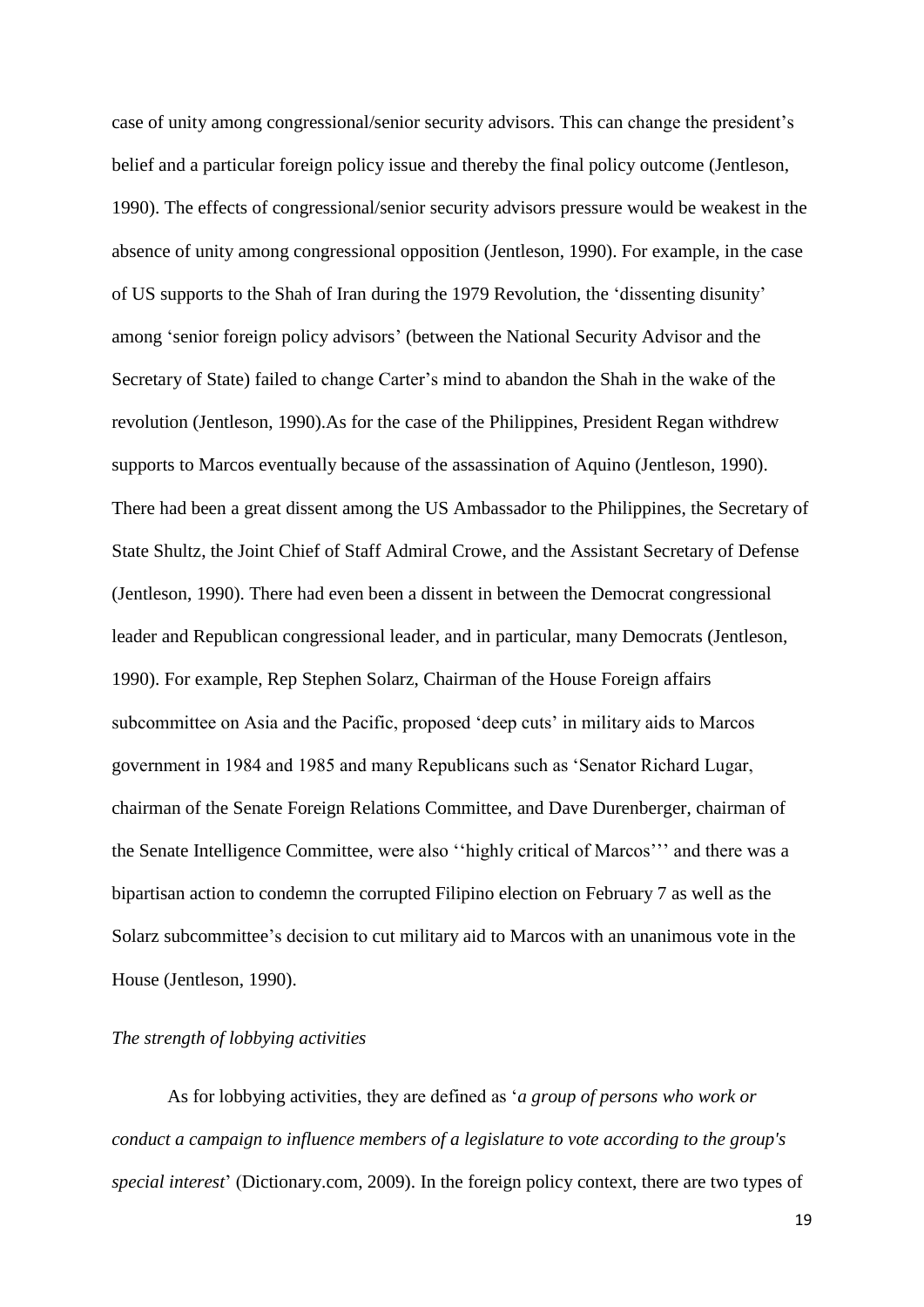lobby groups. The first type is ethnic lobby groups which are formed by Americans of similar ethnic and religious identity to their interests in America andto fight for the benefits of their ancestral homeland (Jentleson, 2010). The second type is foreign lobbying groups which are groups of foreign governments-paid American public relations firms, law firms, senators, congressmen, and lobbyists to lobby for their interests by influencing legislators/US foreign policies to favour the foreign governments (Jentleson, 2010). The criteria of success include contributing campaign finances, their organization structure, the ease of access to foreign policy-makers, ability to guarantee of lawmakers' employment (for example: whether the lobbyists could mobilize voters to vote for congressmen/senators favourable to them) (Gregg, 2002: Dekker, 2010: Smith, 2000).

#### *Mass media and American public opinion during foreign policy crisis*

As for the effects of mass media and U.S. public opinion on foreign policies crisis, they work in a two-way street, that is, they could compel the foreign policy-makers to revise decisions by negative images/reports or by generating dissenting American public (Naveh, 2002).

For the media effects on foreign policy, mass media often report'new and surprising, important, violent and negative'during a foreign policy crisis (Naveh, 2002: Hastedt, 2006).There is thereforea prevalence of negative, violent, emotional images and news reports that generate the so-called CNN effect, which forces policymakers to revise the existing foreign policies in response to 'the perceived reality constructed by the press' and the resulting US public opinion (Naveh, 2002: Hastedt, 2006). In particular, the media exerts its influence firstly through agenda setting and priming, which diverts the attention of the policymakers and public to the media-focused foreign policy issues (Naveh, 2002).With more information associated with particular issues due to agenda-setting, people's judgement of the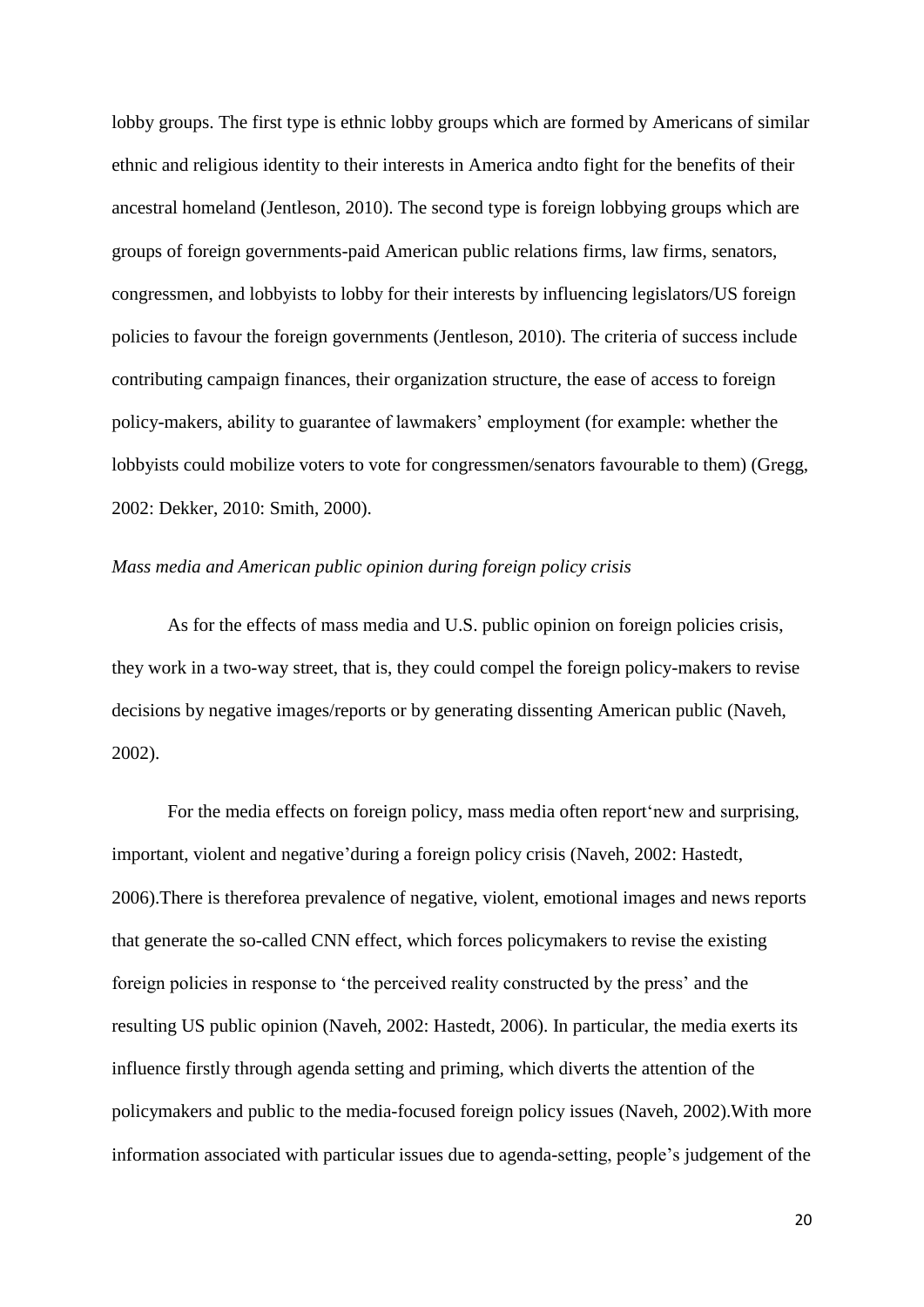success or failures of their leader's management of the issues could also be shaped (priming) (Naveh, 2002: Hastedt, 2006:Scheufele & Tewksbury, 2007). In addition, framing is also an issue here by which the media reports provide an interpretive frame guiding the public and policymakers to think and value the issues (Naveh, 2002). The mass media also generates forceful public opinion pressure on the media-focused issuesand public opinion forces the leaders to confront the issues and to be accountable to the public opinion in a liberal democracy (Naveh, 2002: Hastedt, 2006: Baum & Potter, 2008).

However, with a clear government's media management (MM) policies formed by PR professionals, the effect of media coverage on foreign policy changes may be limited by the government's spin such as government-initiated coverage, censorship, restrictions on media's movement or their access to information and data, so as to build 'positive-supportive coverage and cover political activities' and the mass media would tend to be in line with the administration's agenda setting and framing and even incorporated the official positions as the basis of their media reports, known as the 'indexing hypothesis' (Naveh, 2002:Smith & Hadfield & Dunne, 2008). Thus, the US mass media could only exert effects on US foreign policy in the absence of a clear government's media management policies directing 'a clear frame of reference' to the media and the US media would report foreign policy events 'from the human side'(Hastedt, 2006)..

*Critical analysis of the realist national-interest framework and the US grand strategy neoclassical realist model, asset mobility approach, international conditions analysis and US Domestic politics analysis* 

Clearly, the vast majority of literature adopts a national interest analysis to show the reasons for US to support autocracies. They use the realist framework, which emphasizes that states, in an anarchic international system, pursue the maximization of states' self-interests to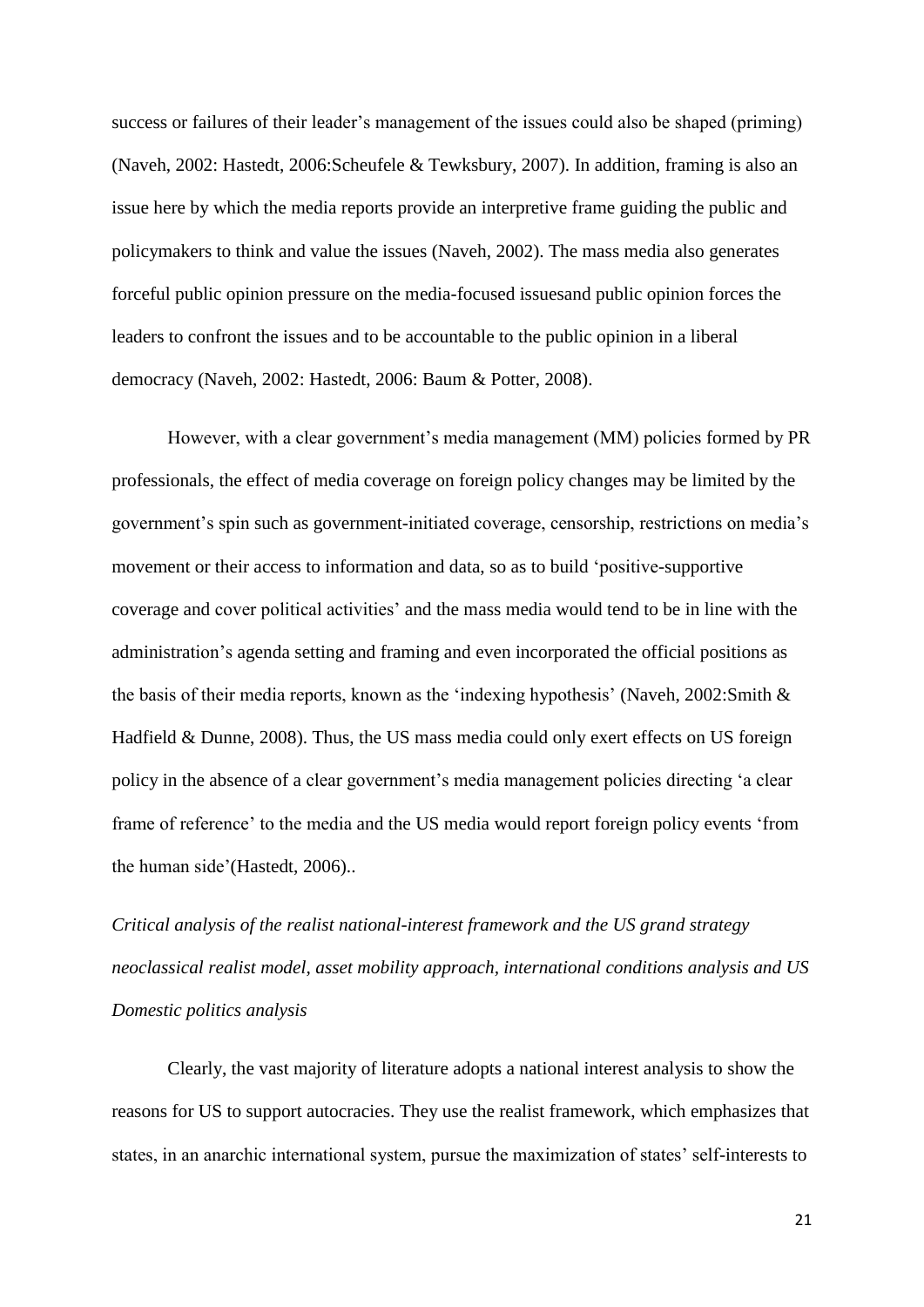respond to the constraints upon them (Mingst &Arreguín-Toft, 2010: Rumsey, 2012). To sum up, it is said that US has adopted realist policies because of the overriding importance of national interests (Yom, 2008).

However, there are several areas for improvement. Firstly, the above national interest analysis is only a series of descriptions/examples of the mutual contributions between these Arab autocracies and US such as the US military and political aids and regimes' efforts in things like counterterrorism, balance of power, oil supply. An additional integration of knowledge is needed to understand the US national interest in the region, the nature, continuation/discontinuation of US foreign policy in MENA, in-depth examination of US national interests in MENA, and the expected negative consequences of authoritarian regime collapse are either not clearly pointed out nor sufficiently examined in the national interest analysis of existing literature. It is inadequate to develop a complete understanding of the real policy rationale without a clear clarification of the nature of US foreign policy in MENA, delineation of US national interests in the Arab world, and the corresponding international threats in MENA before analysing the significance and values of each of these regimes to America.

Furthermore, there is no systematic account for why America during the Bush administration initiated a series of democracy promotion programs such as Middle East Partnerships Initiative (MEPI) and the Broader Middle East and North Africa Initiative (BMENA) if America really pursues a purely realist approach in the Arab world. Most importantly, the national-interests analysis is not examined against US grand strategy so that the nature of US foreign policy and the reasons for realist primacy over liberalism are unclear. Furthermore, the reasons for such consistent supports to/ eventual abandonment of most Arab autocracies over time are not examined, apart from the sole analysis of overriding national interests. Let us examine the neoclassical realist US grand strategy model.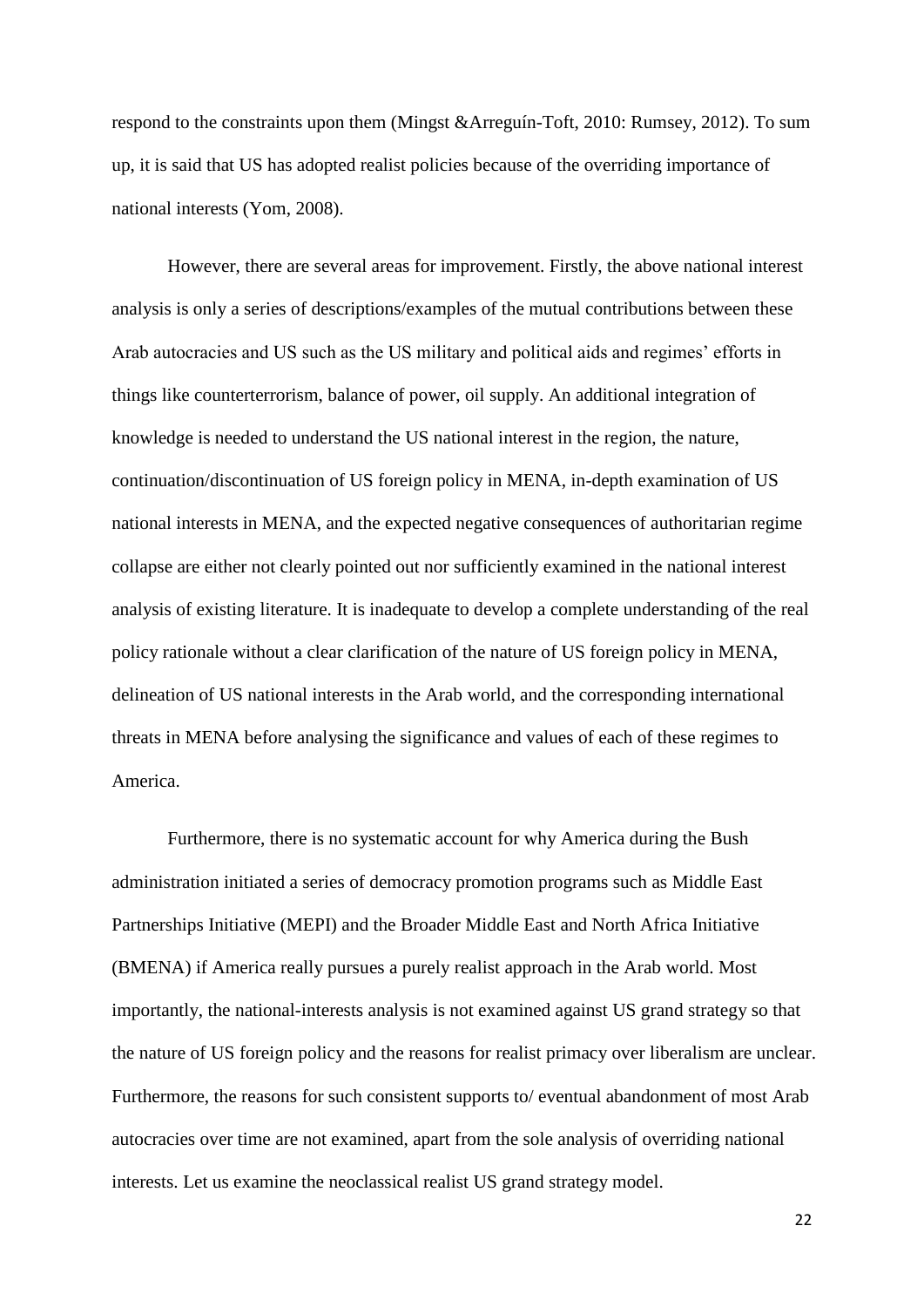The implications drawn from the neoclassical realist US grand strategy model and the US domestic politics analysis could provide a good general frameworkto examine the research objectives and questions and hypothesises. For examples, it can be used to outline the importance of international conditions and US domestic politics responsible for the continuation/discontinuation of US foreign policytowards friendly Arab autocracies in the wake of Arab Spring and how to measure if there is a change (strategic adjustment) (Dueck ,2008). However, this neoclassical realist model of foreign policy does not give details as to the what exact changes in the international conditions/threats and what exact US domestic liberal political elements would affect the US decision to abandon or continue to supports friendly Arab regime in the wake of revolutions in 2011. Instead, the international conditions analysis by Petras (2011) mentioned factors such as regime capability to cope with protests, military loyalty, and the existence of possible alternatives as reasons affecting US foreign policy decisions. However, the international conditions analysis by Petras (2011) is defective for the following reasons. Firstly, there is no any analysis of the factors pointed out by Petras (2011). Secondly, it ignores the role of US domestic liberal politics as intervening variables, as pointed out by the neoclassical realist US grand strategy model by Dueck (2008).

For the asset mobility model by Brownlee (2012a), although it is similar to the international conditions analysis by Petras (2011), it further gives an analysis of the reason why US would keep certain the Arab autocracies for so long with reference to the concepts of '*asset mobility*' and '*redistributive pressure*'in the wake of the Arab Spring in 2011. However, this model is currently confined to the cases of Ben Ali Tunisian regime and Mubarak Egyptian regime, and most importantly, even though the concepts of '*asset mobility*' and '*redistributive pressure*' sound logical, the results of asset mobility analysis are flawed since it was reported that US did abandon Mubarak in Egypt and Saleh in Yemen, though in an unwilling way and it could only explain the prolonged unwillingness of US to give up the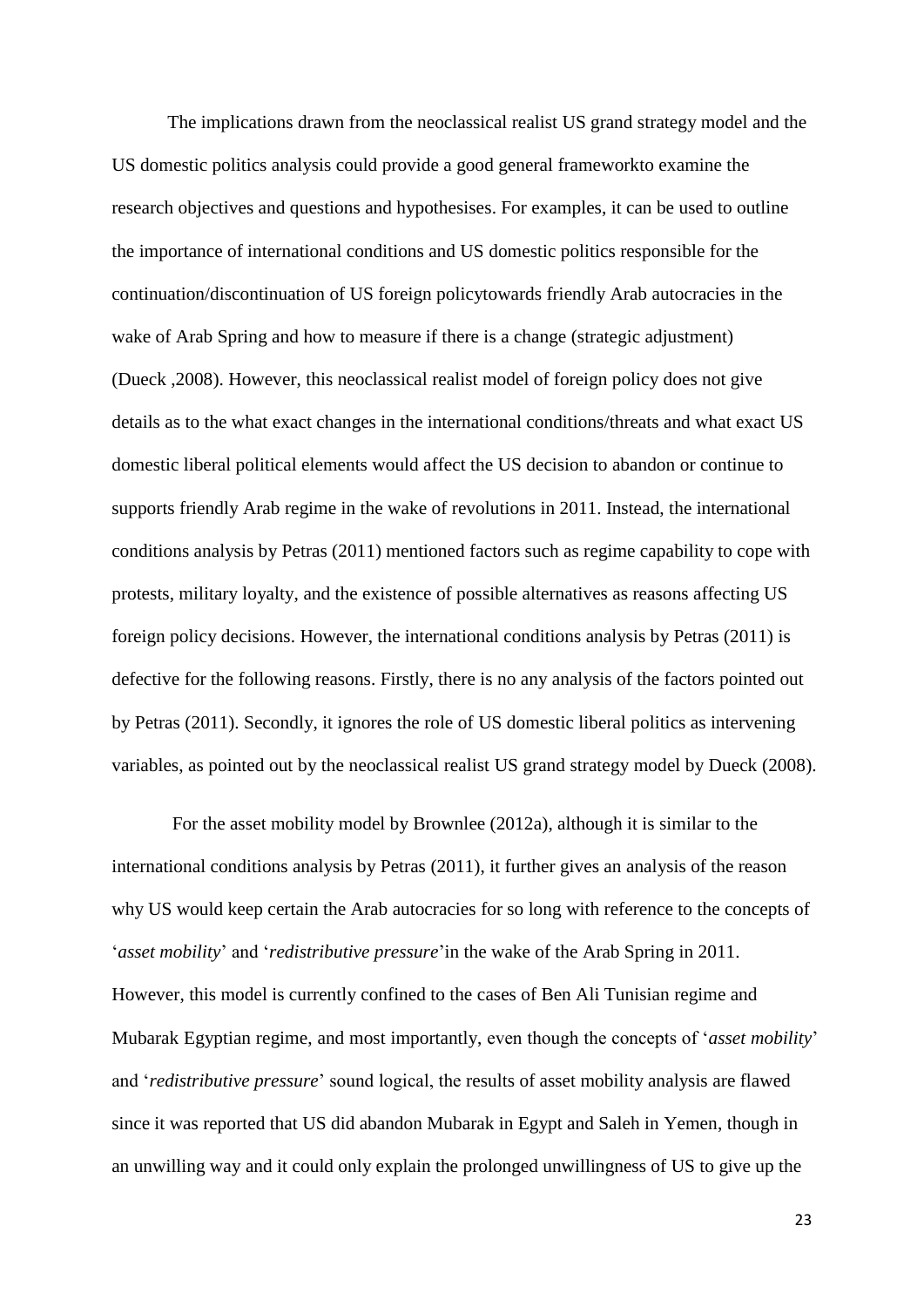regimes but fails to explain why US would eventually abandon them (Guzansky & Striem, 2013). This research would thus propose to investigate whether there are any viable alternativeleaders to the existing rules but not about the alternatives to existing regimes *per se*.

*Chapter II: the proposed structure, the nature, reasons of US foreign policy of realist favouritism and the inferiority of liberal approach in the Arab context with case studies*

#### *Proposed structure*

Given all the pros and cons of the above approaches, no single approach could dominate in the analysis of US foreign policy in this issue. Instead, this research proposes a new integrated approach with elements of both revised national interest analysis, the grand strategy approach, the asset mobility approach, the international condition analysis, and the US domestic politics analysis. In the  $1<sup>st</sup>$  part of the research analysis, the research begins with the neoclassical realist US grand strategy model by Dueck (2008) to examine the nature of US foreign policy towards the Arab world that is characterized by both liberal and realist approaches. It would also examine the secondary role of liberal culture approach and the primacy of the realist approach. It would be followed by a revised national interest analysis to understand the US national interests in MENA and the basic rationales of US favouritism towards autocracies, the current international threats to US interests in MENA, and the opportunity costs of US favouritism towardsfriendly Arab autocracies.

In the  $2<sup>nd</sup>$  part of the research analysis, with reference to the concept of 'strategic adjustment' (changes) in foreign policies by Dueck (2008) , there will be an examination of the degree of changes in US foreign policy towards the four case studies after the Arab uprisings in 2011. Furthermore, the international conditions analysis by Petras (2011) , together with the elements from the asset mobility analysis by Brownlee (2012a) and in the US domestic politics analysis, would altogether explain the continuity/discontinuity of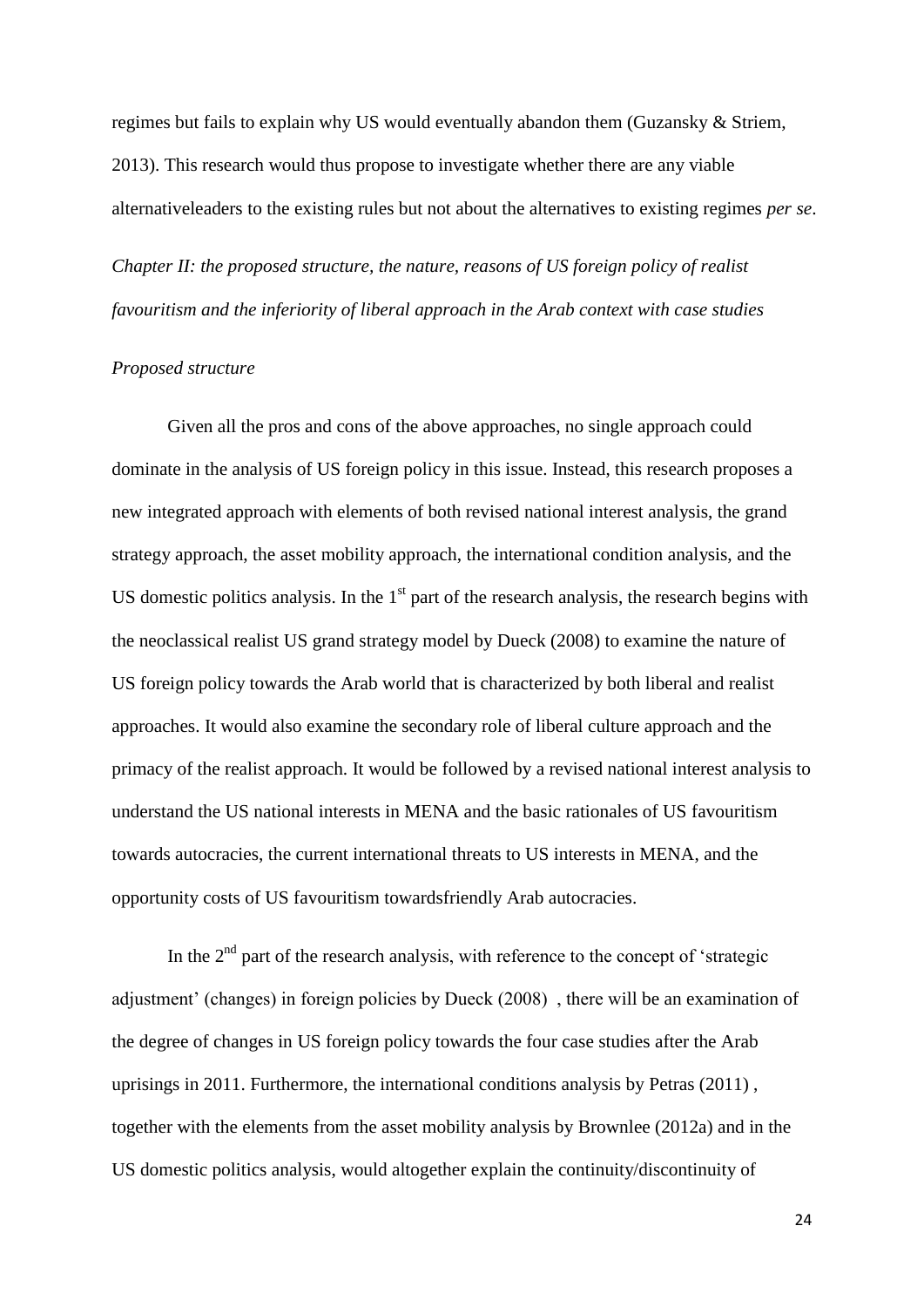existing US policies after/during the Arab Spring 2011 in the case of the four selected case studies (Mubarak Egypt, Saleh Yemen, Al-Saud Saudi Arabia, Al-Khalifa Bahrain).

#### *The existence of US foreign policy grand strategy in the Arab context*

As mentioned above,US grand strategy would exist when there are trade-offs among different means and ends in the face of potential armed conflicts and in the neoclassical realist sense, there are both realist and liberal strategic cultural elements in the general US grand strategyand every foreign policymaking decisions must fit in to both elements, but realism always predominates over liberalism because of the anarchic international system, high international threats and the fixed nature of US liberal cultures (Dueck, 2008).

In the case of the Arab world, a neoclassical realist US grand strategy with both elements of realism and liberal cultures therefore probably exists on the grounds that there are always exceedingly high potential armed conflicts such as the issue of Islamic terrorism/counterterrorism, Palestine-Israel conflicts, and sectarian armed conflicts between Shiite and Sunni (like the mutual hostilities between Saudi Arabia and Iran) as well as great power rivalries, all of which threaten US national interests in MENA to a very high extent and it is understandable that US is thus forced to strike a right balance between different aims and objectives from time to time. For example, America was forced to abandon the Mubarak regime during the Jasmine Revolution because of the Egyptian military and America sometimes also has to restrain Israeli actions a bit for fear of the widespread Arab discontents such as the fact that during the  $1<sup>st</sup>$  Gulf War, US had to persuade Israel intensively not to retaliate in case of Iraq's missile attacks (Petras , 2011: Hadar, 2006, Mearsheimer& Walt, 2007:Stephens, 2006). All these have led to the adoption of grand strategy as a general framework to US foreign policymaking in MENA and the Arab world.

#### *Presence of liberal approach*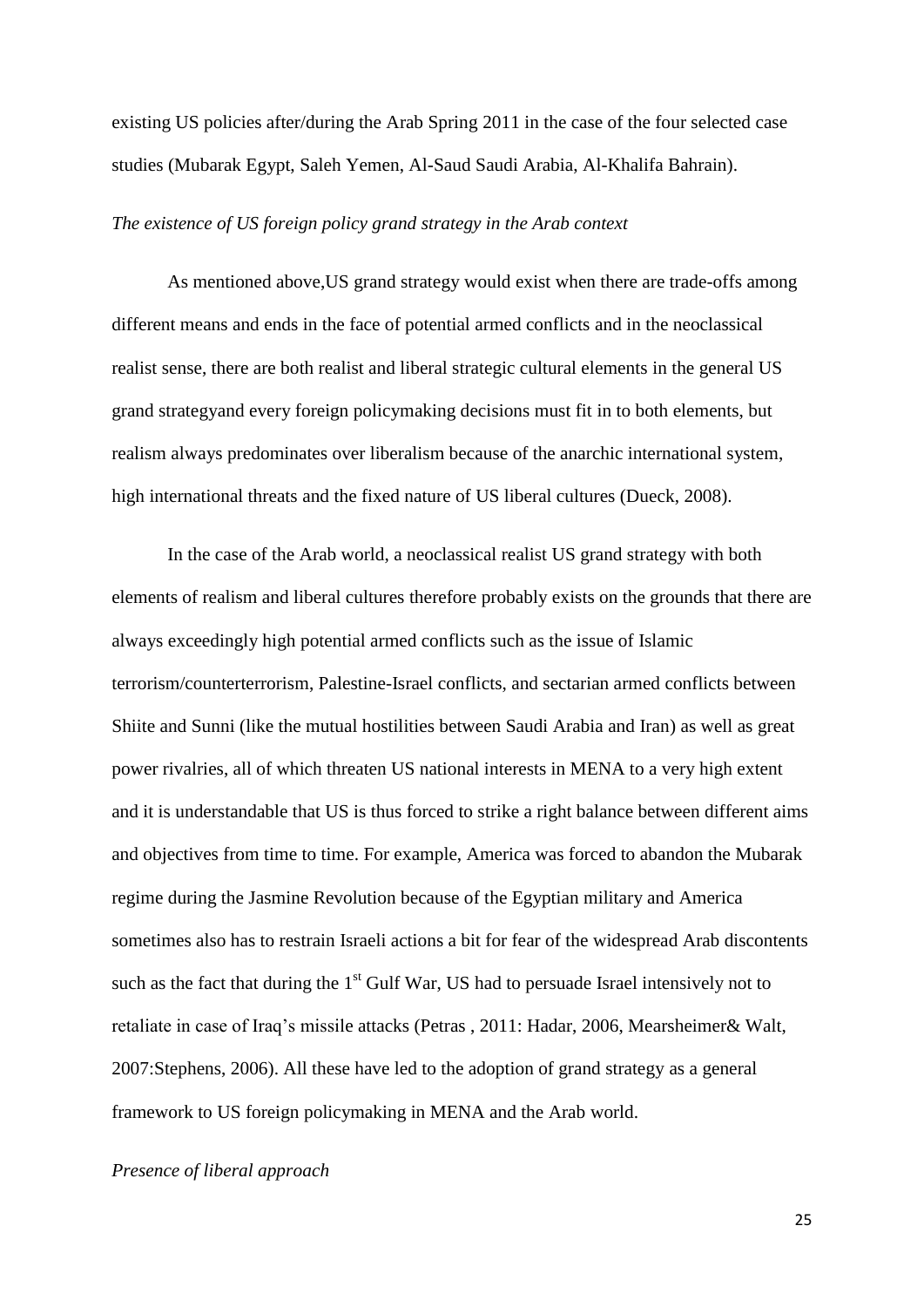With reference to the neoclassical realist US grand strategy model explained by Dueck (2008), it is logical to deduce that the US grand strategy in MENAis likely to conform to the national liberal strategic culturesto a certain extent andthe moderating effects of the democratic peace theory and economic development and the Kantian peace triangle would thus probably be the focuses. The grand strategy model by Dueck (2008) would imply that ,in the Arab context, the liberal elements in the US foreign policy would point tothe strong authoritarian nature asthe cause of a series of problems like poverty,Islamic terrorism and anti-Americanism as well as widespread regional stabilities such as sectarian conflicts and great power rivalry. Instead, the rule of law, institutional rules, political legitimacy and accountability associated with democracy would transform the zero-sum game interest pursuits to a positive-sum game among Sunnis , Shiites , US , Russia and the opportunities since political participation would also moderate Islamic militant groups, giving rise to peaceful Islamic regimes, and the extensive trade within the MENA region would also increasethe incentive for peace.To sum up, with the mutually reinforcing notion of the Kantian peace triangle, liberal elements would probably play a role, albeit to a lesser extent,in the US foreign policy towards MENAaiming to resolve these long-standing conflicts by means ofthe rhetoric ofUS democracy promotionespecially during the junior Bush administration and the long-standing,development aids offered to pro-American Arab authoritarian regimes for social and economic development, albeit also in a sense of aiding autocracies.

For example, after the 911, in December 2002, the Secretary of State Colin Powell during the Bush administration announced the development program named 'Middle East Partnership Initiatives' (MEPI) with a total sum of \$565 million (US Department of State, 2002). With reference to deficits in political freedom, women's empowerment and knowledge outlined by the UN Development Program (UNDP) Arab Human Development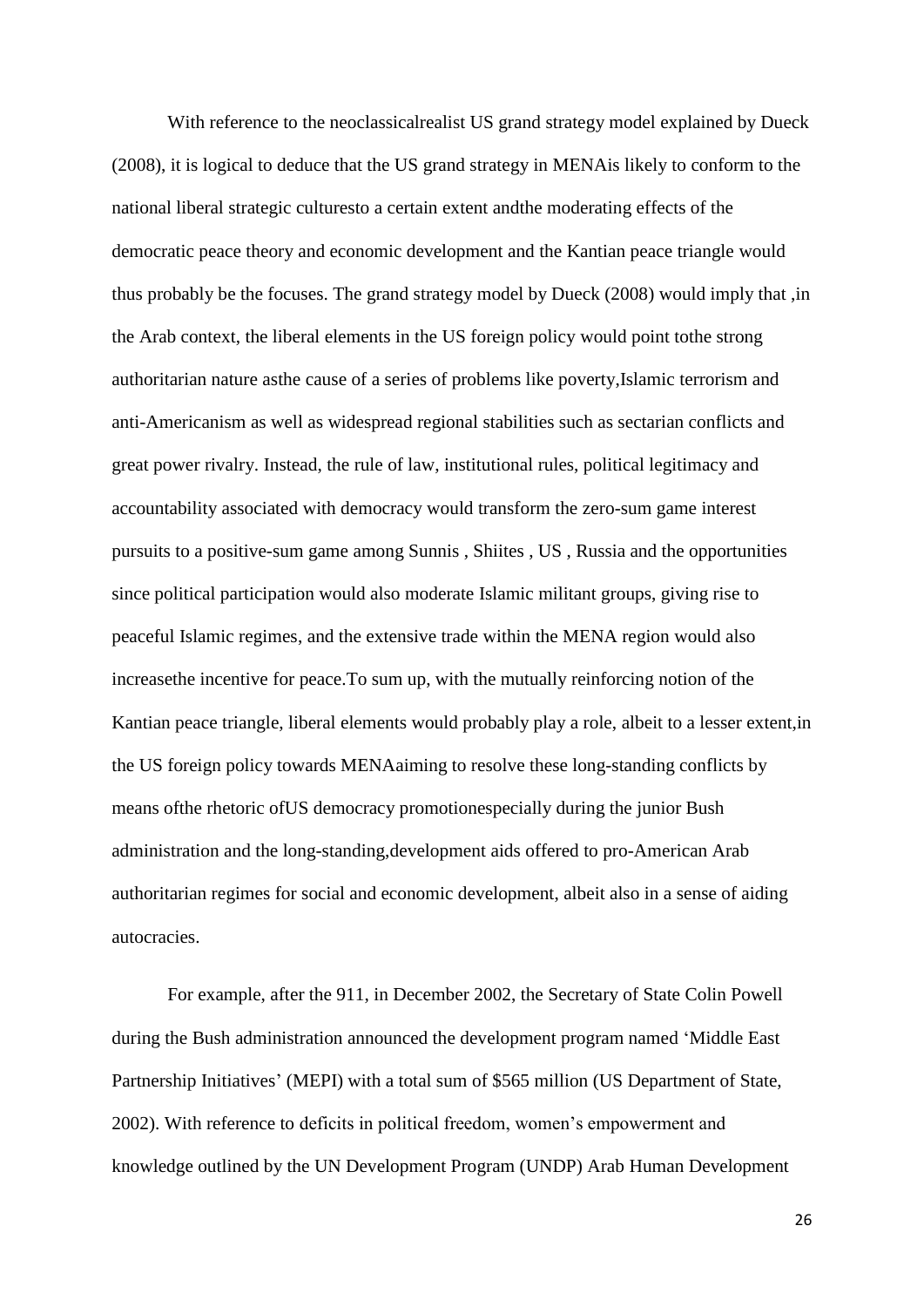report in 2002, the Bush administration constructed four pillars of the MEPI project (economic, political, educational and women rights with a lots of 'regional-wide and countryspecific projects'and another program has also been set up called 'Broader Middle East and North Africa' (BMENA) Partnership Initiative , which is something about democracy promotion and socio-political reforms initiatives facilitated mainly the US government (US Department of State, 2002: UNDP, 2002:Dalacoura, 2005: Wittes & Yerkes, 2006: Yom , 2008). Since 1960, economic and military aids amounting to \$60 billion have been sent to Egypt and \$1.3 million was allocated for democratic governance (DG) assistance in Bahrain from 1990 to 2004 , and \$334.3 million in 14 years for Egypt, \$0.4 million in 1 year for Saudi Arabia, \$6.6 million in 8 years for Yemen (Pérez-Liñán & Seligson& Tate, 2008:USAID, 2006: Yom , 2008).In addition, President Obama also made a speech in Cairo in 2009, saying that '*no system of government can or should be imposed upon one nation by any other and governments that reflect the will of the people*'(NYTimes.com, 2009).Neoconservatives such as President Bush also invaded and occupied Iraq in the name of overthrowing the Saddam dictator and promoting democratic nation-building, in the hope of spreading regional-wide stability as a result of democratization (Dalacoura, 2005: NYTimes.com, 2009: Dodge, 2009).

#### *Realist primacy and liberal inferiority and reasons*

However, liberal strategic cultures, albeit with certain roles in the grand strategy, are always of less importance than realist approaches as illustrated by the neoclassical realist US grand strategy model by Dueck (2008) which is also applicable to the context of US foreign policy towards the Arab world. While US did promote democracy in MENA, there are a number of shortcomings of these aids and programs, not to mention the possibility of the use of democracy promotion rhetoric to gain domestic US supports, US unwavering supports to those friendly regimes throughout the years such as arms sales and military aids as mentioned in the introduction and the literature review, making these democracy promotion efforts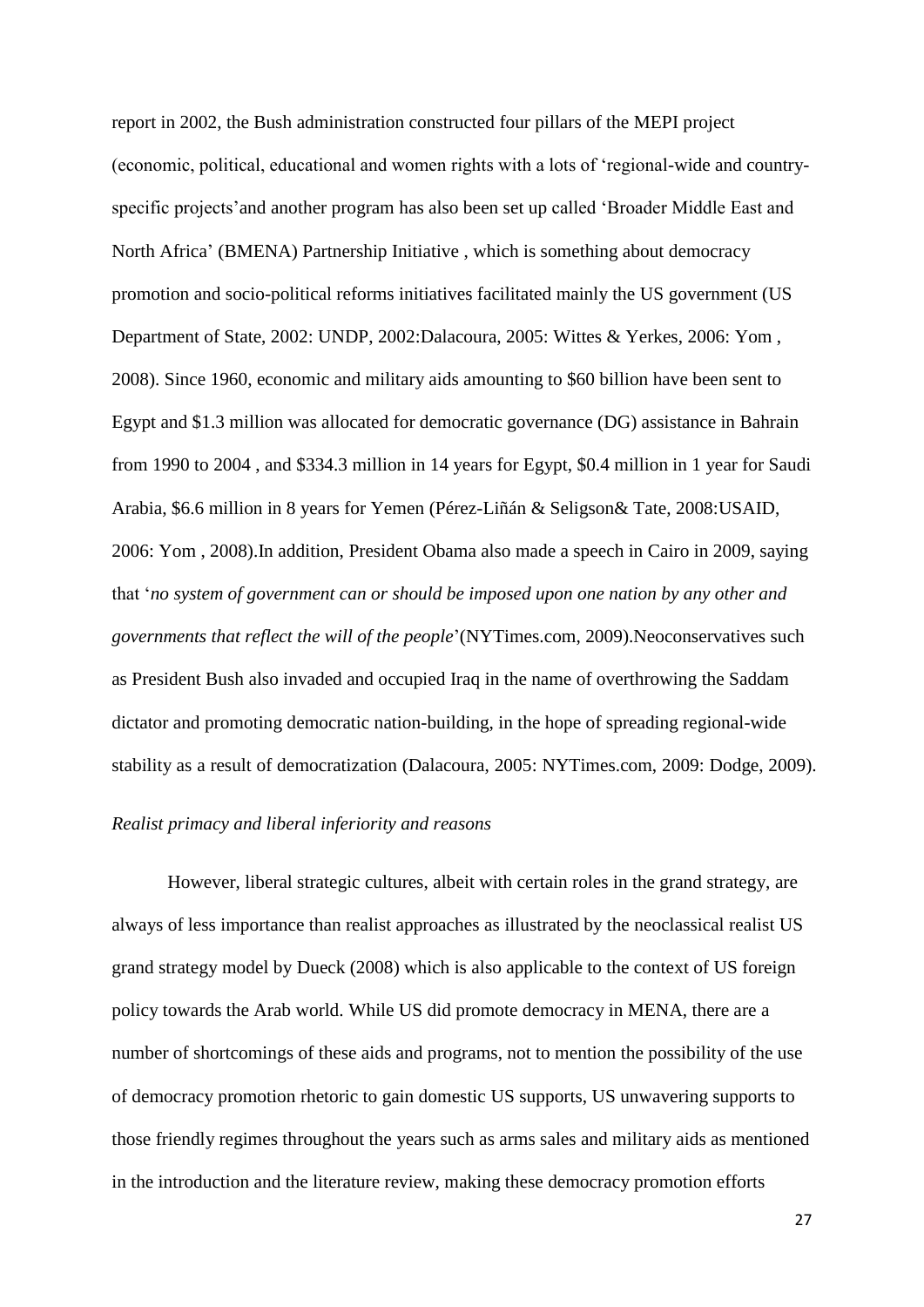insincere and the primacy of realism over liberal cultures. Thus, when realist goals compete with liberal ideals, the former always gains salience over the latter.

Firstly, MEPI and BMENA are much or less the same thing as other ongoing projectsby the United States Agency for International Development (USAID), which has posed no '*major impetus for reform*' throughout the years(Durac &Cavatorta , 2009:Dalacoura, 2005). Secondly, there is a serious lack of funding in BMENA and MEPI, of which initial funding was merely \$29 million, and in four fiscal years time, the total funding was only \$293 million, standing in stark contrastto other military aids to Arab autocracies accounting for billions and billions dollars and the fundingworth \$293 million within 4 FYs had to even be shared between MEPI and BMENA, making the money available a very small amount (Durac & Cavatorta , 2009:Dalacoura, 2005). Most importantly,70% of funding were associated with programs improving the Arab government machineries and officials, while Arab NGOs only received 15% of them, leading to only 'controlled liberalization' (Durac & Cavatorta , 2009:Dalacoura, 2005: US Department of State, 2005). In addition, US only abandoned the Mubarak and Saleh regime until the very last moment in the name of stability and *'orderly transition'*andthe US-Tunisia relations during the Ben Ali era was more about military-intelligence cooperation than democratization with little influence from the MEPI, showing that America is not every sincere about full-fledged democratization in the Arab world (Durac & Cavatorta , 2009:US Department of State, 2013:Petras, 2011)**.**

As deduced from the neoclassical realist US grand strategy model by Dueck (2008), the reasons behind this scenario in the Arab World context could be due to the highly anarchic/threatening international conditions in MENA, making each US national interest domain in MENA under great threats (illustrated by the revised national interest analysis), the incompatibility between the fixed nature of US liberal cultures and the dynamics in the MENA threatening situations.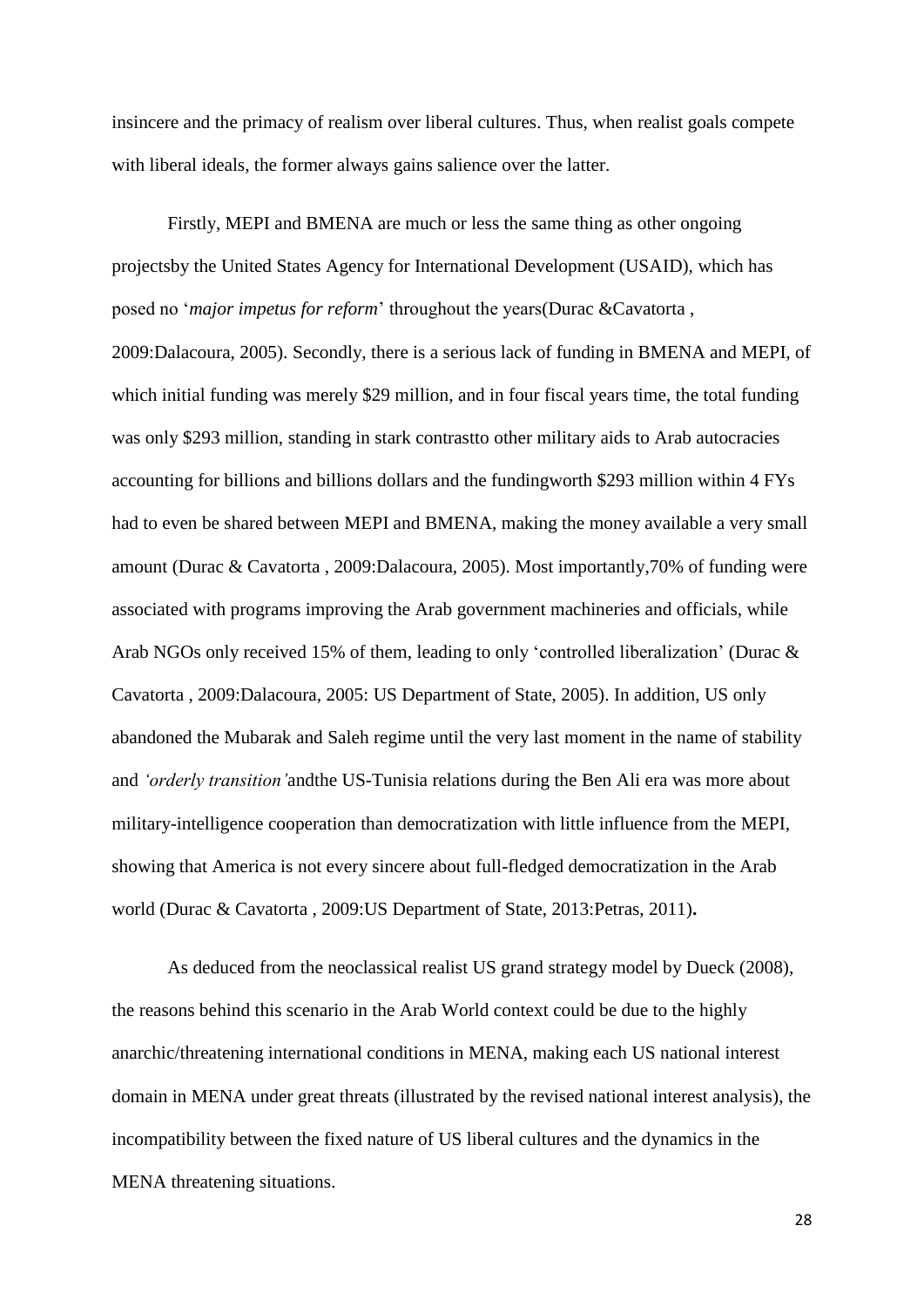#### *The highly anarchic, threatening Hobbesian international conditions in MENA*

Contrary to the neoliberal institutionalism, the Arab world is best characterized by the extreme Hobbesian anarchic nature compared to other regions in the world with virtually no any presence of effective multilateral institutions nor any effective governance by international law. Because of little intra-regional trade and the absence of any viable democratic regimes, there are little pacifying effects. Instead, there is even an array of illiberal Islamic groups in Arab autocracies, if not all, which are able to cause massive regional-wide instabilities, posing morerisks to the US national interests than any other regions in the world.It is thus conceivable that America pursues a largely realist strategy of aiding Arab autocracies to gain benefits.

In terms of the lack of effective institutional rules, the Arab League is largely ineffective in the case of conflict resolutions (Gartner, 2011:Pinfari, 2009). As mentioned by Khasawneh (2008), '*the history of the last six decades since the founding of the league in 1945 is deluged with examples of the Arab league's inefficiency and incapacity to resolve any of the major issues facing the region*'. The mediation efforts by the Arab league in the Palestinians and Jordanians are often marredby the 'Black September' incident and the repeated failures of the September 1970,1976 Arab-Israeli ceasefire, the October agreement (Gartner, 2011: Raab, 2008). Thus, no any guarantee can be made that America's pursuit of political, economic and military interests would be protected and each antagonistic competing power in MENA is highly unlikely to achieve a positive-sum game in the end ,not to mention the virtual absence of enforcement power of international law in this region and each player (Russia or even China, undemocratic Shiite and Sunni regional powers, especially Islamists groups who do not usually abide by the liberal international order), in practical, is free to cheat so as to have more relative gains than others and seek to challenge the US hegemonic position. For example, Russia and China objected to the UN Security Council's resolution to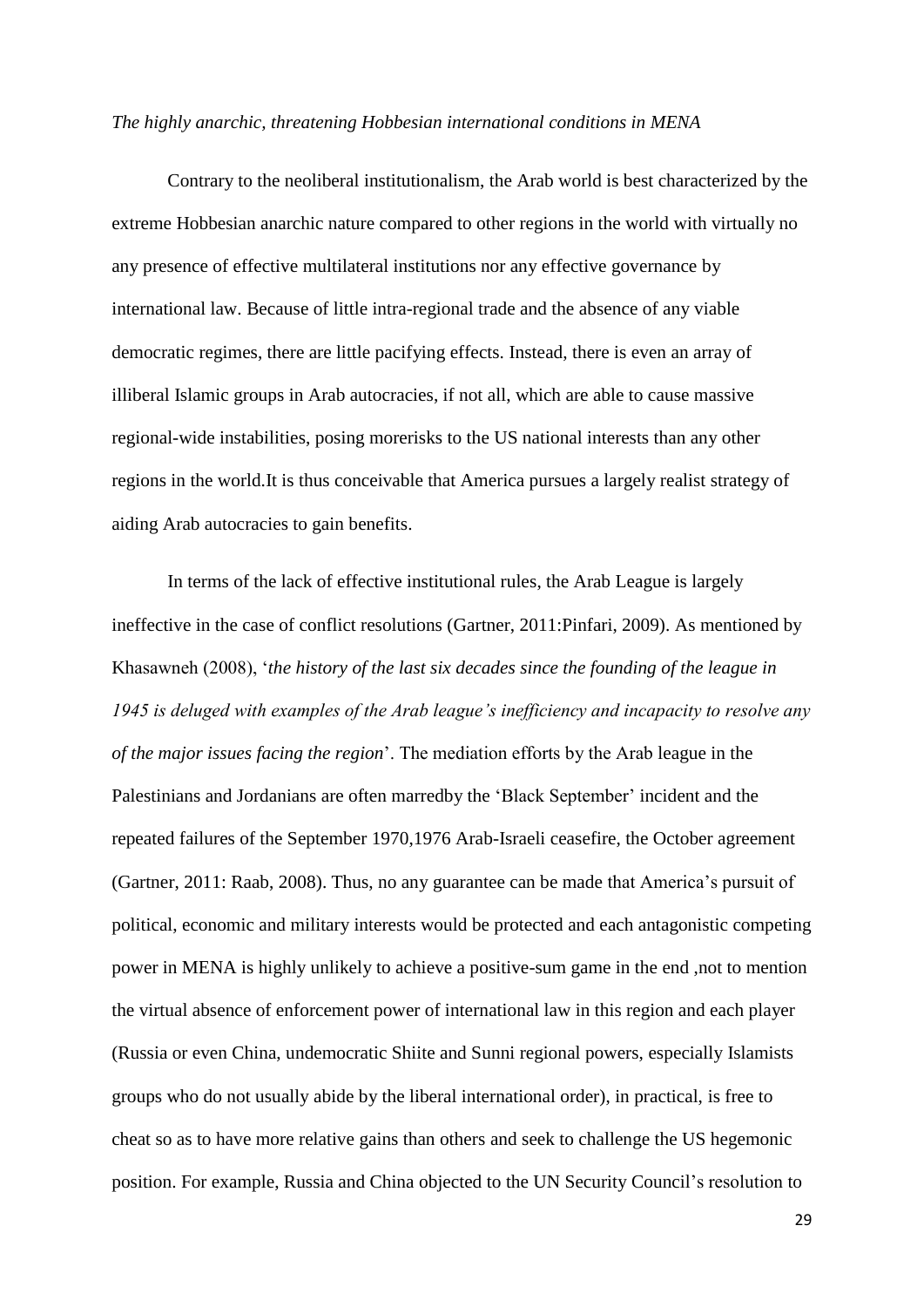further escalate pressures against the Assad regime after the chemical attack in 2013 (Malkin, 2013) .

In terms of the lack of pacifying effects from economic interdependence, firstly, the benefits of economic interdependence may not be enough to offset the incentives to pursue actual political and military power, as manifested by the Iraqi invasion of Kuwait, Syria'soccupation of Lebanon, Arab-Iran hostilities. All these imply that economic relations may not bring peace in line with the liberal thoughts. Secondly and most importantly, there has not been extensive intraregional trade. For example*,* the Arab(GCC countries)-Iran trade has remained very small throughout the years since there are deep-rooted hostilities between Saudi Arabia and Iran, and similaroil-export economic structures between GCC countries and Iran ,both tend to import non-oil products from developed countries (Habibi, 2010). Trade among Arab countries has beenvery low, albeit with slight increase in 2000 and 2005, constituting only 10% and being '*only marginally higher than that in 1960'*(Malik & Awadallah, 2013). In the case of Maghreb-Gulf-Levantine intra-Arab trade and the proposed regional free-trade area such Arab Maghreb Union, the Greater Free Trade Agreement, they do not really bare fruits (Malik & Awadallah, 2013). Therefore, the low level of economic interdependence among Arabs and between Arabs and Iran may also decrease the incentives for peace and cooperation since if they attack each other, it could even serve the interests of the victorious sides.

For the lack of pacifying effects from democracies, there are very few consolidated liberal MENA democracies, with the exception of Israel (free) and Tunisia(partly free) while almost all other Arab regimes experienced significant Arab Spring protests, including Egypt, Saudi Arabia, Yemen and Bahrain, are classified as 'not-free'(Freedom House, 2013 & 2011).Furthermore, illiberal regime is also an issue sincealthough popularly elected, these newly-elected regimes, because of their status in the transition stage, would be similar to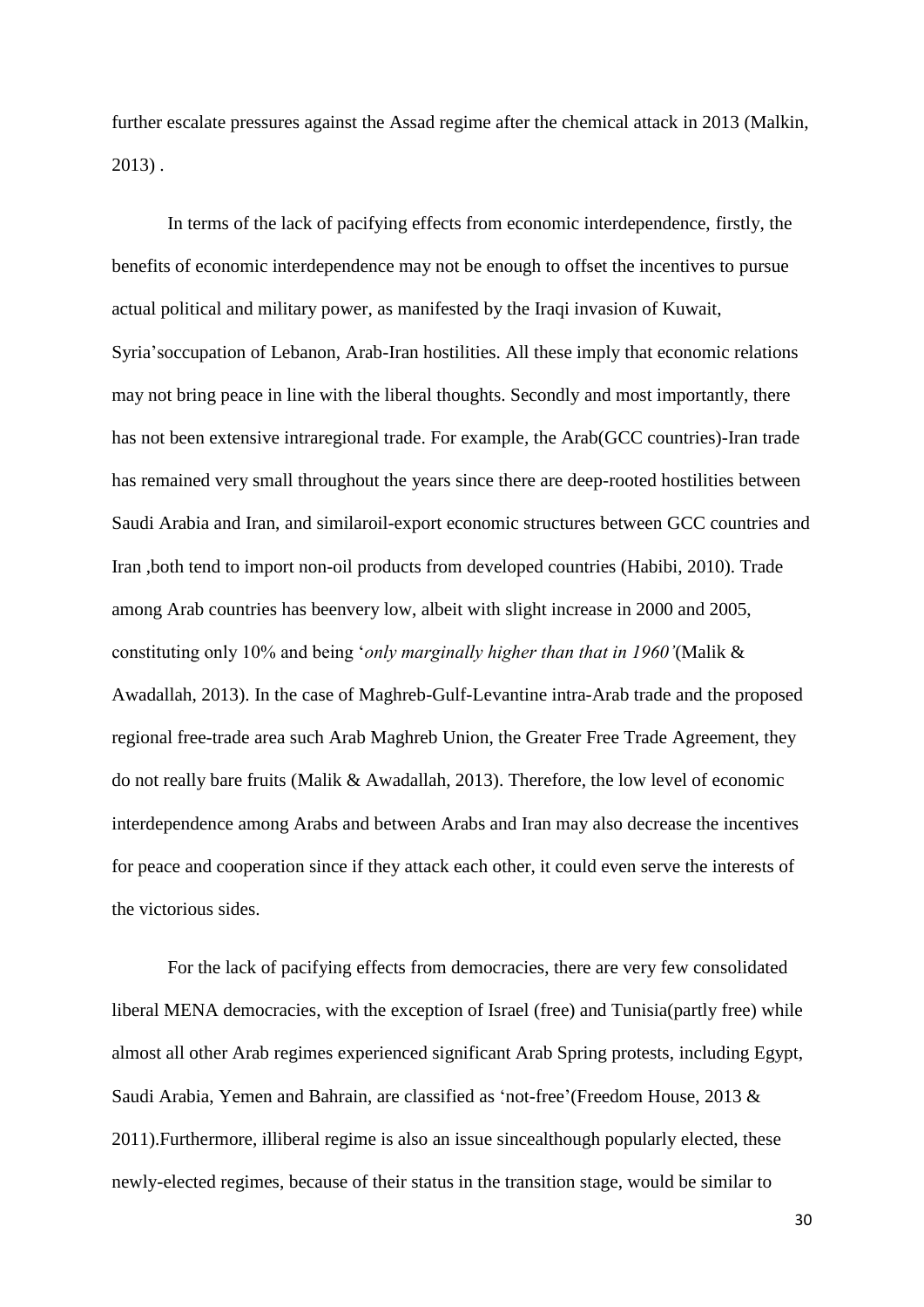populist regimes being highly radical and anti-American/Israel and hence, should America give way to democratization in the cases of friendly Arab autocracies, chances are that those democracies may open door to Islamic extremism while the lofty goals of democratic-peace theory ,participation-moderation thesis, economic interdependence theory would fail to bear fruit, ending up with perpetual violence and instabilities with anti-American religious radicals would rising to power through popular elections and all these would threaten US national interests illustrated the Hamas takeover of Gaza in 2006 presidential election, whenthe popularly-elected Hamas administration launched missile attacks against Israel and Fatah to create a Taliban-like state with strict Sharia law, restricting civil liberties and women's rights(Freemuse.org , 2006: Byman et al., 2011).

Furthermore, because of the highly anarchic situation in MENA, there are neither any international institutions nor international law able to stop the Israel-Hamas armed conflicts, except with the peace-broker efforts by the Mubarak regime. Hence, once again, it shed some lights on the value of keeping friendly Arab autocracies. It explains why America tends to proactively/forcefully protect its interests by the realist use of friendly Arab autocracies and liberal approaches, in turn, become a less important issue.

With insights drawing from the neoclassical realist US grand strategy model by Dueck (2008), it is fair to deduce that under such fearful and uncertain circumstances, America, albeit a pride champion of American exceptionalism and liberal democracy, has no reasons to pursue liberal ideals before safeguarding its survival.Instead, America is likely to defensively or even offensively pursuesthe realist zero-sum rational game of relative gains in powers (military, political and economic national interests)to satisfy the overwhelming security concerns and cooperation is thus almost impossible.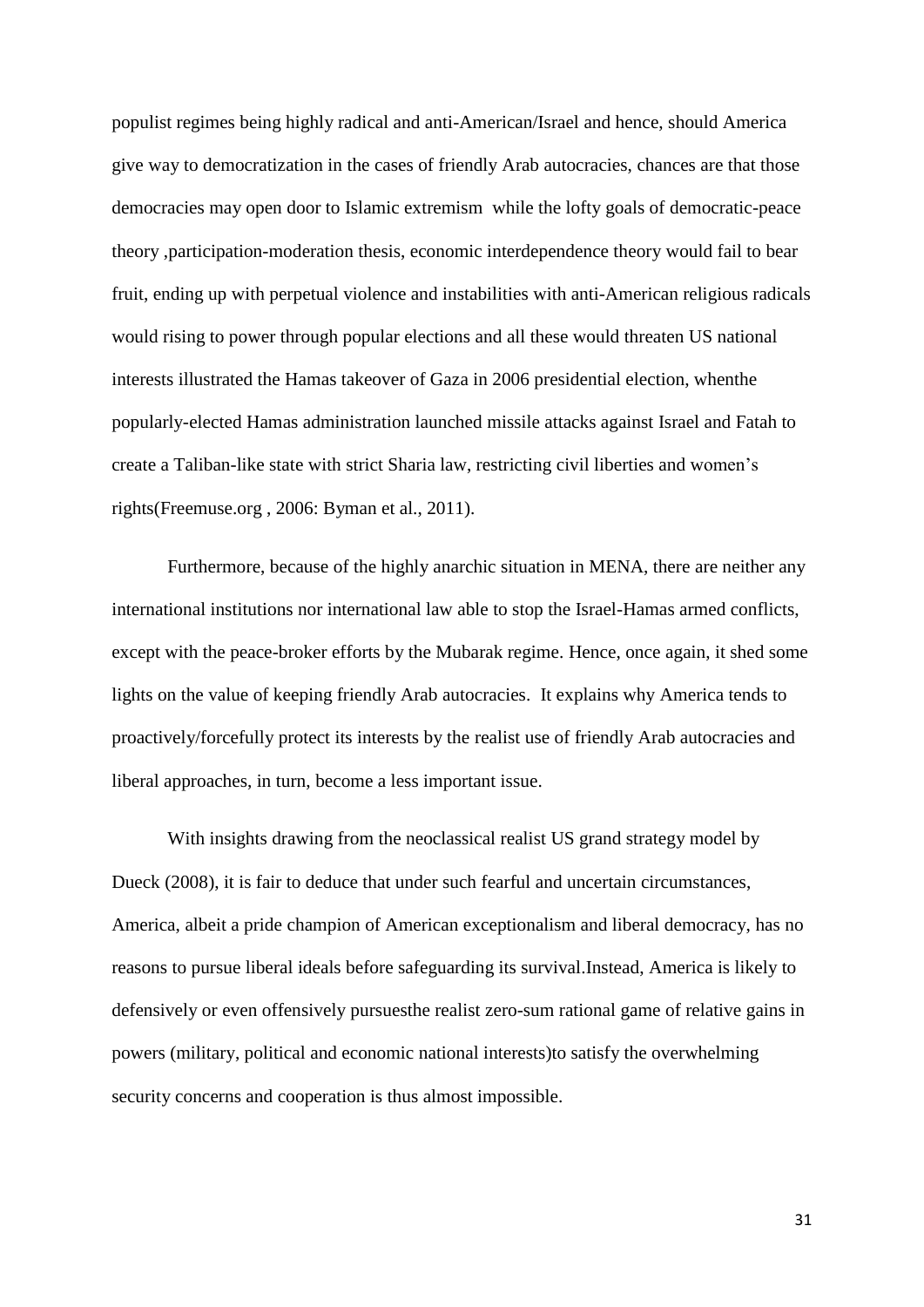The liberal opposition to the use of forceful tactics also makes it in conflict with the MENA international conditions. As suggested by Dueck (2008), the liberal tradition strongly doubts the effectiveness, values of national security policies, grand strategy. Most importantly, liberal cultures strongly oppose the use of realist elements such as '*secret diplomacy, standing armies, security precaution, intelligence services, and covert operations, balance of power, military alliance*' in foreign policy. However, all these realist forceful elements are strongly required in the ultra-anarchic conditions in MENA, in order to advance interests and to effectively guard America against external dangers resulting from perpetual uncertainties/conflicts in the region. For examples, it is an absurd fancy, without the realist means of aiding autocracies, to achieve the following goals such as counterterrorism, protecting Israel, ensuring stable supply of oil, countering Iran's influence as illustrated in the revised national interest analysis section.

# *The incompatibility between the fixed nature of US liberal cultures and the fast-changing dynamic situation in MENA*

US liberal cultures, because of its fixed nature, are quite incompatible with the dynamic challenges posed by different Arab regimes. As suggested in the US grand strategy model by Dueck (2008), due to its historical background as the first democracy in the world, American political system is enshrined with long-standing liberal political cultures such asa checks and balance system, the separation of power, Thus, liberal agendas such as democracy promotion are also so deep-rooted in American foreign policy without any possibilities of adaptive changes, limiting the role and explanatory power of liberal cultures in the US grand strategy of foreign policy (Dueck, 2008).

The same token is applicable to the case of US foreign policy towards friendly Arab authoritarian regimes. Different approaches/certain variations in grand strategy should be used to deal with the issue effectively since the political dynamics associated with different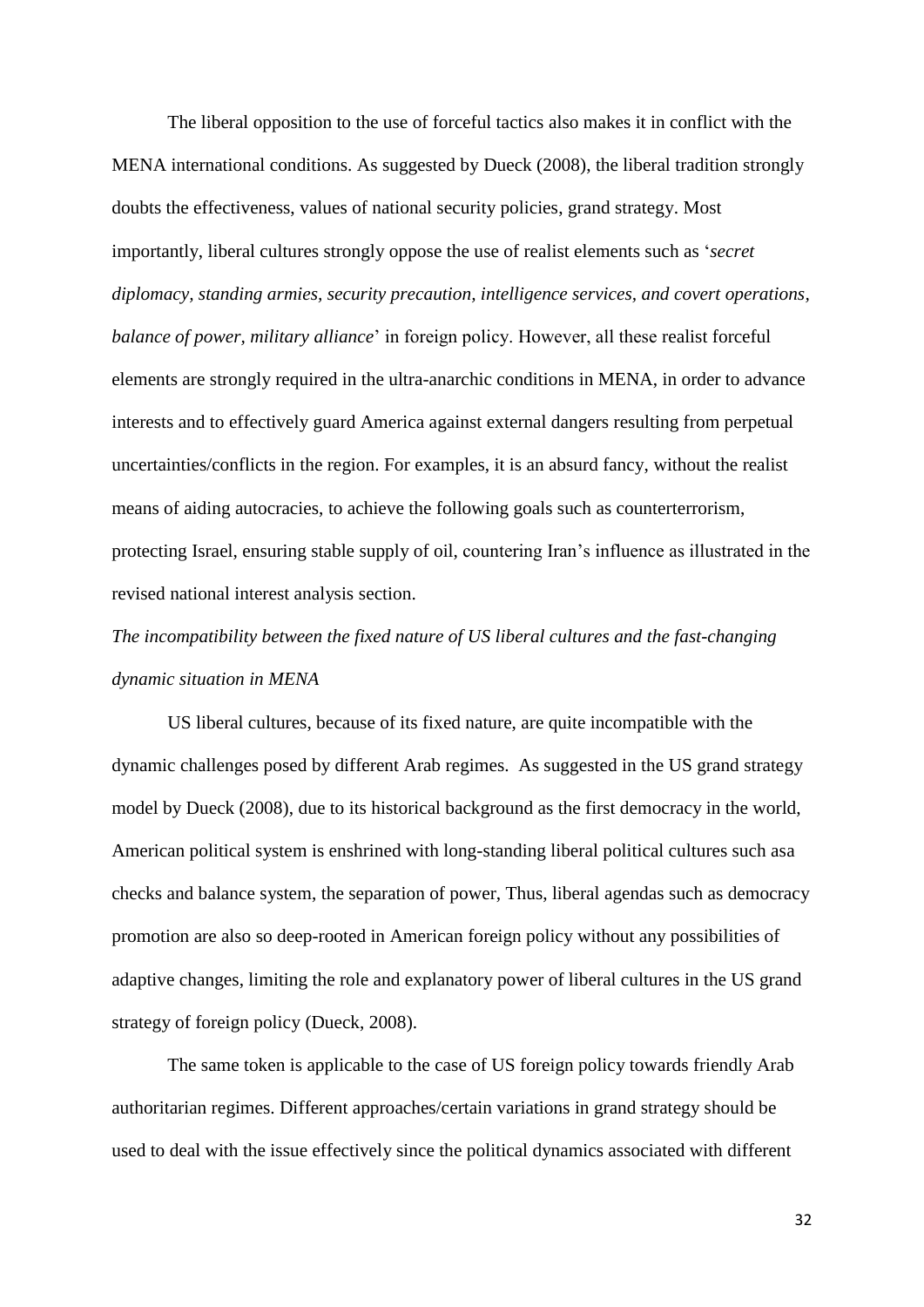regimes are different and are subject to the fast-changing dynamics of different issues/causes/actors in MENA such as Sunni-Shiite sectarian conflict, Islamic terrorism, great power rivalries, conflicts related to authoritarianism, poor governance and living standards (civil wars, Arab Spring), or even the prolonged Israel-Palestinian conflict, all of which could suddenly emerge onto the surface at different time/different places such as the sudden selfimmolation of Tunisian vendor leading to the Jasmine revolution and the sudden assertive actions of both Hamas and Israel, leading to armed conflict .

However, if American policymakers *only* stick to the 'one size fits all' liberal approach of democracy promotion and economic interdependence all the time, chances are that US could not react with fast-changing challenges effectively and timely to gain and safeguard national interests since the liberal approach could not be easily adjusted. In particular, economic interdependence and democratization, even if they could really work, it would take time to develop before they could result in the lofty goals of pacifying international relations. However, they are not in the same pace with the dynamic changes in MENA political and social situations and realism thus still dominates in the US grand strategy towards Arab regimes. It is thus not surprising that the liberal approach fails to explain the realist way of supporting Arab autocracies.

#### *A revised national interest analysis*

More specifically, there are manyexceptionallydangerous threats specifically threatening each domain of US overriding national interests in MENA, further forcing US to adopt a more realist way. In the Arab world, US national interests, instead of liberal ideals, mostly lie in power (counterterrorism, regional balance of power), peace (Arab-Israel peace), and economic prosperity (stable supply of oil). As for democracy as a national interest, they are not discussed separately here but to be discussed as an opportunity cost of regime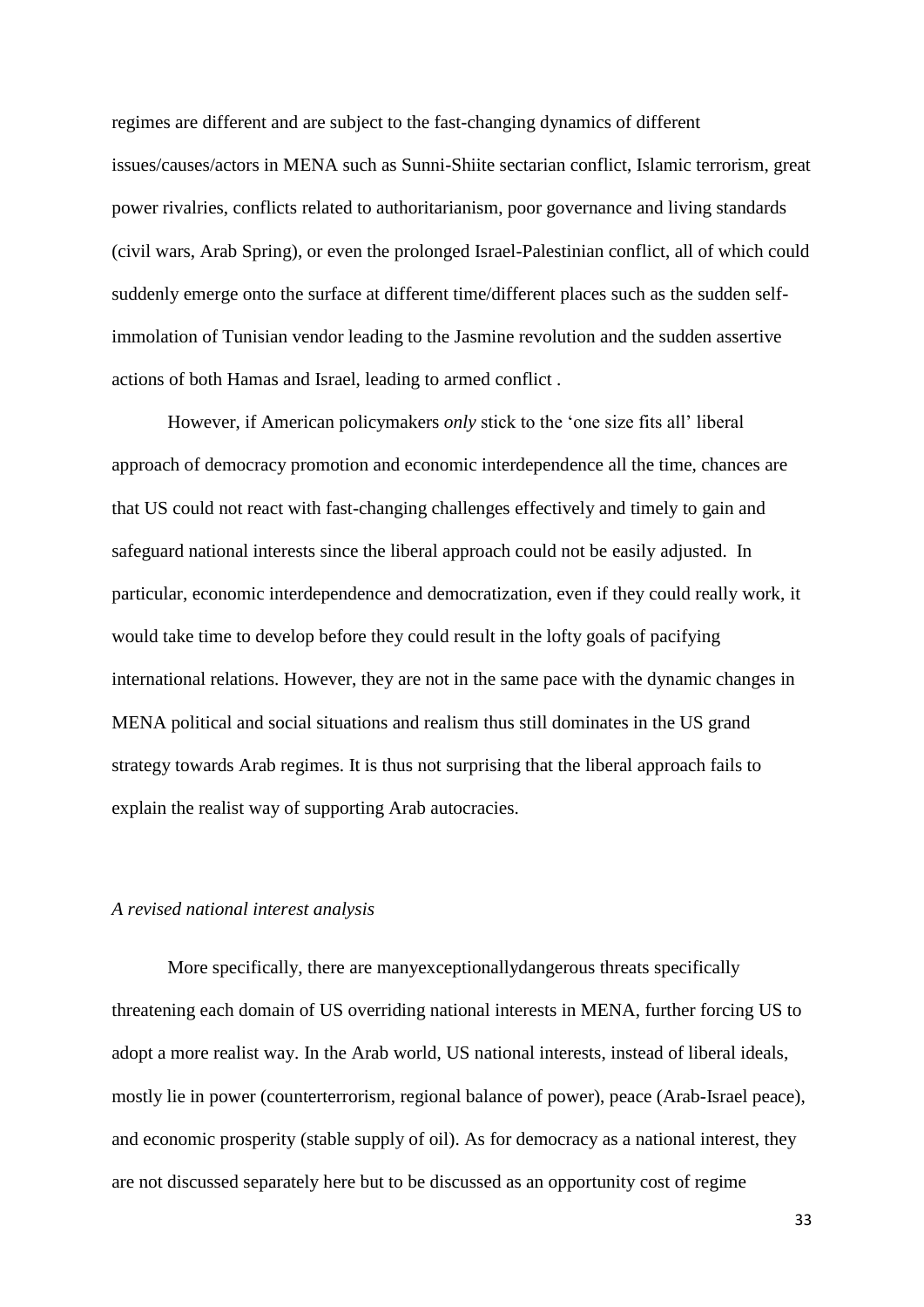collapse to America due to democratization because the principal aim of this research is to uncover the rationales behind US prolonged supports to Arab dictators, and why US democracy promotion agenda is overwhelmed by other realist national interests concernsas mentioned above.

Unlike the national-interest analysis in the existing literature, this part of the research would propose a fresh angle/frameworkof national interest analysis by examining the basic US national interests in MENA first, so that one could have some basic theoretical knowledge of what America pursues in MENA, then followed by an intensive study of the correspondingcurrent threats to these national interests , and then the analysis of possible authoritarian regimes' contributionto US regional interests and lastly the expectednegative consequences of friendly Arab regimecollapsesso that one would understand , specifically, how each regime fits into the US regional interests and the opportunity costs of America's high willingness to pursue those interests by aiding autocracies at the expense of idealism. Although this section would mainly use second-hand information from a variety of journal articles, withdetailed analyses regarding US regional interests, current threats and the opportunity costs of regime collapse, the explanatory power of national interest analysis would be greatly enhanced. Only by so doing could we have a systematic, step-wise and detailed understanding on the US rational cost-benefit calculationsin terms of aiding Arab autocraciesfrom the realist self-interest view. If not, one could only havemere information aboutthe interactions between these Arab regimes and US government (regime contribution in general and examples of US aids to those regimes).

#### *Power as a national interest: counterterrorism and regional balance of power*

From the perspective of realism, power plays the single most important role in US foreign policy on the grounds that in an anarchic international system, relative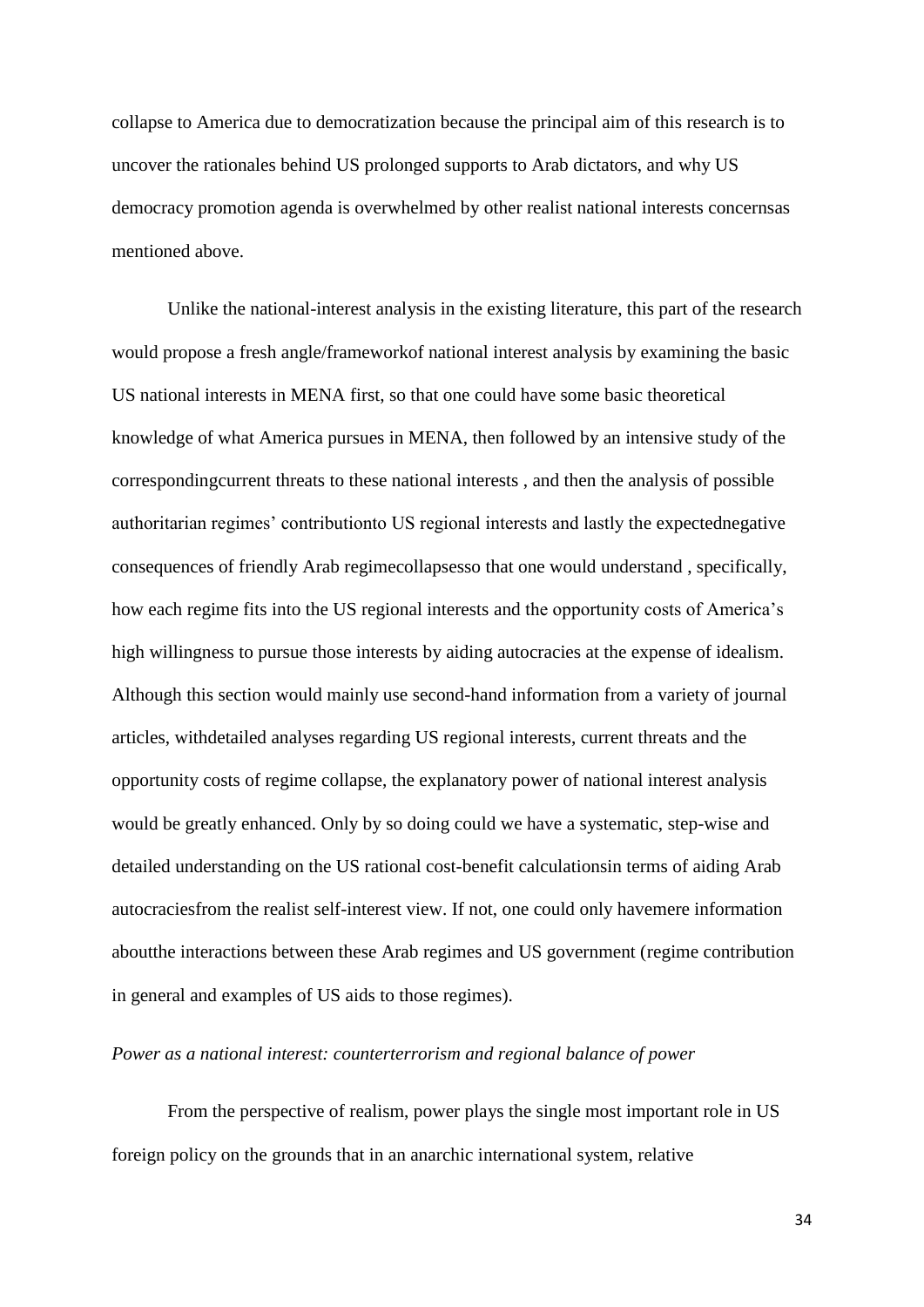gains/dominance in power capabilities could serve the interests of security concerns such as self-defence, national independence and territorial integrity, national glory (Jentleson, 2010). In particular, power, often expressed in military, political and economic forms, could have the capabilities of influencing over other states such as forcing other states to abide by the America's will, self-interest and deterrence/pre-emptive power, all of whichwould guard America against foreign attacks or even facilitate the achievements of other agendas like peace and economic prosperity (Jentleson, 2010; Huntington,1993).

In the MENA context, there are two national interests related to the pursuit of power, which are security-related issues such as counterterrorism and regional balance of power. The 911 attack has posed a series of threats to America national interests such as huge costs in human lives of almost 3000 deaths and over 6000 injured, significant economic losses, extensive psychological scars, racial disharmony over the issue of Muslim Americans, pandemic health crisis by the Anthrax attacks, all of which impacts were comparable to the Pearl Harbour attack, threatening almost every sphere of America security interests (Walt, 2002). Therefore, counterterrorism has been a vitally important factor in America's regional power issue in a bid to eliminate terrorism by all possible means. Should America be able todefeat Islamic terrorism by powerful proactive responses and robust actions, America could not only resolve the national security issue, minimize external shocks to American economy and enhance social morale and cohesion, but America could also have a showcase of her military and political strength, pre-empting the threatsposed by other hostile countries to America.

Nowadays, America's regional balance of power issue could be linked to thegeostrategic concerns about the rise of a revisionist Shiite Islamized Iran, making the prevention of the expanding Iran's sphere of influence one of the US regional agendas. Apart from Iran's anti-Israel/Western Islamic fundamentalism, there are also other issues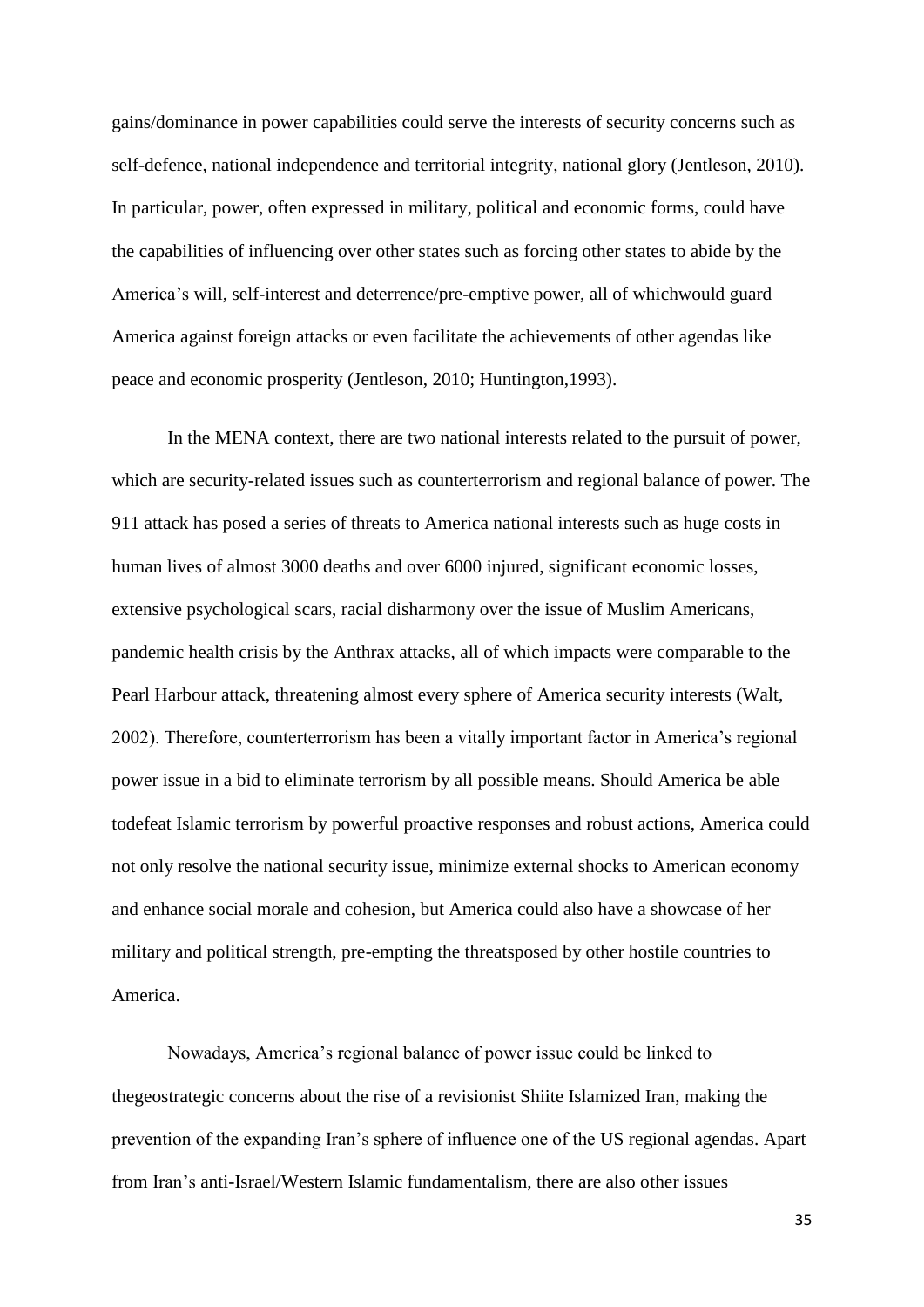threatening US interests such as Iran's possible acquisition of nuclear weapons, Iran's supports to the Assad regime, state-sponsored terrorism and hostilities towards other pro-American Sunni neighbours (Barzegar, 2010). If America could successfully keep the power of rising Iran in check and maintain a stable regional balance of power, doing so would remedy the problems of the nuclear threats against America, safeguard Israel's survival, prevent security dilemma in MENA, and thereby ensure the stable supply of oil and most importantly, doing so would curb the spread of Islamic extremists, jihadists and maintain US hegemonic role at least in the region and the political quagmire in Syria may also be remedied, all of which are of paramount importance to US.

Besides direct military crackdowns on terrorists, America could build up an international coalition on counterterrorism by seeking cooperation from other friendly Arab autocracies because of their home-field advantages in terms of intelligence gathering since information could be easily collected by local law enforcement ,informal community relations and military presence in the terrorism-stricken areas (Walt, 2002 :Byman, 2007). For examples, the Mubarak, Saleh, Al-Saud regimes could live up to this role as shown by Egypt's great ability in capturing terrorists related to the 1993 World Trade Center Bombing by detaining and torturing them in Egypt and Mubarak had also imprisoned many Muslim Brotherhood members along with many extraordinary renditions of suspected terrorists and Saleh and the Al-Saud monarchy have also assisted in fighting the Al-Qaeda stronghold in the Arabian peninsula (Prados & Blanchard, 2007: Sharp, 2010:Brownlee, 2012a) .

The same also applies to the balance of power theory. When there is one revisionist state seeking dominance , other states would join together to balance it, so that the revisionist state would be less likely to initiate conflicts in the face of symmetrical power and the status quo of the stable international system could be restored (Mingst &Arreguín-Toft, 2010). Thus, the balance of power effects by Sunni Bahrain and Saudi Arabia are of particular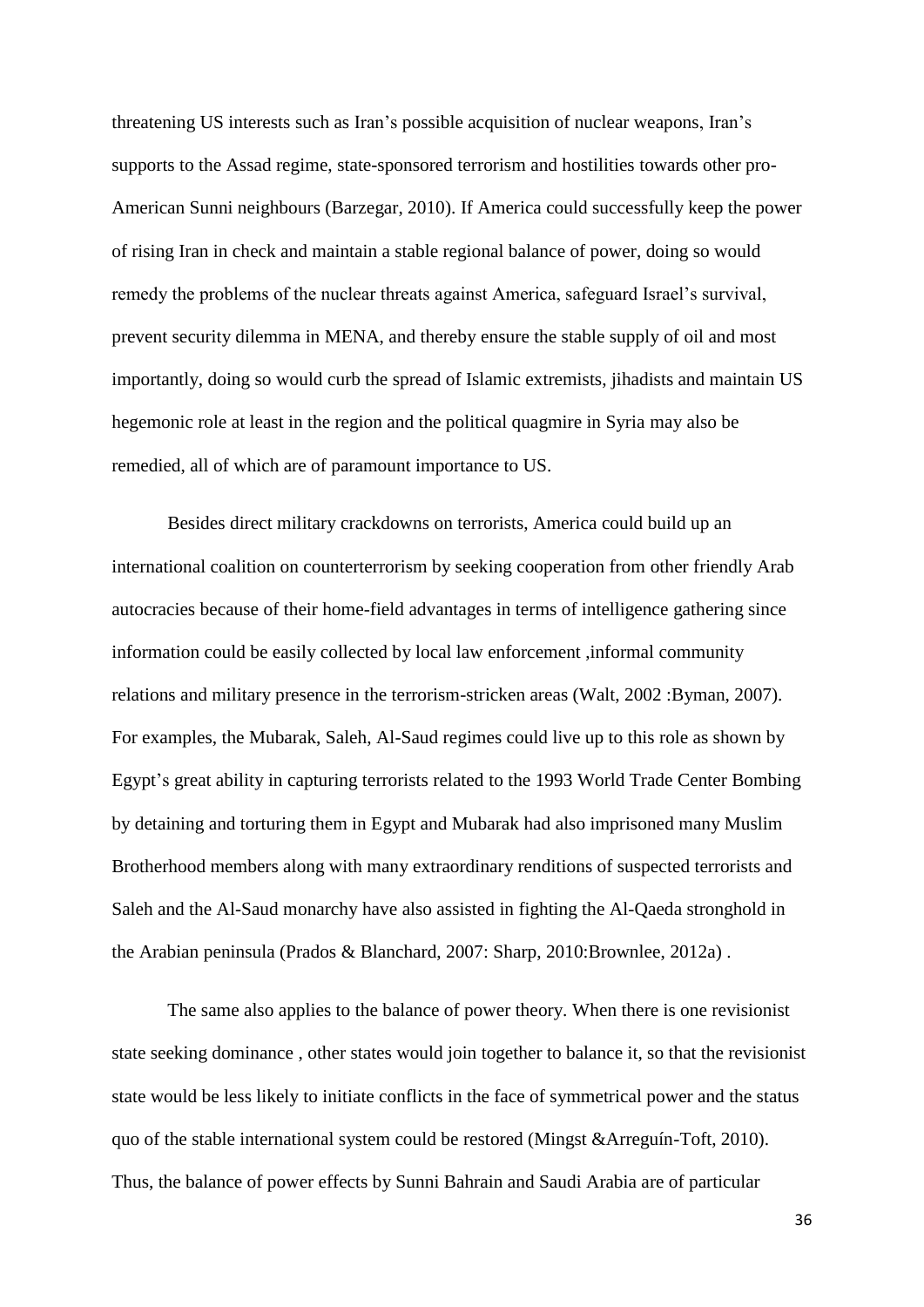importance to US regional interests because of their Sunni monarchies, close physical proximity to Iran/the fifth naval fleet in Bahrain and Saudi Arabia, apart from suppressing Shiite Arabs in the eastern province, has also provided lots of financial/military supports to Bahrain to counter Iran's influence such as the construction of the King Fahd Causeway in the name of the GCC (Mabon, 2012).

Though the Mubarak and Saleh regimes have been ousted, the expected consequences before their ousters are worthwhile to be examined , so as to shed some light on the opportunity costs of US prolonged supports for these two regimes/the Al-Saud regime at that time. As deduced from Brownlee (2012b):Prados & Sharp (2007):Sharp (2010): Blanchard(2010): Prados & Blanchard (2007) Freemuse.org (2006): Byman et al.(2011), should US does not support Mubarak, Saleh ,Al-Saud and turn a green light to sudden democratization and free elections, chances are that the opportunity costs would be too high to bear since , in addition to the current international threats of terrorism, these regimes may fail in light of the populist sentiments against the regimes' poor legitimacy, especially during the era of Arab awakening when these autocracies suffer from intense public pressure and there is no guarantee that the democratized regimes would be pro-American after free elections .On the contrary, illiberal democracies, defined as '*freely-elected regimes that fail to fully protect basic freedom and human rights….without tolerance of opposition and secularism*', may be produced since 'the *newly-free groups'* may rise and make revenges on the former oppressors violently, which destabilize the whole countries ,as manifested by the example of the anti-American/Israeli Hamas takeover of Gaza Strip (Payne, 2012: Snow, 2012: Kirkpatrick, 2012).

Given the long-standing institutionalized discrimination against Shiites by these Sunni regimes ranging from political freedom to educational, economic opportunities suggested by Mabon (2012), if these two regimes suddenly collapse, it is deduced that the opportunity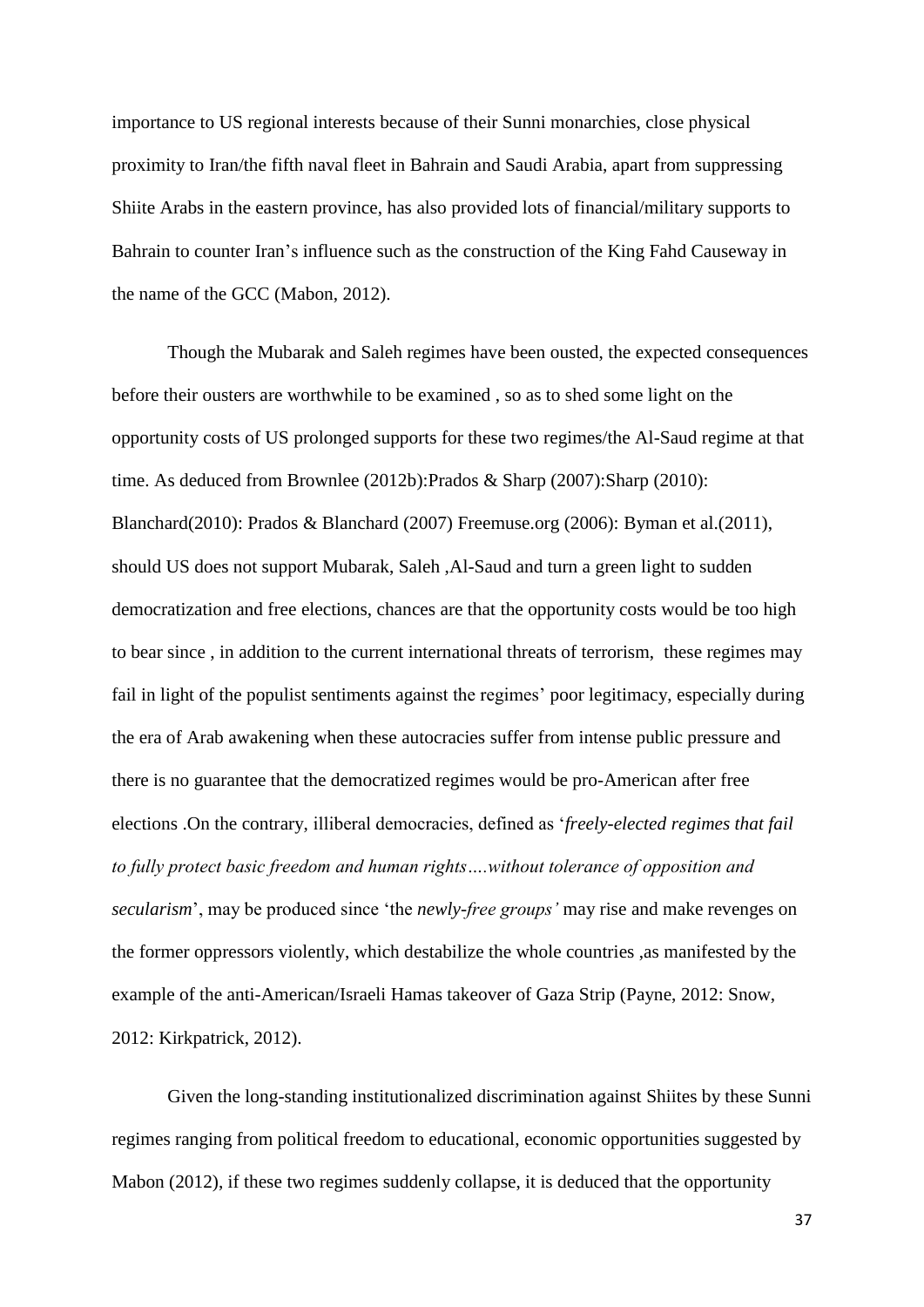costs would be very high sinceit may further embolden the assertive actions bylong-standing Shiite oppositions in Bahrain and Eastern Province of Saudi Arabia, as a means to improve their impoverished living conditions. Even worse, there has been a coup d'état in 1981 against Al-Khalifa by the Shiite Islamic Front with alleged support from Iran's Islamic Revolutionary Corps (Byman et al.,2011). Some Shiite Bahraini clerics such as Abd-al-Wahab Husein ,who led the al-Haq party, also sympathizes with Hizballah (Byman et al.,2011). Therefore, if these two regimes are toppled, the balance of power between Shia and Sunni may well be upset by extreme Shiite takeovers, which threaten not only other friendly Sunni regimes, but also the stability of the Persian Gulf and Israel, given Iran's nuclear program.

# *Peace as a national interest: Arab-Israel peace*

Peace is also an important national goal of American foreign policy and it is also the ultimate objective of the rest of three goals since '*that is what power is supposed to safeguard, what prosperity is supposed to contribute to, what principles are supposed to undergird*' (Jentleson, 2010). Arab-Israel peace has been a long-standing issue in US foreign policy towards the region as manifested by the repeated US attempts to settle conflicts such as the Madrid Conference 1991, the Camp David Summit 2000 and the Obama administration's initiatives to peace process, of which agenda was to achieve '*peaceful settlement of the Israeli-Palestinian conflict'*and Obama also appointed George Mitchell----anexperienced peace-broker as a Special Envoy for Middle East Peace (Fox News, 2009, BBC News, 2007).

The reasons stem from the belief that Israel-Palestine peace could remedy the rise of Iran and its nuclear program, as manifested by the statement by former US Secretary of Defence Robert Gates in a press conference: *'the lack of progress in the peace process has provided political ammunition to our adversaries in the Middle East and in the region, and*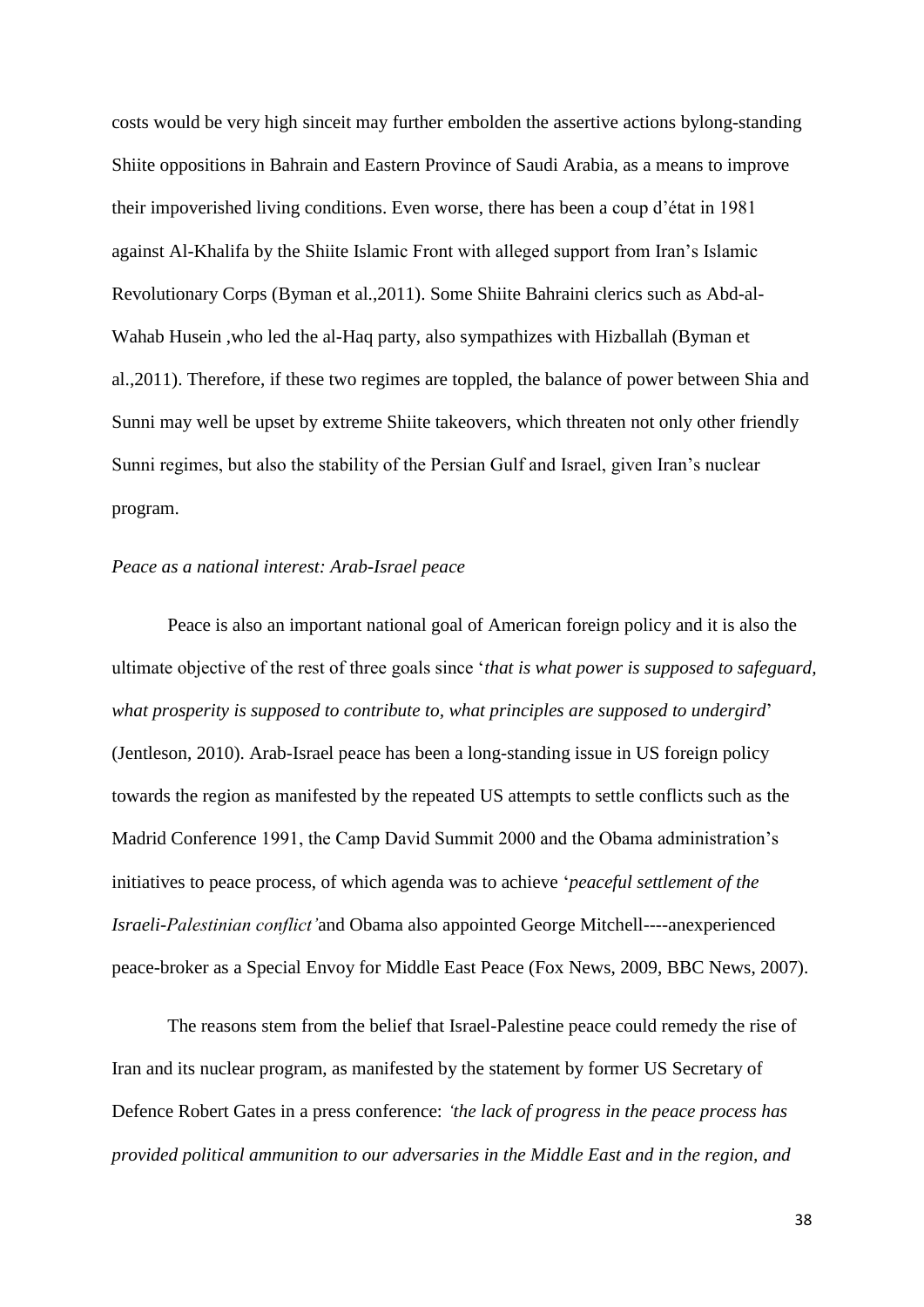*that progress in this arena will enable us not only to perhaps get others to support the peace process, but also support us in our efforts to try and impose effective sanctions against Iran'* (US Department of Defence, 2010). In particular, it is expected that Arab countries would be more willing to cooperate with America since Iran's rhetoric built on Arab frustration associated with the 'unjust' American actions would lose grounds if the peace process is successful ;and regional anti-Americanism associated with US unjust favouritism towards Israel would also lessen , so the appeal of Islamic radicalism by terrorists would also be dampened (Gilboa, 2009: Malka, 2012: Petraeus ,2010).

However, the threats are that the peace process remains mediocre and US is often seen as an dishonest broker, leading to Arab discontents or even rhetoric from the Iranian clerics to destroy Israel. For example, because of Israel assertive actions, it was found that 83.7% of Arabs in the region did not accept the existence of Israel and 59.6% of them even agreed with the Arab possession of nuclear weapons against the nuclear proliferation in Israel, according to a survey by Tausch (2013). During the Ahmadinejad administration, he also stated that Israel should be 'wiped off the map' in a Conference called 'the World Without Zionism' in 2005 and Iran also delivered weapons to Hezbollah in 2013 by a Syrian convoy, which was stuck by Israel Defense Force (Reuters, 2013:IRIB News, 2005).

In this respect, the value of the Mubarak regime to the Israeli national security was of particular importance (Brownlee, 2012b). Ever since the Sadat administration and the Camp David Accord, Egypt has been the first Arab regime to establish and maintained bilateral relations/certain degree of cooperation with Israel such as the closure of the Egypt-Gaza border upon the Hamas takeover, albeit with diverging views on the issue of peace process and occasional condemnation on Israeli's assertive actions towards other Arab countries and US unfair favouritism towards Israel (Brownlee, 2012b). Upon Israel's unilateral 'disengagement plan' from the Gaza Strip in 2003, the Ministry of Defense under the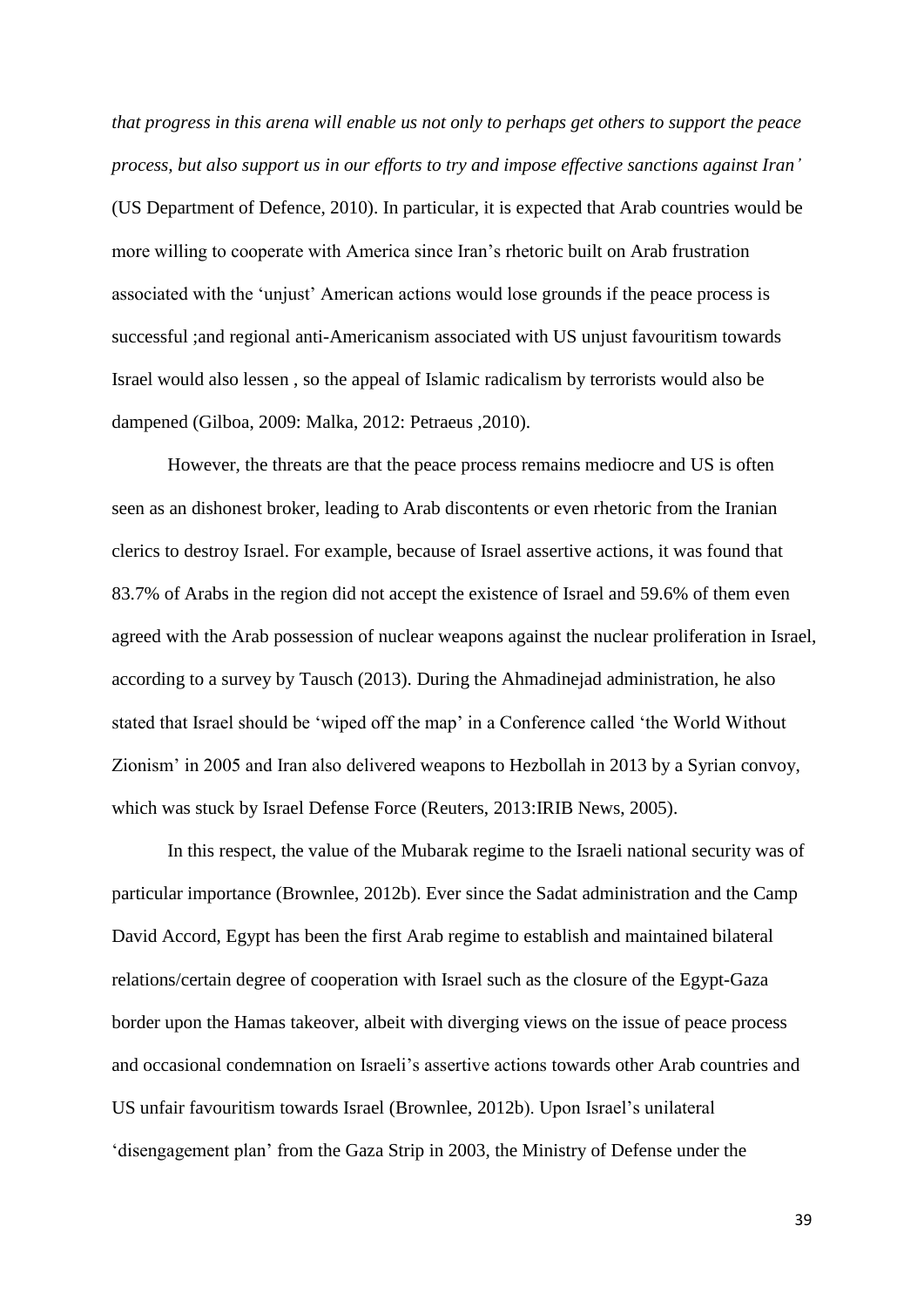Mubarak administration had also played the role of security provider in Gaza and equipped the Palestinian security forces (Brownlee, 2012b).

In America's rationale before the ouster of Mubarak, it was logical to deduce that policymakers would think that there would be high opportunity costs if America withdrew supports since the Mubarak regime would collapse and end up with no any better alternatives, adding up to the regional hostilities against Israel. Among all MENA countries, Egypt is one of the three, along with Jordan and Turkey, to have a peace treaty and diplomatic relationship with Israel (Safty, 1991). Thus, an anti-American/Israel regime could probably lead to widespread instabilities and Arab-Israel conflicts again (Safty, 1991). These views gained salience when the Egyptian public opinions almost rejected totally the Egyptian-US-Israel strategic relationships (Black, 2011). Thus, the potential opposition figures including religious conservatives and secular nationalists in a democratized society may well reverse the policies of favouritism towards US and Israel, especially when the succeeding regime turns out to be strongly authoritarian and Islamic (Black, 2011).

# *Prosperity as a national interest: ensuring the stable supply of oil*

Prosperity is usually linked to economic national interests, which aims to, on one hand, bring welfares to American people as well as to those economic elites and capitalists with profits drawing from transnational business, investments (Jentleson, 2010). In the MENA context, oil has played a very significant role. After the WWII, US economy has become increasingly oil-driven, especially in the case of transportation sectors and manufacturing industries , consuming a total of 68.9% of oil in America (U.S. [Bureau of](http://en.wikipedia.org/wiki/Bureau_of_Transportation_Statistics)  [Transportation Statistics,](http://en.wikipedia.org/wiki/Bureau_of_Transportation_Statistics) 2007:US Congress, 2008). Even with the 'Strategic Petroleum Reserve' and indigenous oil fields, MENA is still a very important source of crude oil, with its 40% share in the global oil supply market and most of which oil exports go to the US with a rate from 24% in 1970 to 65% in 2005, with 3,324 million barrels of [crude oil](http://en.wikipedia.org/wiki/Crude_oil) exporting to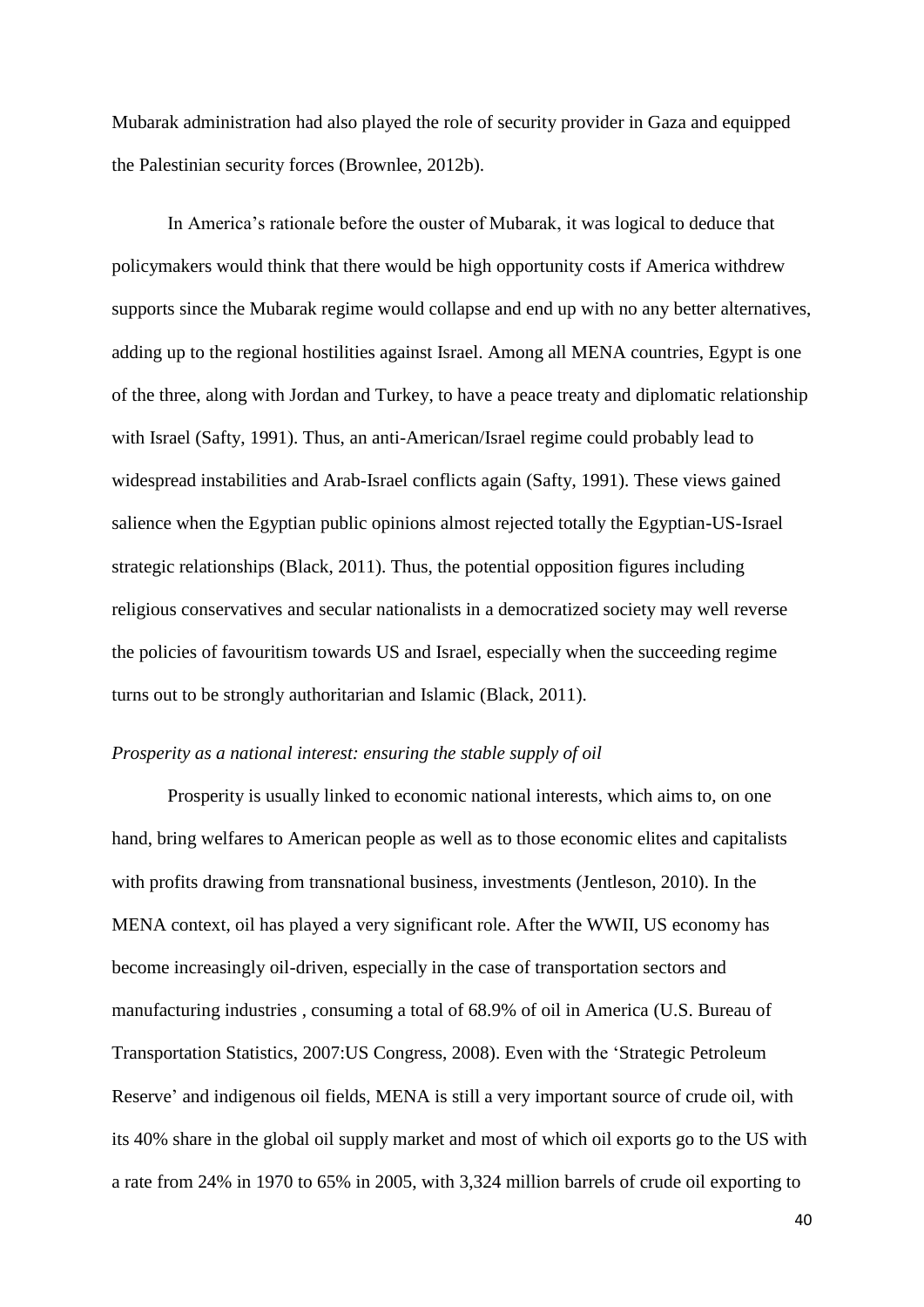America in 2011 and the growth rate is likely to be 75% by 2015 (Boaz , 2008,Hudson , 1996, Forbes.com, 2005, Pleven, 2011, U.S. Census Bureau, 2011 ,Hassassian 1997,Barr, 2012:Momayezi & Rosenburg: 2011). America thus has to maintain good relations with those Arab oil-producing countries in MENA, so as to gain comparative advantages in oil acquisition.

However, there are different threats to the stable oil supply to America. Firstly, although there are new discoveries of oil sources other than MENA, there have been increasing competitions for fossil fuels from other countries such as China and India and in the case of China, it is expected that the oil consumption level would increase from 7.7 MBD in 2008 to 16.3 MBD by 2030 (Lyon et al., 2010). Secondly, the scope and effect of the Jasmine Revolution are still far from certain and the civil unrests and protests in Libya, Tunisia, Egypt, Yemen, Bahrain, Iran, Morocco, Syria have already caused worries in the global oil market, leading to fluctuations in oil prices during the Tunisian and Libyan revolution (Momayezi &Rosenburg: 2011)

Thus, among all Arab countries, Saudi Arabia is of particular importance. On one hand, the Al-Saud regime only suffered from mild protests because of the effective use of oil rents to buy off the oppositions successfully, and on the other hand, it has the largest oil reserve in the world and as a second-largest oil producer, it produced 9.5 million barrels of crude oil each day in 2005 and accounted for 11.3% of overseas oil imports in America and 7.4% of oil consumption in America by 2004 and the Saudi regime even helped to adjust oil prices by the gentlemen's agreement within OPEC in 2000 (Prados & Blanchard, 2007: Momayezi & Rosenburg: 2011).

The implication is that America will face high opportunity costs if the Al-Saud regime collapses, not to mention the current international threats to oil export to America. If there are internal instabilities or even regime collapse in Saudi Arabia as a result of US withdrawal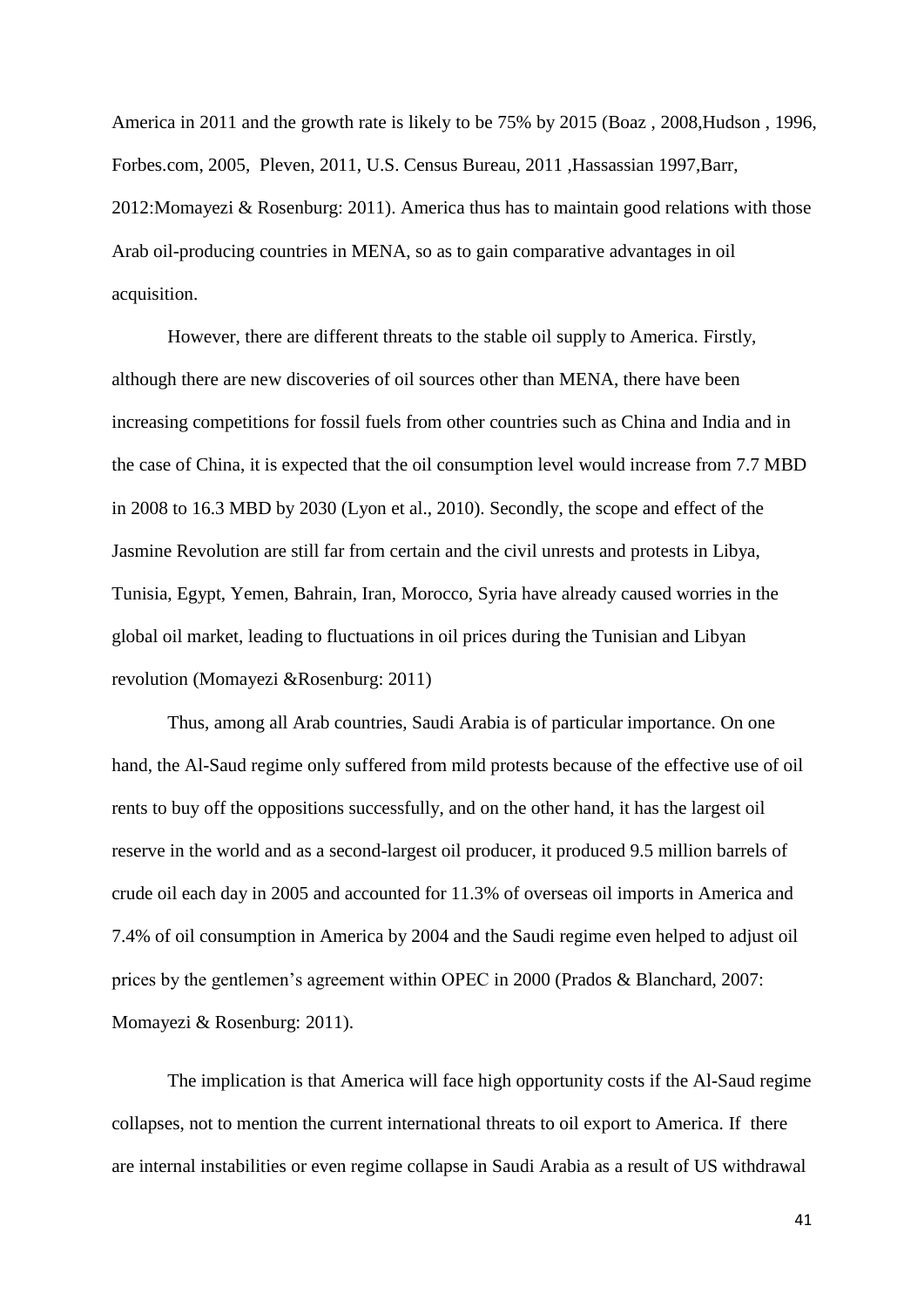of supports, as suggested by Rumsey (2012):Momayezi &Rosenburg (2011), they would lead to price fluctuations in the oil market as a result of lower production, price speculation and market fears for the threats to the oil transportation, as manifested by the cases of decreased Libyan oil supply and a sharp increase of Tunisian oil from \$20 per barrel to \$113 per barrel following the protests in 2011 and the rise of Libyan oil prices by 20%, even though Libya only ranks 18<sup>th</sup> largest in global oil production .Thus if widespread unrests occur in Saudi Arabia, the second largest global oil producer would have a disruptive impact on the global oil supply ,not to mention the risk of extremists' takeover and Iran assertive actions in the Strait of Hormuz against Saudi Arabia and America , as pointed out by Momayezi &Rosenburg (2011), all of which may even halt oil supply to US.

To sum up, the reasons for America to support Arab authoritarian regimes are that the international conditions in MENA are exceptionally anarchic and dangerous to US national interests in the region, and those regimes could offer almost secure deliveries of US national interests. All these make the opportunity costs of losing them are too high for America.The inflexible nature of liberal approach in relations to the changing MENA international conditions, the liberal approach's opposition to use force are also important points in this issue.

# *Chapter III: the rationale for continued supports to/eventual abandonment of Arab autocracies after/during the Arab Spring*

As suggested by Dueck (2008): Trubowitz et al (1999), US foreign policy is not always fixed and is subject to changes/modifications known as '*the neoclassical realist model of strategic adjustment*' of grand strategies, measured by the changes in a number of factors such as the level of US political commitments as manifested by the size of foreign aids, size of military deployment, the engagement and/or disengagements from diplomatic activities and the changes would be further classified into 'first-order change' (significant changes),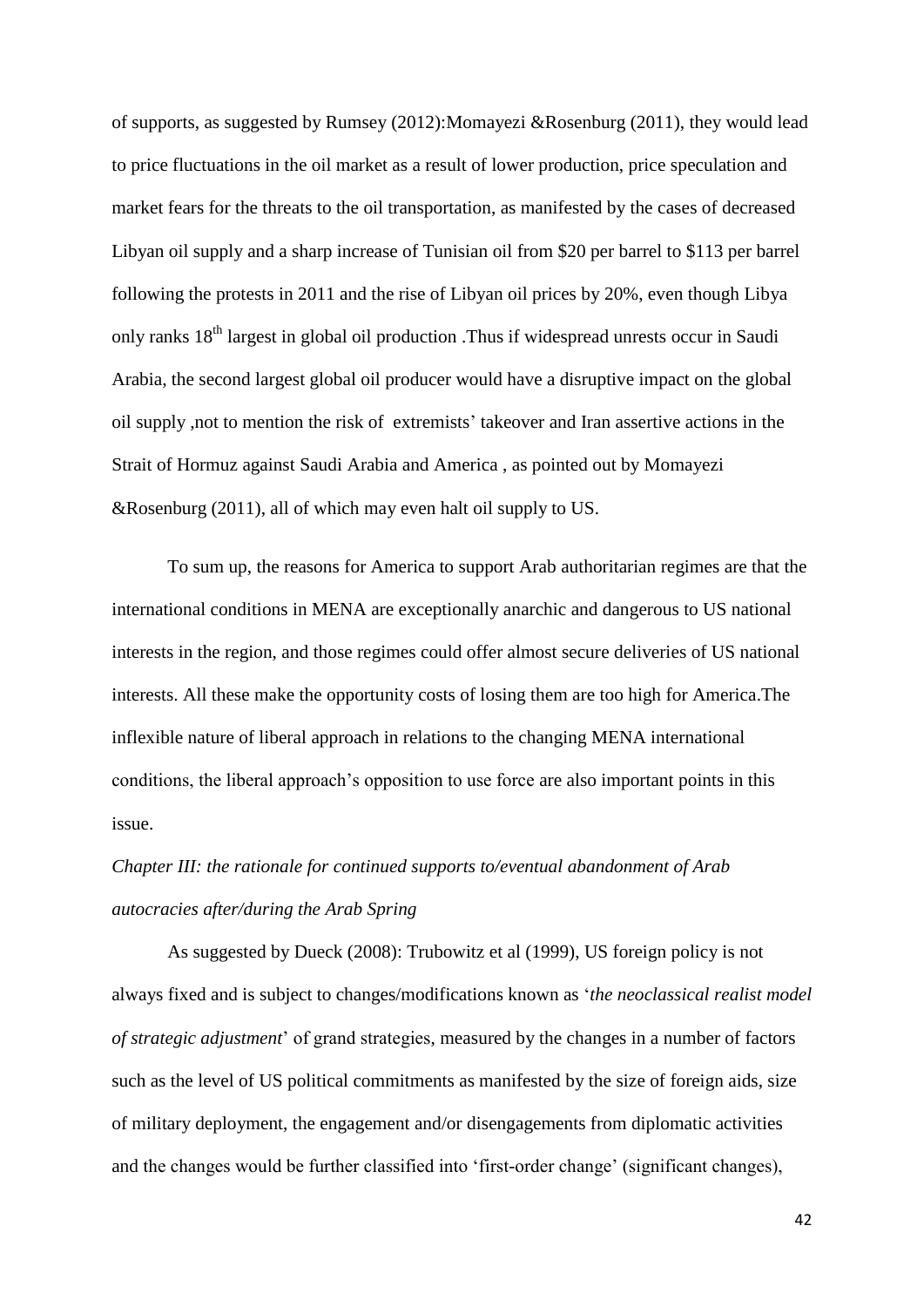'second-order change'(less significant changes) and 'minor tinkering' (Dueck ,2008). An understanding of these changes could have some implications in the dynamics of US policy towards friendly autocrats in the wake of Arab Spring starting from 2011 during which they are challenged by increasing populist democratic forces (Byman, 2011)

# *Case studies: US foreign policy and Al-Saud Saudi Arabia in the wake of Arab Spring*

In line with the 'neoclassical realist grand strategy model' by Dueck (2008), the US foreign policy towards Saudi Arabia has only experienced 'minor tinkering' after /during the Saudi revolution starting from 2011, despite Al-Saud repressive actions against civilian protestors (Blanchard, 2014). For example, the Obama administration, since the late 2012, has proposed arms sales worth over \$20 billion including the continuation of the existing training programs and the upgrade of the Saudi-owned US-fighter aircrafts by providing 'advanced stand-off air weaponry', and other existing joint-cooperation would also be likely to continue so as to foster stronger bilateral links in national security, economic, educational and interpersonal areas (Blanchard, 2014). In 2013, arms sales include the SANG Modernization Program Extension and Mark V Patrol Boats, amounting to \$4000 billion and \$1200 billion respectively and even in 2011 during the initial outbreak of Saudi Spring, US arms sales to Saudi forces amounted to around \$1 billion (Blanchard, 2014).

Although US officials often criticize the regime's poor democracy and human rights records and failure to conduct genuine reforms, these criticisms are reported to be confined to occasions during 'private diplomatic engagement' instead of open criticism publicly because of the overriding needs to continue the close bi-lateral cooperation and although an award was given to a Saudi women right activist by the Department of State, US officials even praised the King Abdullah administration for being '*responsive and transparent*' to the voice of protestors in the wake of the Saudi Revolution and cited the Saudi government efforts since 2011 such as housing and employment-related social programs by the expulsion of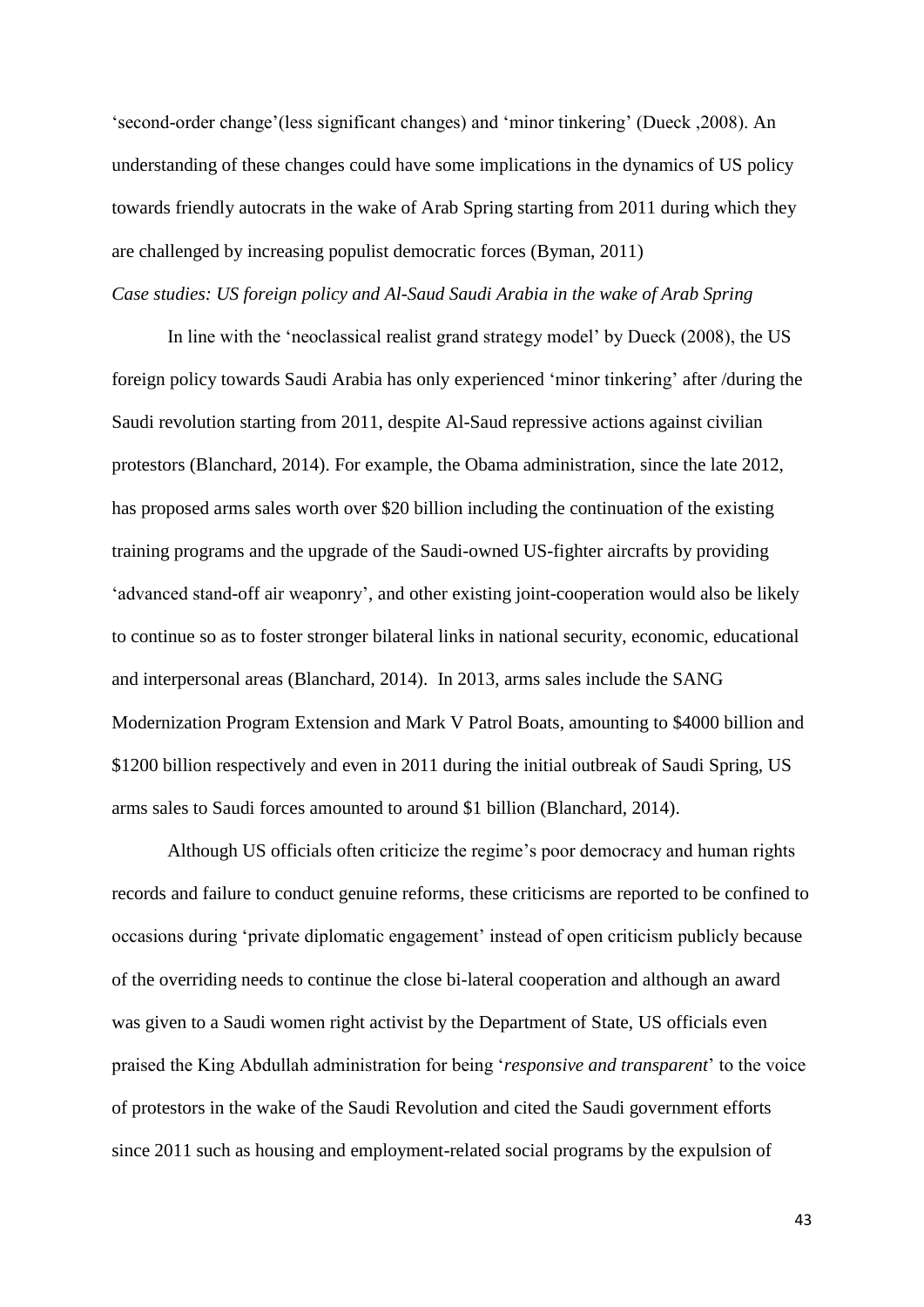foreign workers in Saudi Arabia , the expansion of the Shura Council with women included in 2013 (US Department of State , 2012:Blanchard, 2014).

However, the facts remain '*managed, limited political and social reforms*' such as the arrest of women driving advocates and Shiite protestors in the Eastern Province and the conviction of human right activists such as Mohammed al-Qahtani (US Department of State , 2012:Blanchard, 2014). Furthermore, when the regime expressed discontent in 2013, such as its rejection of non-permanent seats in the UNSC, over Washington's reluctance to send troops to Syria, America sent Secretary of State John Kerry to Saudi Arabia and assured the Saudi Foreign Minister the importance of Saudi-US relations to America by saying that '*Right now we have some very important things to talk about to make certain the Saudi-U.S. relationship is on track, moving forward and doing the things that we need to accomplish*' and '*We will be there for Saudi Arabia, for the Emirates…….. We will not allow those countries to be attacked from outside. We will stand with them*' (Al Arabiya, 2013). *Case studies: US Foreign policy and Al-Khalifa Bahrain in the wake of Arab Spring*

As for US foreign policy towards Bahrain, it could be classified as 'second-order change', which is something less significant and more or less the continuation of existing approach after the outbreak of unrest in 2011, as deduced from the neoclassical realist model by Dueck (2008). For example, the Obama administration did not force Al-Khalifa to step down amidst the Bahraini unrest, saying that along with Al-Khalifa good history of reform, the force used by Bahrain was not as serious as those by Al-Qaddafi and Assad and the US government also maintained that it has always expressed objections as to the use of force against Bahraini protestors, as manifested by the five visits of the Assistant Secretary of State to Bahrain in 2011 to facilitate political reforms and settlement (Katzman, 2012). However, those are only rhetoric and the facts remain that the US government *'downplayed the human right abuse*' because of US national security concerns to contain Iran and even though there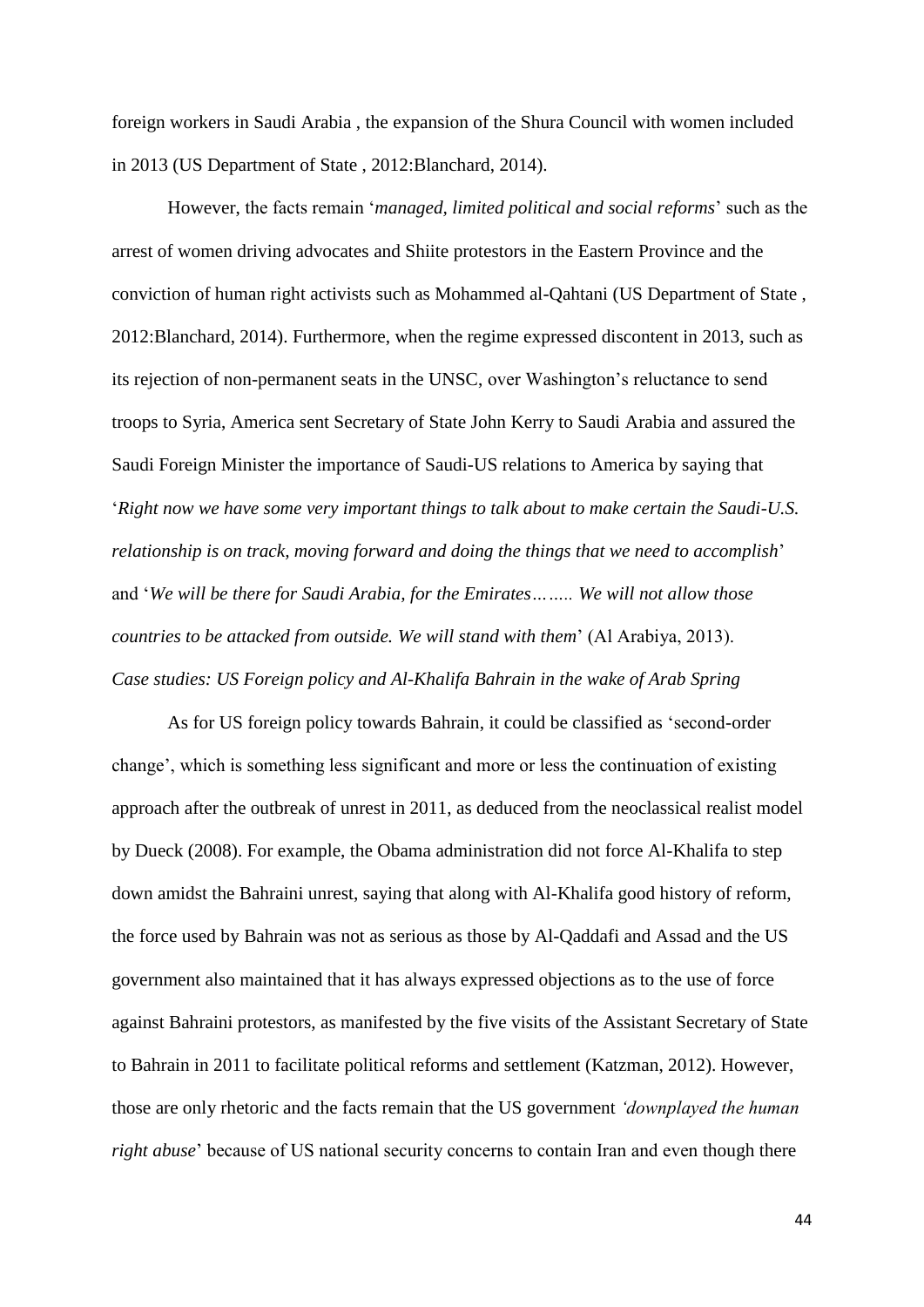was a hold to sell armoured vehicles and anti-tank weapons as well as a reduction in military aids to Bahrain initially because of the unrest, these arms sales resumed in mid-May 2012 so as to increase the self-defense ability of the regime and balance the threat of Iran (Katzman, 2012). For example, 40% of the original \$25 million military aids were provided to Bahrain in FY 2012 and 2013 (Katzman, 2012). Furthermore, US officials even hoped to expand the US naval facility in Bahrain in 2012 and had no plan of relocation of the naval base out of the concern for feasibility and national interests and the US-Bahrain Bilateral Defence Pact continues until today (Agence France Presse, 2011a: Katzman, 2012).

# *Case studies: US foreign policy and Mubarak Egypt in the wake of Arab Spring*

When the neoclassical realist model by Dueck (2008) is applied to the policy towards Mubarak Egypt, there was a major 'first order' change since Mubarak was said to be 'abandoned'by America, albeit reluctantly, at last (Guzansky & Striem, 2013). During the mounting Egyptian uprising, although America initially provided almost 'unconditionally supports' to Mubarak, it later switched to support the former head of intelligence Omar Suleiman or even the military as alternatives, and eventually Washington accepted the ouster of Mubarak (Brownlee, 2012a). Initially on January 25 2011, Hilary Clinton only mentioned words like restraint but did not ask Mubarak to step down and said that '*our assessment is that the Egyptian government is stable and is looking for ways to respond to the legitimate needs and interests of the Egyptian people*' and refused to refer Mubarak as an dictator (Waguih, 2011: Brownlee, 2012a: PBS, 2011).

However, things had some changes on Sunday as protesters posed increasing challenges to the regime, when Clinton said '*an orderly transition*'was needed so that US could, because of such a 'limited leadership change', on one hand maintained stability and seemed to answer the call for democracy on the other hand by transferring power to Suleiman(Landler, 2011: Brownlee, 2012a). As demonstrations continued, there were over 1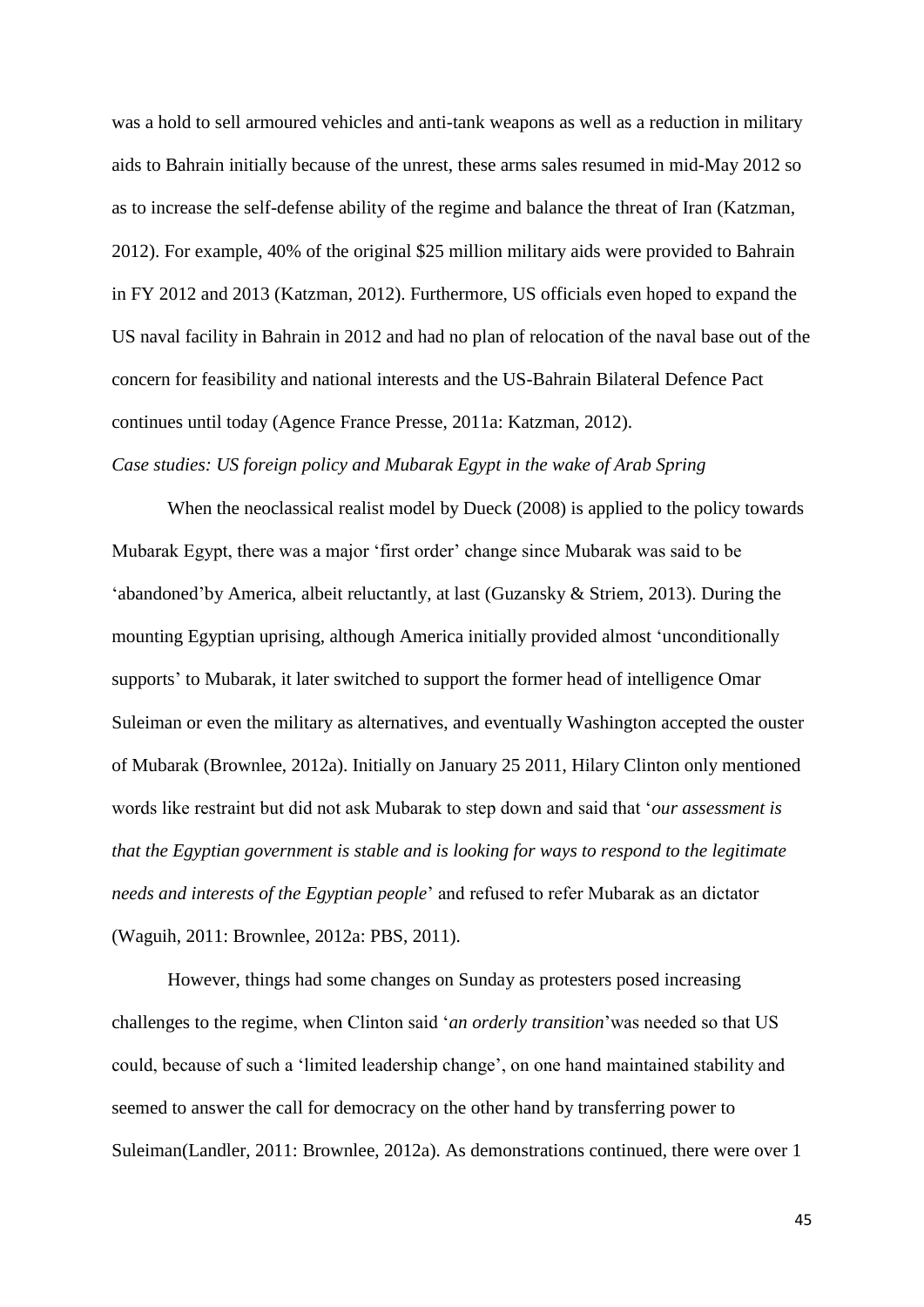million people in Cairo urging Mubarak to step down '*right away'* instead of waiting until the expiration of his term on September, prompting Obama to issue a statement '*orderly transitions must be meaningful, it must be peaceful, and it must begin now*' and started to '*turn Mubarak into a lame duck'* by working with Egyptian military and Omar Suleiman to facilitate power transition to Omar Suleiman (Sanger, 2011:Brownlee, 2012a: Cooper et al,2011).

After the 'Battle of Camel', gunshots targeting protestors and the failure to disperse the protestors, Washington's desire to substitute Mubarak by the vice president of the time Omar Suleiman were reaffirmed and later because of other subsequent events such as the rising political activism, cross-sector nation-wide protests triggered by the satellite TV broadcast of the Google Executive, Mubarak unwillingness to transfer power and Suleiman's inability, US asked for a more 'serious transition' and the SCAF Egyptian military people subsequently intervened and ousted Mubarak and Obama then approved the SCAF actions''to depose Mubarak , suspend the Constitution, and lead Egypt until new elections were organized' and the SCAF also proposed to reforms and facilitate '*'clean and free presidential electionafter current conditions passed''*and Obama also said '*The people of Egypt have spoken, their voices have been heard, and Egypt will never be the same'*(The White House , 2011a & b:Beinin & Vairel, 2011: Sanger & Kirkpatrick, 2011: Brownlee, 2012b: SCAF, 2011: Weaver &Mccarthy, 2013).

As for US aids to Mubarak Egypt, following the use of live fires against protestors, the White House spokesman said that aids to Egypt were also 'under review', especially the military aids which are subject to changes in events as US monitored the crisis unfolding during the 2011 uprising (The White House, 2011c). However, Washington had been unwilling to 'severe or freeze aids' for national interests reasons (The White House, 2011c).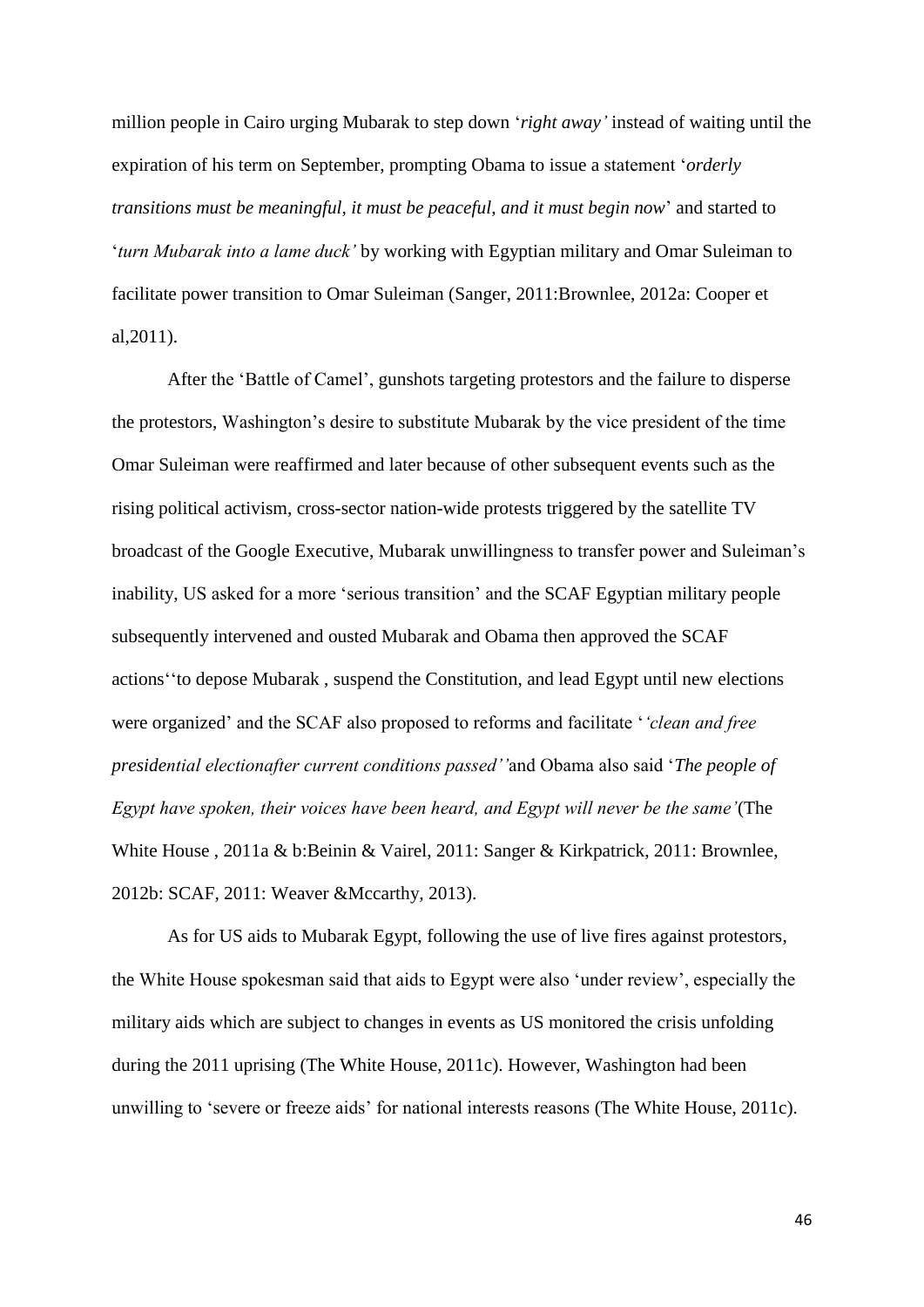#### *Case studies: US Foreign policy and Saleh Yemen in the wake of Arab Spring*

By the same token, US policy towards Saleh in Yemen has also undergone a 'firstorder change', in line with the neoclassical realist model by Dueck (2008). Similar to the case of Mubarak Egypt, US initially expressed supports to Saleh and did not ask Saleh to resign explicitly, as manifested by the words of US Deputy National Security Adviser '*I think our view is that there's clearly going to have to be a political situation in Yemen that includes a government that is more responsive to the Yemeni people*' and US military and economic assistance worth \$ 115 million were even requested to aid Saleh Yemen in the wake of unrest in February 2011 for the FY 2012 (Sharp, 2011).

However, after violence against protestors and mounting tensions, Washington had started to think about the possibility of a ''negotiated exit' for Saleh'' and a transfer of power to the vice president Hadi on April 3(Kasinof & Sanger, 2011). On April 8, Washington expressed the view that GCC-deal would work, of which content was about '*Saleh's timely resignation*' (US Department of State, 2011). When Saleh refused to accept the GCC deal on power transfer, Hilary Clinton was disappointed and *'urged him to accept the initiative'*and Obama also expressed similar views on May 25 that '*We call upon President Saleh to move immediately on his commitment to transfer* power' (Ibtimes Staff Reporter, 2011: Agence France-presse, 2011b).

Although Saleh had survived though the assassination attempt by the hospitalization in Saudi Arabia, US advised that Saleh should not be re-admissible to Yemen (The Huffington Post, 2011a). As for US aids to Saleh, there had indeed been a reduction in military assistance , dropping from \$176 million in 2010 to only \$30 million in 2011 upon Saleh's use of force to attack unarmed civilian protestors and the aids were restored to normal levels when Saleh was succeed by Abed Rabbo Mansour Hadi (DeYoung, 2012). Furthermore, a Presidential executive order was also made in 2012 freezing anyone's assets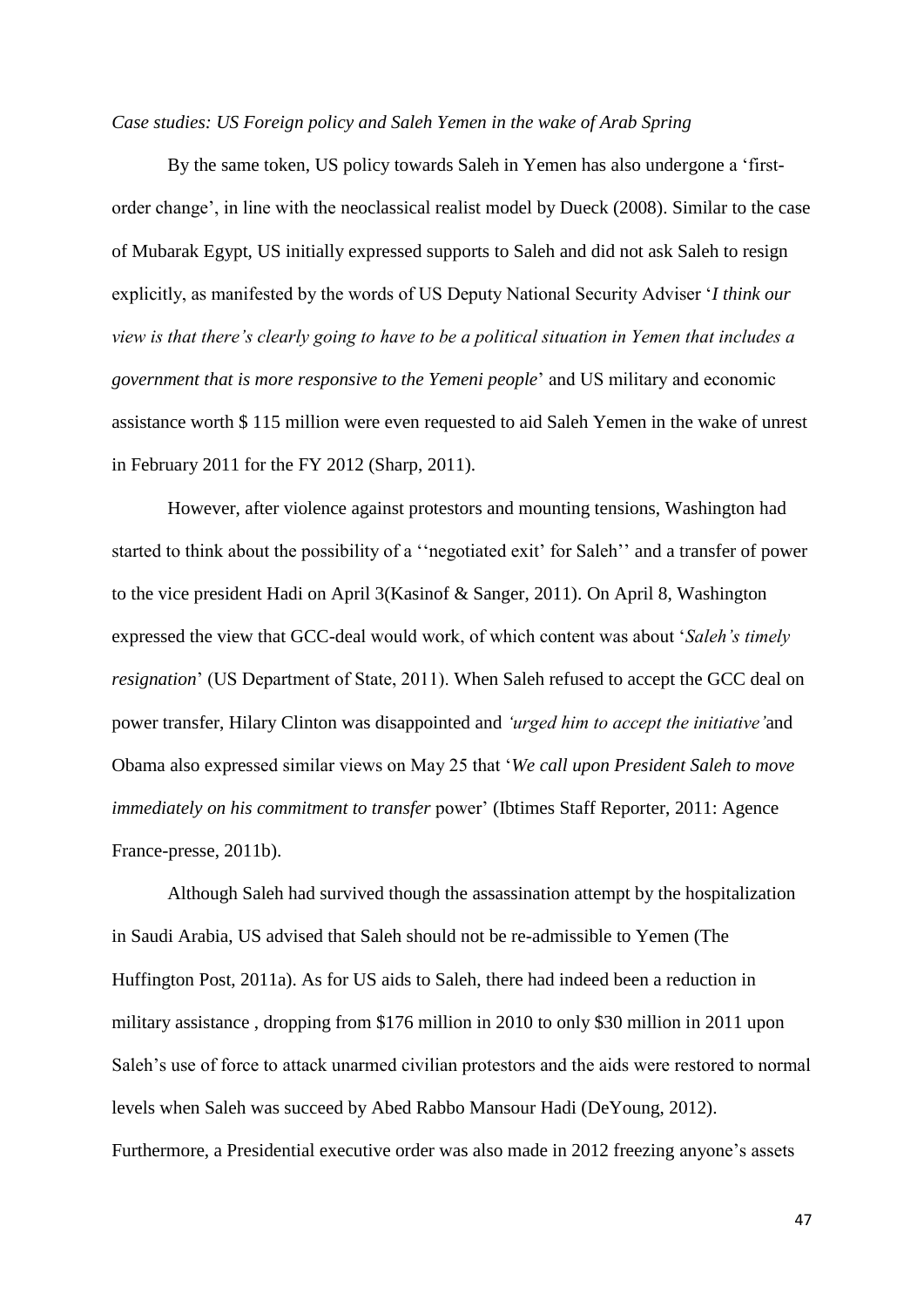in US if deemed to support Saleh and spoil the political transition to Hadi, and this order targeted especially Saleh relatives and supporters in the political and military sectors (DeYoung, 2012).

#### *Reasons: International condition/pressure*

As suggested by neoclassical realist grand strategy model , 'strategic adjustment in foreign policy' would occur due to threatening international conditions/pressures (Doyle, 1997:Gilpin, 1986: Christensen, 1996:Dueck, 2008).For examples in the international conditions analysis by Petras (2011),it includes the pro-American regimes ability/inability to cope with protests, military loyalty/defection and the absence/existence of viable alternatives ,all of which could explain the differences in US foreign policy responses towards the Mubarak Egypt, Saleh Yemen, Al-Saud Saudi Arabia, Al-Khalifa Bahrain. In addition, the asset mobility approach and US domestic politics analysis could also play some roles in the explanations here.

# *US foreign policy and Regime capability to cope with protests*

First of all, it is the factor of regime capability to cope with protests suggested by Petras (2011). This factor is one of the most important factors to determine the regime ability/resilience to survive, as manifested in the  $3<sup>rd</sup>$  wave of democratization and thus weak regime capabilities to withstand popular protests would easily lead to regime collapse eventually (Huntington, 1991). Therefore, the level of uncontrolled protests would affect the reliability for Washington to depend on regimes to gain benefits and the significance of this factor could be manifested in the Washington eventual abandonment of Mubarak and Saleh, in contrast to Washington continued support to Saudi Arabia and Bahrain.

In the case of Mubarak, it was obvious that the popular protests/unrests starting from January were far beyond Mubarak's control and should the military fail to step in, the protests are likely to continue days after days.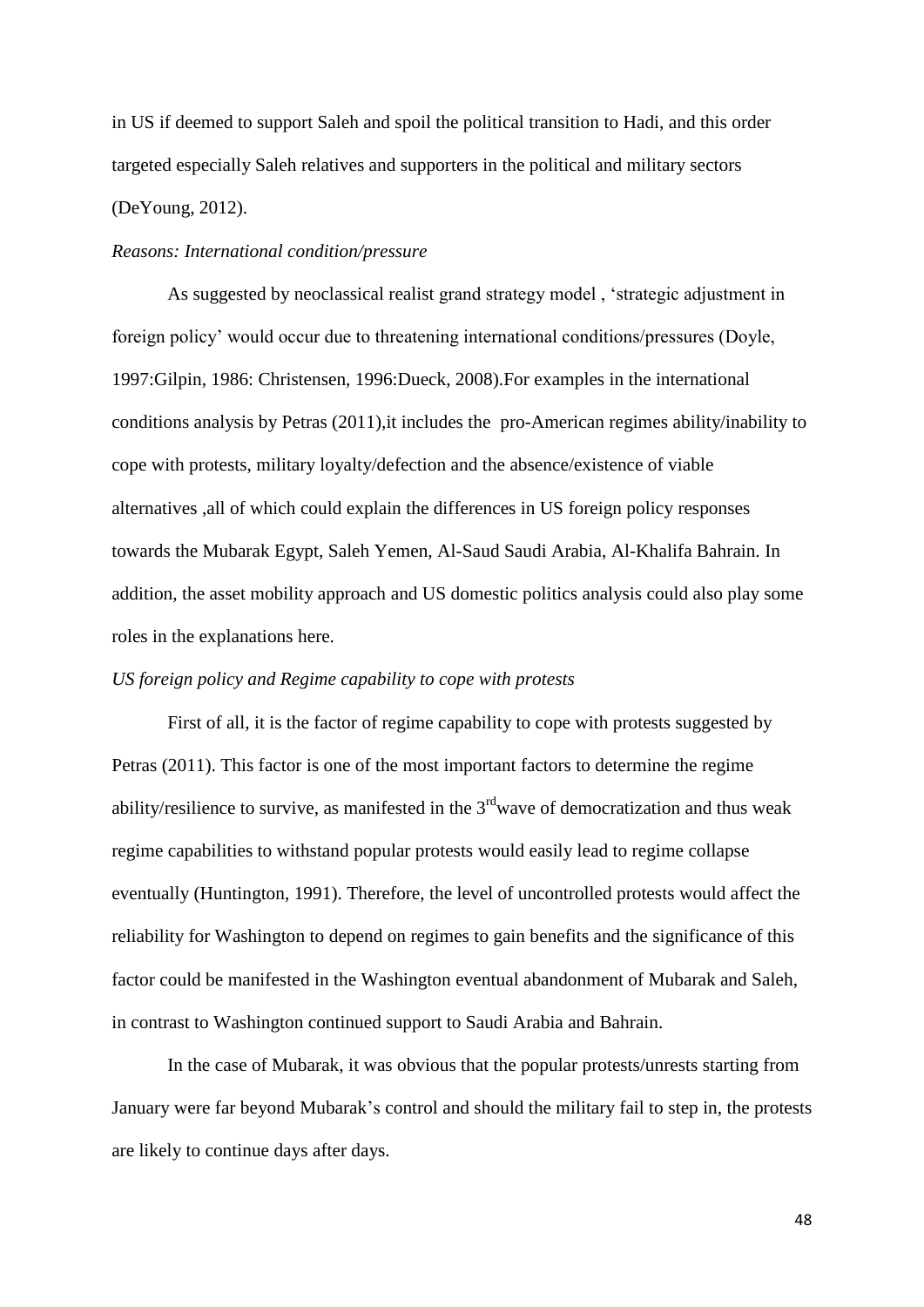On Jan 25, 2011, the 'Day of Rage' began with thousands of protestors demonstrating against the Interior Minister, poor wages, Emergency law in Tahrir Square, and similar protests had also spread to other Egyptian cities (ICG, 2011a: Brownlee, 2012a). Although protestors were hit by tear gas and rubber bullets and internet access and text messages were shut down, an addition of tens of thousands protestors went to Tahrir Square on January 28 demanding the end of the regime and they '*outnumbered security forces by a million or more, shocking the Interior Minister and the president*' (ICG, 2011a: Brownlee, 2012a: El-Ghobashy, 2011). On February 1, the streets in Cairo were already filled with more than 1 million protestors and despite the attacks by Mubarak's police and '*thugs on horseback and camelback*' ending up with 1000 injuries on February 2, the Tahrir Square was filled with 'over one hundred thousand people' on February 4 (Schemm& Lucas, 2011: Shokr, 2011:Brownlee, 2012a).

Despite the vice president Omar Suleiman telling people to go home, tensions mounted on February 10 with nationwide workers' strikes, leading to the eventual military action to force out Mubarak from power with the agreement with the USA (Brownlee, 2012a: ABC News, 2011: CNN, 2011a).Thus, with all these ever escalating regime-civilian tensions, the number of demonstrators as manifested in the timeline from the political rally in Tahrir Square to Mubarak's repeated failure to quell the protests, nationwide strike and subsequent military coup, America could sense that he could no longer effectively deliver America's interests and Mubarak would collapse eventually no matter how hard the regime was to suppress the mass protests. Washington's calculation was that it was to US benefits to give up Mubarak eventually so as to foster closer cooperation with the potential rulers in the future. If not, Mubarak would become a liability to US and generate far more popular anti-Americanism in the post-Mubarak era, which would further hurt America's interests in Egypt by damaging the prospects of America-Egypt cooperation in the future.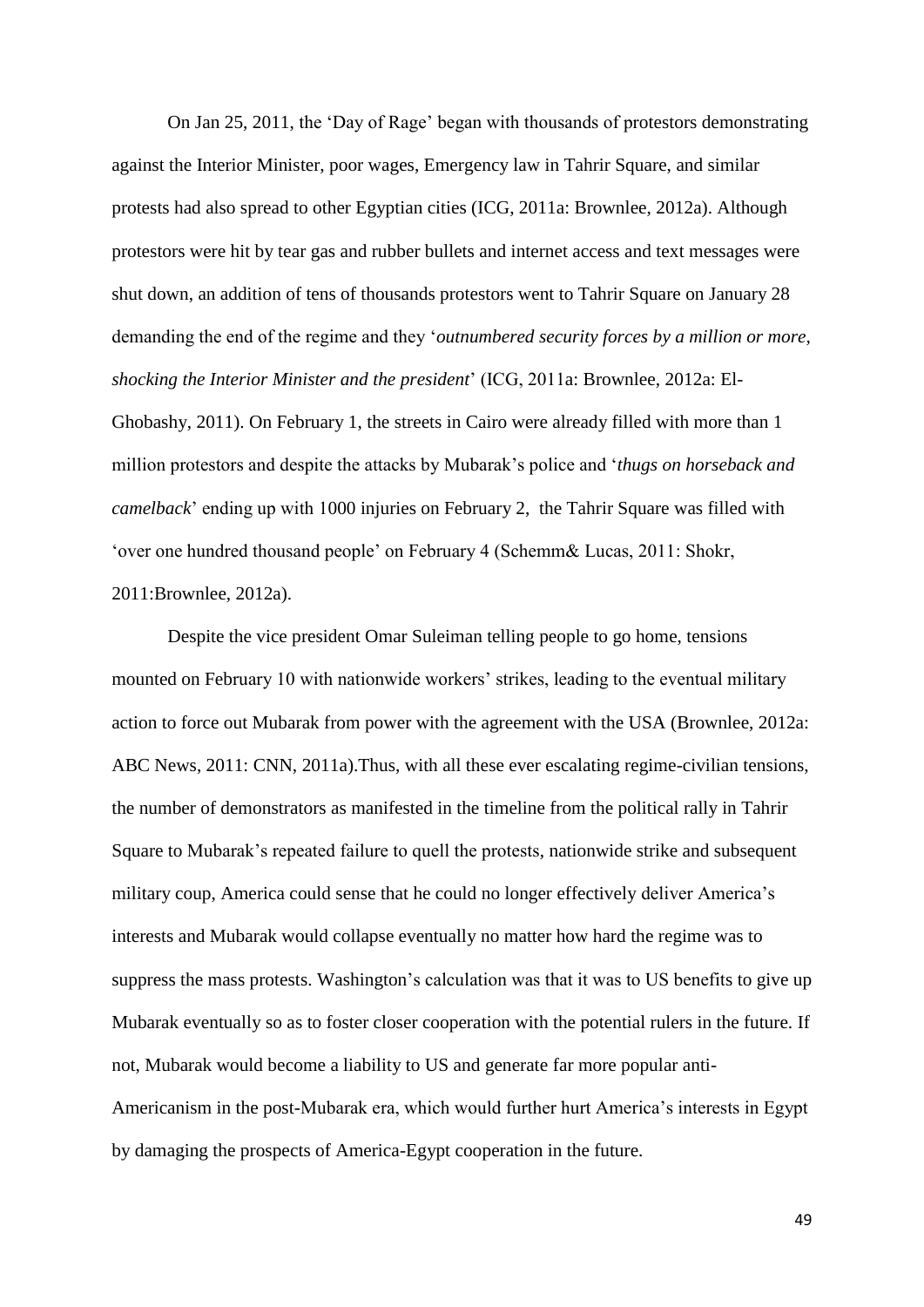Similar scenarios also happened in Yemen during the Saleh era, which was proved to be incapable to withstand popular pressure, and America thus withdrew supports for similar reasons as shown by the case of Mubarak Egypt.

On January 27, 2011, the streets of Sanaa were filled with 16000 protestors demanding the resignation of Saleh and on February 2, despite President Saleh's announcement of no desire to be re-elected, Sanaa was filled by over 20,000 protestors on the 'Day of Rage' on February 3 and protests later spread to other parts of the country in March, involving hundreds of thousands people calling it a '*Tuesday of Rage*' (Al Jazeera, 2011a: Arabia Today, 2011). Despite subsequent government brutal crackdowns injuring and killing several dozen protestors on March 4,6,8, 12, and the declaration of state of emergency March18, Saleh faced 'calls for resignation' from his tribe together with the resignation of Yemen ambassador to the UN and the deflection of military commanders, Obama's calls for resignation (Al Jazeera, 2011a: Arabia Today, 2011).

Later, in spite of Saleh initial resistance to the GCC power transfer plan on April 8, he was seriously injured by a bomb attack in a mosque and he subsequently signed the GCC plan on November 2011 in Saudi Arabia and formally resigned on February 2012 (Finn, 2011:Ahramonline, 2011 Mounassar, 2012). Therefore, as shown in the timeline starting from initial demonstrations in Sanaa to later tribal/GCC's call for resignation and the subsequent assassination attempt against him, Saleh's ability to quell popular uprisings was proved to be overwhelmed by the ever increasing scale of popular demonstration, despite repeated violent crackdowns on civilians and Saleh's departure was counting days also because of increasing pressure from other neighbouring countries, most notably Saudi Arabia.America thus has every major reason to drop Saleh for fear that continued America supports would impede US-Yemen cooperation in counterterrorism against Al-Qaeda in the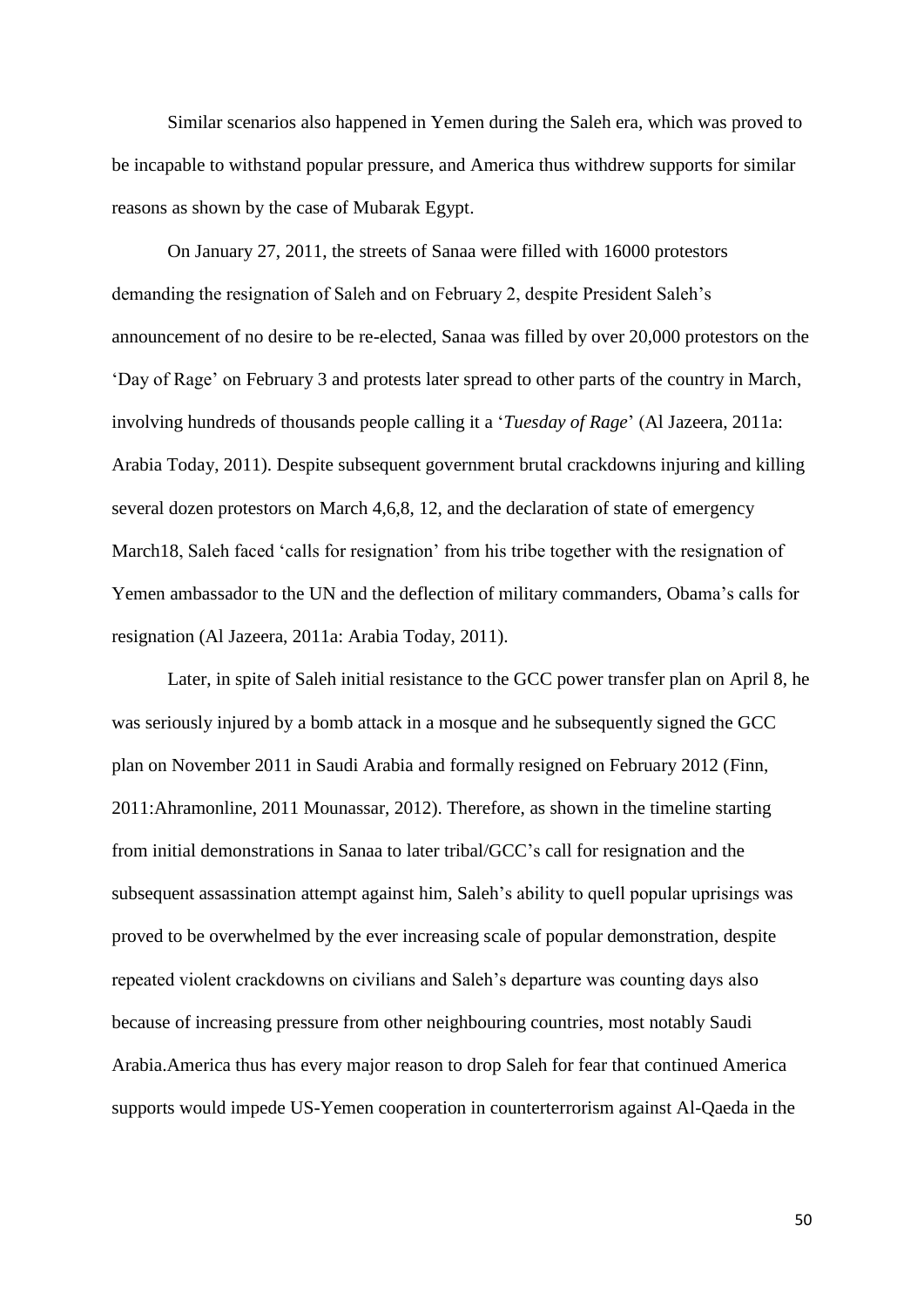future, given increasing popular anti-Americanism in the post-Saleh era and the worsening relations with the GCC countries, not to mention the ongoing AQAP terrorism in the country.

However, as for Saudi Arabia, the story is different. Up till now, the Al-Saud regime has been quite stable and America thus continues to support the Saudi regime even in the wake of civilian protests since without the prospect of regime collapse since the Al-Saud regime is more dependable to deliver US national interests such as oil and counterterrorism in the long run. For example, although there had been attempts to used Facebook as a media for mobilization purposes and to learn from the Egyptian Tahrir Square model to organize 'Day of Rage' in 2011, such attempts were successfully 'pre-empted' by a large number of nationwide Saudi police and security forces presence; demonstrators were also intimated by the extremely repressive, conservative Wahhabi clerics , making the number of protesters of 'Day of Rage only '*several hundred people*' and only limited to the Shiite-concentrated Eastern Province and those feminists fighting for the women rights (Stewart, 2011: Byman et al., 2011:Banerjee, 2011).

However, those Saudi Shiites minorities, numbered only 10-15% of the population and 'only a few hundred of them' joined subsequent demonstrations in the rest of 2011 and 2012 and the whole Saudi Revolution only amounts to a few thousand protestors till now and for Saudi feminists, their main goal is to increase women's rights such as the right to drive, electoral rights but not to overthrow the Al-Saud regime (Alsharif & Benham, 2011:Byman et al., 2011:Lugo et al., 2009:Shaheen, 2011: Al Jazeera, 2011b: Press TV, 2011). Thus, it is clear that the Saudi monarchy thus faces no any significant threat so far and is highly unlikely to collapse with its large-scale, frightening repression since regardless of protestors' calls for reform, those demonstrators were only marginal segments of the Saudi society such as Shiite Saudis and Saudi women, not to mention the only a small number of them participating in protests and America is thus reluctant to drop Al-Saud because US can comfortably continue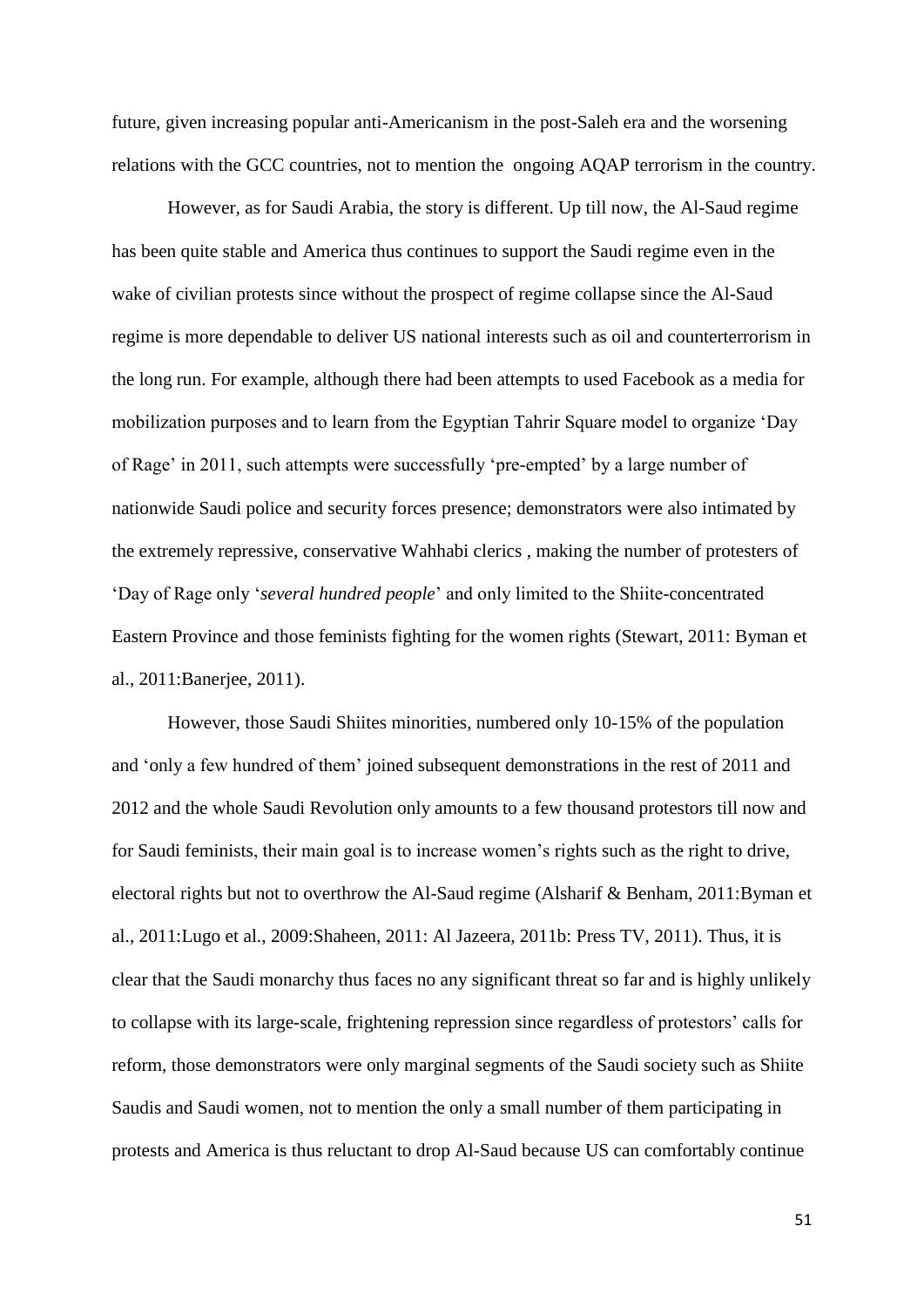to cooperate closely with its Saudi counterparts, without any fear of significant popular anti-Americanism and threats damaging US interests such as counterterrorism and balancing Iran in the future.

Likewise, Washington does not abandon the Al-Khalifa Bahraini monarchy because of the perceived Bahraini regime stability. Although the civil unrests starting from 2011 posed a serious threat to the monarchy, the regime was strengthened by the arrival of troops from Saudi Arabia and other Gulf Cooperation Council (GCC) countries to carry out brutal crackdown against protestors and the imposition of martial law (Mcevers, 2012).

Admittedly, in the initial stage,the government was a bit overwhelmed by Shiite protestors with tens of thousands protestors occupying the Pearl Roundabout for several weeks, with the numbers of protestors rising from 100,000 to 300000 with several resignation of Shiite Parliamentarians (Slackman& Audi, 2011: ICG, 2011b: The Hindu, 2013).However, protests had started to decline following the arrival of GCC troops accompanied by more forceful crackdown, during which 1000 Saudi army and 500 UAE and Qatar policemen protected Bahraini strategic positions and stationed in military checkpoints alongside Bahraini military in Manama and the monarchy itself also issued a state of emergency, banning all protests with 5000 security forces engaging in the Pearl Roundabout crackdown on March 16 and arresting more than 1000 protestors on March 17 and demolishing the Pearl Roundabout on March 18 eventually (Bassiouni et al. 2011: Welsh &Laumea, 2011: CNN, 2011b: ICG, 2011b).

In addition, many Shiite mosques were destroyed in April and Shiite workers were laid off in May and even with protests, people were effectively and quickly 'forced off the streets by security forces' and Bahrain citizenships of some Shiite protestors were also revoked (Bassiouni et al. 2011:Welsh &Laumea, 2011: ICG, 2011b: The Hindu, 2013). Therefore, with the help from GCC troops in stabilizing the situation and the regime's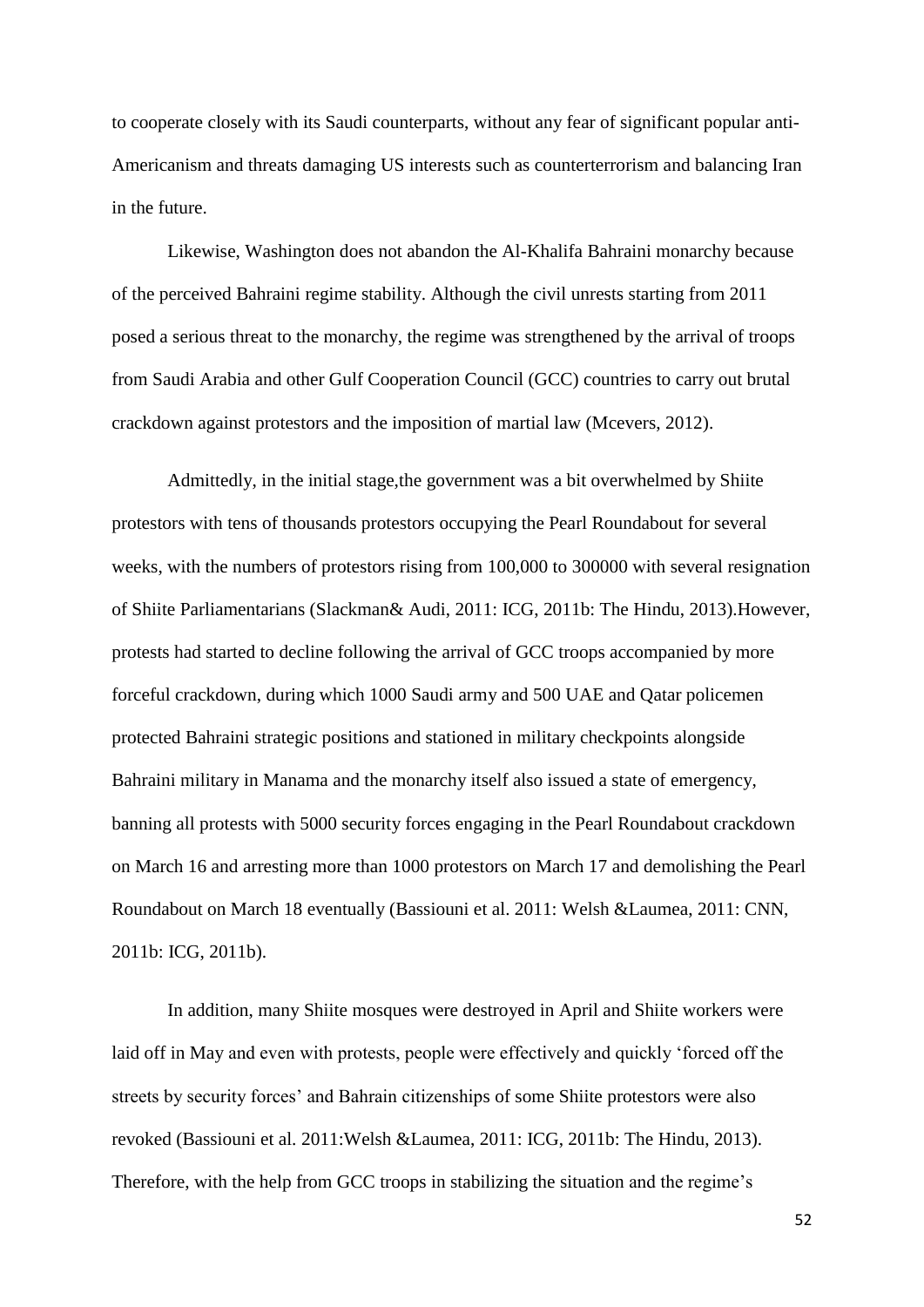forceful reactions, America would not want to drop Al-Khalifa since US is likely to perceive that the Bahraini regime is still reliable and strong enough to protect US interests such as the naval base and countering the Iran's rise, as manifested by the absence of large-scale protests after the GCC and Bahraini authorities' violent crackdown and total ban of protests. America, at least up to this moment, could count on its GCC counterparts to derive national interests in Bahrain without any threats of damaging national interests in the long term.

# *US foreign policy and military loyalty to the regime*

Another factor influencing US foreign policy decision to continue to support or abandon the friendly Arab authoritarian regimes should be military loyalty, as pointed out by Petras (2011). To elaborate, this factor is important in the sense that it is , firstly, linked to regime survival. If the military, amidst domestic unrests, chooses to deflect to the protesters' sides, chances are that the regime would lose the most important coercive apparatus and the power balance would tilt towards the protestors (Gause III, 2011). Once again, if the Arab regime is not likely to survive in the future, it is advisable to abandon the regime/rulers as soon as possible, albeit in a controllable fashion, so as to develop relationships with the leaders during the regime collapse period to pave for the way to cooperate. Among the case studies of Mubarak Egypt, Saleh Yemen, Al-Saud Saudi Arabia and Al-Khalifa Bahrain, only the first two's military deflected to the protesters' side amidst the Arab Spring and this also explains why US would give up Mubarak and Saleh in the end.

In the case of Egyptian military, although it initially supported Mubarak, it later switched sides. (Brownlee, 2012b). For example, although the Egyptian military later was pulled out of barracks to the streets of Cairo and were given orders to shoot civilian protestors, those commanders refused to attack Egyptian citizens in the Tahrir Square and the military later also formally announced that '*they would not fire upon demonstrators*', although it did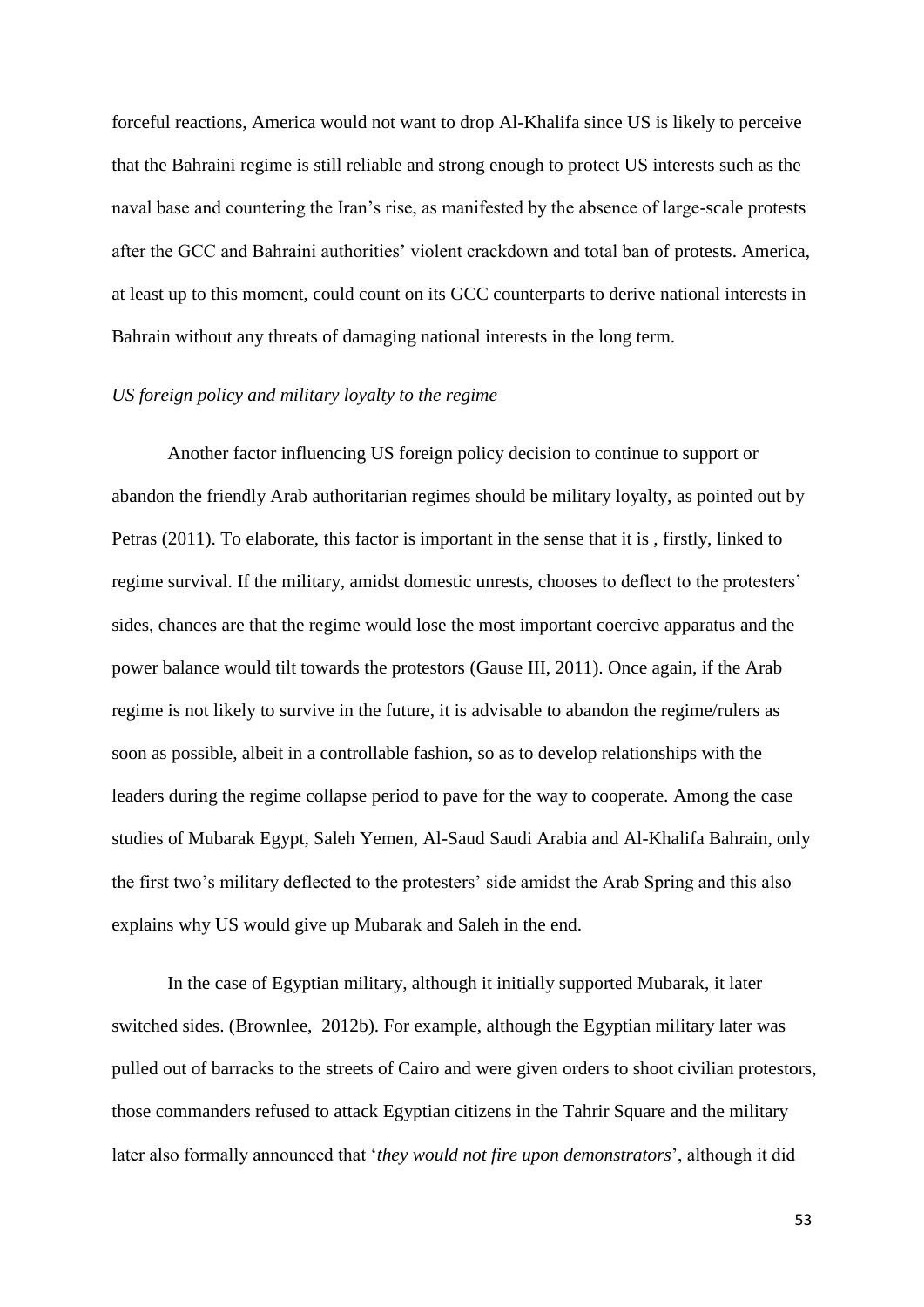not mean that the military was protecting civilians (Shadid, 2011:Brownlee, 2012b).When Mubarak refused to relinquish power quickly, the military also joined hands with American officials and Omar Suleiman to facilitate the process (Cooper et al, 2011). Following Mubarak and Suleiman's failure to lessen the unrest, the military started to intervene and issued a communiqué saying that '*they would remain in session indefinitely and take appropriate measures to safeguard the nation and the achievements of the Egyptian people*' and then the military '*deposed Mubarak*' and the whole country was ruled by Field Marshal Tantawi and other generals (SCAF, 2011: Brownlee, 2012b).

Now that the Egyptian military had emerged to become the real boss of Egypt, Mubarak's power had been hollowed out and he was doomed to be stripped of power no matter how hard he resisted since he had lost the main apparatus to coerce Egyptian civilians to follow his will and further supports to him would only make the matter worst with not only anti-Americanism from the Egyptian public ,but also from the Egyptian military. America thus gave up Mubarak when the military successful forced him out of power.

For the case of Yemeni military, one could also spot the split of Yemeni military in the wake of widespread social unrests because of different '*tribal affiliation*' (Barany, 2011).Military units belonging to the same tribes/friendly tribes to Saleh and his families generally backed Saleh, while the rest of other units either sided with the protestors or just remained neutral (Gause III, 2011). For example, after the outbreak of Yemen Revolution 2011, there were defections of 12 military commanders, senior generals to protestors' side in Sanaa along with many of their soldiers and among their commanders defected, they include ''Brigadier Hameed Al Koshebi, head of brigade 310 in Omran area, Brigadier Mohammed Ali Mohsen, head of the eastern division, Brigadier Nasser Eljahori, head of brigade 121, General Ali AbdullahaAliewa, adviser of the Yemeni supreme leader of the army'' and most importantly, General Ali Moshen al-Ahmar also defected ,notwithstanding being a friend of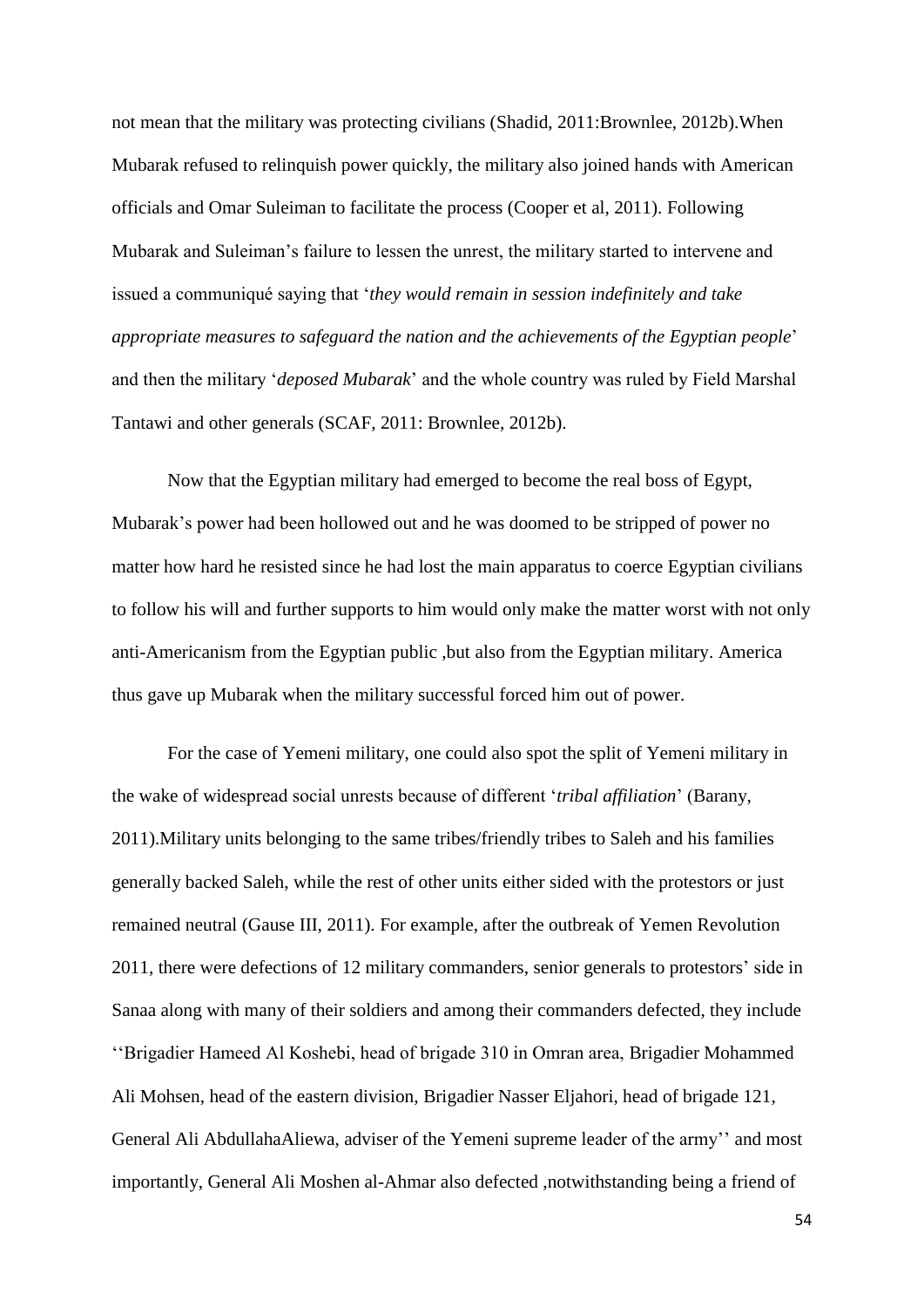President Saleh from the same tribe (Al Jazeera, 2011c: Barany, 2011: Finn, 2011). Although Saleh depended on Republican Guard, Central Security Forces, he later suffered from an assassination attempt 'by a dissident unit on the Presidential Compound' (Barany, 2011: Dorsey, 2011).

Therefore, President Saleh was in a much more inferior position than anti-government protestors when even his tribal friend revolted , not to mention the massive military defections and official resignations, losing much more of the coercive power alongside his popular legitimacy to rule. Even if America continued to support him, he would collapse one day and America thus would have no reason to stick with Saleh due to a sharp drop in Saleh's value and utility. Saleh had become more of a liability than anything else.

# *US foreign policy and the existence of better alternatives*

As pointed out by Petras (2011), the existence of better alternatives would also affect US foreign policy decisions to stick to the status quo Arab autocracies or not.It could explain by the concepts of 'asset mobility' and 'the fear of redistributive pressure', as suggested by Brownlee (2012a). In particular, if there is only one ruler/regime being able to deliver important America's national interests in the MENA, Washington is very likely to stick with it, however high the tension of the civil unrests is (Brownlee ,2012a). On the contrary, if there are more than one persons/regimes being able to do so, America would likely to abandon the original leader/regime (Brownlee ,2012a). This is what happened in Mubarak Egypt and Saleh Yemen, but not in Al-Saud Saudi Arabia and Al-Khalifa Bahrain.

In the case of Mubarak Egypt, Egypt was characterized by its unique importance to deliver America's national interests such as Arab-Israel peace and counterterrorism, as suggested by Brownlee (2012a). However, Mubarak is not the only one being able to do so, leading to America's decision to drop Mubarak. During the Egyptian Revolution 2011,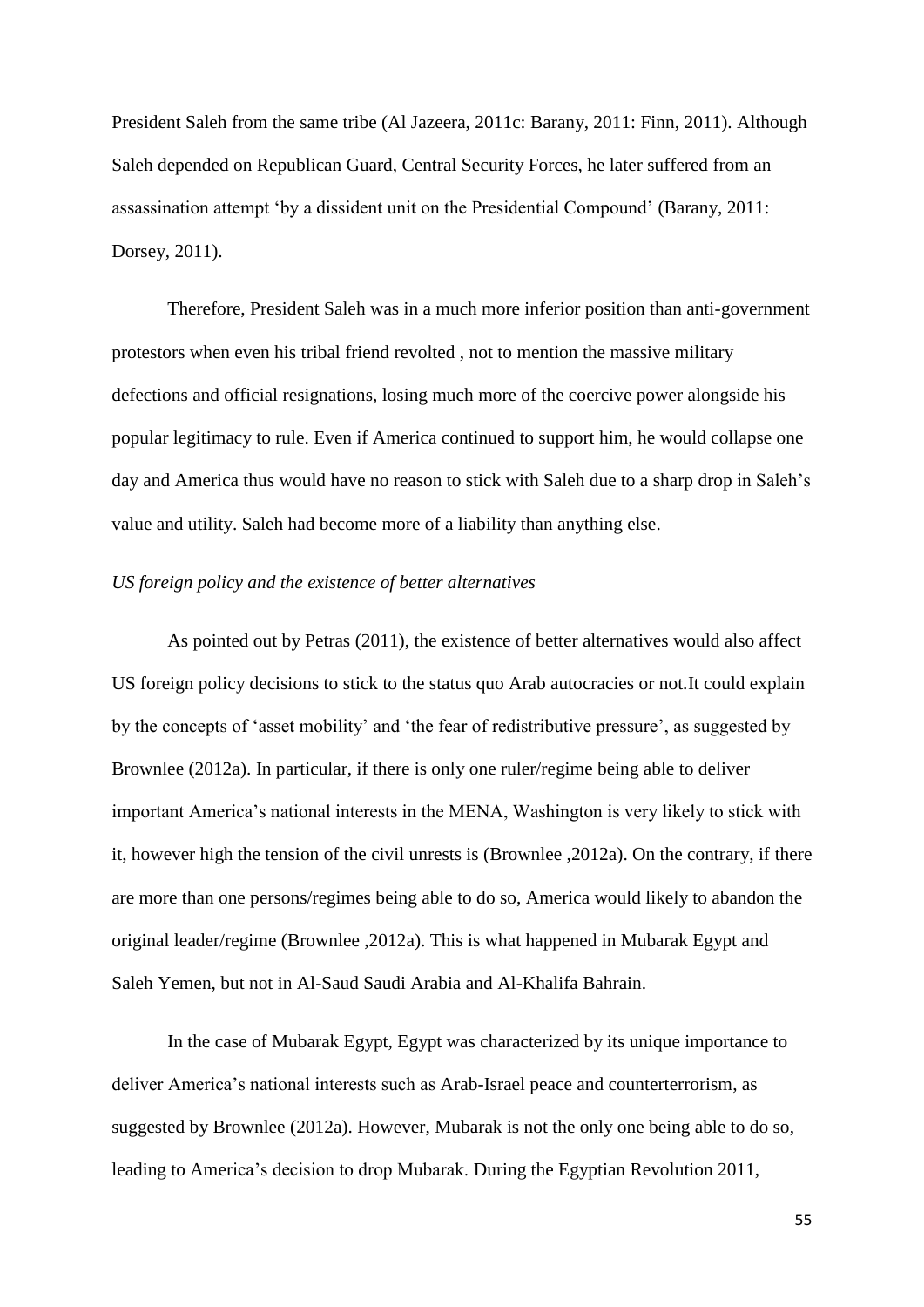America, from time to time, deemed that Omar Suleiman as a very suitable substitute to Hosni Mubarak, as a form of '*orderly and meaningful transition*' (Landler, 2011: Brownlee, 2012a).

The reason is that Omar Suleiman was also able to deliver the above US national interests of counterterrorism and Arab-Israel peace. In terms of counterterrorism, Omar Suleiman, as the intelligence chief, the purpose of extraordinary rendition was achieved since Islamic terrorists were captured and transferred to Egyptian sites of detention and some of them were also executed (Brownlee, 2012b). Indeed, the Egyptian General Intelligence Services (GIS) headed by Omar Suleiman functioned like the CIA for overseas and domestic intelligence collection to safeguard national security against Islamic terrorism, with arrests and detention of Islamic terrorists amounting to 25000 times and 19000persons respectively, killing and injuring 1106 persons in the war against Islamic terrorism (Springborg, 1989: Brownlee, 2012b).

In terms of peace with Israel, Suleiman also lived up to this role. For example, his efforts led to the peace between Israel and Hamas in June 2008 (Navarro, 2008). He also sought to improve Israel-Palestine relations by persuading Israeli and US officials to give more credits to Fatah by improving Gaza conditions and telling US Embassy in Cairo that '*the Israelis must help Abbas*' and asserted that '*his agents would helped Fatah and worked closely with Israeli officials to secure to release of Sahlit*' and there was a 'hotline' between Suleiman and Israel Ministry of Defense for daily updating purposes and Israel was reported to depend more on Suleiman than Mubarak (Wikileaks, 2008a: Wikileaks, 2008b: Brownlee, 2012b: Shen, 2008).

Apart from Omar Suleiman, the Egyptian military is also proved to be capable of doing these two tasks. It is not surprising that towards the end of Mubarak presidency when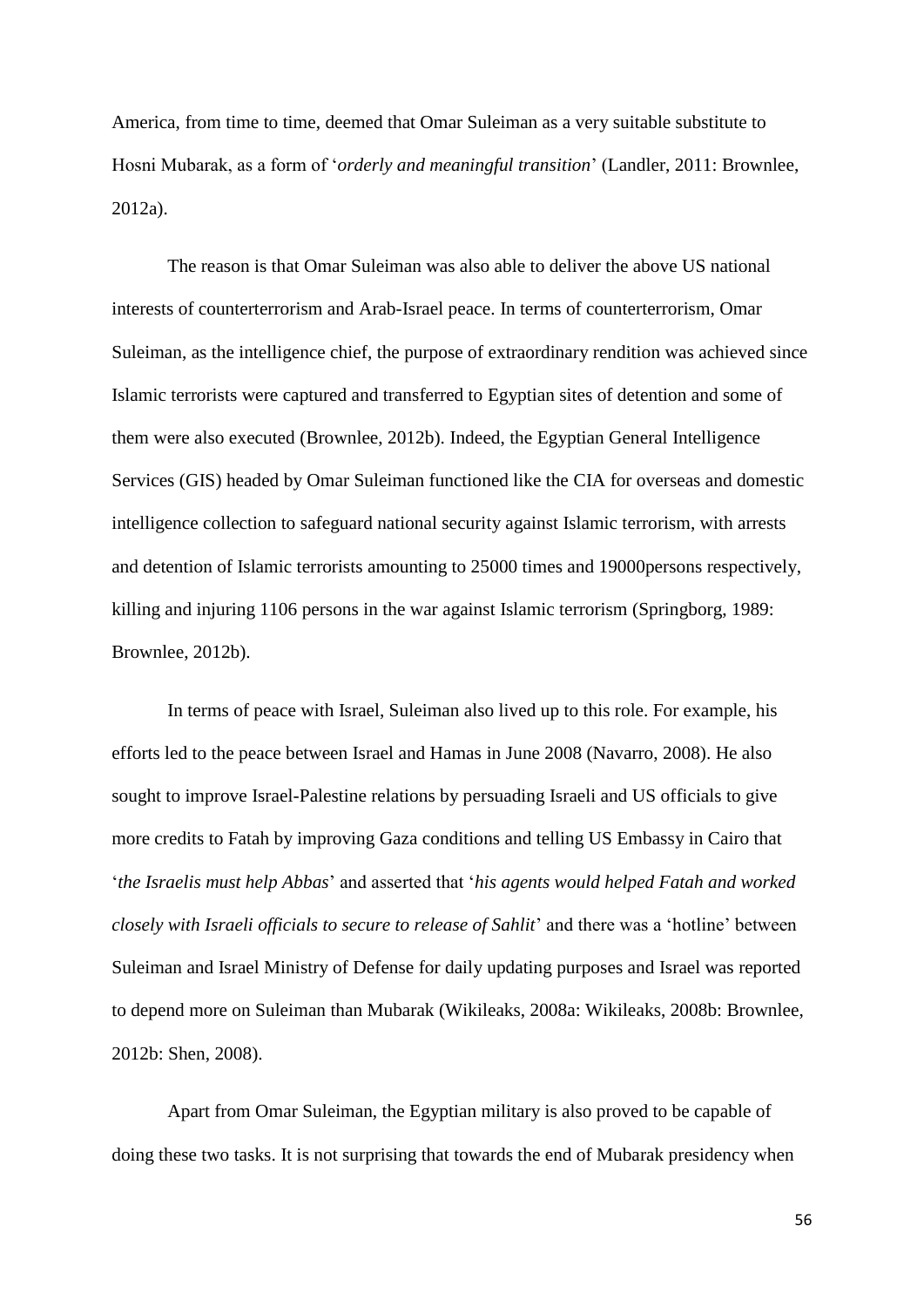the military tried to depose Mubarak from power, Washington approved the military leadership immediately following the ouster of Mubarak (Brownlee, 2012b). Thus, US assets are not only fixed on Mubarak since even when Mubarak was deposed, US assets would still be able to depend on the military side, ending up with low redistributive pressure and high asset mobility in Brownlee's language.

Firstly, the Egyptian military and US government had been maintaining a longstanding close relationship ever since the conclusion of Egyptian-Israeli peace treaty in 1979 Camp David Accord (Abul-Magd, 2013). For example, there is a total sum of \$1.3 billion from US to the Egyptian military every year, as a part of the Foreign Military Financing Program, including US training of Egyptian military officers, military sales of F-16 fighters, Apache helicopters and MIAI Abraham tanks and all these have led to considerable longstanding America's leverage 'for more than three decades' over the Egyptian military , as suggested by one professor specializing in studying Egyptian military '*Without that sustainment money, planes won't fly and tanks won't drive*' (Abul-Magd, 2013: Schmitt, 2013).

In terms of counterterrorism, the Egyptian military has formed the Task Force 777 counterterrorism unit with US supports during the Sadat era and received trainings from the US Army Delta Force (Ryan et al, 2004). In addition, the Egyptian military also conducts the 'Bright Star' military exercise with the US forces and other Western countries' forces biannually for regional security and counterterrorism purposes (Terrill, 2011).The Egyptian military has also been avoiding hostilities against Israel. For example, although the Egyptian Field Marshal Mohammed Hussein Tantawi rejected the US idea of placing 'high-tech surveillance' to stop the smuggling in the Egypt-Gaza border in 2009 during the Israeli Gaza Blockade, the Army '*implanted a subterranean steel wall of nearly five inches thick running from ten feet below the surface to more than sixty feet down*' and '*became a symbol of the*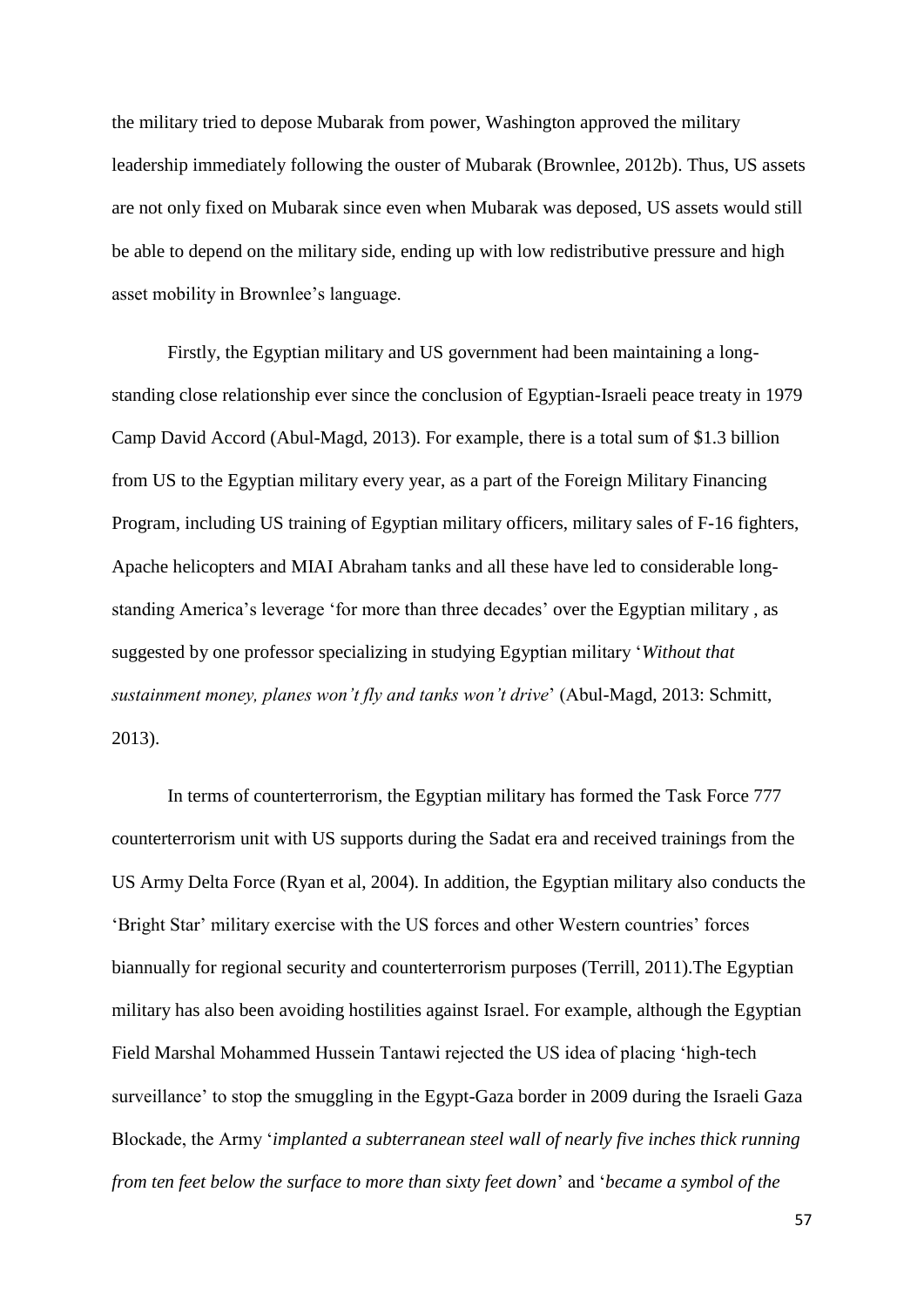*army's part policing Gaza*' (Wikileaks, 2009: Brownlee, 2012b). In addition, the military also honoured the peace treaty with Israel by placing only 750 border police officers with the absence of heavy military vehicles (Sharp, 2008: Brownlee, 2012b).

Given the fact that both the Egyptian military and Omar Suleiman can safeguard America's asset in counterterrorism, Arab-Israel peace, America's position could easily be switched from Mubarak to either Omar Suleiman or the military, making Mubarak more of a liability than the sole person to deliver US national interests and most importantly, there was no harm done if America did not support Mubarak anymore since the status quo would continue anyway, so such a low 'redistributive pressure' in the language of Brownlee(2012a) contributed to America's comfortable drop of Mubarak eventually when other conditions also turned unfavourable, so as to yield more benefits in the future cooperation with the military or Omar Suleiman.

As for Saleh Yemen, the GCC-deal of power transfer is likely to be the reason for US willingness to drop Saleh in the Yemen Revolution 2011. Indeed, the Saudi-brokered GCC power transfer plan stipulated that although Saleh could still bear the title of president and the leader of his party (General People's Congress (GPC), presidential powers should be transferred to the Vice President al-Hadi in the 30-day period following the Saleh's signature of the deal, so that Saleh and his family members could enjoy 'immunity from prosecution' and a presidential election had to be held in 60 days to elect a new president (Durac, 2012: Sohlman, 2011). However, this plan was an 'inter-elite deal', a 'transfer of power within current elites rather than fundamental changes' without any involvement from the oppositions such as the youth or the Houthi rebels in the negotiation stage nor did the GCC proposal live up to the protestors' demands for removing the corrupt system and instead, it promoted the status quo power system and most importantly, because of the inherent weakness of other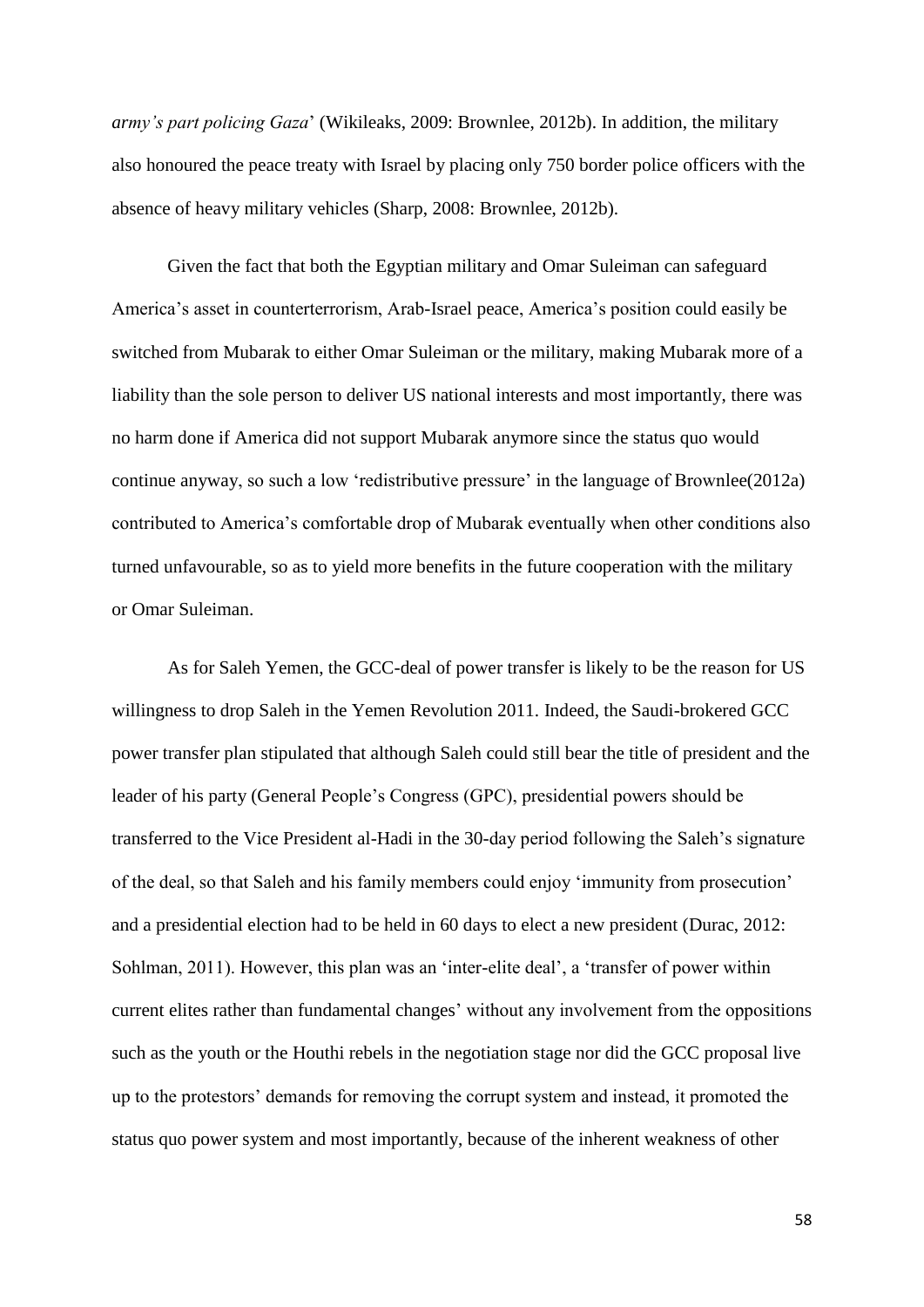political actors, the GPC won again with its only Presidential candidate (Colombo, 2012: Durac, 2012:Nevens, 2011).

Clearly, Al-Hadi Presidency would be more of a continuation of Saleh Presidency, as expected in the Saudi-brokered GCC power transfer deal, in line with America's expectation (Durac, 2012). It is therefore understandable that all the previous cooperation between Yemen and US on counterterrorism against the AQAP would continue with virtually no any significant possibilities of Islamist takeover/genuine democratization. In the face of this credible alternative together with Saudi Arabia's efforts in brokering the power transfer proposal and many unfavourable conditions against Saleh, Washington interests could switch to Al-Hadi by dropping Saleh without any significant threats to US interests in Yemen afterwards because of high 'asset mobility' and low 'redistributive pressure' hurting America's interests in counterterrorism, if one employs the language of Brownlee (2012a).

As for Al-Saud Saudi Arabia and Al-Khalifa Bahrain, however, things are entirely different since there are not better alternatives to deliver America's national interests in counterterrorism against Al-Qaeda , for example, securing oil supply and maintaining a power balance against the Shiite anti-America Iran, if the status quo regimes collapse, making a high level of 'asset immobility' and 'redistributive pressure' in the language of Brownlee (2012a). Should America drop the dictators like Al-Saud and Al-Khalifa monarchies, chances are that there may be extremists' takeover, who threaten America's interests.

This scenario is especially likely in the case of Bahrain of which the Sunni monarchy governed the majority of Shiite population, who was deemed, in the eyes of the West and the monarchy, to have links with the radical anti-Semitic, anti-American Iranian leader Khomeini, sparking of great mutual mistrusts, as manifested by Iran's claim of Bahrain, Iran's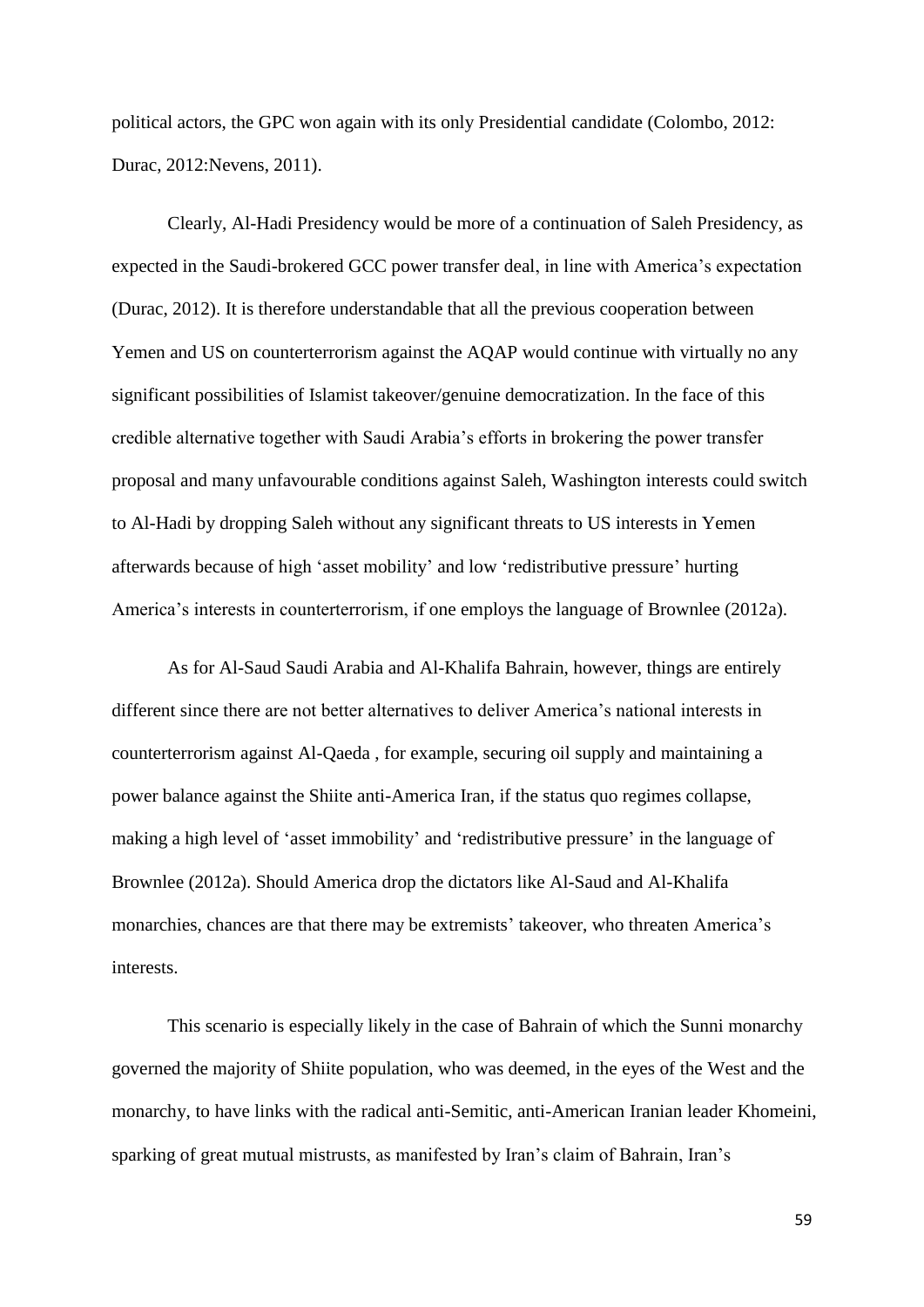involvement in the IFLB coup d'état in 1981, 1996 and the 1994 Iran-backed Shiite popular uprising against the Bahraini monarchy (Ghanmi, 2009: Byman et al., 2011:Mabon, 2012).Given the fact that all the main political oppositions such as the Al-Wifaqare Shiites are suspected to have ties with Iran , as pointed out by Byman et al. (2011), the 'redistributive pressure' after the collapse of Al-Khalifa regime on US national interests are very high because there is no any better alternative and the only alternative is the Iran-linked Shiites, which is not feasible for US since it would lose national interests in the case of Shiite takeover and this is further worsen by the fact that the US Fifth fleet naval base in Bahrain is also immobile from the US perspective because of strategic and convenience reasons , as indicated by Katzman (2012), Washington has no incentive to drop Al-Khalifa.

In the case of Al-Saud monarchy in Saudi Arabia, there is no doubt that the Saudi regime ability to cope with popular protests/uprisings is very good since the Al-Saud controls almost every arena of politics and there is no any systematic, well-organized internal popular political opposition (Library of Congress, 2006). However, like Yemen, Saudi Arabia has also been affected by presence of Al-Qaeda in the Arabian Peninsula (AQAP) terrorists, leading to '*a vicious and violent struggle*' in Saudi Arabia from 2003 to 2006 with gunshots and bombings in almost all Saudi cities so as to topple the Al-Saud regime, and even Prince Nayif was almost killed by al-Qaeda and the AQAP has also been stronger these days since the Yemeni authority has failed to effectively control beyond Sanaa (Byman et al., 2011).

Therefore, if America drops the Al-Saud regime, the alternative is definitely extremists takeover, which is not a good idea to the US, and since US assets are almost immobile in Saudi Arabia due to its status as one of the largest oil producers, and as one of the greatest Sunni powers in the Arab world, the 'redistributive pressure' is very high and US interests would definitely greatly suffer after regime collapse as a result of disrupted global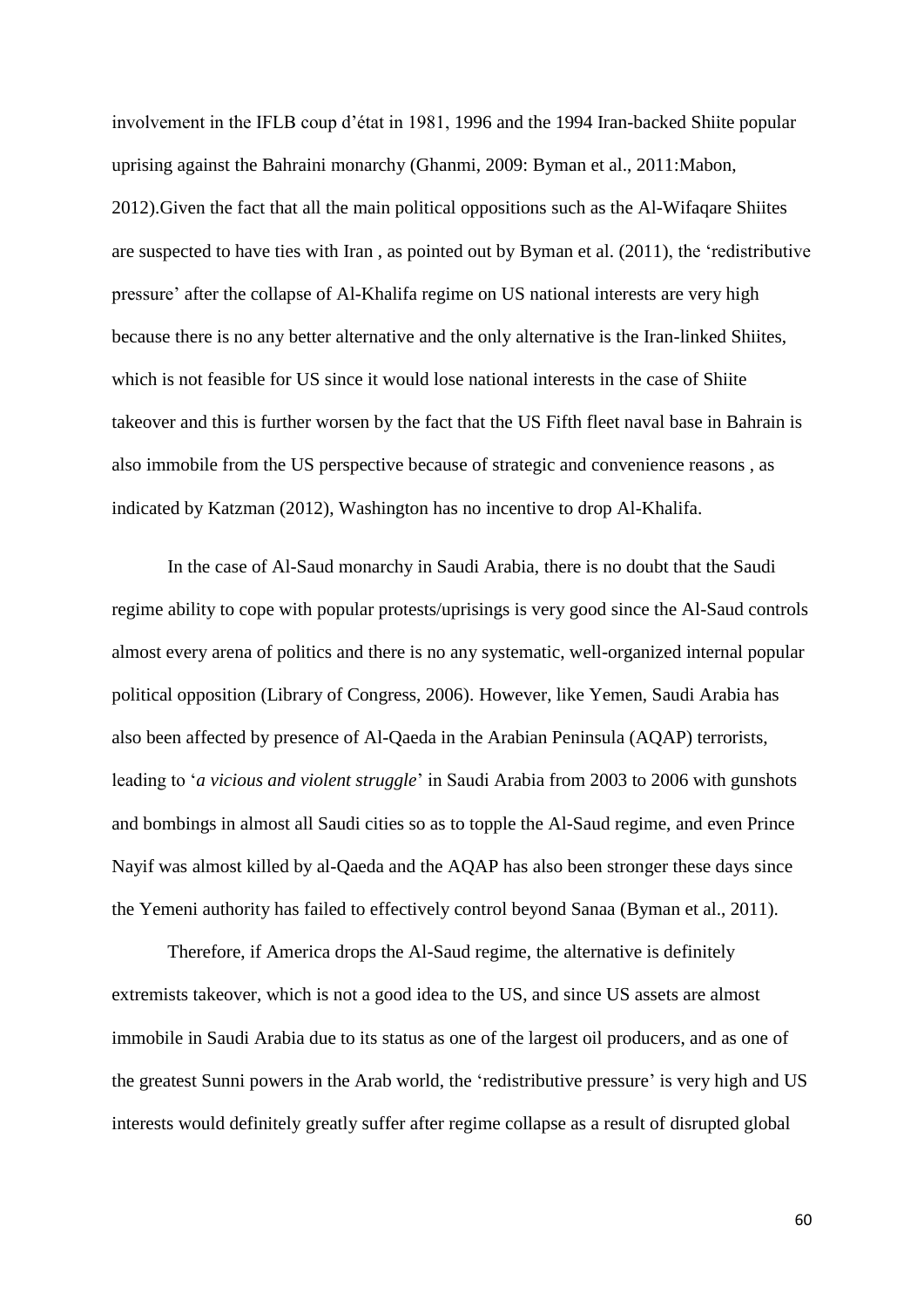oil supply, great shift power balance to Shiite Iran's favour and that is why similar to the case of Al-Khalifa, there is no incentive for US to abandon the Al-Saud regime.

### *US Domestic politics*

In line with the neoclassical realist US grand strategy model by Dueck (2008), it is fair to deduce that the US foreign policy changes towards friendly Arab autocracies could also be explained US domestic liberal factors, albeit to a lesser extent, which could fulfil 'the filtering role' and limit and change US foreign policy options towards Mubarak, Saleh, Al-Saud, Al-Khalifa, on conditions that certain conditions are met. Thus, together with the realist national interest and international conditions analysis, this US domestic politics analysis could mutually reinforce each other to explain the US foreign policy changes towards friendly Arab authoritarian regimes.

# *Congressional/senior security advisors opposition unity/disunity during the Arab Spring*

As suggested by Jentleson (1990), the effects of congressional/senior advisory opposing pressures work greatest during unity. By deduction, this could be the case of US congressional/senior advisory dissenting pressures towards Mubarak and Saleh.

Although international conditions play the greatest role in the subsequent US policy changes, the unified opinions, pressures from the senior national security advisors during the wake of the Egyptian and Yemeni Revolution 2011 did also count. Furthermore, the Congress , with the powers of oversight and budget control, also reacted to this Egypt and Yemen Spring foreign policy crisis from the liberal side, President Obama's realist policies options towards Mubarak and Saleh were thus be filtered and suffered from lots of constraints, forming parts of the reasons for policy changes, though to a lesser extent. Together with the unfavourable US domestic politics/international conditions such as lack of regime capability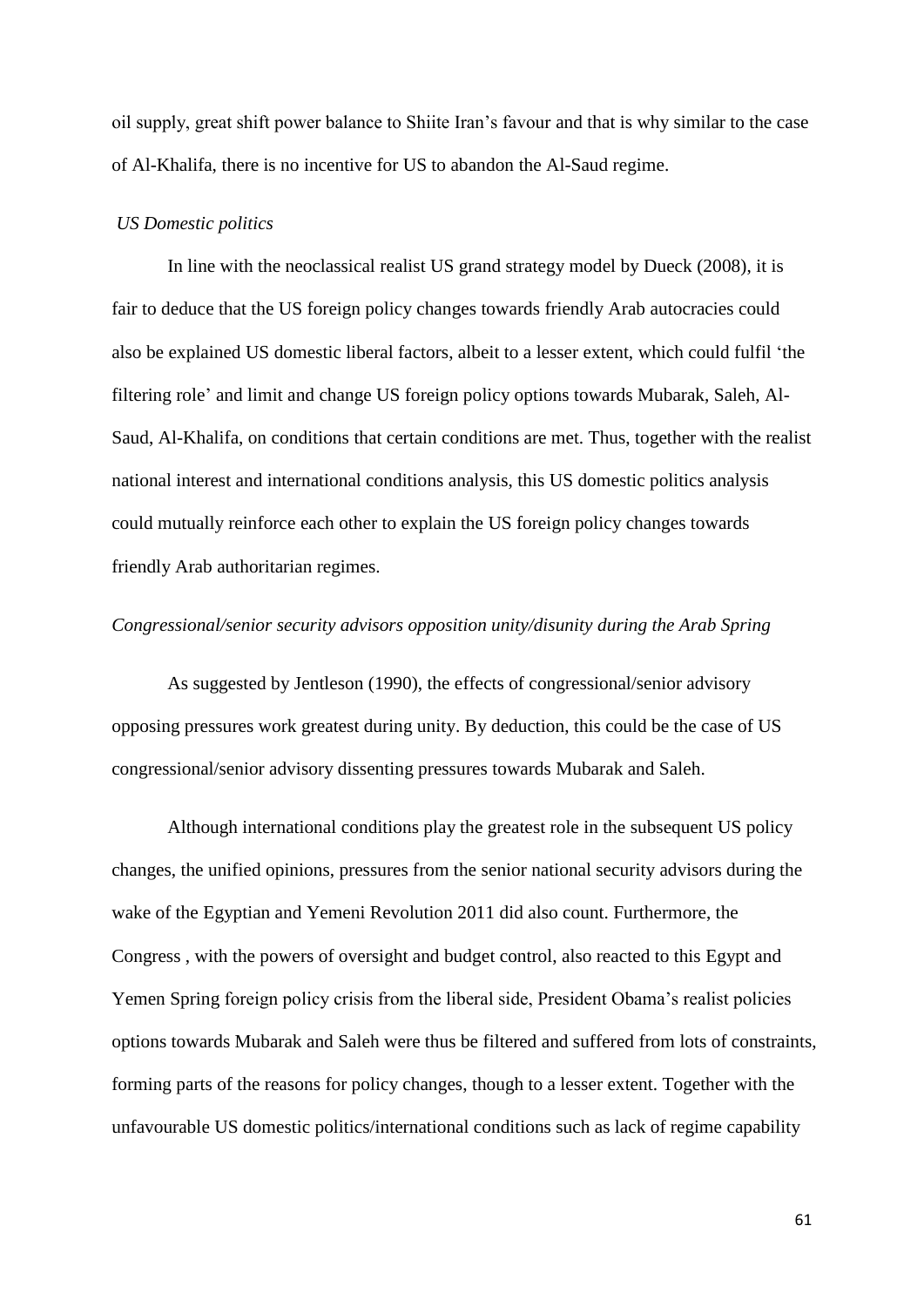to stop protests, military defection, the presence of other viable power alternatives, all these lead to Obama's eventual abandonment of Mubarak and Saleh.

However, this is not the case in US policies towards Al-Saud and Al-Khalifa, during which there were no unified congressional/senior advisory voices to criticize the two dictators, not to mention abandoning them and Obama thus faced no significant pressure from the congress and senior advisors to drop Al-Saud and Al-Khalifa up till now.

In the case of the Egyptian Spring, there had been a consensus to abandon Mubarak in favour of transition to Omar Suleiman among the senior security advisors such as Joe Biden (the Vice President), Hilary Clinton (the Secretary of State), Robert Gates (the Defense Secretary), Thomas Donlion (National Security Advisor) (Nicholas & Parsons, 2011: Brownlee, 2012b). For senators, there also seemed to be a bipartisan consensus in forcing Mubarak to go. For example, the Senate passed a resolution ,initiated by Sen.John Kerry (D-MA)(Senate Foreign Relations Chairman) and Sen. John McClain (R-AZ)(Senate Armed Services Committee) and supported by all 100 Senators, telling Mubarak to step down immediately so that the caretaker government could initiate a transparent free election process (Rogin, 2011).

There has also been a call from the Senate to temporarily stop military aids to Mubarak such as by Sen. Patrick Leahy (D-VT) (the Senate Appropriations Subcommittee on State and Foreign Ops.) and by Sen. Lindsey Graham (R-SC) (McArthur, 2011). Similar positions were also expressed by congressmen in the House such as Rep. Ileana Ros-Lehtinen (R-FL) (the head of the House of Representatives Foreign Affairs Committee) calls for immediate popular elections in Egypt and also by Rep. [Gary Ackerman\(](http://www.examiner.com/topic/gary-ackerman/articles)D-NY) (the ranking Democrat on the House Subcommittee on the Middle East and South Asia) (Mohammed & Spetalnick, 2011: Examiner.com, 2011).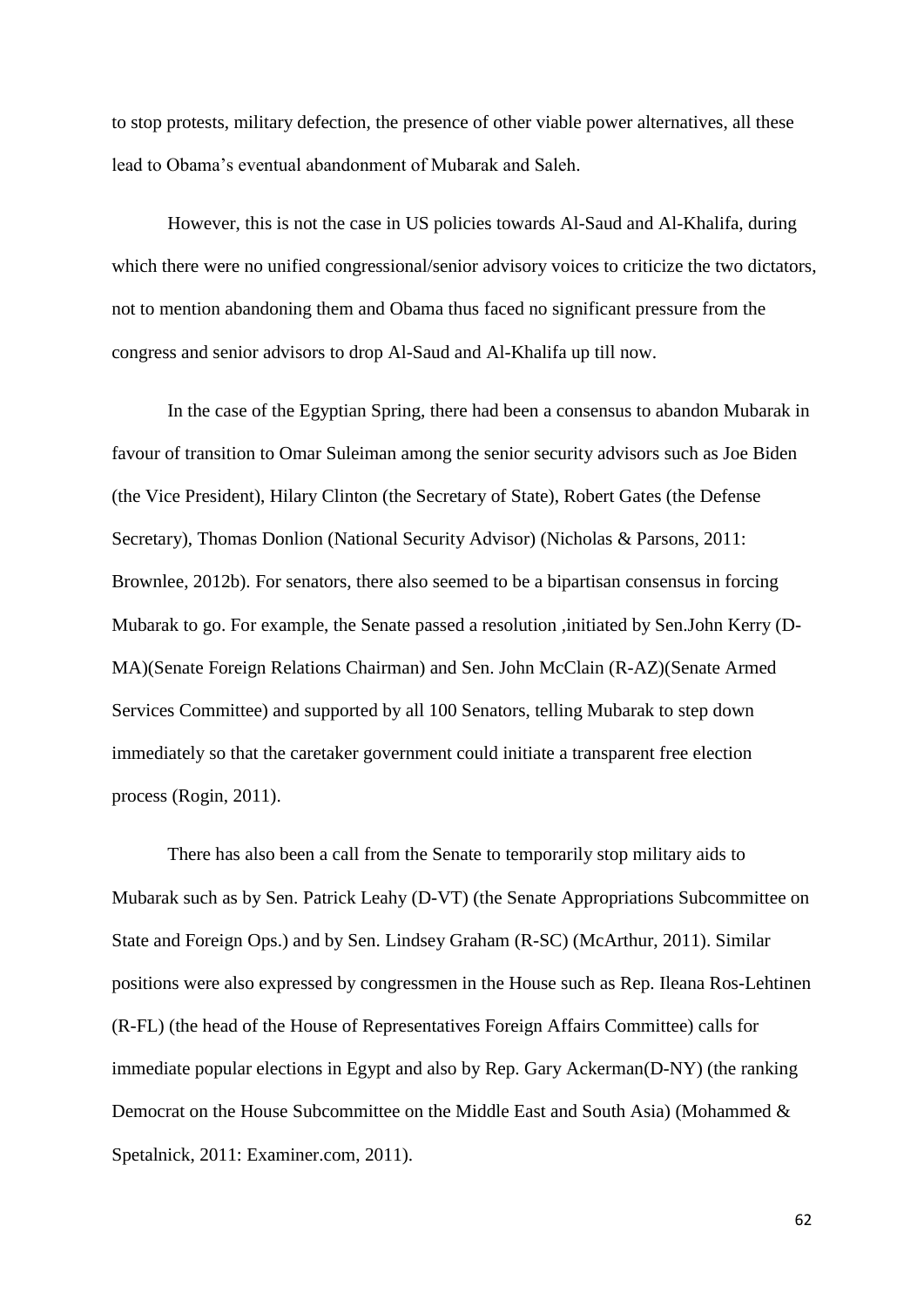For the Yemen spring, the opinions of senior security advisors in the latter stage of the revolution were also united. For example, Hilary Clinton (the Secretary of State) said that Saleh must follow the GCC power-transfer deal and John Brennan (a high-ranking counterterrorism adviser/the Homeland Security adviser) discussed with GCC countries on how to make Saleh back to negotiation about his exit and another senior national security official also said that other possible actions would be considered if the GCC-deal failed to force Saleh to step down and said '*We think it's in everyone's interest for Saleh to go*' (Ibtimes Staff Reporter, 2011: Entous & Coker, 2011: Sharp, 2011).

Although there was no large-scale congressional bipartisan statements/opinions on this issue possibly because of the fact that the ties between Yemen and America is not as extensive as that of Egypt, there had not been any significant voices from the Congress to back Saleh and similar oppositions were also expressed by some members of Congress such as by Sen. John McCain(R-AZ) and Republican Speaker of the House John Boehner saying that Saleh should step down immediately and '*receiving you (the Nobel Peace Prize Winner Tawakul Karman) at U.S congress is acknowledgment of Yemeni Youth revolution*' respectively (Yemen Fox, 2011b: Yemen Fox, 2011a).

However, the congressional/senior advisory dissenting opinions to drop the Saudi and Bahraini dictators were not unified enough and in some occasions, there were even absence of such opinions or even opinions to keep America's supports to Al-Saud and Al-Khalifa. All these failed to create enough pressures upon President Obama to drop them in the wake of Saudi and Bahraini Revolution starting from 2011.

In the case of Bahraini Spring, the congressional opinions were far from united and nobody has ever asked King Al-Khalifa to step down. Some members of Congress neglected the Bahraini crisis, during which Shiites were killed and injured and instead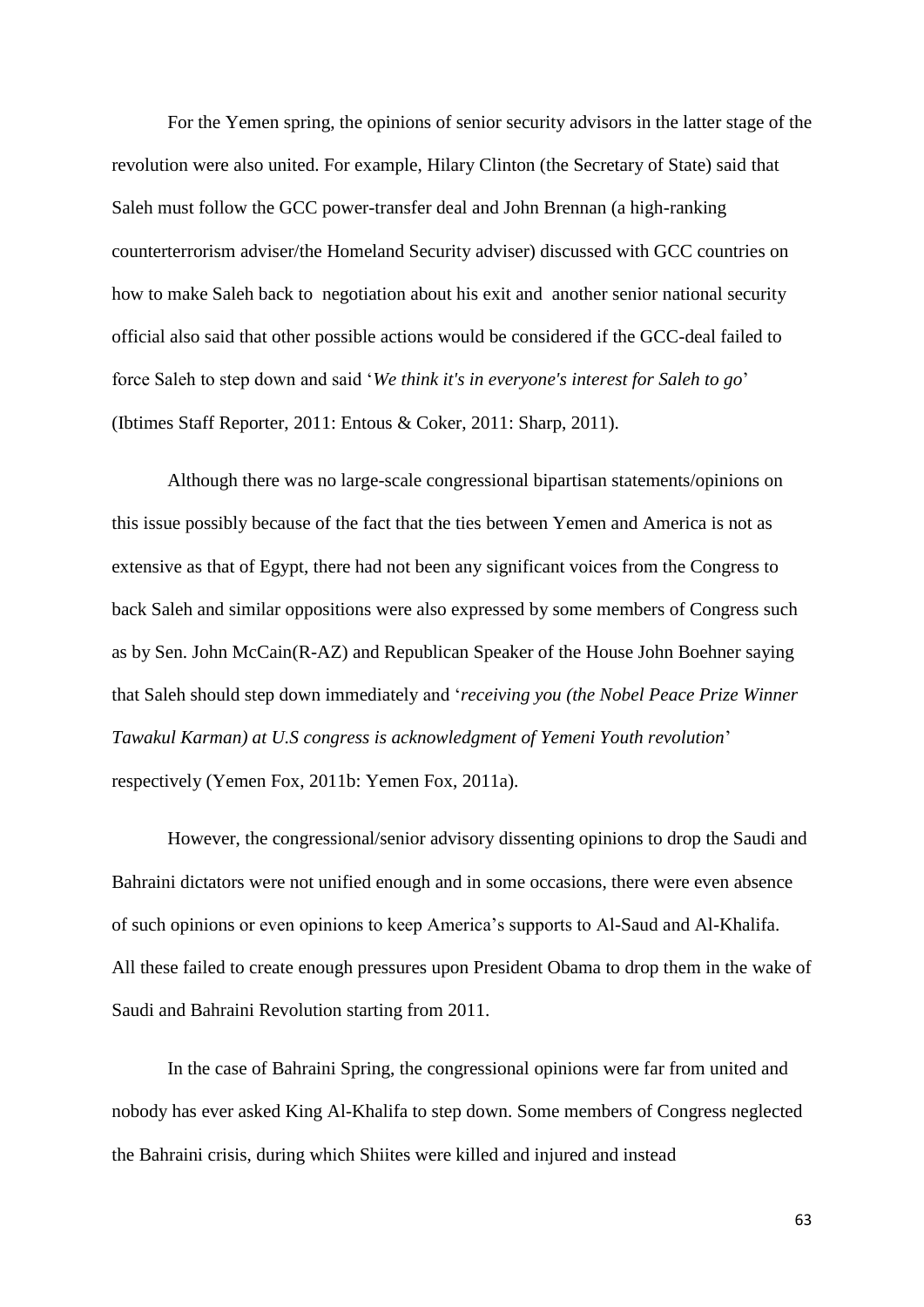congressmen/senators continued to support Al-Khalifa and dismissed the use of sanctions against the Bahraini monarchy ,as manifested by fact that Democrat Senator John Kerry (Senate Foreign Relations Chairman) once remarked that 'the Saudi –led GCC forces in Bahrain was "*not looking for violence in the streets*" and they would like to encourage the King and others to engage in reforms and a dialogue'(Mitchell, 2012:Swanson, 2014).

However, there were other senators such as Richard Durbin (D), Robert Casey(D), Marco Rubio (R) and Ron Wyden (D) who pressured the Al-Khalifa monarchy to release a human right activist named al-Khawaja and some such as Sen. Ron Wyden (D-OR) and U.S. Rep. James McGovern (D-MA) also proposed a temporary halt of arms sales to the regime and McGovern even argued that '*human rights ought to matter in our foreign and military policy*' (CNN, 2012: BCHR, 2011:Srour, 2014). Similar scenarios of supporting Al-Khalifa also occurred among people in the senior advisory circles. For example, when the Defense Secretary Robert Gates visited Bahrain during the Bahraini protests in 2012, he gave reassurance to King Al-Khalifa that US would back the Al-Khalifa regime, which is a very important '*security partner*' in the region and the Secretary of State Hilary Clinton also gave legitimacy of the Saudi-led GCC forces in Bahrain and acknowledged Al-Khalifa's efforts to facilitate the production of a report by the Bahrain Independent Commission of Inquiry examining the Bahraini protests starting from 2011 (Mitchell, 2012:Zill, 2012: Ziezulewicz, 2012).

Similarly for the Saudi Spring, there has not been any harsh criticism (neither members of congress nor senior security advisers) proposing any foreign policy changes nor calling the Saudi King to step down, not to mention the issue of unity/disunity and abandonment. Due to the limited size of anti-government protests in Saudi Arabia, the US policymakers and Congress were not driven into significant actions and thus only a limited amount of information has been collected for this research.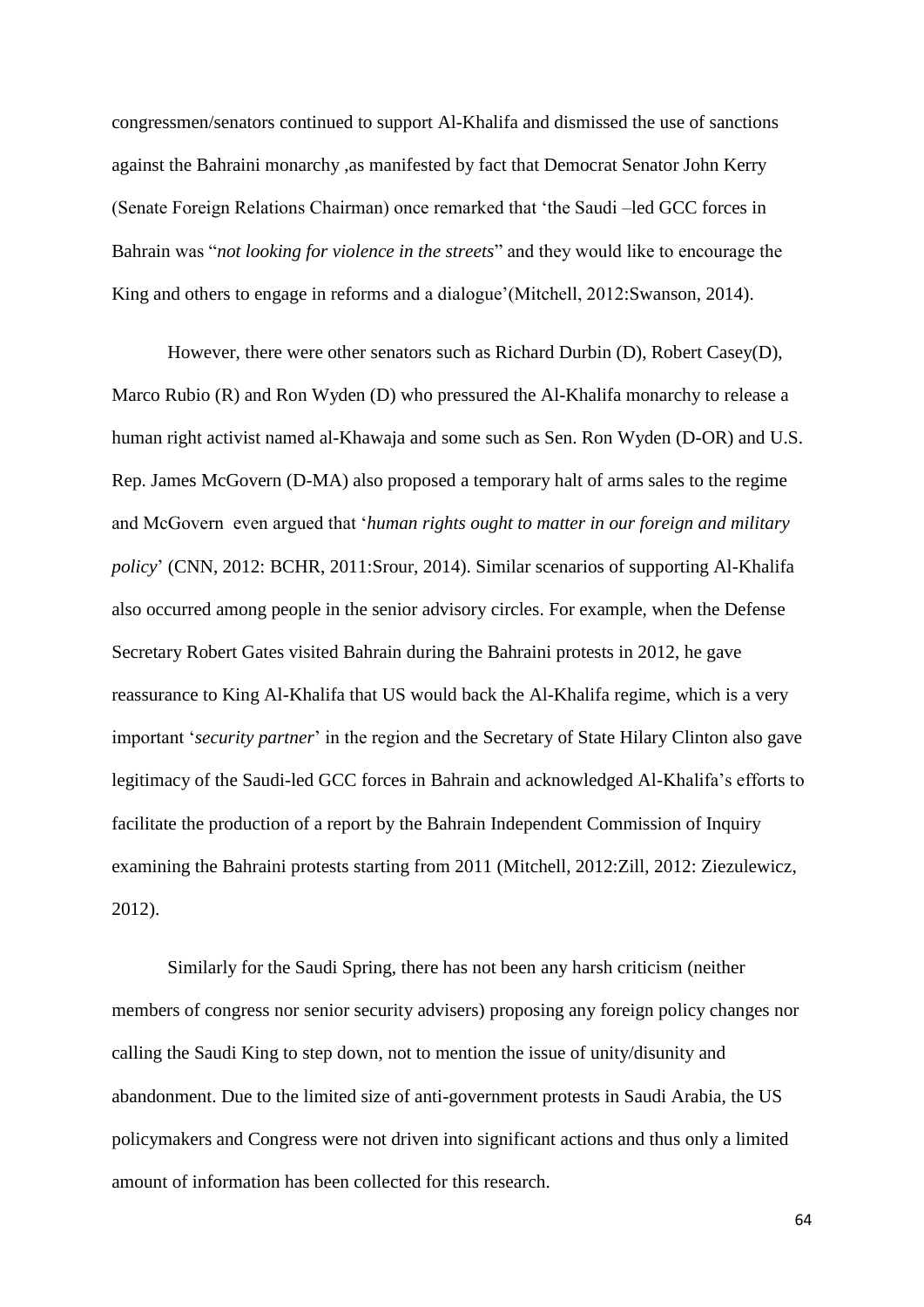For example, William M. Daley (President Obama's chief of staff, 2011-2012) asserted that from the US perspective, popular uprisings for democracy should not be allowed in Saudi Arabia and further explained that '*[the possibility of anything \(like in Egypt\)](http://www.nytimes.com/2012/09/25/us/politics/arab-spring-proves-a-harsh-test-for-obamas-diplomatic-skill.html?pagewanted=all&_r=3&)  [happening in Saudi Arabia was one that couldn't become a reality. For the global economy](http://www.nytimes.com/2012/09/25/us/politics/arab-spring-proves-a-harsh-test-for-obamas-diplomatic-skill.html?pagewanted=all&_r=3&)  [\(a reference to Saudi oil\), this couldn't happen.](http://www.nytimes.com/2012/09/25/us/politics/arab-spring-proves-a-harsh-test-for-obamas-diplomatic-skill.html?pagewanted=all&_r=3&) Yes, it was treated differently from Egypt. It was a different situation*' (Cooper & Worth, 2012: Wickham, 2013). As for congressional opinions, the Senate Foreign Relations Committee 2012 report stated that stability in the Persian Gulf is vital to America's economic growth, making the Saudi monarchy invaluable to the U.S. and the most significant congressional dissenting voices against the Saudi monarchy was nothing more than the fourteen female senators' criticism on 'the ban on women driving', and urged the King to lift the ban in a petition letter (Wickham, 2013: Epstein, 2011).

# *The strength of lobbying activities during the Arab Spring*

As suggested by Jentleson (2010), lobbying activities could influence foreign policymaking decisions to some degrees because of lobby groups' influence upon congressmen/senators/foreign policy-makers to preserve the interests of their voters/constituencies. Therefore, it is fair to say that the relative influence/powers of different lobby groups working for the governments of Saudi Arabia, Bahrain, Egypt, Yemen respectively could be one of the explanations, albeit confined to a small role, of whether the US government's decisions to abandon the regime or continue to support the regime in the wake of Arab Spring. If particular lobby groups are very powerful in defending the interests of a particular regime, that regime is not likely to be abandoned because of the probably strong opposition from congressmen/senators.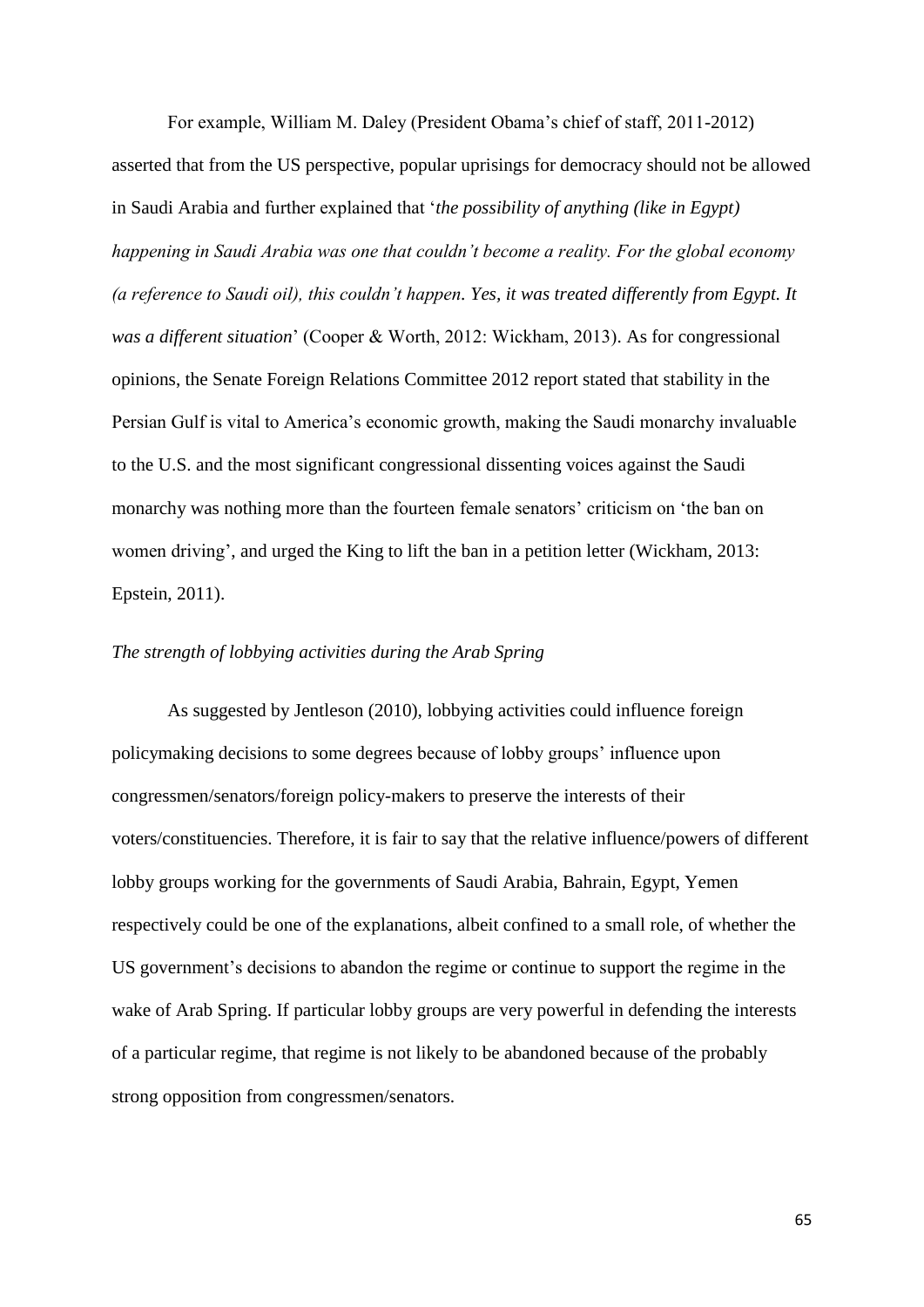In order to measure the relative strengths of the lobby groups of Saudi Arabia, Bahrain, Yemen and Egypt, the following factors are examined: campaign finances (lobbying costs and financial contributions to the election campaigns of senators/congressmen involved), their organization structures, the ease of access to foreign policy-makers, ability to guarantee of lawmakers' jobs (whether the lobbyists could mobilize voters to vote for congressmen/senators favourable to them or any forms of post-retirement employments) (Gregg, 2002: Dekker, 2010: Smith, 2000: Dershowitz, 2010).

Among all Arab lobby groups, the Saudi lobby is by far the most powerful one and it has achieved brilliant success throughout the years acting on behalf of the Al-Saud regime (ArutzSheva 7, 2011). Therefore, when the Saudi protests happened, there would be a remarkably strong commitment of the congressional and many other US domestic political factors to preserve the regime, thanks to the Saudi-paid lobbyists and coupled with the US domestic politics/international conditions favouring the Al-Saud dictator such as minimal size of protests, loyal military and absence of viable power alternatives. Thus, the Obama administration would be very reluctant to criticize or even abandon the Al-Saud monarchy.

Here are some of the remarkable influences of the Saudi lobby. Despite the Israel lobby objections over the arms sales of AWACS planes to Saudi (the largest single arms sales in US history), the Saudi lobby won and this arms sales gained congressional approval in the end and Saudi pressures have also prevented the efficient investigation of the al-Qaidainvolved Khobar Towers bombing in 1996 and the USS Cole Bombing in 2000 (MacArthur, 2007).

In particular, because of Saudi's large amount of oil money, the Saudi regime has been paying over \$100 million for the past 14 years to over 14 public relations firms, lobbyists in America to lobby for the regime such as Qorvis Communications, LLC (over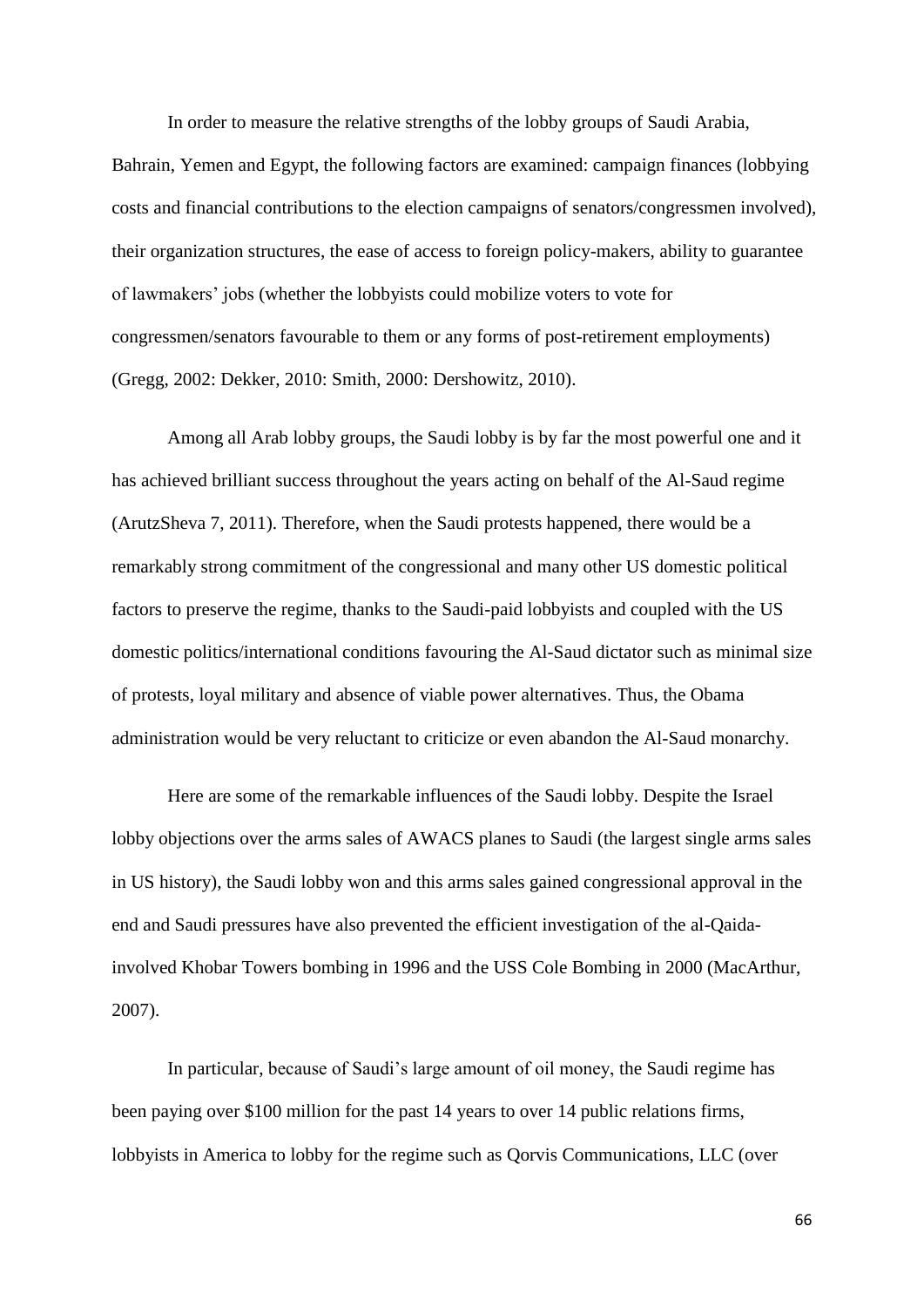\$60.3 million since the past decade), the Loeffler Group, LLP (over \$10.5 million), Burson-Marsteller (over \$3,619,286.85), Loeffler Tuggey Pauerstein Rosenthal, LLP (\$2,350,457.12), Middle East Policy Council with \$1 million from Prince Alwaleed bin Talal bin Abdulaziz al-Saud in 2007 (Goldberg, 2010:Goldfarb, 2009).

Instead of the 'bottom-up' approach of ethnic lobby, Saudi lobby has a well-organized of 'non-partisan American experts', consisting many retired officials from the State Department, diplomats, current congressmen, senators, US Defense Contractors, academics to form the 'elite lobbying corps' and thus formal officials could provide the Al-Saud regime with guidance on the way 'to manipulate American policymakers decisions' and the contacts accumulated when they served as government employees could also be used to enable 'Saudi's access to existing policymakers' and the Saudi Prince Bandar is also a close friend with former President George H.W. Bush and Bush junior , all these would effectively solve the problems faced by Arab ethnic lobbies such as the prejudice against Arab Americans and difficulty in the access to policymakers (Dershowitz, 2010: ArutzSheva 7, 2011:MacArthur, 2007: Dekker, 2010). The employment problems faced by congressmen and senators are also solved since besides the campaign contributions and salaries provided by the Saudi lobby, the Saudi lobby has also in turn provided post-retirement employments for congressmen and senators depending on their ties with the regime(Dershowitz, 2010).

As for the Egypt lobby, although it is also a strong lobby, it is comparably weaker than the Saudi lobby, so when the Egyptian Revolution broke out in 2011, the power of the lobby might not be strong enough to safeguard the Mubarak interests in the US Congress, so when faced with relatively low pressures from congress and other foreign policy advisers, this would be another intervening variable to why Obama abandoned Mubarak in the end when other international/US domestic political conditions had also turned unfavourable.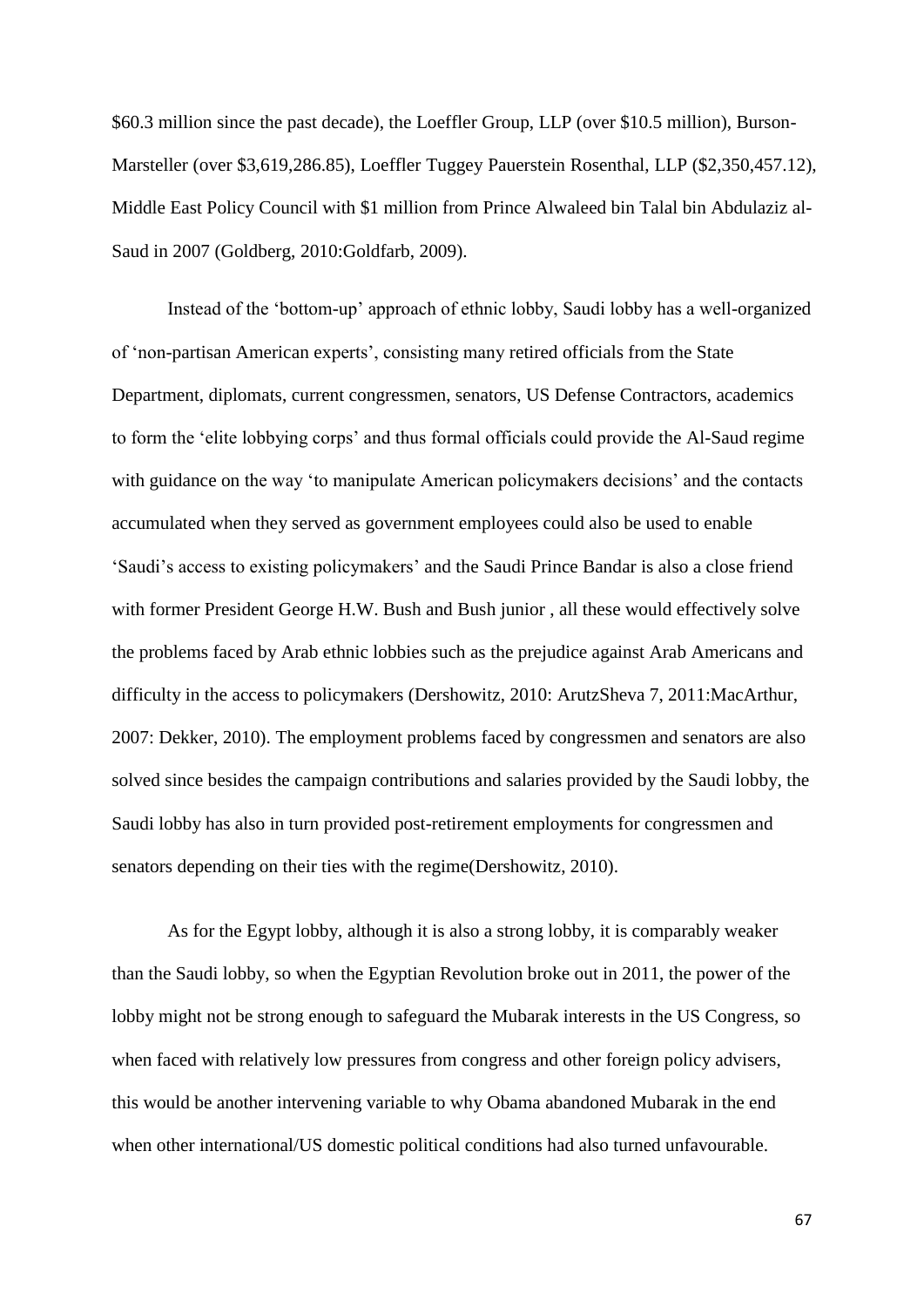In terms of campaign finance, although Mubarak spent an amount of 1.1 million annually to lobbying activities to enhance the US-Mubarak relations with the help of lobbying firms such as Podesta, Livingston, and Moffett , all of which were responsible for facilitating the interactions between American policymakers and Egyptian officials, military aids, the amount of spent by the Al-Saud regime is much more higher, amounting to 7.14 million annually (Good, 2011: Goldberg, 2010). In terms of access to decision-makers, the Egypt lobby also played a good role here since through the use of American public relation firms and members of congress, the problems of access to decision-makers and anti-Arab prejudice faced by ordinary ethnic lobbies were solved and for example, there were 'at least 279 contacts' between the lobbying firms and congressmen, senators, officials, defense contractors, and even some of the best lobbyists were hired in the wake of Egyptian uprisings such as the Podesta Group, [Bob Livingston](http://en.wikipedia.org/wiki/Bob_Livingston) (R-LA.) (Livingston Group), [Toby Moffett](http://en.wikipedia.org/wiki/Toby_Moffett) (D-CT.) (chairmen of the Moffett Group) (Rosiak et al, 2009: Good, 2011).

However, in terms of organization structure and employment issues of the members of congress, the Egypt lobby performed not so good as what the Saudi lobby did. For example, since the Egypt lobby did not employ former officials and former members of legislations, the Egypt lobby, albeit with financial contributions to election campaign, did not secure them with post-retirement employments, lowering their commitment towards the Mubarak government or even leading to their withdrawal of supports during the crisis in Egypt (Lichtblau, 2011).

For the Bahrain lobby, it is irrefutably even weaker than the Egypt lobby and Saudi lobby in almost all aspects (campaign finance, organizational structure, access to policymakers, votes/post-retirement employment). However, the Al-Khalifa monarchy survives till now without the abandonment by Obama because of the help from the Saudi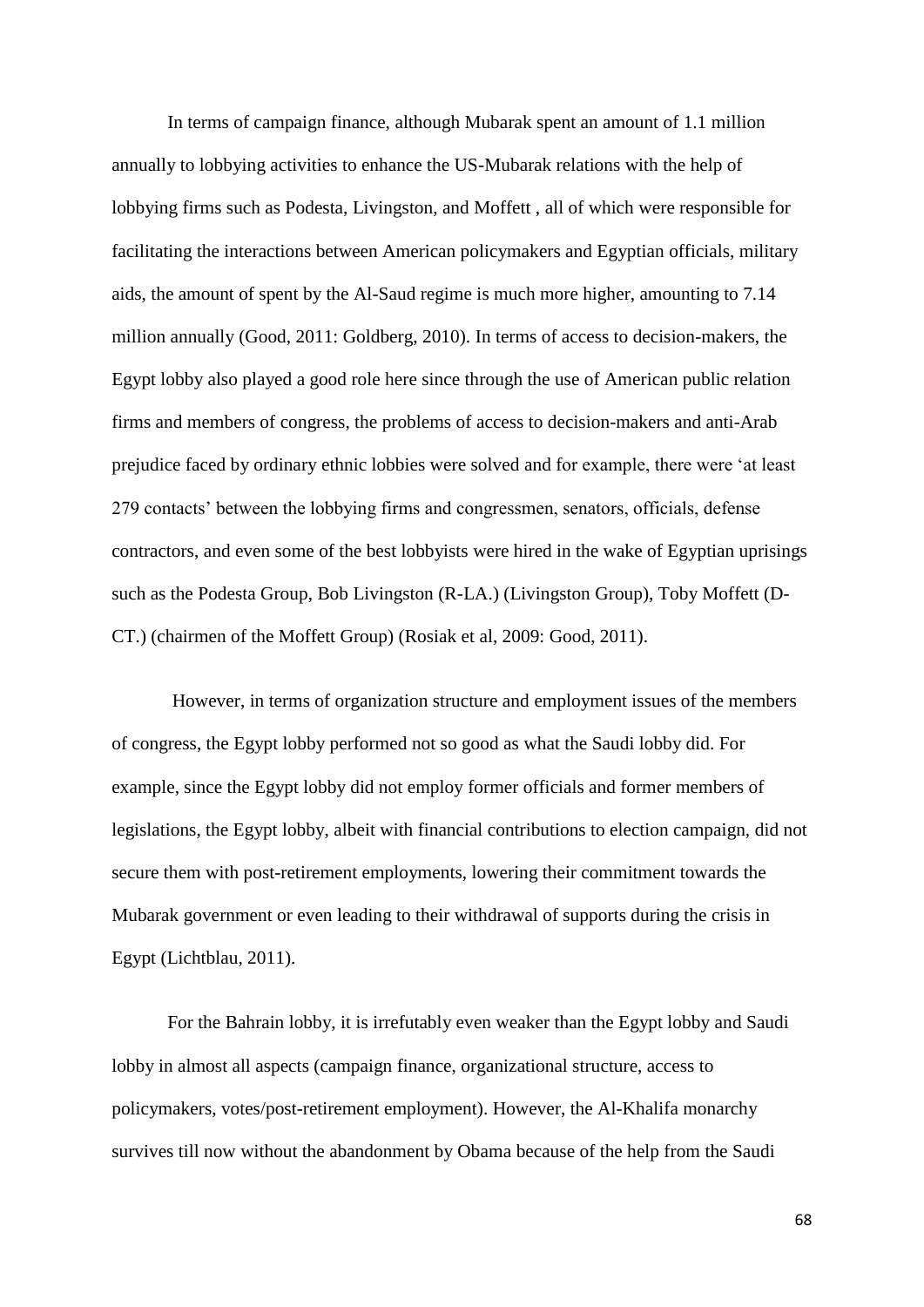lobby along with many other favourable international/US domestic political conditions to the Bahraini monarchy (Entous, 2011).

In terms of campaign finances, ever since the Shiite unrests in Bahrain 2011, Al-Khalifa monarchy has spent 'millions of pounds' to improve the regime's image particularly in America (Tomlinson, 2012). However, compared with the hundreds of millions spent throughout the years by the Egypt and Saudi lobby, the Bahraini regime has only started significant efforts in lobbying in America ever since the uprisings in 2011 and the money spent (although numbered in millions), is not comparable to the amounts by the Saudi and Egypt lobby. For access to policymakers, Al-Khalifa has employed many public relations firms such as the Potomac Square Group, Joe Trippi & Associates, Sanitas International, Qorvis Communications (Bockenfeld, 2011). However, the lobby's organization structure has only been mature since the unrests in 2011, which is incomparable to the high-ranked powerful Saudi and Egypt lobby groups and since there are no any former officials are employed, the employment issue of lawmakers is unsolved (Bockenfeld, 2011).

The main point in Al-Khalifa's survival thus lies in the overwhelming influence of the Saudi lobby in Washington, despite the Bahrain lobby's own relative weaknesses (Askari, 2011). Because of Al-Saud's fears of further emboldening the Shiite protests in the Eastern Province and the rise of Shiite Iran, the powerful Saudi lobby has tried hard to persuade Washington not to pursue a 'regime change' in Bahrain and as suggested by Professor Hossein Askari, the reason for Washington's failure to back Shiite uprising against the Al-Khalifa monarchy was '*the power of Saudi lobby in Washington*' and he also remarked that '*our(America's) marriage to the Al-Saud threatens our(America's) national security*' (Byman et al, 2011:Turse, 2011:Askari, 2011).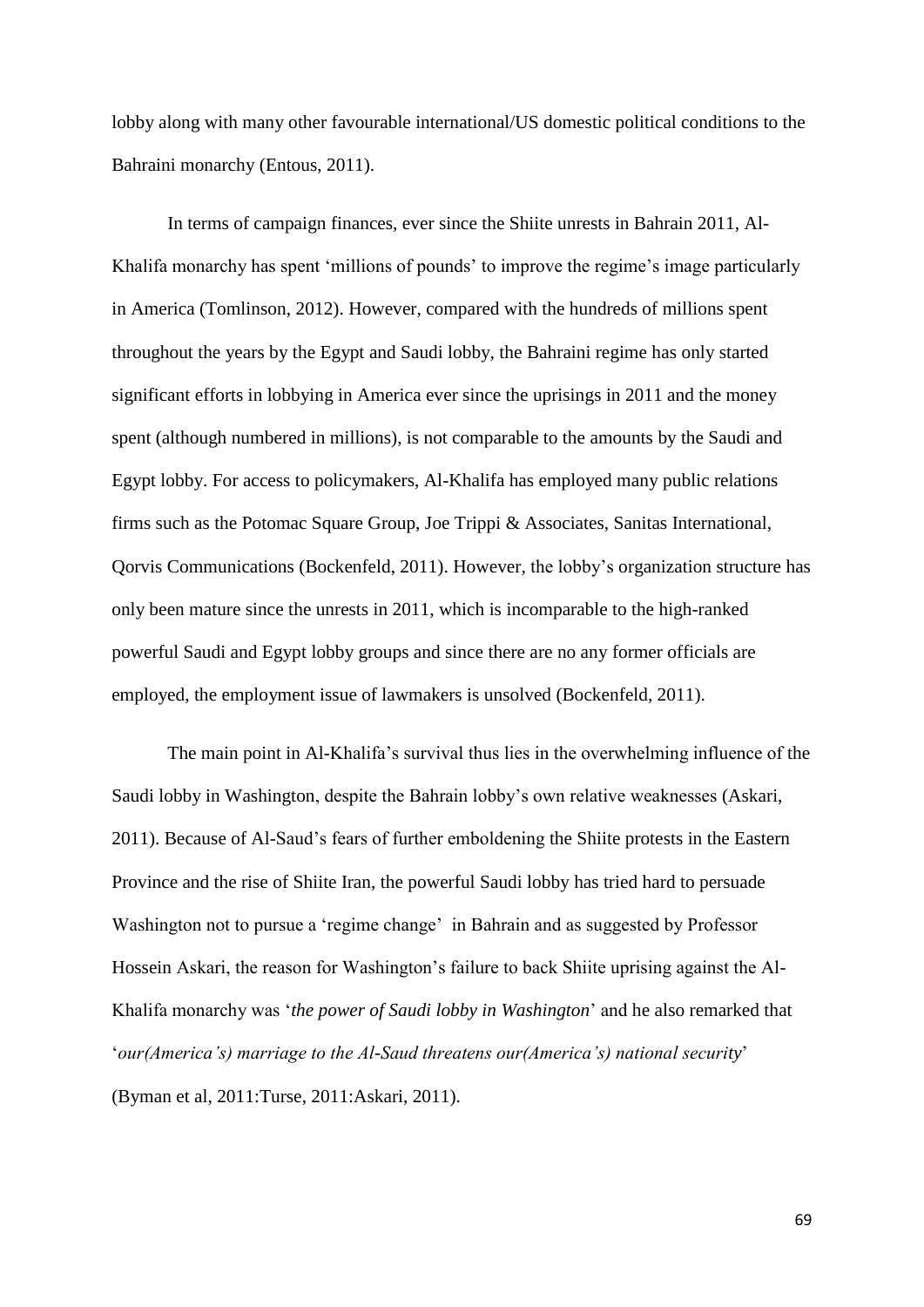For the Yemen lobby, the lobby was even weaker and failed to defend the Saleh's interests, leading to Obama's eventual abandonment of Saleh when there was a powertransfer deal to Hadi (US Department of State, 2011).Similar to the Bahrain lobby, the Saleh government had also employed several American public relations firms such as Qorvis Communications (The Huffington Post, 2011b).However, the whole organizational structure of Yemen lobby was poor with relatively fewer funding and indeed it is reported that there was virtually no any lobby groups for the Saleh government between 2002 and 2010, except when an American F-16 pilot proposed to lobby for Yemen in 2010, not to mention the problems of lack of powerful figures in the lobby group, lack of post-retirement career opportunities as well as the lobby's poor ability to mobilize the public to vote for the relevant senators/congressmen (Tiron, 2010).

Thus, even the Yemen lobby could reach policymakers because of the use of public relations firm, it was largely ineffective and thus when the Yemeni revolution 2011 escalated there were no any effective supports from powerful lobbying efforts. Thus, when the GCC brokered a deal and other international/US domestic political conditions turned unfavourable against Saleh, Obama abandoned Saleh (US Department of State, 2011).

# *American mass media and US public opinion during Arab Spring foreign policy crisis*

As suggested by Naveh (2002):Smith & Hadfield & Dunne (2008), the US mass media could affect foreign policymakers' decisions (the CNN effect) and mass media coverage could also be shaped by foreign policymakers to achieve their political goals if they have a media management(MM) policy. In the case of Arab Spring, the US mass media was likely to pose an effect on US foreign policymakers' decision to drop Mubarak and Saleh eventually while the US mass media failed to force Obama to abandon Al-Khalifa and Al-Saud possibly because of the media management policies controlled by the Obama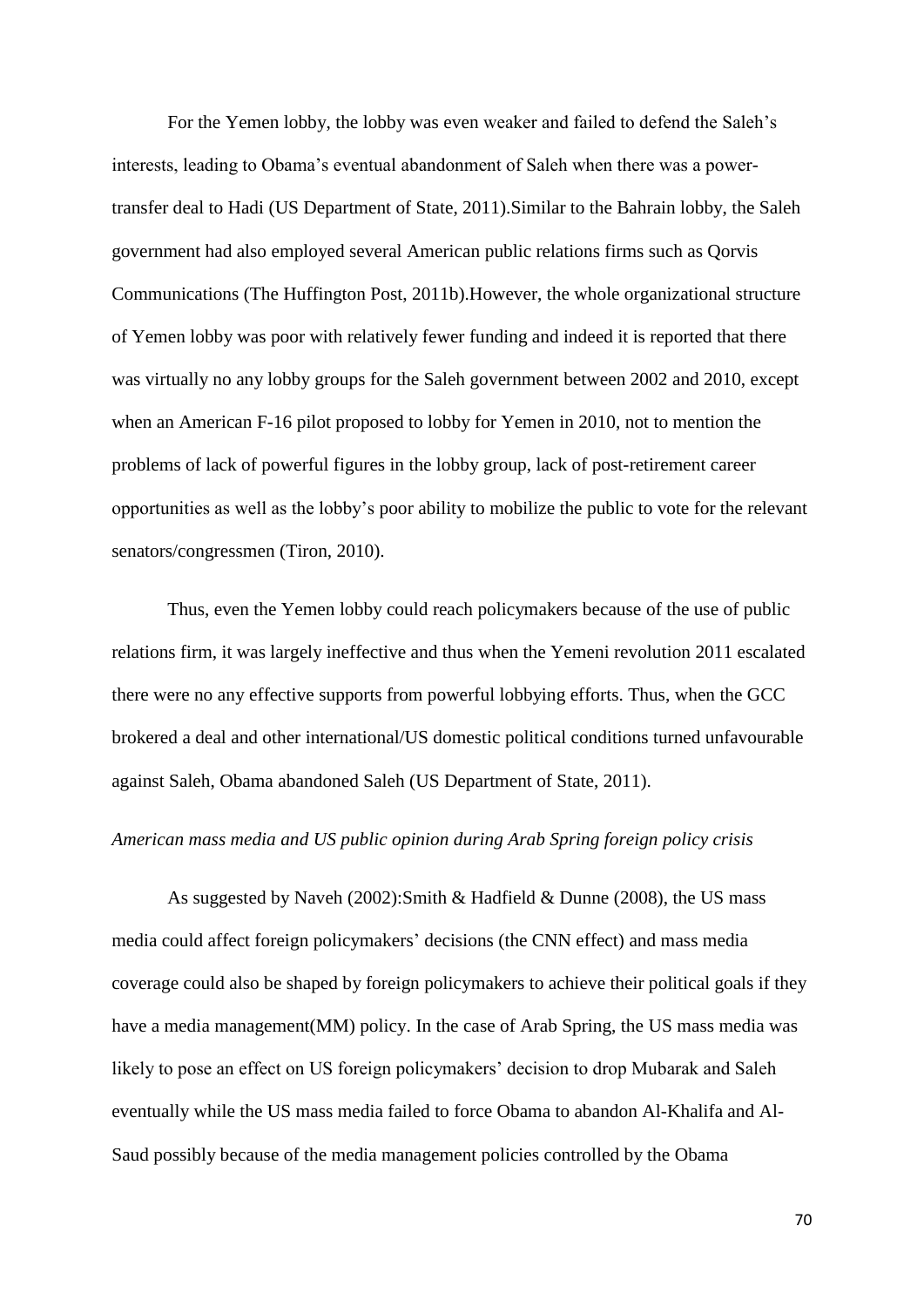administration in the Bahrain and Saudi Arabia cases not to cover information unfavourable to the US government (Francesca, 2013).

In the case of Egypt Revolution 2011, the CNN effect on the US policymakers to drop Mubarak worked through agenda-setting, priming, and framing. For example, in light of the close political ties between the US and the Mubarak government, the American mass media such as (CNN) repeatedly had live reports of new events during the popular protests against Mubarak, broadcasting thousands of '*violent, emotional, negative*' images from time to time, despite a government-caused internet shutdown, as manifested by the US media coverage of a Egyptian protestor yelling 'I will die today' together with images of millions of protestors on the Qasr el Nil Bridge and Tahrir Square as well as Mubarak police brutality against protestors (McPhedran, 2011:Sheline, 2011: CNN Press Room, 2011:Naveh, 2002: ABC News, 2011).

Furthermore, the American media also framed the issue in a liberal side telling Mubarak to go. For example, a columnist of New York Times named Nicolas Kristof once remarked that '*it should be increasingly evident that Mr. Mubarak is not the remedy for instability in Egypt; he is its cause. The road to stability in Egypt requires Mr. Mubarak's departure, immediately*' and a CNN news reporter named Anderson Cooper also criticized strongly the Mubarak government upon being hit twice by pro-Mubarak protestors (Jurkowitz, 2011: The Huffington Post, 2011c).

Thus, the effects of agenda-setting, priming are served because the media highlighted the issue of Egyptian uprising against Mubarak in America and most importantly, the American public is likely to judge the Obama's policies towards Mubarak as a failure. Furthermore, it is not surprising that the American public/policymakers were guided to think in the way that Mubarak should step down as soon as possible because of the American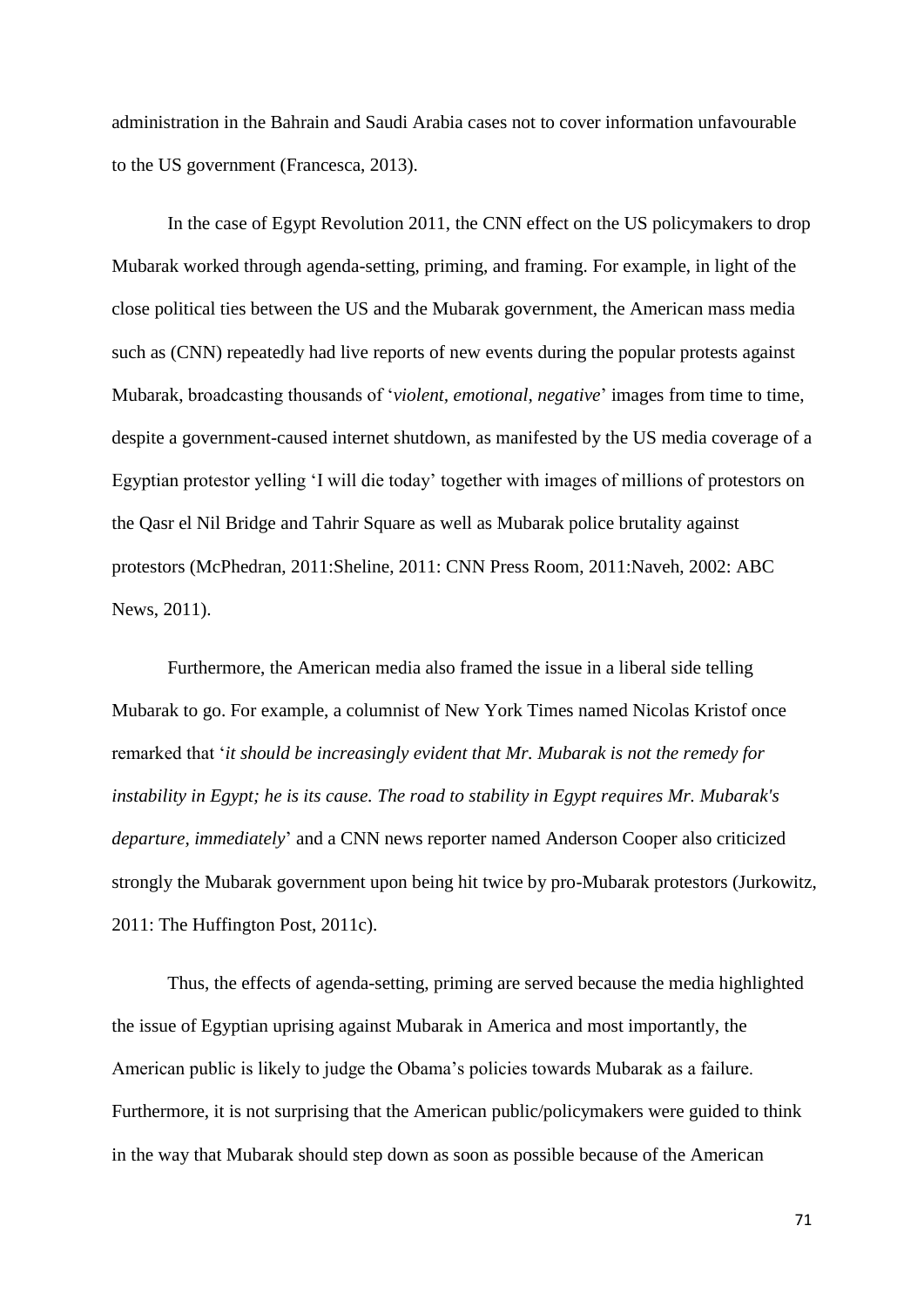media's interpretative frame. Thus, all these would generate a huge media pressure forcing the Obama administration to drop Mubarak. Furthermore, the American media has also generated American public opinion in favour of the Egyptian protestors, as manifested by the fact that the American favourable opinion of Egyptian government decreased from 58% in 2010 to only 40% in the wake of Egyptian revolution 2011, while 50% of Americans had unfavourable opinions of the Mubarak government and 82% of respondents were even 'sympathetic towards the Egyptian protestors' (Drake, 2011&Jones, 2011).

As a consequence, the Obama administration was repeatedly confronted with many violent, negative media images and videos showing the brutality of Mubarak government and the plight of protestors together with the powerful dissenting U.S. public opinions. As a liberal democracy accountable to the public, the US government had no choice but to withdraw supports to Mubarak eventually when other international/US domestic political conditions also turned unfavourable to Mubarak.

Similar to the Egyptian revolution, the CNN effect on the American foreign policy decisions in the case of the Yemeni Revolution 2011 also manifested itself in agenda-setting, priming and framing. In the case of agenda-setting and priming, the US mass media reported '*violent, emotional, negative*' events of Yemeni revolution from time to time. For example, the New York Times showed images of hundreds and thousandsof protestors demonstrating against Saleh at Sanaa University (10,000) and 6000 elsewhere and CNN also reported images more than 1000 women protestors attacked by gangs, the government's murder of protestors(Bakri & Goodman, 2011:Jamjoom& Almasmari , 2011:Naveh, 2002:Almasmari, 2011a).

Thus, these American media reports have put the issue of Yemeni revolution onto the highlight and became a heated issue in among US citizens or even US foreign policy makers

72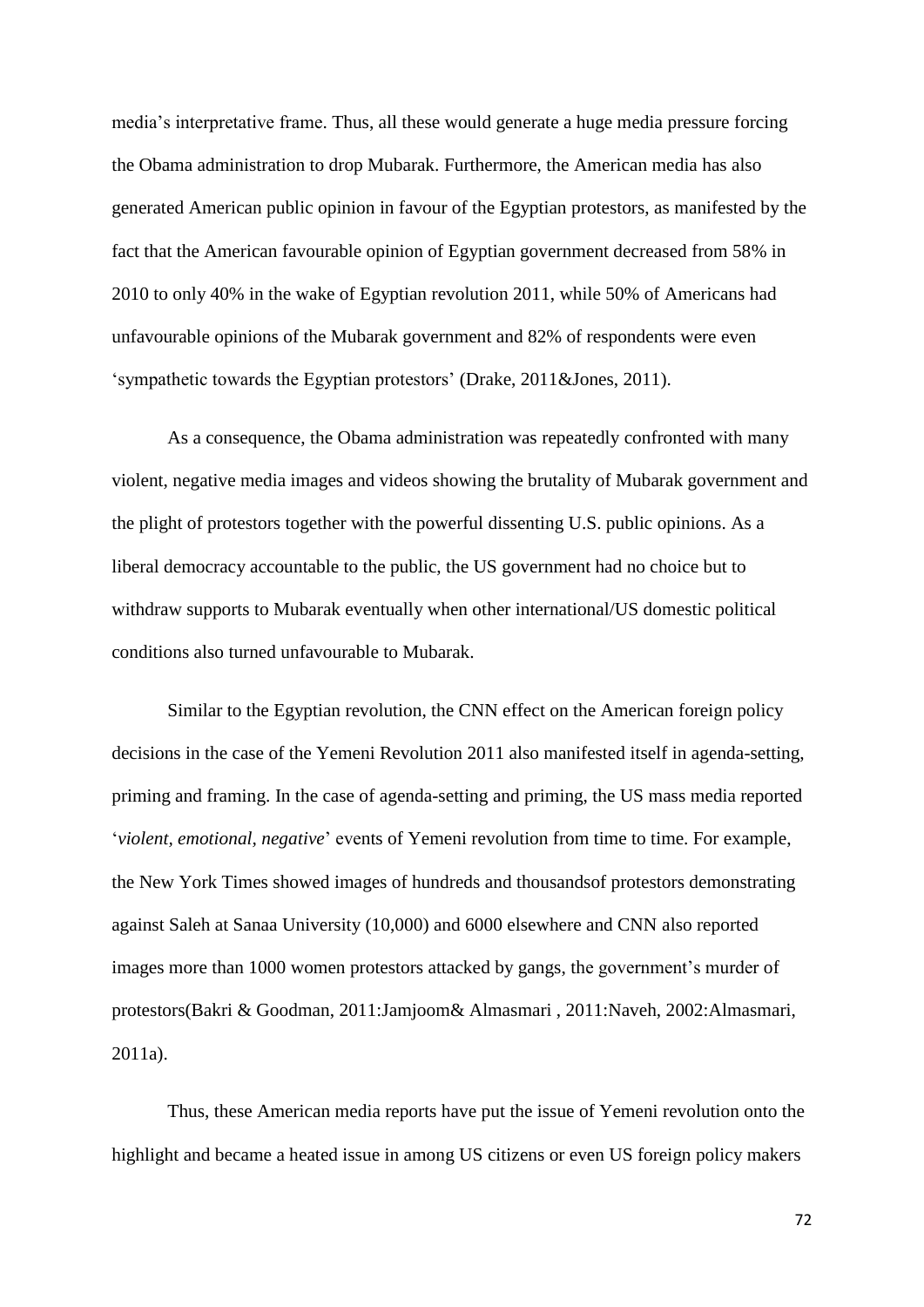(agenda-setting) and the American public was likely to think that it would be a policy failure if Obama's continued to support Saleh. In addition, the extremely violent and negative reports/images broadcasted by the US media have also guided the American public/policymakers to side with the Yemeni protestors. For example, the Washington Post and CNN reported repeated Saleh's loyalists, gunmen' attacks on anti-Saleh protestors, especially in the capital of Sanaa,CNN's editorial praising youth protestors and democracy (Raghavan, 2011: Oweidat & Schneider, 2011: Almasmari, 2011b). Furthermore, some dissenting American public opinions were also formed against Saleh. For example, an American civil right advocacy NGO named 'Center for Constitutional Rights said that it would file a lawsuit in the American civil court against Saleh once he sought medical treatment in the United States and urged the US government not to issue visa to him on the grounds of his human right crimes (Yemen Fox, 2011c).

To sum up, the American public/foreign policymakers were likely to be guided by the American media's interpretative frames to think that Saleh should go for the sake of the Yemeni democracy and stability. Most importantly, from time to time, the Obama administration was confronted with repeated negative U.S. media reports/images which would generate mounting media and public opinion pressure and as a liberal democracy thanks to the effects of agenda-setting, priming and framing. Thus, Obama could not effectively ignore these pressures when other international/US domestic political conditions also turned unfavourable to Saleh and eventually U.S. dropped Saleh.

However, as for the Bahraini and Saudi spring, the CNN effect failed to exert its effects on Obama foreign policy decision-making, possibly because of the media management policies of the US governments for the sake of preserving national interests. Thus, the mainstream American media tried to minimize coverage/downplay the seriousness of the Bahraini/Saudi protests, making any agenda-setting, priming and framing impossible,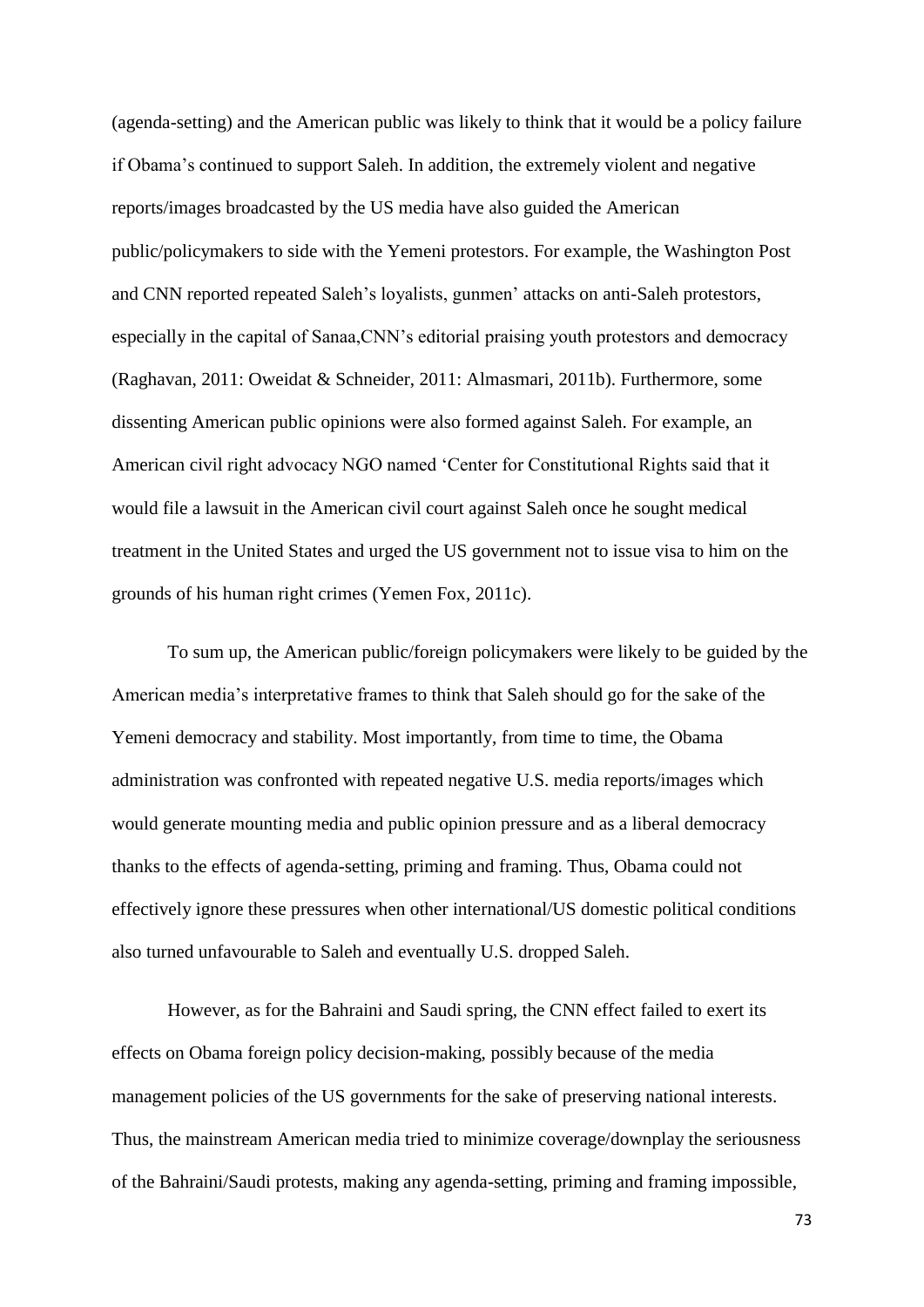not to mention generating public opinion in favour of the protestors (Cavell, 2012). Thus, the Obama administration so far has neither been confronted with any significant pressure from the media nor the American public opinion forcing him to drop Al-Saud and Al-Khalifa.

In the case of Bahraini protests, while there was 489-minute coverage of the Egyptian Revolution by ABC, NBC and CBS news, there was only a total of 34-minute American media coverage of the Bahraini protests in 2011(Lobe, 2012:Cavell, 2012). ABC News (*T*he Global Affairs Anchor), CNN (An anchor and the Chief International Correspondent) even neglected the Bahraini protests in '*the year-end summary of Arab Spring*', while focusing on the Arab Spring uprisings in Egypt, Syria and Tunisia, Libya (Cavell, 2012:Amanpour, 2011).In 2011, CNN personnel was exposed to '*extreme intimidation*' while trying to make a documentary of Arab Spring in Bahrain and the documentary was also never broadcasted by the CNN International (Krieger, 2012).

For the Saudi protests, the mainstream American media also seemed to downplay the seriousness of the protests (Francesca, 2013). For example, while most of the US media such as CNN covering the Saudi protests starting from 2011, female protestors fighting for women's right in Saudi Arabia was always the focus and even in the media coverage of the Shiite protestors, police brutality and killing of protestors were downplayed and neglected, with news reports entitled '*161 arrested in Saudi Arabia protest over detentions'* and '*Saudi security breaks up protest, witnesses say'* (CNN, 2013: Jamjoom, 2013: CNN, 2011c). Indeed, according to Adala Centre for Human Rights (2012): Francesca (2013), over 600 hundred people were arrested by the Saudi authorities for protesting against the monarch and some were even killed and wounded by the Saudi police in the Eastern city of Qatif and those Shiite human right activists were even '*harassed*' and banned to travel overseas after their release from prison ,and the total number amounted to over 300 people such as Fadhil Al

74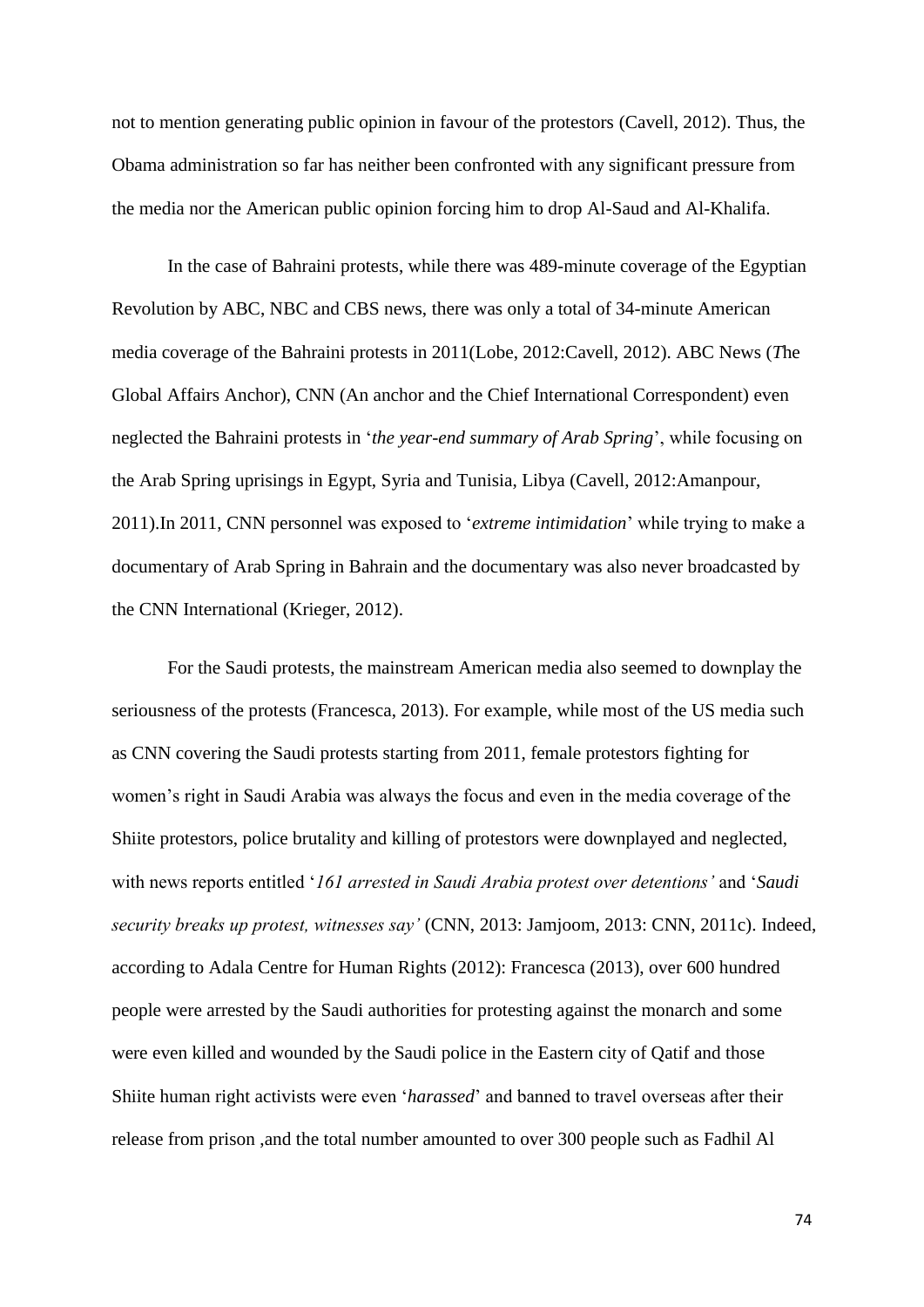Manasif from Qatif and Mohammad AlBajadi from Riyadh, all of whom failed to get significant news coverage in the American media.

The reason for such scenarios is possibly due to the mounting US government pressures not to broadcast the Bahrain/Saudi Spring in a very negative way because of important US national interests in Bahrain such as power balance against the Shiite Iran, and the Fifth Fleet Naval Base, or even out of the reason to protect the Saudi interests so as to protect America's oil interests/counterterrorism in return and the Saudi and Bahrain lobby also played a role here because they could also influence foreign policymakers decisions, as mentioned above and thus the US media coverage of the Saudi and Bahraini protests also failed to affect the US policymakers to change their positions (Krieger, 2012: Cavell, 2012: Francesca, 2013).

## *Chapter IV: Conclusion, Limitations, Suggestions*

To conclude, this research has provided reasons/rationales behind the seemingly contradictory US foreign policies towards friendly Arab autocracies (Mubarak Egypt, Saleh Yemen, Al-Saud Saudi Arabia, Al-Khalifa Bahrain) (realism in practice with some liberal elements) by answering the research questions and hypothesis using qualitative analysis, literature review with a set of theoretical models.

For example, the US grand strategy model, when applied in the context of the Arab world, explains that there are both realist and liberal policies in US foreign policies towards the friendly Arab regimes and the reasons why realist policies always predominate over liberal policies in the US foreign policies towards friendly Arab regimes, possibly because of the following reasons: the highly anarchic situations in MENA, the fast changing conditions in MENA and most importantly, the overriding US national interests concerns (the revised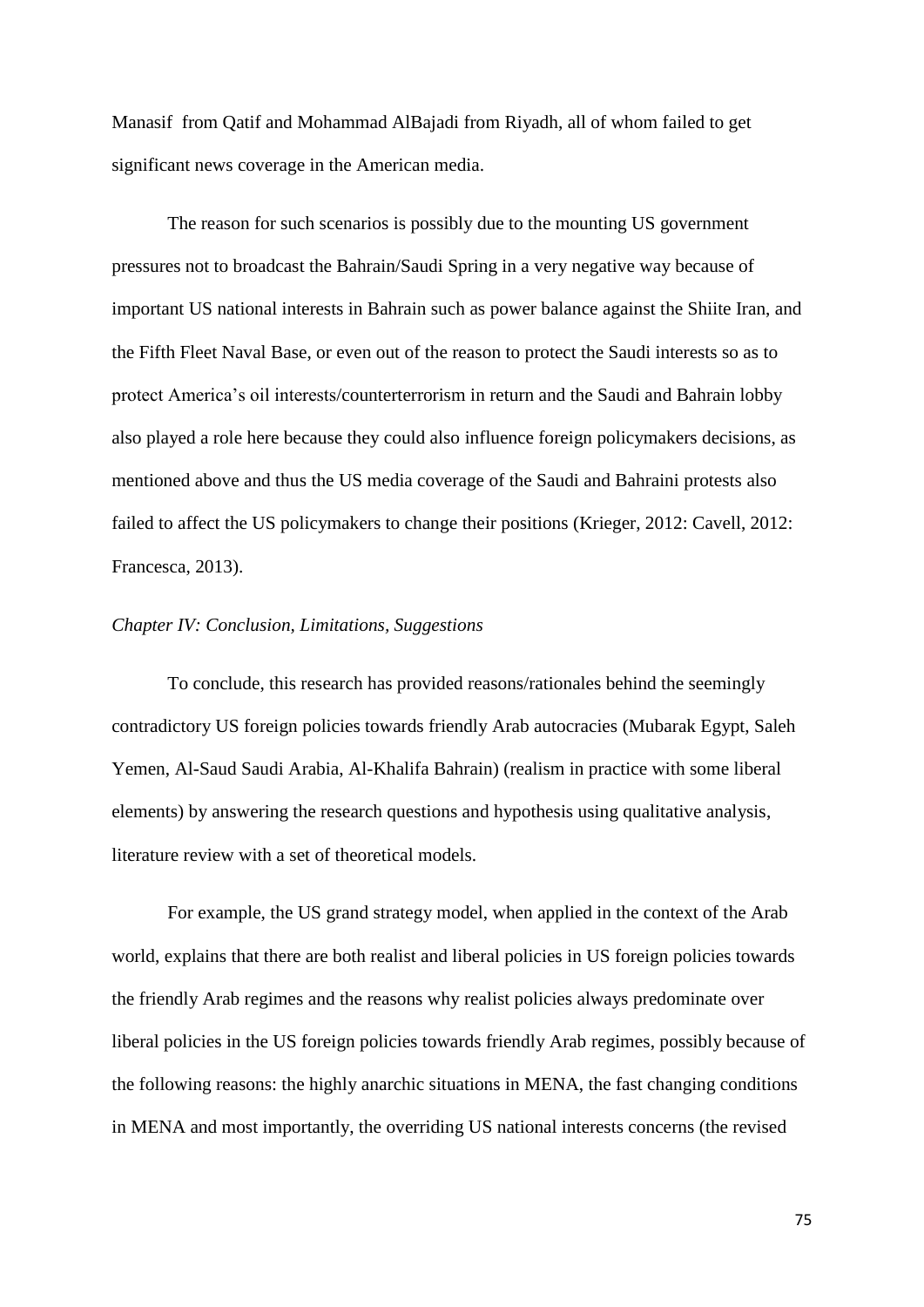national interest analysis; power, peace, oil and Israel) which can be delivered only by those friendly Arab authoritarian regimes.

This research also seeks to understand why Obama abandoned Mubarak and Saleh in the wake of the Arab Spring, while the Al-Saud and Al-Khalifa are still supported till now. This research suggests that international conditions (regime capability to cope with the protests, military loyalty, the existence of better alternatives) by Petras (2011), and US domestic politics (congressional/senior advisory unity in opinion, the strength of lobbying groups, US media and US public opinion) do play very important roles in explaining Obama foreign policy changes.

For example, Obama gave up Mubarak and Saleh because the civilian protests have gradually gone far beyond their control and their militaries deflected and sided with the protestors and there were also better alternatives to them (Omar Suleiman and the Egyptian military, the Vice Yemeni president Hadi), while the reverse applied to cases of the Al-Khalifa and Al-Saud regimes. For the factors of US domestic politics in the case of Mubarak and Saleh, there had been unified oppositions from the Congress and senior advisors and the Egypt and Yemen lobbies were comparatively weaker than the Saudi-Bahrain lobbies, and there had been widespread American media coverage of the atrocities committed by the Mubarak and Saleh authorities committed against civilians, leading to American public opinions to give up these regimes, while the reverses were true in the cases of the Al-Saud and Al-Khalifa regimes.

This research is significant in a way that it makes great contributions to MENA (Arab democratization) since US support is very important to the survival of these neopatrimonial Arab regimes (Hinnebusch, 2006). Secondly, it also contributes to counterterrorism efforts since the prolonged US supports to these regimes breed anti-Americanism/anti-Israel

76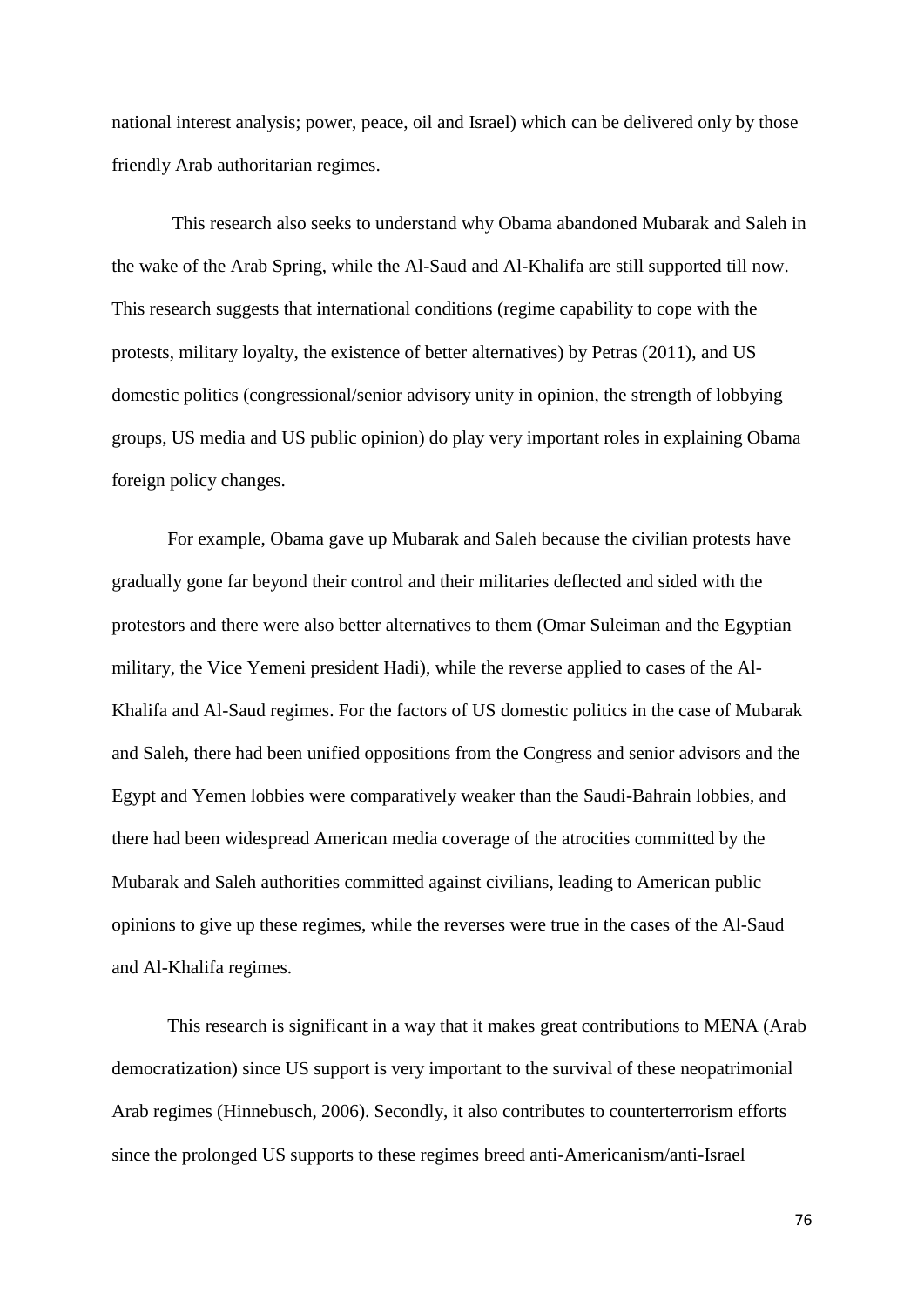sentiments (Byman et al., 2011). Furthermore, although there are existing journal articles accounting for why US supported fellow Arab autocracies, there is a shortage of research articles using theoretical models such as US grand strategy model to understand the reasons for the prolonged US aids to these regimes and there have not been many articles using a combination of analyses of international conditions and US domestic politics to explain Obama's drops of Mubarak and Yemen, all of which would provide readers with a comprehensive understanding of the dynamics in US foreign policy towards Arab authoritarianism in the wake of the Arab Spring.

There are also several inherent limitations of this research paper due to some insurmountable difficulties and some suggestions for future research are also listed below.

For example, the case studies in this research articles are only confined to the four most representative and most important Arab regimes (Mubarak Egypt, Saleh Yemen, Al-Saud Saudi Arabia, Al-Khalifa Bahrain) to US national interests in the Arab world due to time and resources constraints. However, it is suggested that there were also other friendly Arab regimes worth a mention which either experienced serious protests and some government changes such as the [al-Maliki](http://en.wikipedia.org/wiki/Nouri_al-Maliki) Iraqi regime, which represented US interests in counterterrorism and power balance between Sunni and Shiite. For the Ben Ali Tunisia regime, although it was not discussed in this article due to relatively low value in counterterrorism (Brownlee, 2012a), it is worth a mention due to the fact that it was the first country to start the Jasmine Revolution. The Hashemite Jordanian regime has also been suffering from civilian unrests and protests till now and the regime is important to preserve America's interests in protecting Israel, counterterrorism (Jordan Times, 2012: Department of State, 2012).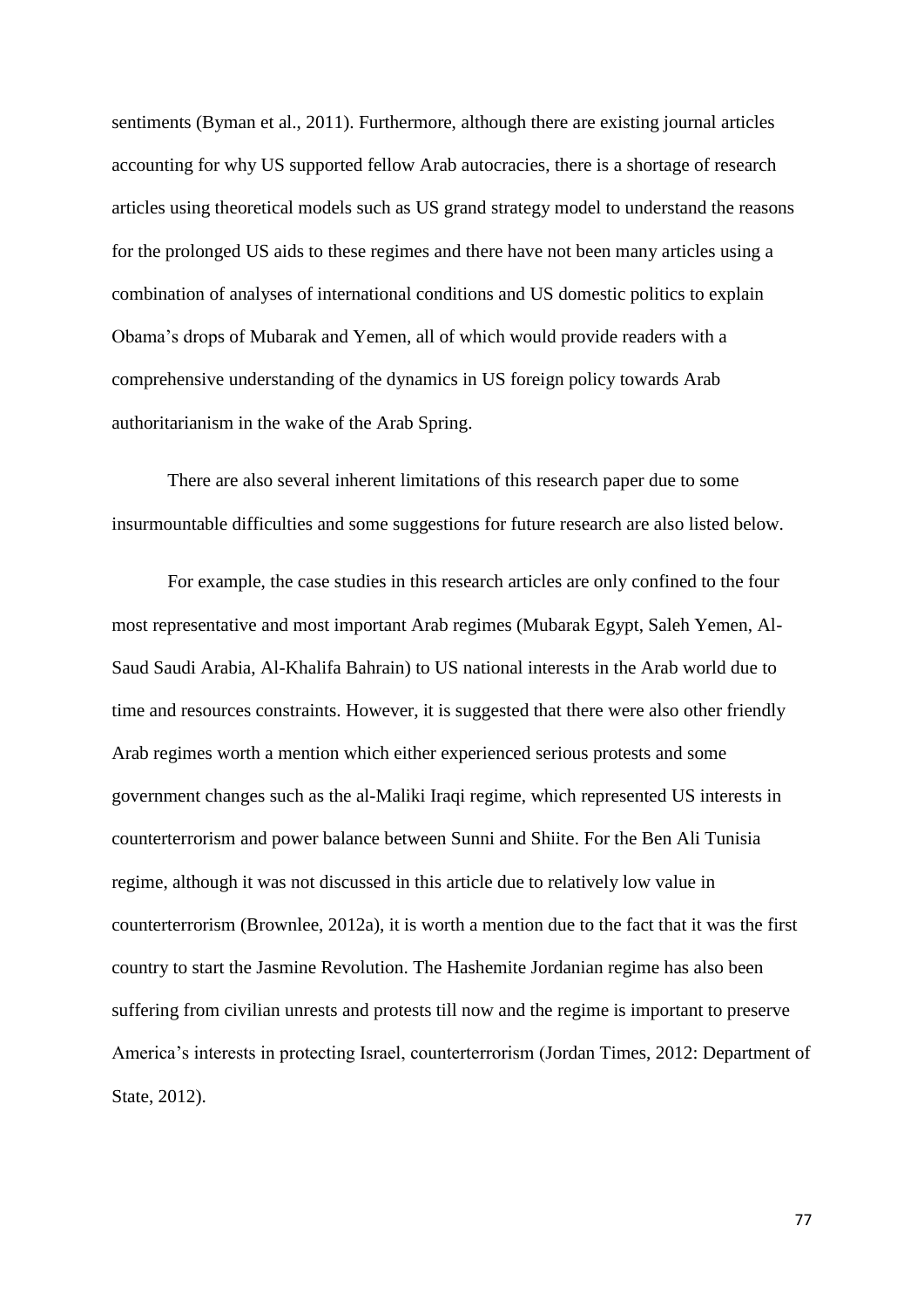Furthermore, the whole research is based on secondary sources and literature review, without any primary sources collecting in either in the US or those Middle Eastern Arab countries due to time and capability constraints, lowering the level of originality to a certain extent. For example, the American public opinion poll of whether the US should drop Mubarak was cited from secondary resources such as a newspaper called Politics Daily and the Gallup Politics opinion poll without any primary sources used. Furthermore, the relative strengths of lobby groups are also based on literature review without any first-hand interviews. Thus, for any future research in the US supports towards other friendly Arab regimes such as Iraq, Jordan, it is thus suggested that on-site survey and interview be conducted to find out the relative strengths of Egypt, Yemen, Saudi, and Bahrain lobby groups in the wake of Arab Spring and the American public's opinions on US supports to these regimes.

Meanwhile, although the focus of this research is not on Arab democratization, it is about how and why US supported these regimes. There are some relevancies to Arab democratization and it is worth noting that Arab democratization does not solely depend on US foreign policy supports.

Indeed, there are many other factors affecting democratic transition such as economic crisis, regime type , level of neo-patrimonialism, the role of military, the possibility of having a strong democratic opposition, history of political/economic liberalizations, diffusion (contagion effects) of protests in other neighbouring countries (Andersen, 2011: El-Shimy, 2011,Timpane, 2011). As for democratic consolidation, it also hinges on factors of economic development, so that countries with more capitalist development are likely to consolidate their democratic systems in the long run (Miller & Martini, 2012:Teorell, 2010). Thus, it is also suggested that any further related research on Arab democratization should take all these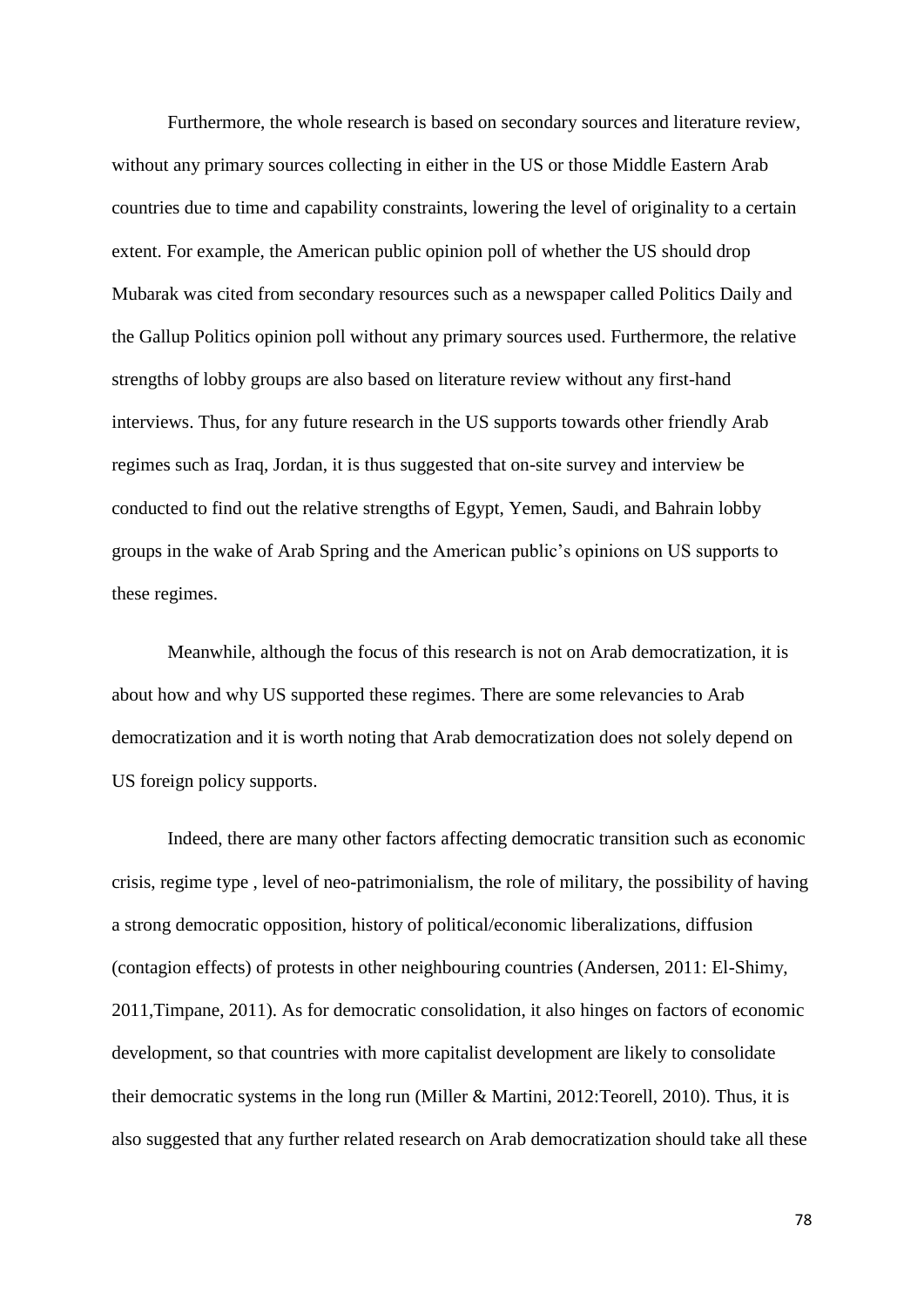factors into account, so as to generate a full picture of what the obstacles to Arab democratization are.

Most importantly, there is an urgent need to have some useful suggestions to the US government future foreign policies towards friendly Arab authoritarian regimes since the changes in US policies towards Arab autocracies were only confined to the abandonment of Mubarak and Yemen. However, the overall principle to supports authoritarian regimes in exchange for national interests has not changed yet, as stated by Brownlee (2012a).

It is suggested that the US government should fight for long-term interests of solid stability, power in MENA rather than short-term interests of fragile stability. For example, while the US government should maintain some supports to its friendly Arab regimes for the time being, those supports should not be that extensive as before and instead the US government should adopt real and meaningful pushes for reforms, transformations in a gradual manner, in lieu of the hypocritical, rhetorical urges for democratization and reforms in the past. For example, apart from exerting gradual pressure on the Arab regimes, the US should also enhance her democracy promotion programs by increasing the amount of funding and strengthening the existing commitment/initiatives to build better civil societies and rule of law.

The reason is that, as manifested by the Arab Spring, a myriad of political, economic problems have aroused from authoritarian regimes, which could breed people's discontent, ending up with a series of large-scale protests, civil disobediences and uprisings and thereby lowering the legitimacy of pro-American Arab regimes and destabilizing the peace process (Byman et al., 2011). In short, America's image overseas is, once again, tarnished, being seen as a victimizer, hypocrite more than a liberator and US's efforts in making a stable Arab World are doomed to backfire (Byman et al., 2011). According to Byman et al. (2011), an

79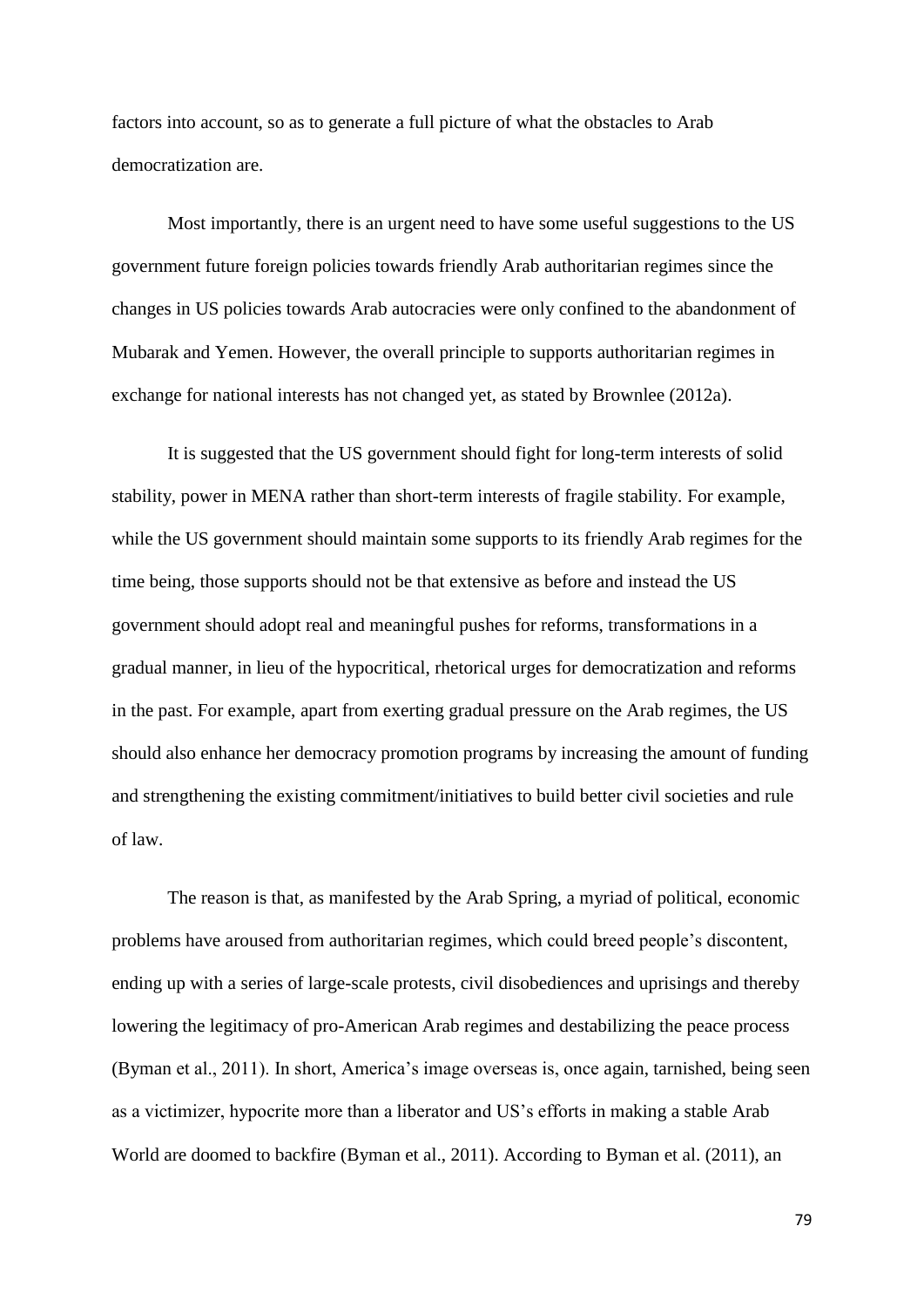Arab opinion poll showed that Arab people disliked US interferences into the Arab world (Byman et al., 2011).

To sum up, Byman et al. (2011) suggested that the US itself has further facilitated *uncontrollable* Islamists' hostile takeovers/terrorism/anti-Semitism and hostile Iranian actions. Therefore, should America stop supporting autocrats as a means to do away with radical Islamists or the Iranian theocratic regime at the expense of short-term interests like temporary free flow of oil, temporary stable oil prices and temporary political stability? Or should America stick to the current mode of doing things because of the high opportunity costs of unforeseeable long-term benefits? The answer is simple and obvious if the American foreign policymakers learn from the lesson of Arab Spring and Arab discontents as a result of US foreign policies of supporting Arab authoritarian regimes.

While some may argue that the withdrawal of US supports to these regimes may breed Islamist takeover with increasing anti-Semitism and Shiite Iranian rise in MENA, this argument is not really convincing if the US government adopts the above suggestions of *gradual* push for Arab democratization, liberalization and initiatives to build better civil societies. Although there may be some short-term periodic instabilities such as occasional Islamic terrorism, those problems are only occasional and short-term because of the temporarily lack of civil societies. They would not exist in the long-term since Islamic extremism and terrorism are in negative correlation with the strength of civil societies in Arab countries.

If Arab civil societies could be built in a gradual manner with US long-term democracy promotion program and genuine push for democratization, these civil societies would be more mature since without US supports to autocracies, the rent-seeking behaviour and levels of neo-patrimonialism/rent-seeking behaviour would be largely lowered in the

80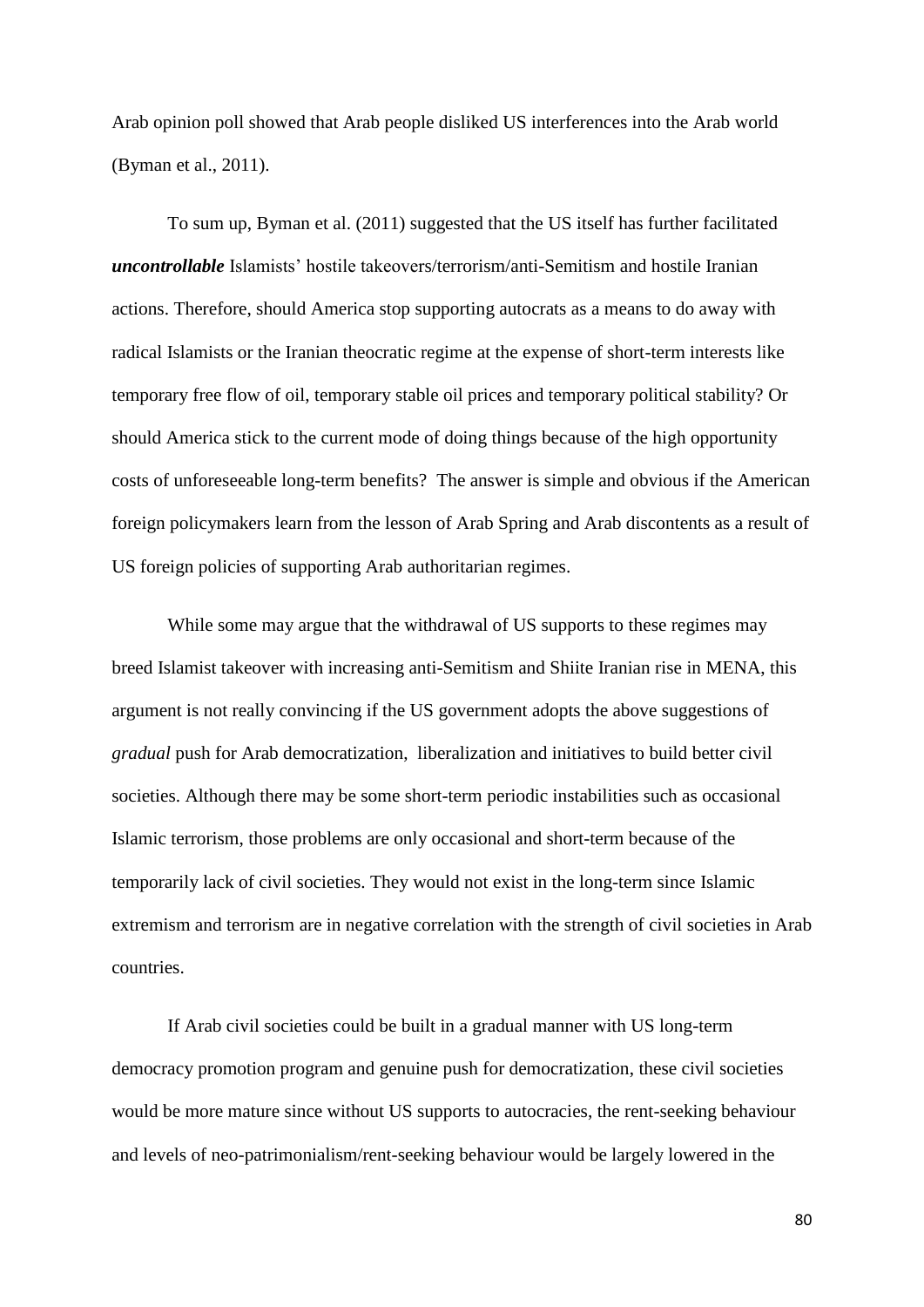cases of Arab regimes, especially those non-oil states such as Egypt and Yemen. With a civil society and a relatively good civil society, it would foster the development of '*a significant degree of institutional differentiation between religion and state*', also known as '*twin toleration*' so that religious authorities and the government officials would not act against each other and both could peacefully co-exist with a consensus so that the chance of Islamic terrorism would be lower and the level of anti-Semitism would be also be lessened, albeit not totally eliminated (Stepan& Linz, 2013).

For example, in Tunisia after the fall of Ben Ali, it is considered to be 'a civil state (*dawlamadaniyah*) rather than a religious state' with relatively a strong civil society and there had been no significant violent, anti-American Islamist takeover with strong rhetoric to destroy Israel so far since both moderate Islamists led by the Ennadha movement and liberals led by Moncef Marzouki cooperate and have formed a coalition government (Stepan& Linz, 2013). In addition, the Islamic doctrines themselves are not considered to necessarily violent and anti-democracy since according to the Koran (2:256), '*there should be no compulsion in religion'* and a political scientist from Indonesia, which is a democracy, also remarked that *'the Koran doesn't say anything about the formation of an Islamic state or about the necessity and obligations on the part of Muslims to establish a Sharia or Islamic State*' (Künkler & Stepan, 2007).

Similarly, for the case of Iran's possible ascendency in MENA, since the Iranian appeal of Islamic revolutions is based on frustration, if there are changes in American foreign policy to improve the political rights and economic situation of Arab people, the rise of Shiite Iran would encounter lots of difficulties and carry no legitimate grounds at all and thus the threats of Iran extremism and anti-Israel sentiments would also be lowered (Chubin, 2012). For the threats of oil supply, it is worth noting that the Al-Saud regime, apart from its vast oil resources, also depends heavily on US supports for its effective control over the population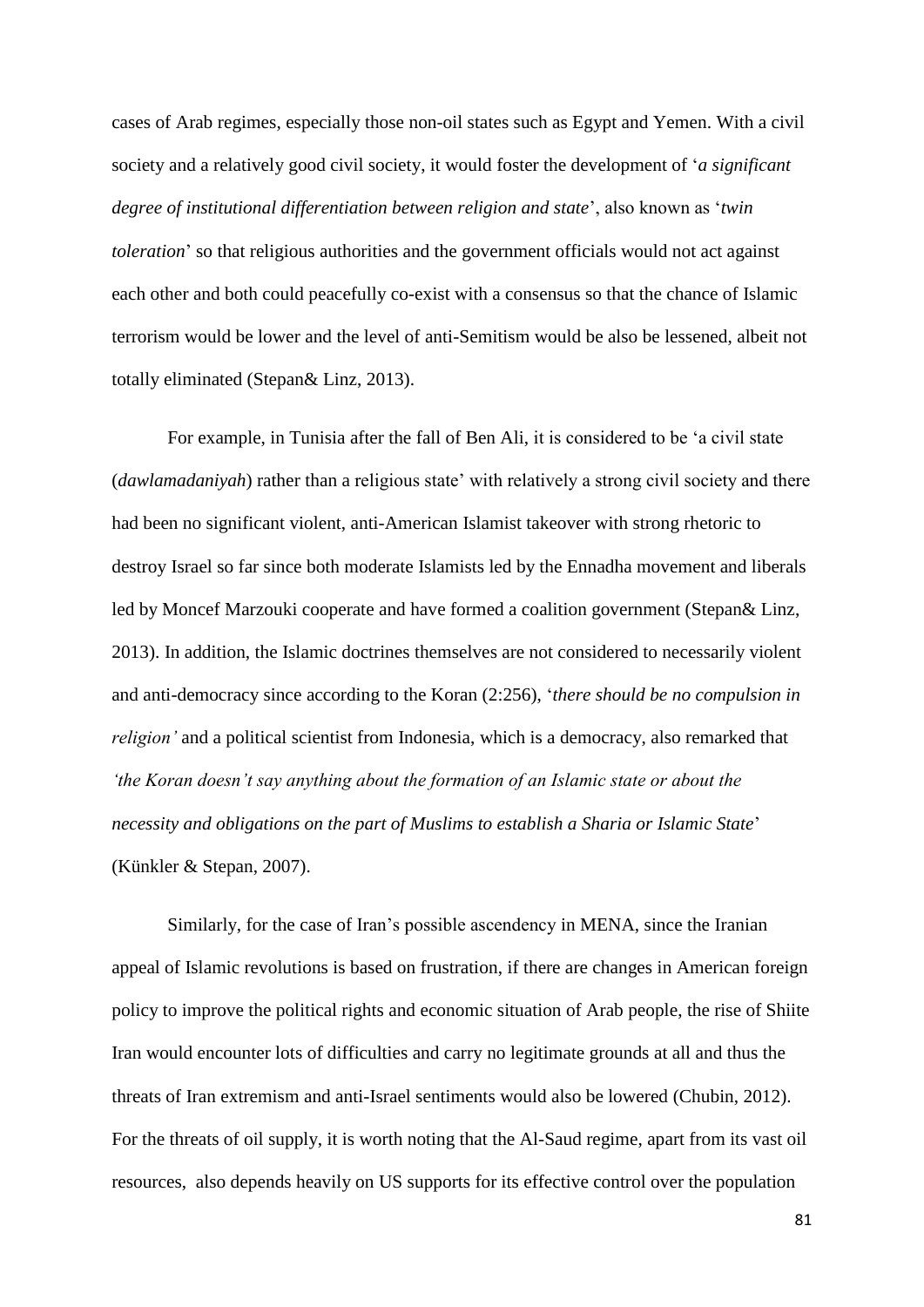and military capabilities. If the regime suddenly breaks friendly relations with the US, Al-Saud may fail to compete with Shiite Iran in the region nor be able to withstand Islamic terrorism. Furthermore, the regime may also suffer from great opportunity costs to establish new relationships with other great powers like Russia, which is a close friend of the Iranian regime by breaking the long-standing, solid friendships with the US.

Therefore, it is not worthwhile for US to stick to those dictators anymore since those dictators themselves are also parts of the problems. They may provide US with short-term interests, but in the long-term, they pose more harms than benefits to US national interests in MENA.

*Chapter V: Reference list*

- Abul-Magd, Z. (2013). The Egyptian military in politics and the economy: Recent history and current transition status. *CMI Insight*, *2*.
- ABC News (2011). This Week' Transcript: Crisis in Egypt. Retrieved March 20, 2014 from http://abcnews.go.com/ThisWeek/week-transcript-crisisegypt/story?id=12851408&page=5
- Adala Centre for Human Rights (2012). Freedom in Shackles*. Adala Centre for Human Rights,* .

Agence France Presse (2011a). US-Bahrain Defense Pact Renewed

Agence France-presse (2011b). *Obama tells Yemen's Saleh to quit amid Sanaa clashes* . Retrieved March 20, 2014 from http://www.rawstory.com/rs/2011/05/25/obama-tellsyemens-saleh-to-quit-amid-sanaa-clashes/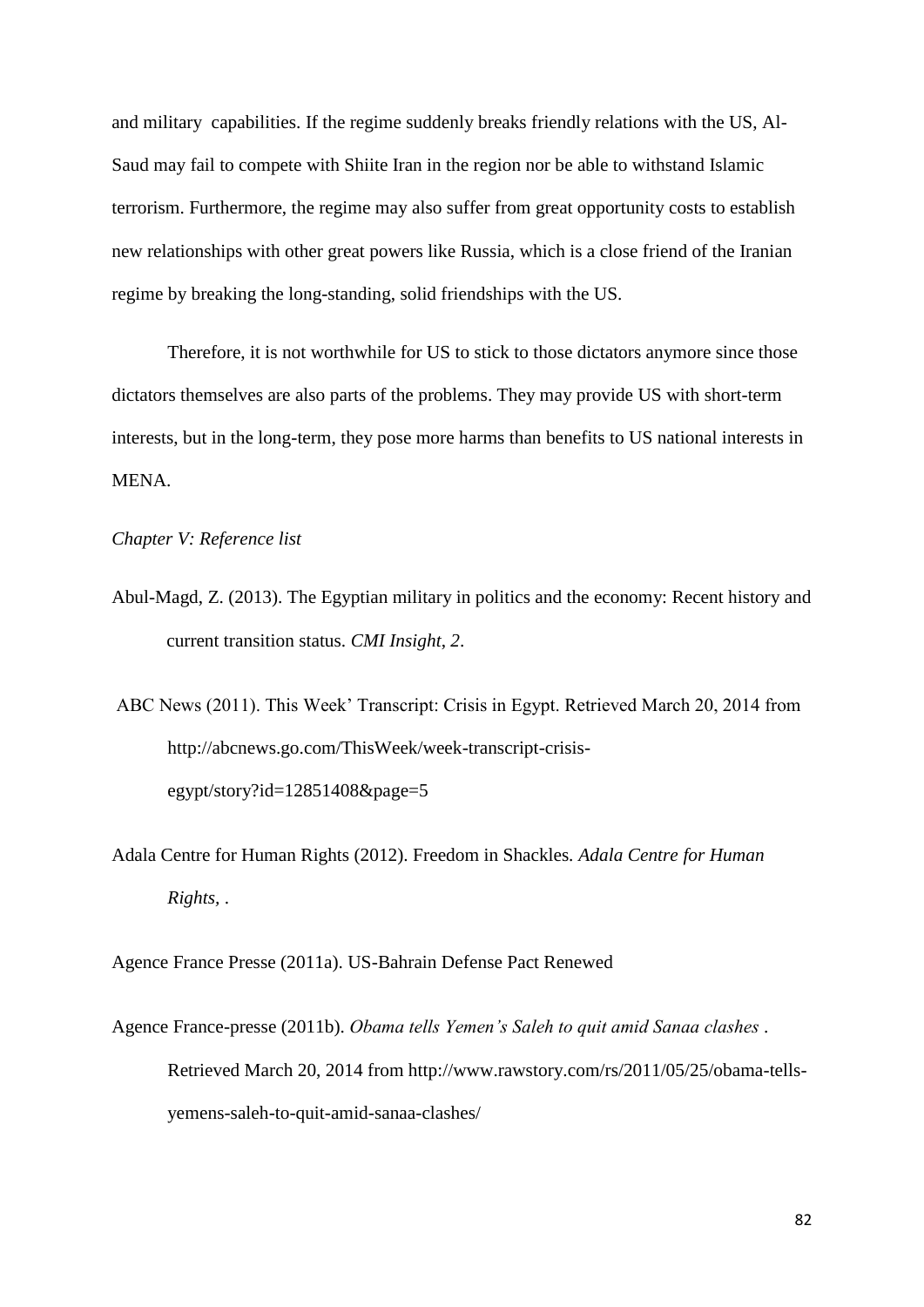- Ahramonline (2011). *Yemen revolution timeline*. Retrieved March 22, 2014 from http://english.ahram.org.eg/NewsContent/2/8/13573/World/Region/Yemenrevolution-timeline.aspx
- Al Arabiya (2013). *Kerry says U.S. relations with Saudi Arabia should 'stay on track'*. Retrieved March 18, 2014 from http://english.alarabiya.net/en/News/middleeast/2013/11/04/Kerry-in-Saudi-Arabia-in-bid-to-ease-tensions-.html

Almasmari, H. (2011a). *Massive demonstrations turn deadly in Yemen*. Retrieved April 5, 2014 from CNN News, Web site: http://edition.cnn.com/2011/WORLD/meast/07/15/yemen.drone.strike/index.html?iref =allsearch

- Almasmari, H. (2011b). *Tensions rising in Yemen; pro-government gunmen gather outside capital*. Retrieved April 5, 2014 from CNN News, Web site: http://edition.cnn.com/2011/WORLD/meast/09/04/yemen.unrest/index.html?iref=alls earch
- Al Jazeera (2011a). *Timeline: Yemen's uprising* . Retrieved March 22, 2014 from http://www.aljazeera.com/news/middleeast/2011/03/2011321104457102860.html
- Al Jazeera (2011b). *Voters register for Saudi municipal elections* . Retrieved March 22, 2014 from http://www.aljazeera.com/news/middleeast/2011/04/201142320134356901.html

Al Jazeera (2011c). *Yemen showdown looms as army loyalties divide*. Retrieved March 23, 2014 from Al Jazeera, Web site: http://www.aljazeera.com/news/middleeast/2011/03/2011320180579476.html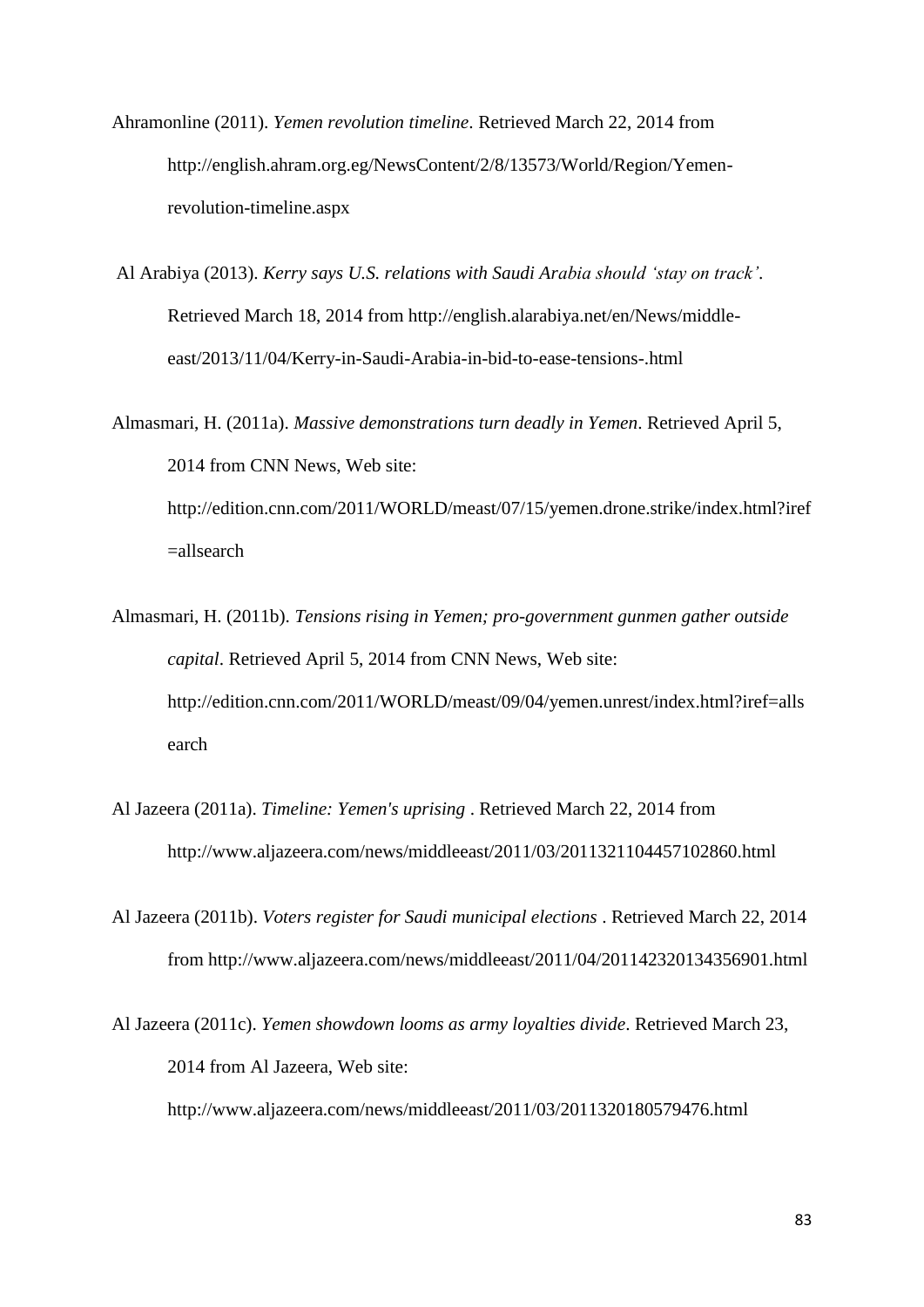- Alsharif, A.; Benham, J. (2011). ["Saudi unemployed graduates protest to demand jobs".](http://www.reuters.com/article/2011/04/10/us-saudi-protests-idUSTRE73914E20110410) [Reuters.](http://en.wikipedia.org/wiki/Reuters) [Archived](http://www.webcitation.org/5xtfuPXOK) from the original on 12 April 2011. Retrieved 12 April 2011.
- Amanpour, C. (2011). *This Week*. "This Year in Politics," Episode 72 [http://abcnews.go.com/watch/this-week/SH559082/VD55160223/this-week-1225–](http://abcnews.go.com/watch/this-week/SH559082/VD55160223/this-week-1225--this-year-in-politics) [this-year-in-politics.](http://abcnews.go.com/watch/this-week/SH559082/VD55160223/this-week-1225--this-year-in-politics)
- Andersen, R. B. (2011). Causes of regime breakdown in Tunisia and Egypt, economy or hybrity?.
- Arabia Today (2011). *Yemen: Timeline of 2011 Protests*. Retrieved March 22, 2014 from http://arabia2day.com/reports/yemen-timeline-of-2011-protests/
- Arabawy (2006). *The General's budget*. Retrieved January 25, 2014 from the Pentagon, Web site: http://www.arabawy.org/2006/11/29/adlys-budget/
- Art, R. J. (1991). A Defensible Defense: America's Grand Strategy After the Cold War. *International Security*, *15*(4), 5-53.
- ArutzSheva 7 (2011). *Op-Ed: The Powerful Saudi Lobby in the United States*. Retrieved April 1, 2014 from http://www.israelnationalnews.com/Articles/Article.aspx/10908#.UzqepldkVKo
- Askari, H. (2011). *A Marriage Made in Hell* . Retrieved April 2, 2014 from The National Interest, Web site: http://nationalinterest.org/commentary/marriage-made-hell-5039?page=3
- Beinin, J., & Vairel, F. (2011). Afterword: Popular Uprisings in Tunisia and Egypt. *Social Movements, Mobilization, and Contestation in the Middle East and North Africa*, 237.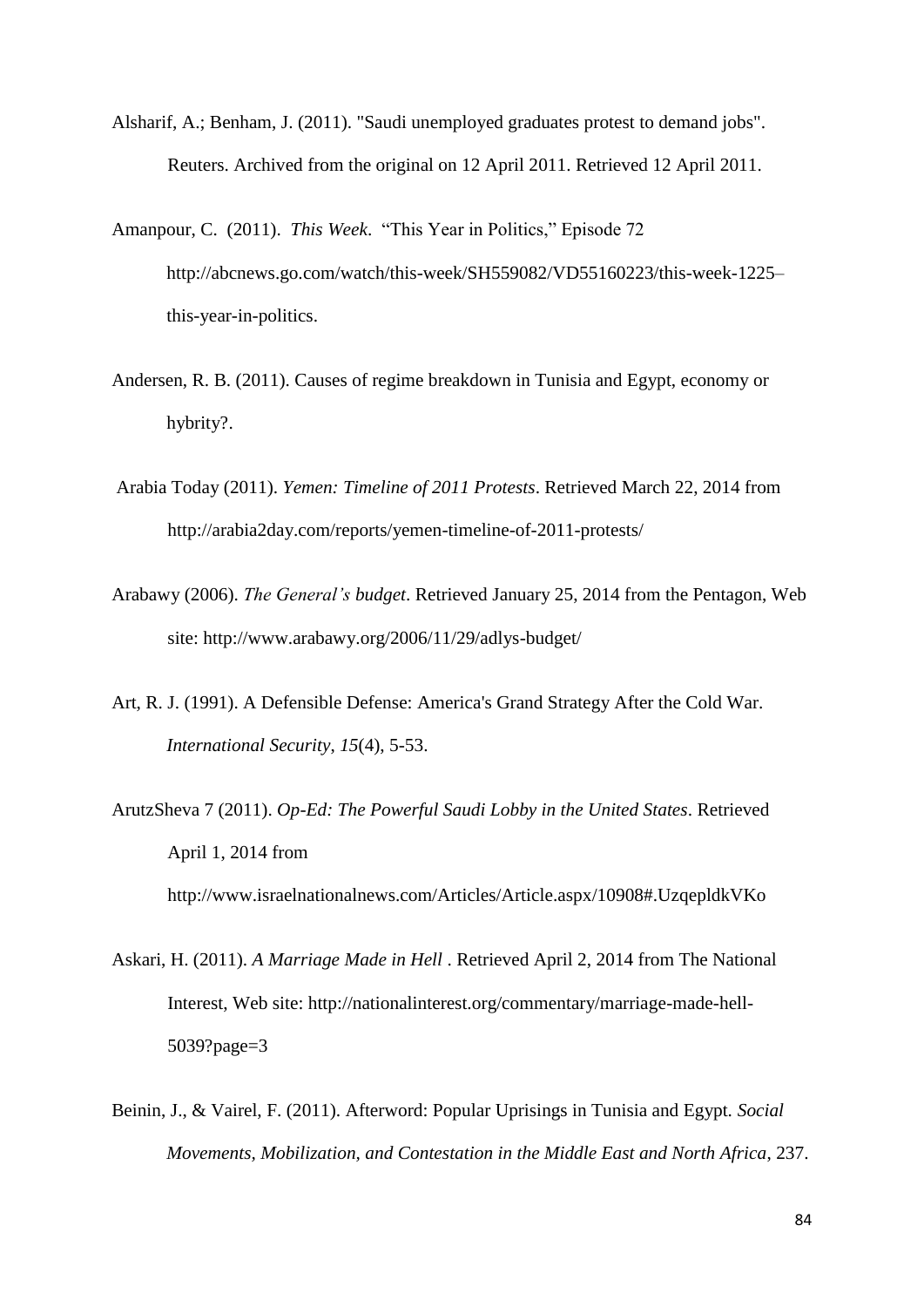- Bakri, N. & Goodman, J. D. (2011). *Thousands in Yemen Protest Against the Government*. Retrieved April 5, 2014 from The New York Times, Web site: http://www.nytimes.com/2011/01/28/world/middleeast/28yemen.html
- Banerjee, N. (2011). ["Saudi Arabia 'day of rage' protest fizzles".](http://www.latimes.com/news/nationworld/world/la-fg-saudi-unrest-20110312,0,72557.story) *Los Angeles Times*. [Archived](http://www.webcitation.org/5x76tP4d2) from the original on 11 March 2011. Retrieved 11 March 2011.

Barany, Z. (2011). The role of the military. *Journal of Democracy*, *22*(4), 24-35.

- Barzegar, K. (2010). Roles at Odds: The Roots of Increased Iran-US Tension in the Post-9/11 Middle East. *Iranian Review of International Affairs (IRFA)*.
- Barr, R. (2012). "China surpasses US as top energy consumer Business Oil & energy [msnbc.com".](http://www.msnbc.msn.com/id/43327793/ns/business-oil_and_energy/t/china-surpasses-us-top-energy-consumer/) MSNBC. Retrieved April 21, 2012.
- Bassiouni, M. C., et al. (2011). Report of the Bahrain Independent Commission of Inquiry*. Report of the Bahrain Independent Commission of Inquiry,* .
- Baum, M. A., & Potter, P. B. (2008). The relationships between mass media, public opinion, and foreign policy: Toward a theoretical synthesis. *Annu. Rev. Polit. Sci.*, *11*, 39-65.
- BBC News (2007). *History of failed peace talks* . Retrieved November 19, 2012 from, Web site: http://news.bbc.co.uk/2/hi/middle\_east/6666393.stm
- Bellin, E. (2004). The robustness of authoritarianism in the Middle East: Exceptionalism in comparative perspective. *Comparative politics*, 139-157.
- Bellin, E. (2012). Reconsidering the Robustness of Authoritarianism in the Middle East: Lessons from the Arab Spring. *Comparative Politics*, *44*(2), 127-149.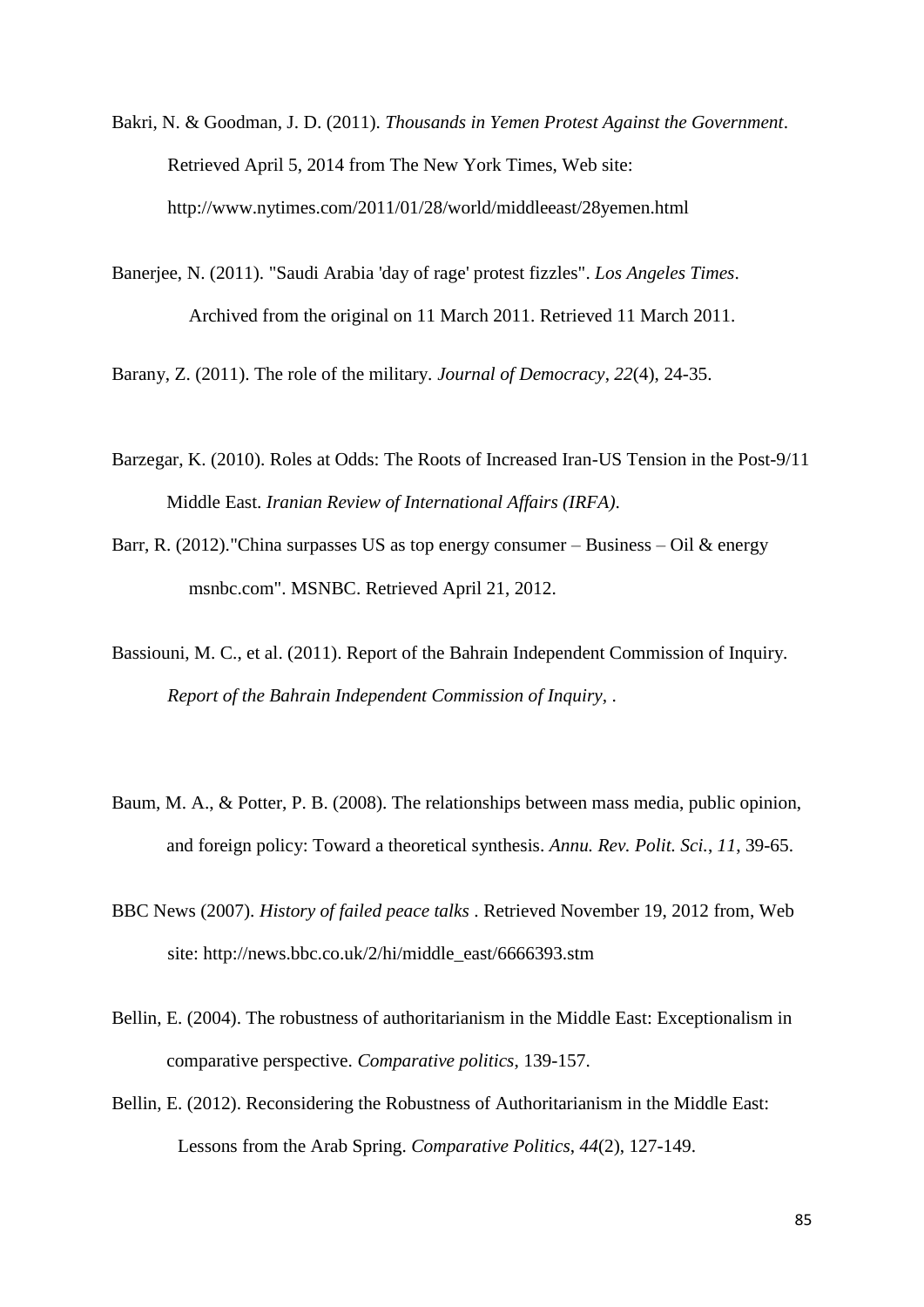- Bermeo, N. (1997). Myths of moderation: confrontation and conflict during democratic transitions. *Comparative Politics*, 305-322.
- BCHR(2011). *Sen. Wyden and Rep. McGovern Introduce Resolutions Blocking Arms Sale to Bahrain*. Retrieved March 31, 2014 from Bahrain Center for Human Rights (BCHR), Web site: http://www.bahrainrights.org/en/node/4746

Blanchard, C. M. (2014). *Saudi Arabia: Background and US Relations*. LIBRARY OF CONGRESS WASHINGTON DC CONGRESSIONAL RESEARCH SERVICE. Blanchard, C. M. (2010). *Saudi Arabia: terrorist financing issues*. DIANE Publishing.

Black, I. (2011). *Egypt protests: Israel fears unrest may threaten peace treaty*. Retrieved February 19, 2014 from http://www.theguardian.com/world/2011/jan/31/israel-egyptmubarak-peace-treaty-fears

Boaz, D. (Ed.). (2008). *Cato Handbook for Policymakers*. Cato Inst.

Bockenfeld, C. (2011). *Meet Bahrain's lobbyists* . Retrieved April 2, 2014 from The Hill, Web site: http://thehill.com/blogs/congress-blog/foreign-policy/198385-meetbahrains-lobbyists

Boix, C. (2003). *Democracy and redistribution*. Cambridge University Press.

Brownlee, J. (2002). … And yet they persist: Explaining survival and transition in neopatrimonial regimes. *Studies in Comparative International Development*, *37*(3), 35-63.

Brownlee, J. (2012a) Strategic Autocracy and the Egyptian Uprising.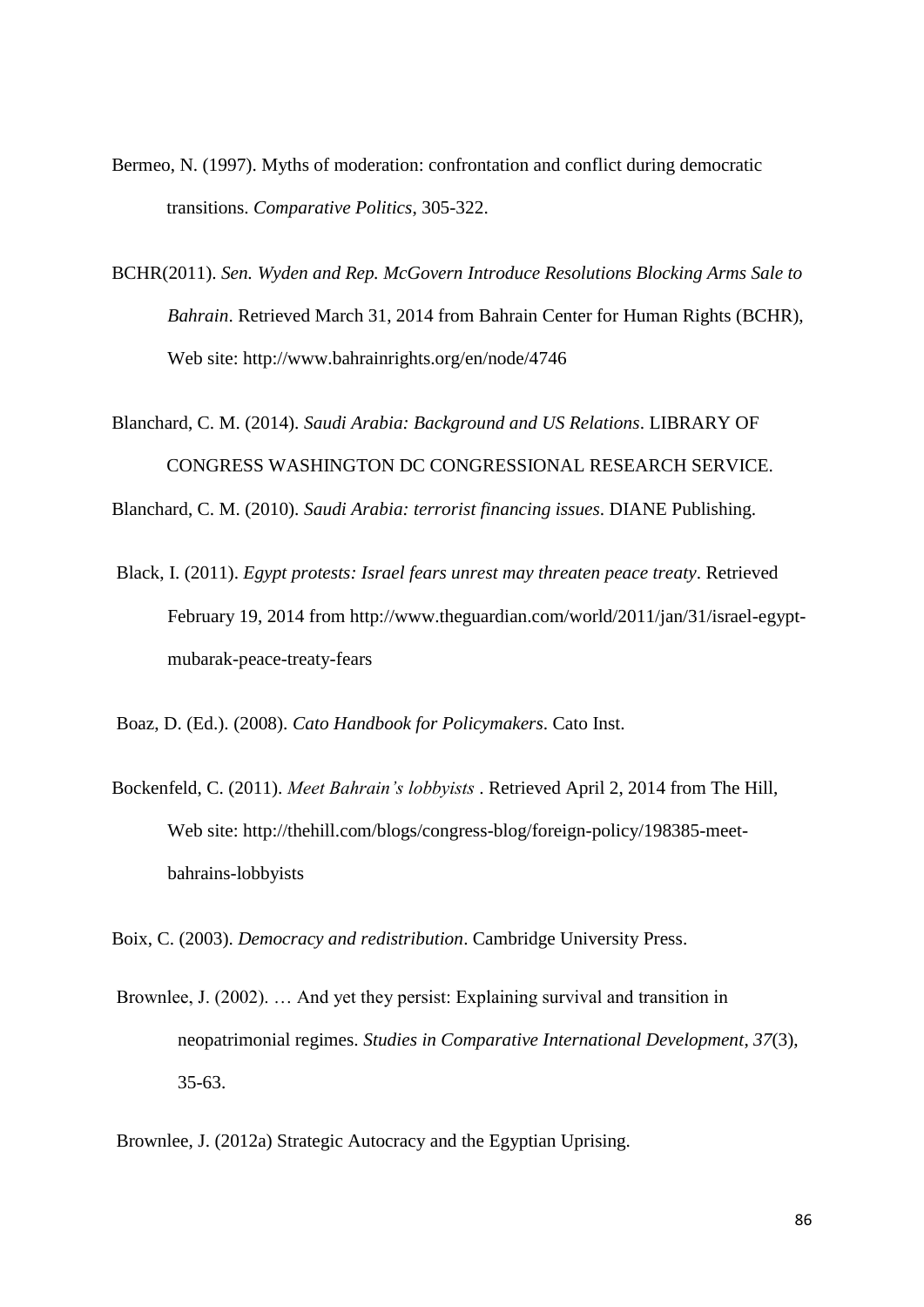Brownlee, J. (2012b). *Democracy prevention: the politics of the US-Egyptian alliance*. Cambridge University Press.

Byman, D. L.(2007). US Counter–terrorism Options: A Taxonomy. *Survival*, *49*(3), 121-150.

- Byman, D. L., et al. (2011). *The Arab Awakening: America and the Transformation of the Middle East*. Brookings Institution Press.
- Busha, C. H., & Harter, S. P. (1980). *Research methods in librarianship: Techniques and interpretation* (Vol. 417). New York: Academic Press.

Cavell, C. S. (2012). *BAHRAIN: How the US Mainstream Media Turn a Blind Eye To Washington's Despotic Arab Ally*. Retrieved April 6, 2014 from Global Research: Centre for Research on Globalization, Web site: http://www.globalresearch.ca/bahrain-how-the-us-mainstream-media-turn-a-blindeye-to-washington-s-despotic-arab-ally/30176

- Chubin, S. (2012). Iran and the Arab Spring: Ascendancy Frustrated. *GRC Gulf Papers, September*.
- Christensen, T. J. (1996). *Useful adversaries: Grand strategy, domestic mobilization, and Sino-American conflict, 1947-1958*. Princeton University Press.
- CNN (2011a). *'Egypt is free' after Mubarak quits; more demonstrations planned for Saturday*. Retrieved March 22, 2014 from http://news.blogs.cnn.com/2011/02/11/egypt-unrestprotesters-begin-18th-day-of-demonstrations/
- CNN. (2011b). ["U.S. Condemns Arrest of Opposition Figures in Bahrain".](http://edition.cnn.com/2011/WORLD/meast/03/18/bahrain.protests/?hpt=T2) Retrieved 16 April 2011.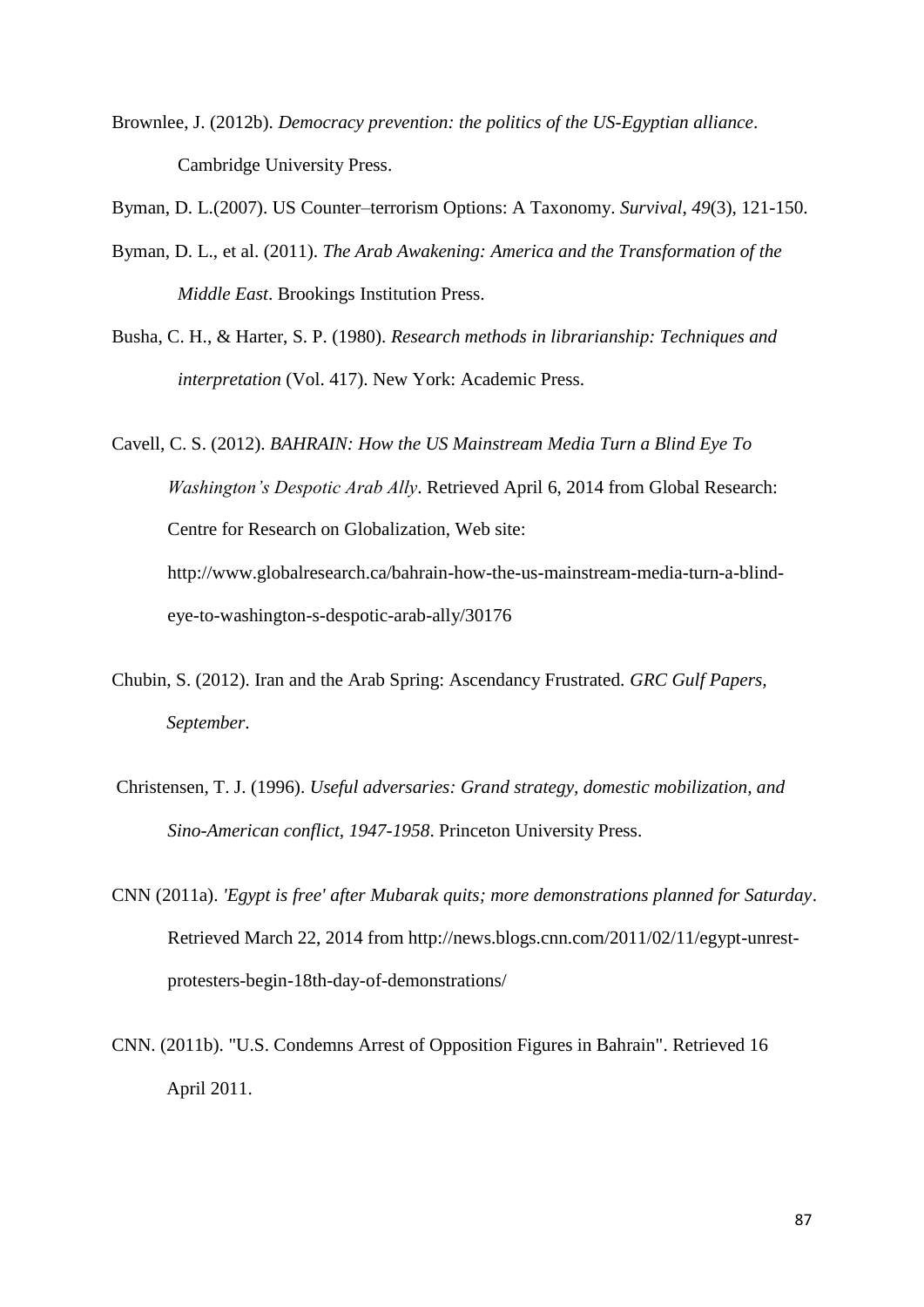CNN (2011c). *Saudi security breaks up protest, witnesses say*. Retrieved April 6, 2014 from CNN, Web site: http://edition.cnn.com/2011/WORLD/meast/03/20/saudi.arabia.protest/index.html?ire f=allsearch

CNN Press Room (2011). *Updated: CNN's coverage of Egyptian Revolution*. Retrieved April 5, 2014 from CNN Press Room, Web site: http://cnnpressroom.blogs.cnn.com/2011/02/16/latest-update-of-cnns-coverage-ofprotests-in-egypt/

CNN (2012). *As protests continue, Bahrain prince says Grand Prix 'builds bridges'*. Retrieved March 31, 2014 from CNN, Web site: http://edition.cnn.com/2012/04/20/world/meast/bahrain-unrest-f1/

CNN. (2013). *Saudi women protest*. Retrieved April 6, 2014 from CNN, Web site: http://edition.cnn.com/video/?/video/world/2013/02/09/jamjoon-saudi-womenprotest.cnn&iref=allsearch&video\_referrer=http%3A%2F%2Fedition.cnn.com%2Fse arch%2F%3Fquery%3DSaudi%2BArabia%2Bprotest%26x%3D0%26y%3D0%26pri maryType%3Dmixed%26sortBy%3Drelevance%26intl%3Dtrue

Cooper, H. & Worth, R. F. (2012). *In Arab Spring, Obama Finds a Sharp Test*. Retrieved March 31, 2014 from New York Times, Web site: http://www.nytimes.com/2012/09/25/us/politics/arab-spring-proves-a-harsh-test-forobamas-diplomatic-skill.html?pagewanted=all&\_r=4&

Cooper, H., et al. (2011). Sudden Split Recast foreign policy. *New York Times*.

Colombo, S. (2012). *The GCC countries and the Arab Spring: Between outreach, patronage and repression*. Istitutoaffariinternazionali.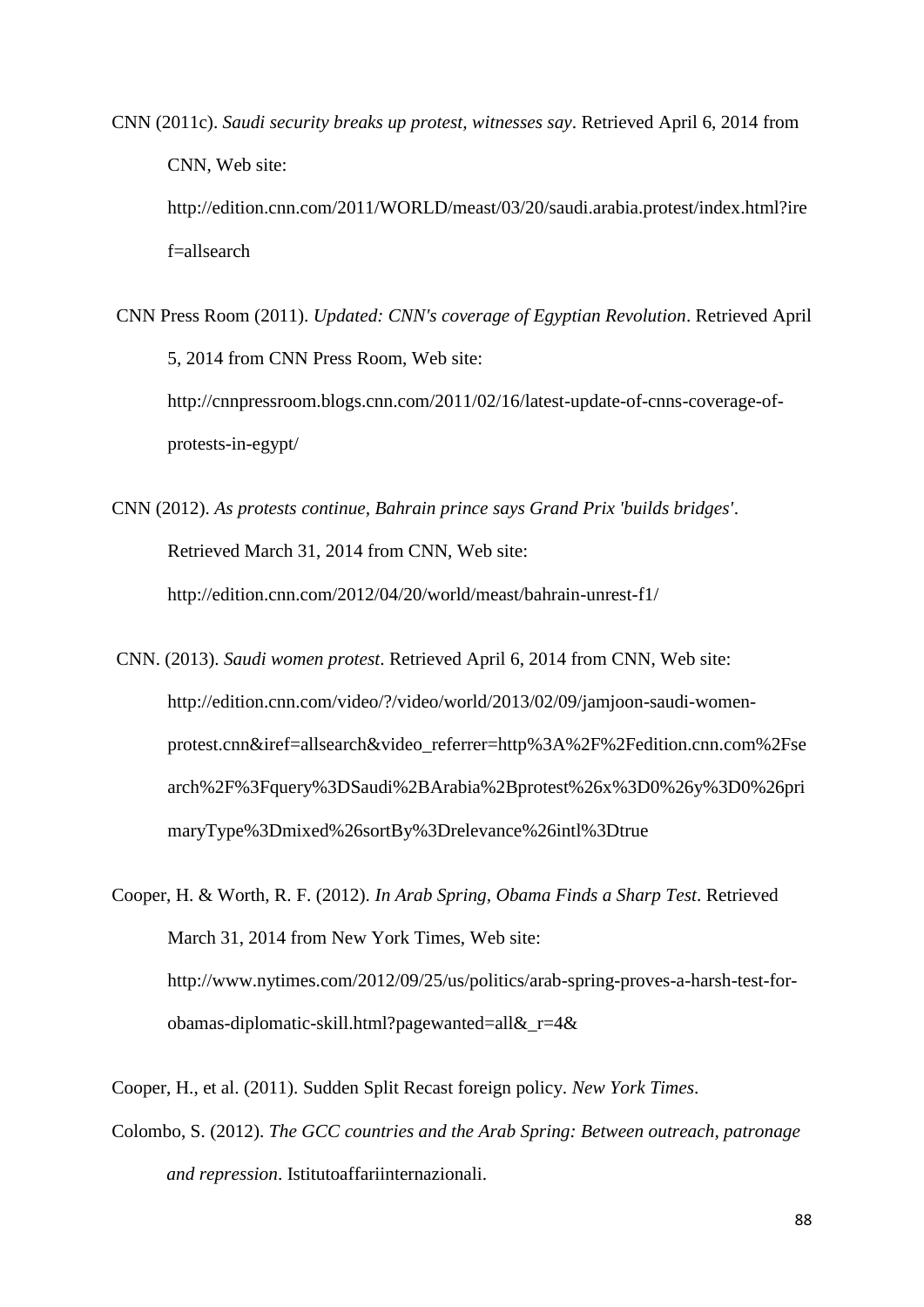- Dalacoura, K. (2010). US foreign policy and democracy promotion in the Middle East: theoretical perspectives and policy recommendations. *OrtadoğuEtütleri*, *2*(3), 57- 76.
- Dalacoura, K. (2005). US democracy promotion in the Arab Middle East since 11 September 2001: a critique. *International affairs*, *81*(5), 963-979.
- Defense Security Cooperation Agency (2006). *Transmittals No.06-25,06-26,06-31,06-36 and 06-39*. Retrieved January 25, 2014 from the Pentagon, Web site: http://www.dscs.mil/PressReleases/36-b/36b\_index.htm
- Dekker, M. M. (2010). Ethnic Lobbying and Diaspora Politics in the U.S.: The Case of the Pro-Palestine Movement*. Universiteit Utrecht,* .
- US Department of State (2012). *U.S. Relations With Jordan: Bureau of Near Eastern Affairs*. Retrieved April 15, 2014 from US Government, Department of State Web site: http://www.state.gov/r/pa/ei/bgn/3464.htm
- Dershowitz, A. M. (2010). *The Arab Lobby Rules America*. Retrieved April 1, 2014 from http://www.thedailybeast.com/articles/2010/08/24/the-arab-lobby-in-america-alandershowitz.html
- Devlen, B., & Ozdamar, O. (2009). Neoclassical Realism and Foreign Policy Crises. *Rethinking Realism in International Relations: Between Tradition and Innovation*.
- DeYoung, K. (2012). *President Obama executive order gives Treasury authority to freeze Yemeni assets in U.S.*. Retrieved March 20, 2014 from http://www.washingtonpost.com/world/national-security/president-obama-executive-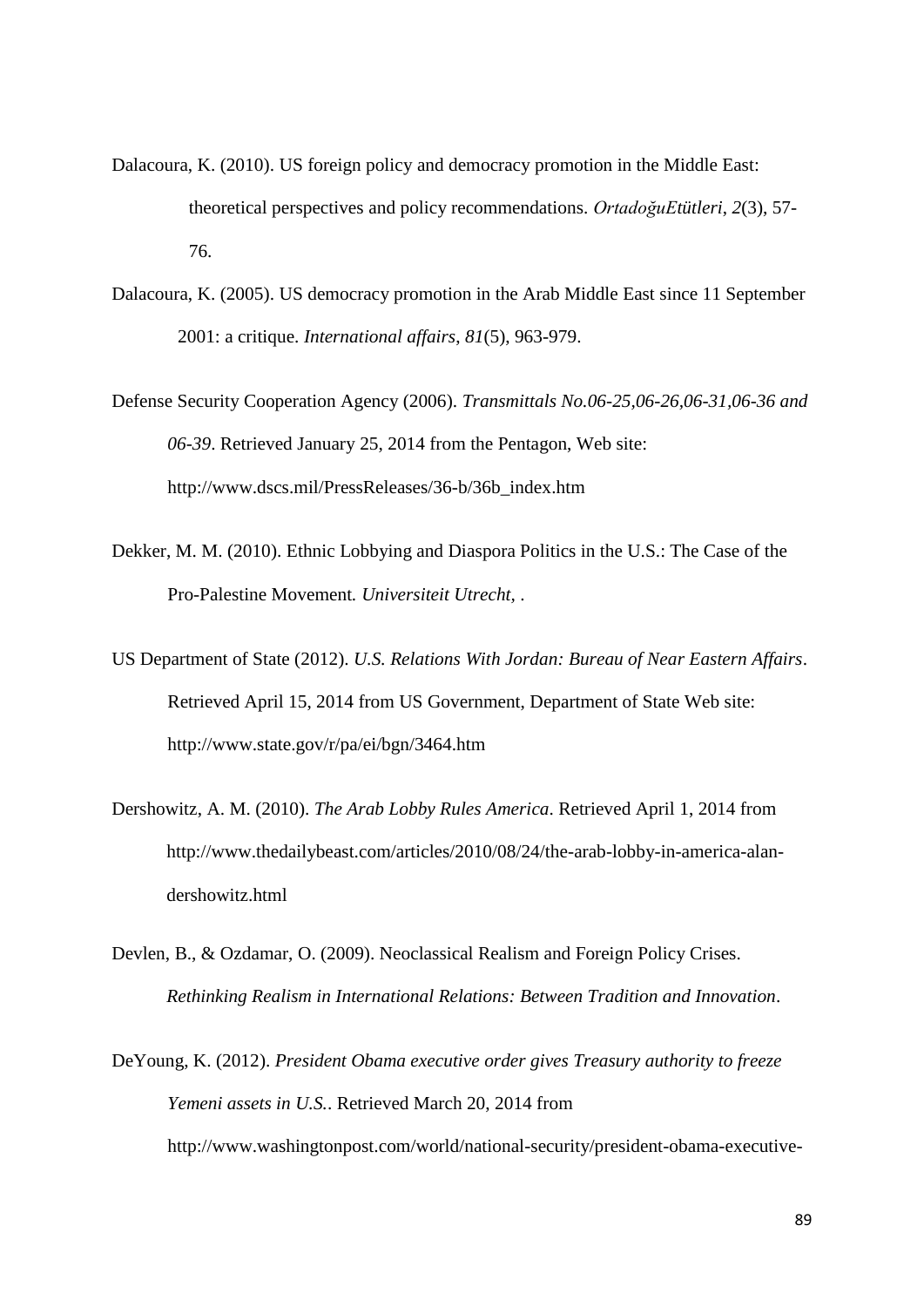order-will-give-treasury-authority-to-freeze-us-based-assets-inyemen/2012/05/15/gIQALWPUSU\_story.html

- Dictionary.com (2009). *http://dictionary.reference.com/browse/lobbying*. Retrieved March 30, 2014 from http://dictionary.reference.com/browse/lobbying
- Dodge, T. (2009). Coming face to face with bloody reality: Liberal common sense and the ideological failure of the Bush doctrine in Iraq. *International Politics*, *46*(2), 253- 275.
	- Dodge, T. (2012). After the Arab Spring: power shift in the Middle East?: from the 'Arab Awakening'to the Arab Spring; the post-colonial state in the Middle East.

Dorsey, J. M. (2011). Role of Arab militaries in popular uprisings.

Doyle, M. W. (1997). *Ways of war and peace* (pp. 275-76). New York: Norton.

- Dueck, C. (2008). *Reluctant crusaders: power, culture, and change in American grand strategy*. Princeton University Press.
- Durac, V., & Cavatorta, F. (2009). Strengthening authoritarian rule through democracy promotion? Examining the paradox of the US and EU security strategies: the case of Bin Ali's Tunisia. *British journal of Middle Eastern studies*, *36*(1), 3-19.
- Durac, V. (2012). Yemen's Arab Spring–Democratic Opening or Regime Maintenance?. *Mediterranean Politics*, *17*(2), 161-178.
- Drake, B. (2011). *Sympathy for Protests in Egypt Turns U.S. Public Opinion Against Mubarak Regime*. Retrieved April 5, 2014 from Politics Daily, Web site: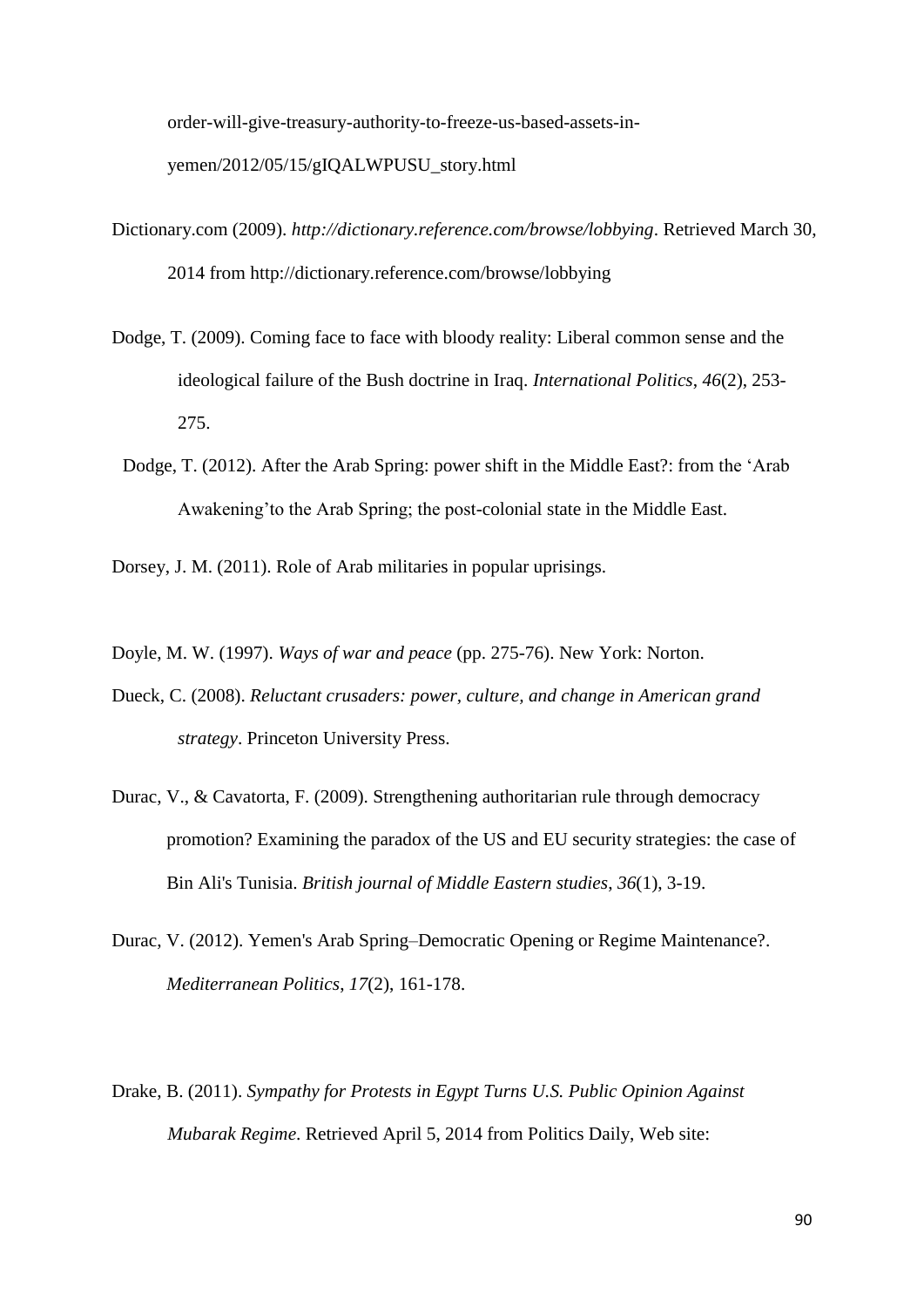[http://www.politicsdaily.com/2011/02/08/sympathy-for-protests-in-egypt-turn-u-s](http://www.politicsdaily.com/2011/02/08/sympathy-for-protests-in-egypt-turn-u-s-public-opinion-against/)[public-opinion-against/](http://www.politicsdaily.com/2011/02/08/sympathy-for-protests-in-egypt-turn-u-s-public-opinion-against/)

El-Ghobashy, M. (2011). The praxis of the Egyptian revolution. *Middle East Report*, *258*.

- El-Shimy, Y. M. (2011). The Arab Spring Gathers Clouds: Why the Revolts for Change Have Stalled. *Insight Turkey*, *13*(4), 39-54.
- Entous, A. & Coker, M. (2011). *U.S. Weighs International Pressure on Yemen*. Retrieved March 31, 2014 from The Wall Street Journal, Web site: http://online.wsj.com/news/articles/SB10001424052702304066504576343010200998 644
- Entous, A. (2011). *U.S. Backs Bahrain Royalty, Varying Playbook on Revolt*. Retrieved April 2, 2014 from The Wall Street Journal, Web site: http://online.wsj.com/news/articles/SB10001424052748703409904576174830538031 352
- Epstein, R. J. (2011). *Senators protest Saudi driving ban*. Retrieved March 31, 2014 from, Web site: http://www.politico.com/news/stories/0711/60010.html

Examiner.com (2011). *Congressman Ackerman congratulates Egyptians after forcing Mubarak to step down* . Retrieved March 31, 2014 from, Web site: http://www.examiner.com/article/congressman-ackerman-congratulates-egyptians-Coker after-forcing-mubarak-to-step-down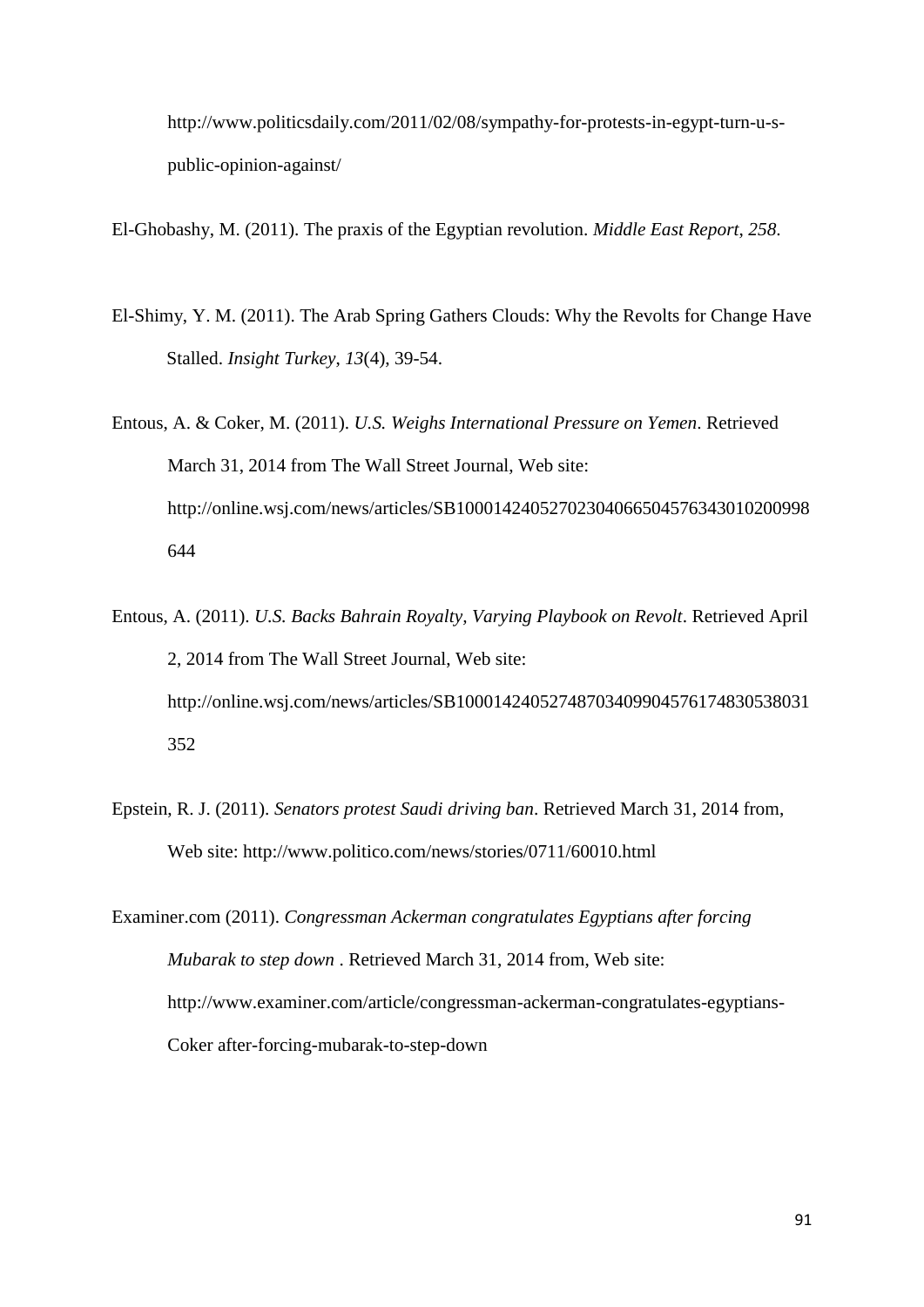Finn, T. (2011). *Yemen showdown looms as army loyalties divide*. Retrieved March 23, 2014 from The Guardian, Web site:

http://www.theguardian.com/world/2011/mar/21/yemen-regime-army-chiefs-defect

Forbes.com(2005) . *Forbes*.. Retrieved April 21, 2012

Fox News (2009). *Obama Settlement Demands Stir Rising Tensions in Israel*. Retrieved November 19, 2012 from, Web site: [http://www.foxnews.com/politics/2009/06/03/obama-settlement-demands-stir-rising](http://www.foxnews.com/politics/2009/06/03/obama-settlement-demands-stir-rising-tensions-israel/)[tensions-israel/](http://www.foxnews.com/politics/2009/06/03/obama-settlement-demands-stir-rising-tensions-israel/)

- Francesca, R. (2013). *Saudi Arabia and Bahrain: the Arab springs mainstream media chose to minimise* . Retrieved April 3, 2014 from http://www.deliberation.info/saudi-arabiaand-bahrain-the-arab-springs-mainstream-media-chose-to-minimise/
- Freedom House (2013). *Middle East and North Africa*. Retrieved January 24, 2014 from <http://www.freedomhouse.org/regions/middle-east-and-north-africa#.UuFcp7SwrIX>
- Freedom House (2011). *Middle East and North Africa*. Retrieved January 24, 2014 from http://www.freedomhouse.org/report/freedom-world/freedom-world-2011#.UuFdSbSwrIU
- Freemuse.org (2006). *"Palestine: Taliban-like attempts to censor music"*. Retrieved February 16, 2014 from http://freemuse.org/archives/522
- Finn, T. (2011). ["Yemen president quits after deal in Saudi Arabia".](http://www.guardian.co.uk/world/2011/nov/23/yemen-president-quits?intcmp=239) *The Guardian (U.K.)*. Retrieved 2 December 2011.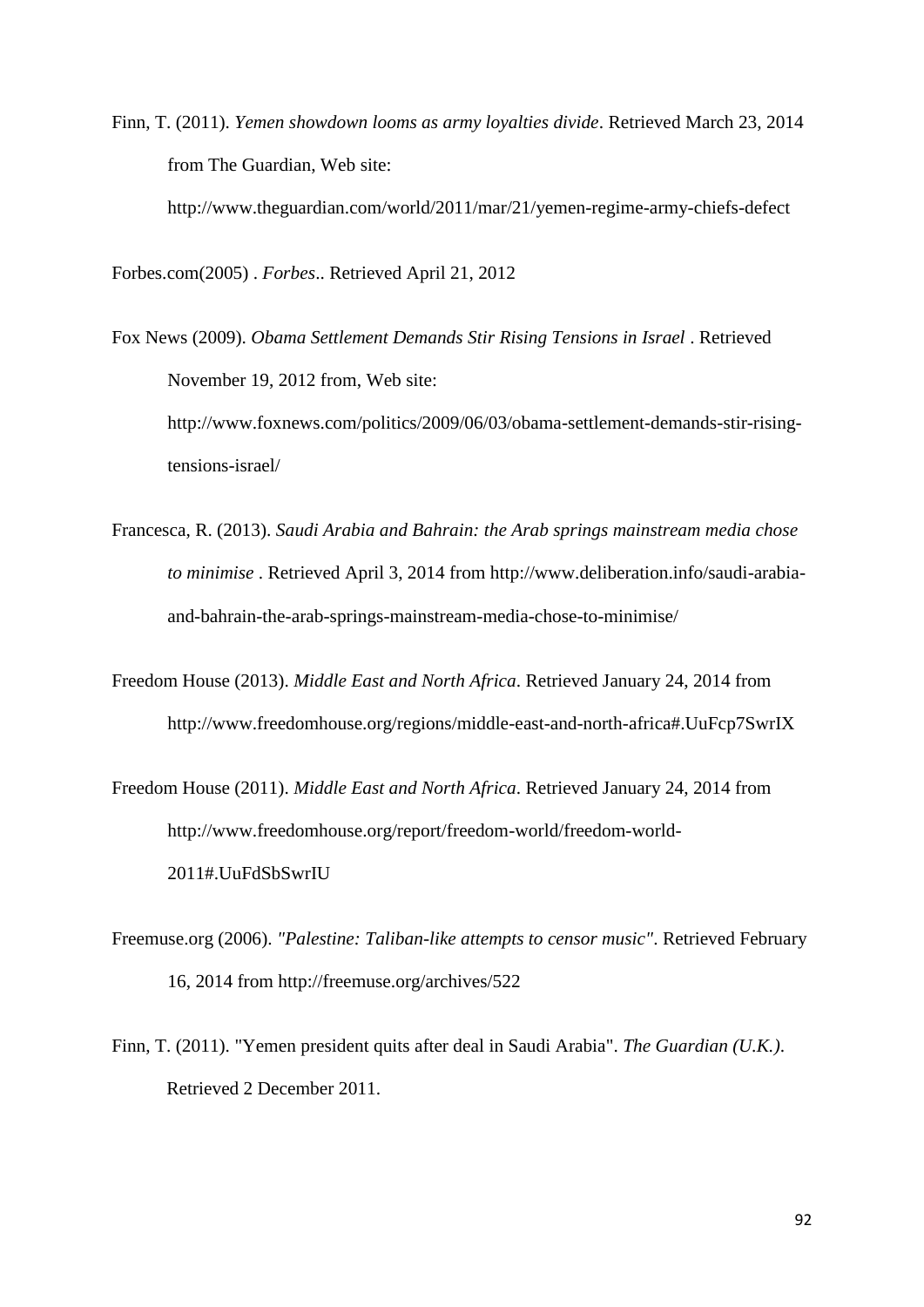- Gartner, S. S. (2011). Signs of trouble: Regional organization mediation and civil war agreement durability. *Journal of Politics*, *73*(2), 380-390.
- Gause III, F. G. (2011). Why Middle East Studies missed the Arab spring: The myth of authoritarian stability. *Foreign Aff.*, *90*, 81.
- Ghanmi, L. (2009). *Morocco cuts ties with Iran over Bahrain*. Retrieved March 24, 2014 from http://www.reuters.com/article/2009/03/07/ozatp-morocco-iranidAFJOE52601D20090307
- Gilboa, E. (2009). Obama and Israel: A preliminary assessment. Israel Journal of Foreign Affairs, 3(5), 51-58.
- Gilpin, R. G. (1986). The richness of the tradition of political realism. *International Organization*, *38*(02), 287-304.
- Goldberg, J. (2010). *Fact-Checking Stephen Walt*. Retrieved April 1, 2014 from http://www.theatlantic.com/international/archive/2010/12/fact-checking-stephenwalt/67648/
- Goldfarb, M. (2009). *Schumer Calls Rahm, Concern Grows About Saudi Lobby*. Retrieved April 1, 2014 from http://www.weeklystandard.com/weblogs/TWSFP/2009/02/the\_saudi\_lobby\_and\_us\_ foreign.asp
- Good, C. (2011). *Egypt's High-Powered D.C. Lobbying Ties*. Retrieved April 1, 2014 from The Atlantic, Web site: http://www.theatlantic.com/politics/archive/2011/01/egyptshigh-powered-dc-lobbying-ties/70407/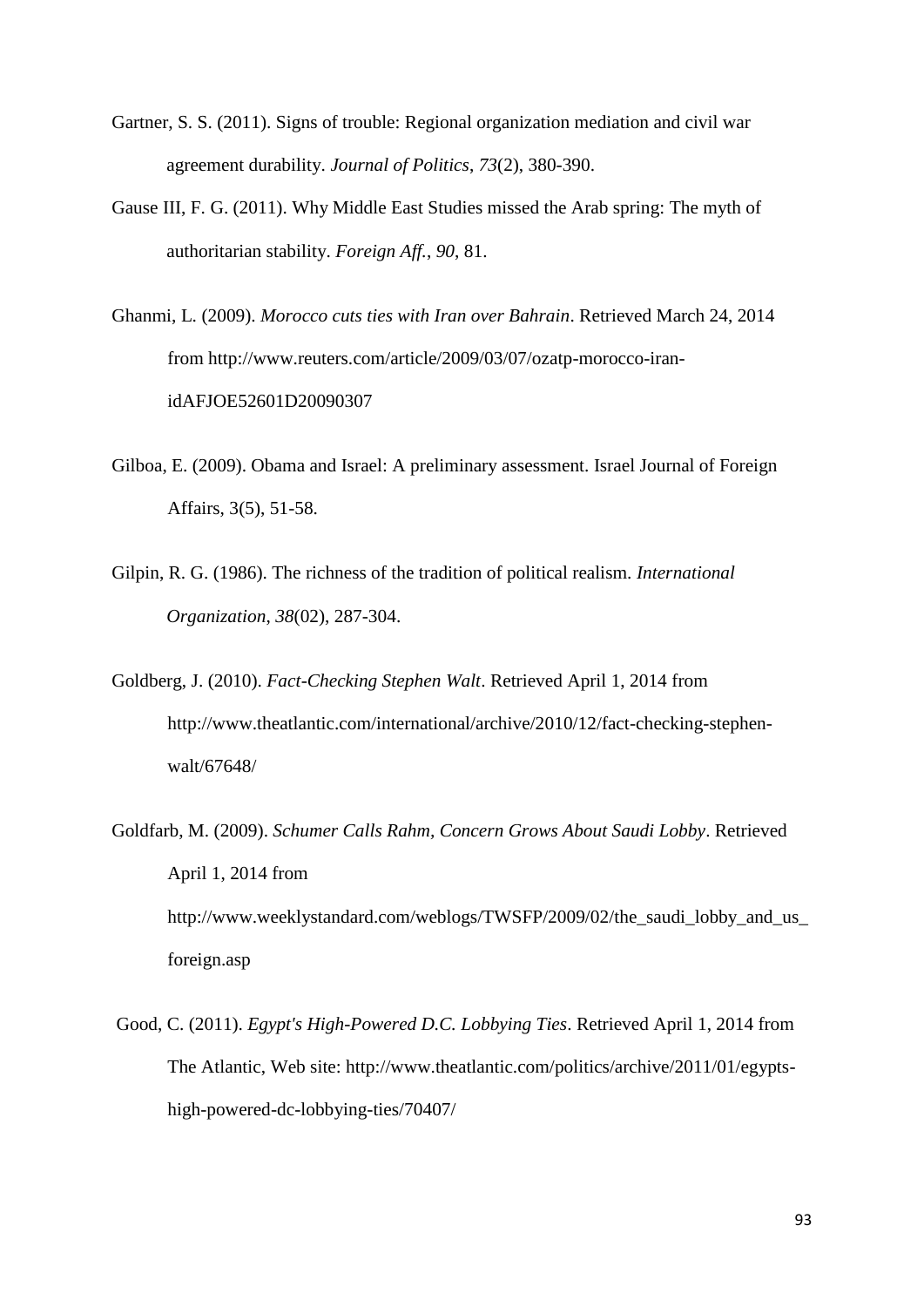- Guzansky, Y. & Striem, E. (2013). continuity and change in US-Saudi relations*. INSS Insight, 481* .
- Gregg, H. S. (2002). *Divided They Conquer: The Success of Armenian Ethnic Lobbies in the US* (pp. 17-21). Precis.
- Hadar, L. (2006). Israel As A US "Strategic Asset": Myths and Realities. *Middle East Policy*, *13*(4), 91-97.
- Habibi, N. (2010). The Impact of Sanctions on Iran-GCC Economic Relations. *Middle East Brief, Brandeis University*, (45), 4.

Hassassian (1997). U.S. National Interests in the Middle East Israel, the U.S.A. and the Palestinian Authority lack credibility among Palestinians. In *The Palestine-Israel Journal,4*(3,4). Retrieved November 17, 2012 from <http://www.pij.org/details.php?id=450>

Hastedt, G. P. (2006). *American foreign policy: past, present, future*. Prentice Hall.

- Hinnebusch, R. (2006). Authoritarian persistence, democratization theory and the Middle East: An overview and critique. *Democratization*, *13*(3), 373-395.
- Huntington, S. (1993). Why International Primacy Matters*. International Security, 17* (4), 69- 70.
- Huntington, S. P. (1991). How countries democratize. *Political Science Quarterly*, *106*(4), 579-616.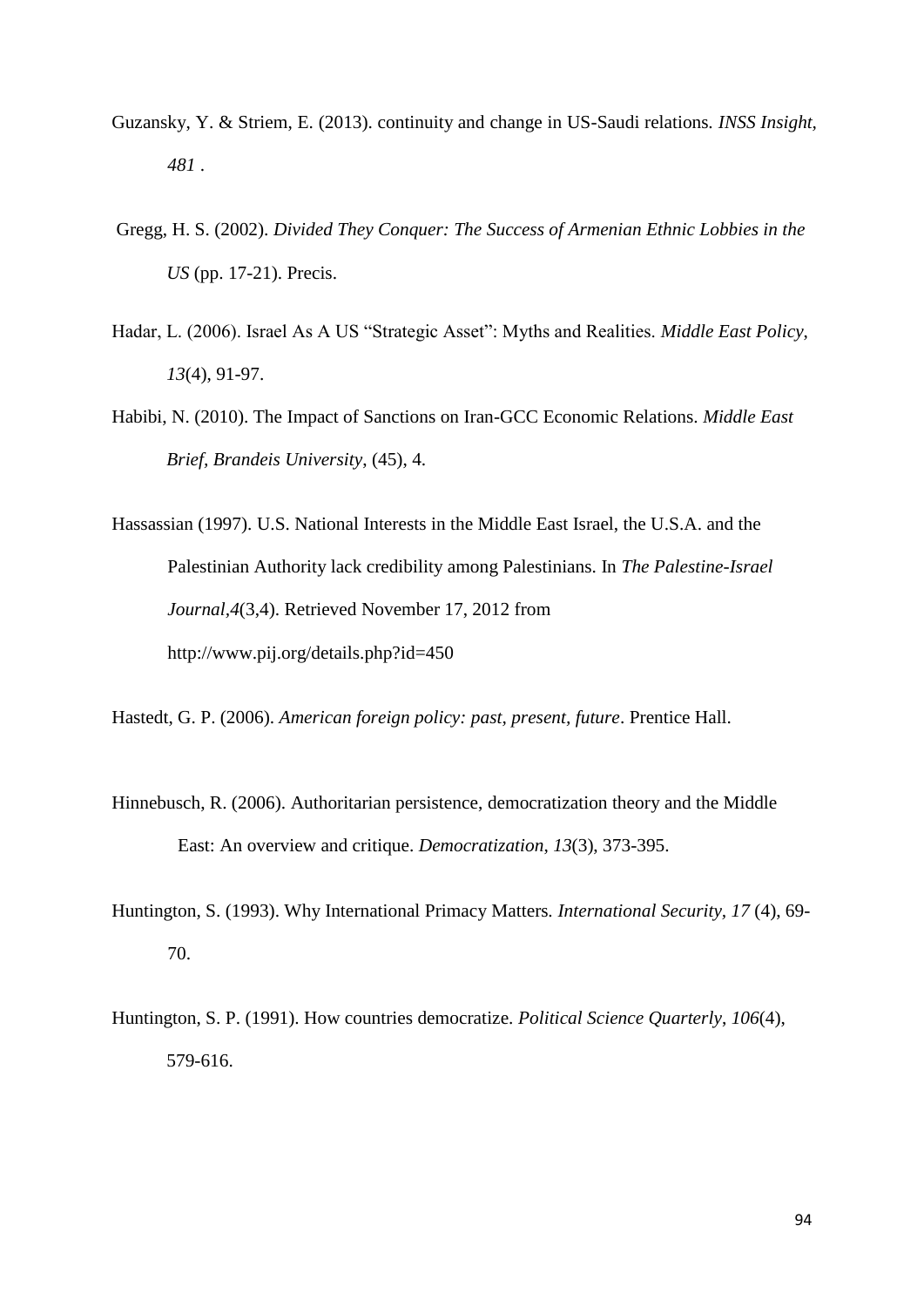- Hudson, M. C. (1996). To play the hegemon: Fifty years of US policy toward the middle east. *The Middle East Journal*, 329-343.
- International Crisis Group (ICG) (2011a). Popular Protest in North Africa and the Middle East *. International Crisis Group (ICG),* (101).
- International Crisis Group (ICG) (2011b). Popular Protest in North Africa and the Middle East: The Bahrain Revolt*. International Crisis Group (ICG),* (105).
- Ibtimes Staff Reporter (2011). *Yemen's president refuses to step down, Clinton upset* . Retrieved March 20, 2014 from http://www.ibtimes.com/yemens-president-refusesstep-down-clinton-upset-285387
- IRIB News (2005). *Ahmadinejad: Israel must be wiped off the map* . Retrieved February 19, 2014 from http://web.archive.org/web/20070927213903/http://www.iribnews.ir/Full\_en.asp?new s\_id=200247
- Jamjoom, M. & Almasmari, H. (2011). *Yemen: Thousands of women demonstrate, dozens injured*. Retrieved April 5, 2014 from CNN News, Web site: http://edition.cnn.com/2011/10/10/world/meast/yemen-womeninjured/index.html?iref=allsearch
- Jamjoom, M. (2013). *161 arrested in Saudi Arabia protest over detentions*. Retrieved April 6, 2014 from CNN, Web site: http://edition.cnn.com/2013/03/01/world/meast/saudiarabia-protest/index.html?iref=allsearch
- Jentleson, B. W. (2010). *American foreign policy: the dynamics of choice in the 21st century*. WW Norton.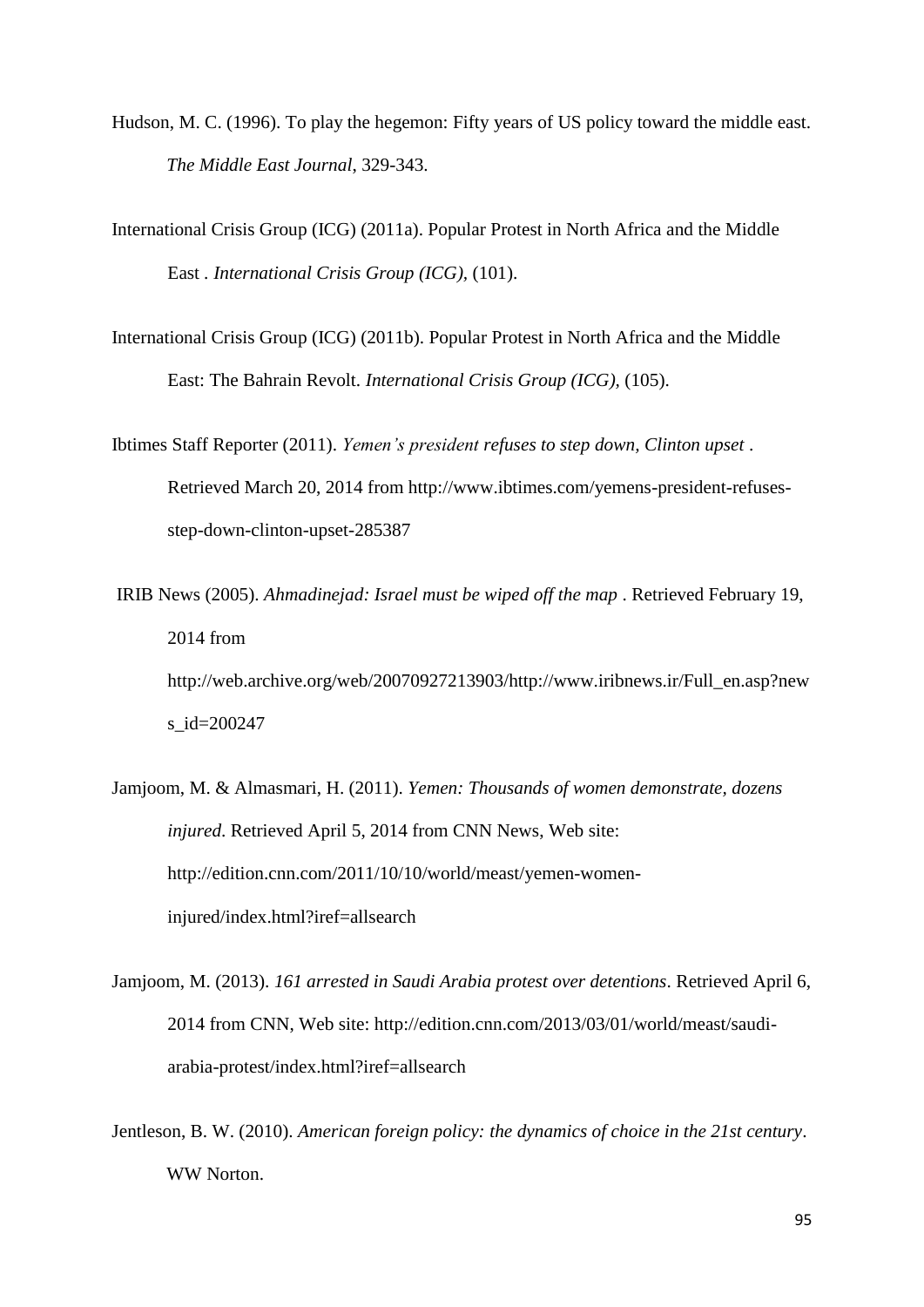Jentleson, B. W. (1990). Discrepant responses to falling dictators: Presidential belief systems and the mediating effects of the senior advisory process. *Political psychology*.

Jones, J. M. (2011). *Americans' Views of Egypt Sharply More Negative: Favorable rating down 18 percentage points since last year*. Retrieved April 5, 2014 from Gallup Politics, Web site: http://www.gallup.com/poll/146003/Americans-Views-Egypt-Sharply-

Negative.aspx?%20%20utm\_source=alert&utm\_medium=email&utm\_campaign=syn dication&utm\_content=morelink&utm\_term=Foreign%%2020Affairs%20- %20Government%20-%20Politics%20-%20USA

- Jordan Times (2012). *Jordan- Protesters demand 'real' reform, slam Parliament Join our daily free Newsletter*. Retrieved April 15, 2014 from Jordan Times, Web site: http://www.menafn.com/menafn/1093501385/Jordan-Protesters-demand-real-reformslam-Parliament
- Jurkowitz, M. (2011). *Events in Egypt Trigger Record Coverage*. Retrieved April 5, 2014 from Pew Research Center's Journalism Project, Web site: http://www.journalism.org/2011/02/05/pej-news-coverage-index-january-31-february-6-2011/
- Kahl, C. H., & Lynch, M. (2013). US Strategy after the Arab Uprisings: Toward Progressive Engagement. *The Washington Quarterly*, *36*(2), 39-60.
- Kasinof, L. & Sanger, D. E. (2011). *U.S. Shifts to Seek Removal of Yemen's Leader, an Ally*. Retrieved March 20, 2014 from http://www.nytimes.com/2011/04/04/world/middleeast/04yemen.html?pagewanted=al  $l\&$  r=0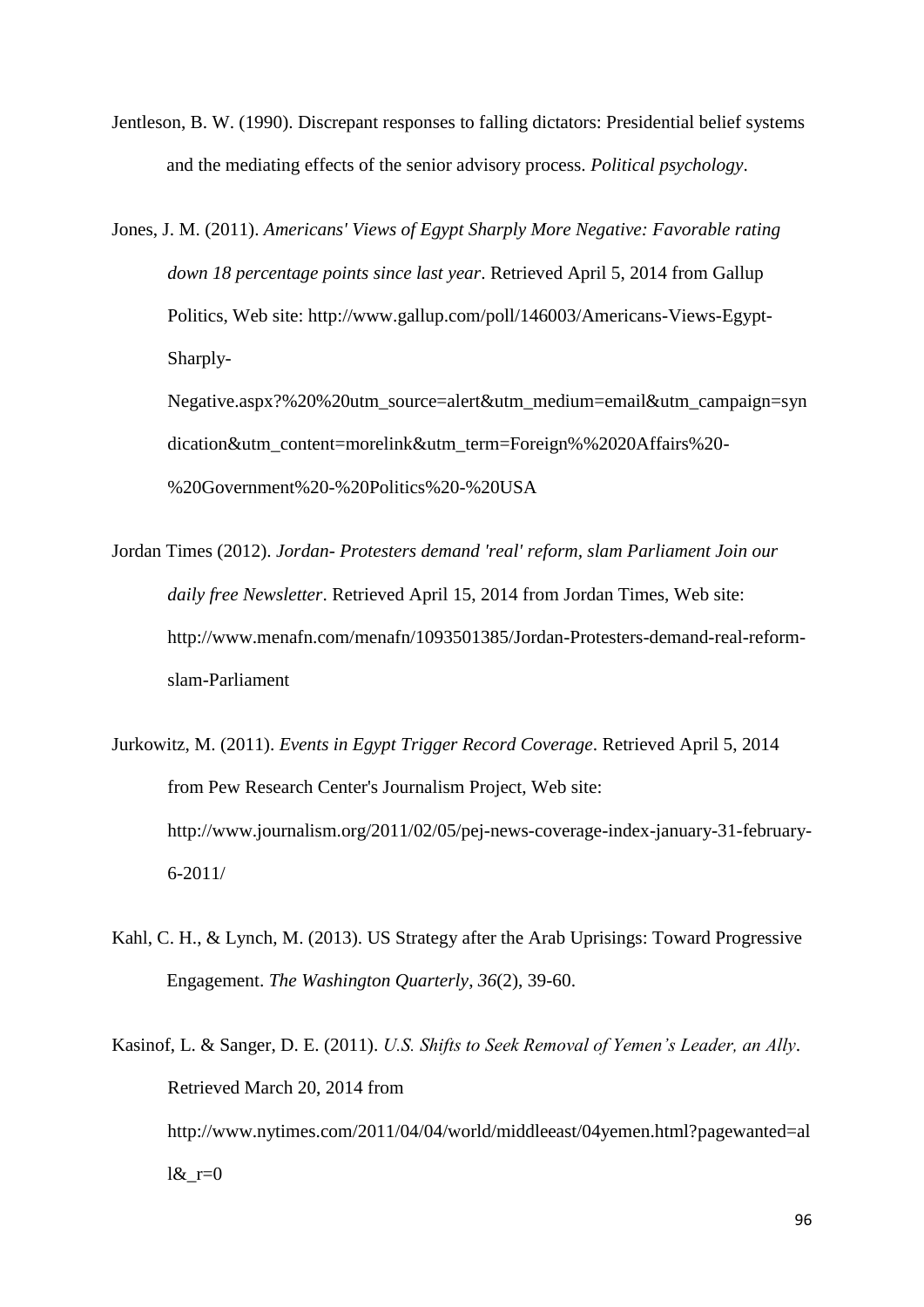- Katzman, K. (2005). Bahrain: Key Issues for US Policy. LIBRARY OF CONGRESS WASHINGTON DC CONGRESSIONAL RESEARCH SERVICE.
- Katzman, K. (2012). Bahrain: Reform, Security and U.S. foreign policy*. Congressional Research Service,* .
- Khasawneh, N. A (2008). *In Lebanon and beyond: could the Arab League be on the verge of resurgence?*. Retrieved February 17, 2014 from http://globalcomment.com/inlebanon-and-beyond-could-the-arab-league-be-on-the-verge-of-resurgence/
- Kirkpatrick, D. D. & (2012). *"Named Egypt's Winner, Islamist Makes History".* . Retrieved November 1, 2013 from http://www.webcitation.org/mainframe.php
- Krieger, M. (2012). *Former Reporter Amber Lyon Exposes Massive Censorship At CNN*. Retrieved April 6, 2014 from Infowars.com, Web site: http://www.infowars.com/former-reporter-amber-lyon-exposes-massive-censorshipat-cnn/
- Kupchan, C. (1994). *The vulnerability of empire* (p. 210385). Ithaca: Cornell University Press.
- Künkler, M. &Stepan, A. (2007). An Interview with AmienRais*. Journal of International Affairs, 61* , 205-18.
- Landler, M. (2011). Clinton Calls for 'Orderly Transition' to Greater Freedom in Egypt. *New York Times.*
- Library of Congress (2006). *Country Profile: Saudi Arabia*. Retrieved March 24, 2014 from Library of Congress, Federal Research Division Web site: http://memory.loc.gov/frd/cs/profiles/Saudi\_Arabia.pdf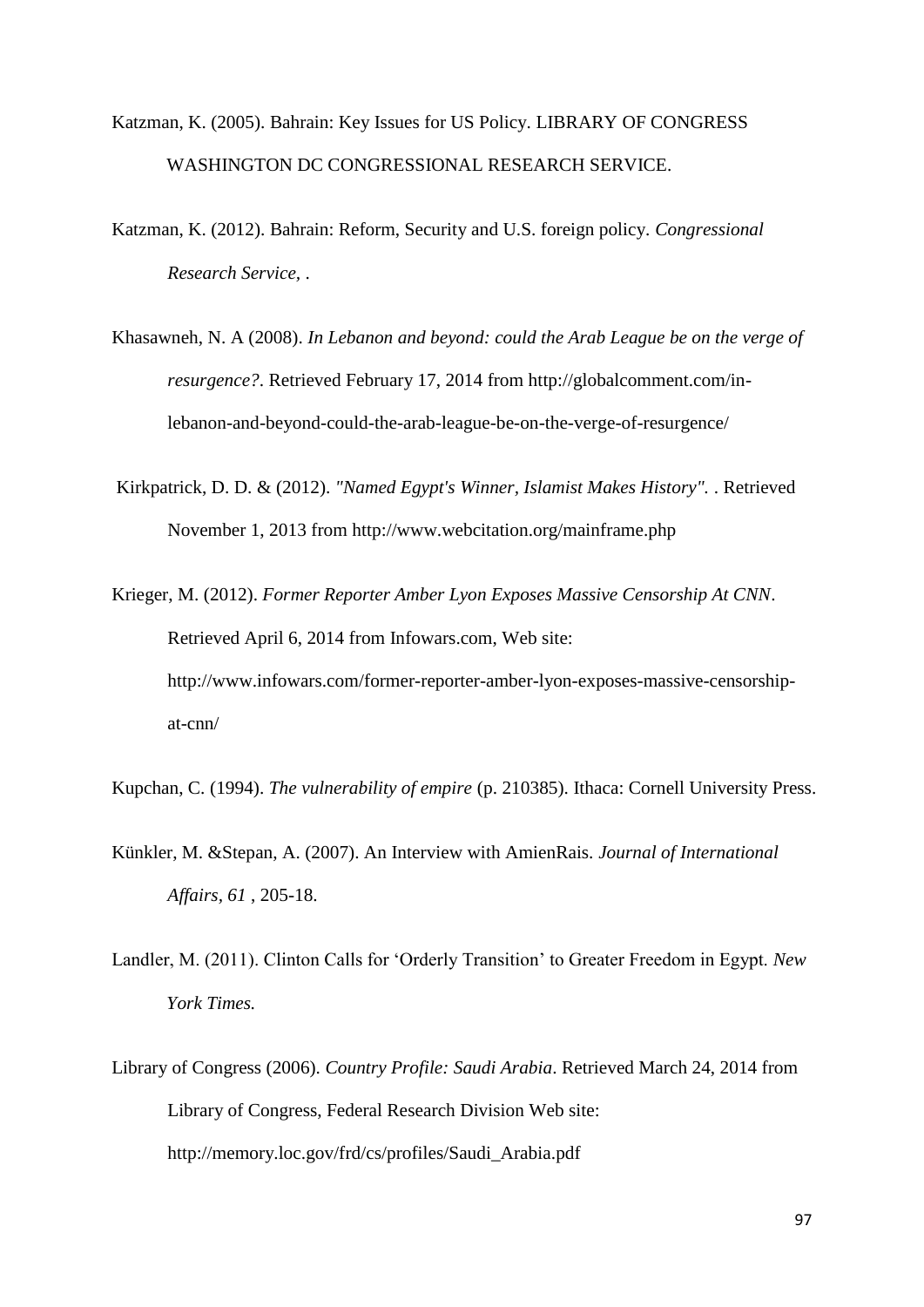Lichtblau, E. (2011). *Arab Unrest Puts Their Lobbyists in Uneasy Spot*. Retrieved April 1, 2014 from The New York Times, Web site: http://www.nytimes.com/2011/03/02/world/middleeast/02lobby.html?scp=1&sq=arab %20lobby&st=cse&\_r=0

- Lobe, J. (2012). *U.S.: "Arab Spring" Dominated TV Foreign News in 2011*. Retrieved April 6, 2014 from Inter Press Service: News Agency, Web site: http://www.ipsnews.net/2012/01/us-arab-spring-dominated-tv-foreign-news-in-2011/
- Lugo, L., et al.(2009). MAPPING THE GLOBAL MUSLIM POPULATION*. Pew Forum of Religion and Public life,* .

Luttwak, E. (2001). *Strategy: the logic of war and peace*. Harvard University Press.

- Lyon, S.et al.(2010). *Quenching Our Thirst for Oil Growing Global Oil Demand Harms U.S. Security and Economy*. Retrieved February 19, 2014 from http://www.americanprogress.org/issues/green/news/2010/04/23/7657/quenching-ourthirst-for-oil/
- Mabon, S. (2012). The Battle for Bahrain: Iranian‐Saudi Rivalry. *Middle East Policy*, *19*(2), 84-97.
- MacArthur, J. R. (2007). The Vast Power of the Saudi Lobby*. The Providence Journal (Rhode Island).*
- Marcus, J. (2013). *Egypt condemns US decision to suspend military aid*. Retrieved November 1, 2013 from BBC News, Web site: http://www.bbc.co.uk/news/world-middle-east-24471148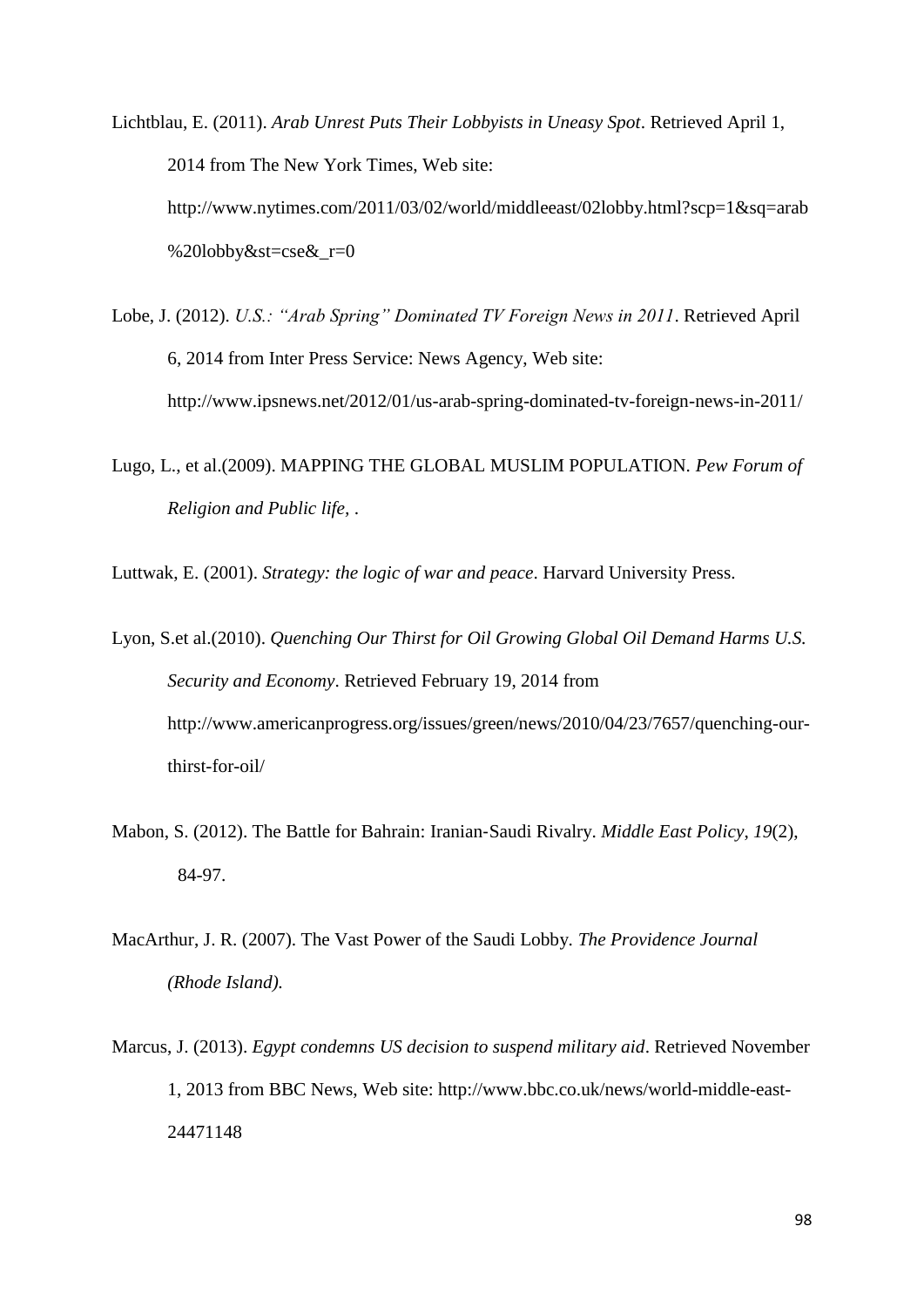Martinez, L. (2013). *US Cuts Off More Military Aid to Egypt*. Retrieved November 10, 2013 from http://abcnews.go.com/blogs/politics/2013/10/us-cuts-off-more-military-aid-toegypt/

Malka, H. (2012). *Crossroads: The Future of the US-Israel Strategic Partnership*.

Malkin, B. (2013). *Syria: UN Security Council wants 'clarity' over alleged chemical attack* . Retrieved February 17, 2014 from http://www.telegraph.co.uk/news/worldnews/middleeast/syria/10258597/Syria-UN-Security-Council-wants-clarity-over-alleged-chemical-attack.html

- Malik, A., & Awadallah, B. (2013). The economics of the Arab Spring. *World Development*, *45*, 296-313.
- McArthur, S. (2011). *Congressional Conservatives Launch Effort To Cut Spending, Including Foreign Aid*. Retrieved March 31, 2014 from Washington Report on Middle East Affairs - Congress Watch, Web site: http://www.wrmea.org/wrmeaarchives/365-washington-report-archives-2011-2015/april-2011/10367-congresswatch-congressional-conservatives-launch-effort-to-cut-spending-including-foreignaid.html
- Mcevers, K. (2012). *Bahrain: The Revolution That Wasn't*. Retrieved March 22, 2014 from http://www.npr.org/2012/01/05/144637499/bahrain-the-revolution-that-wasnt
- McGowan, P., & Shapiro, H. B. (1973). *The comparative study of foreign policy: a survey of scientific findings* (Vol. 4). Beverly Hills, California: Sage Publications.
- McKoy, M. K., & Miller, M. K. (2012). The Patron's Dilemma The Dynamics of Foreign-Supported Democratization. *Journal of Conflict Resolution*, *56*(5), 904-932.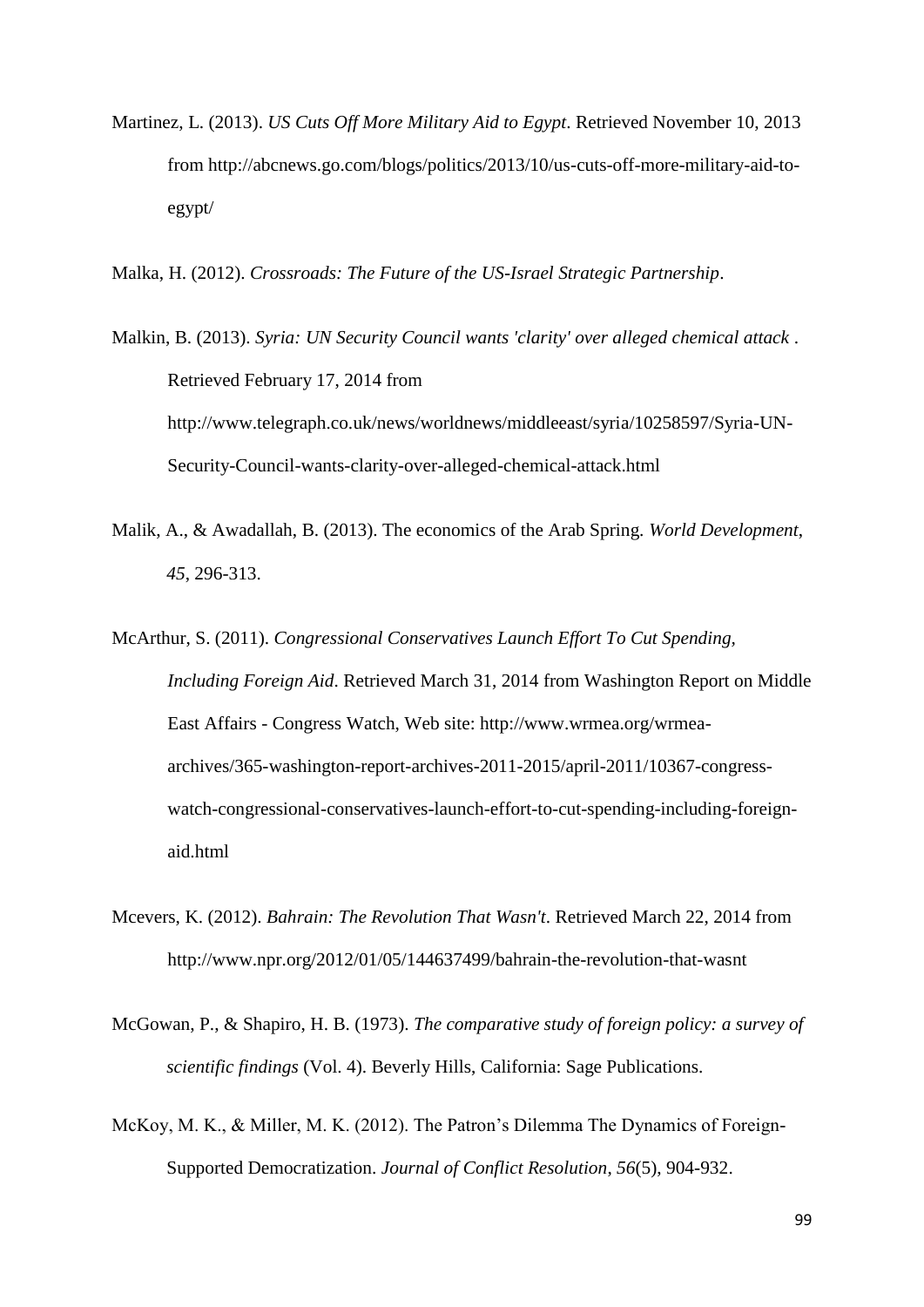McPhedran, C. (2011). *How social media forced Egyptian politics into action*. Retrieved April 5, 2014 from ABC News, Web site: http://www.abc.net.au/unleashed/43654.html

- Mearsheimer, J. J., & Walt, S. M. (2007). *The Israel lobby and US foreign policy* (No. 11). Farrar, Straus and Giroux.
- Meet the Press (2005). Interview with Egyptian Prime Minister Ahmed Nazif . *Meet the Press.*
- Miller, L. E., Martini, J., et al. (2012). *Democratization in the Arab World: Prospects and Lessons from around the Globe*. RAND NATIONAL DEFENSE RESEARCH INST SANTA MONICA CA.

Mingst, K. A., &Arreguín-Toft, I. (2010). *Essentials of international relations*. WW Norton.

- Mitchell, M. (2012). *The Aborted Revolution*. Retrieved March 31, 2014 from The Harvard International Review, Web site: http://hir.harvard.edu/a-new-empire/the-abortedrevolution
- Mohammed, A. &Spetalnick, M. (2011). *Obama keeps pressure on Mubarak as U.S. protests grow*. Retrieved March 31, 2014 from Reuters, Web site: http://www.reuters.com/article/2011/01/29/us-egypt-usa-idUSTRE70R6A920110129
- Momayezi, N., &Rosenburg, R. B. (2011). Oil, the Middle East and US National Security. *International Journal of Humanities and Social Science*, *1*(10), 1.
- Mounassar, H. (2012). *Yemen's Saleh formally steps down after 33 years*. Retrieved March 22, 2014 from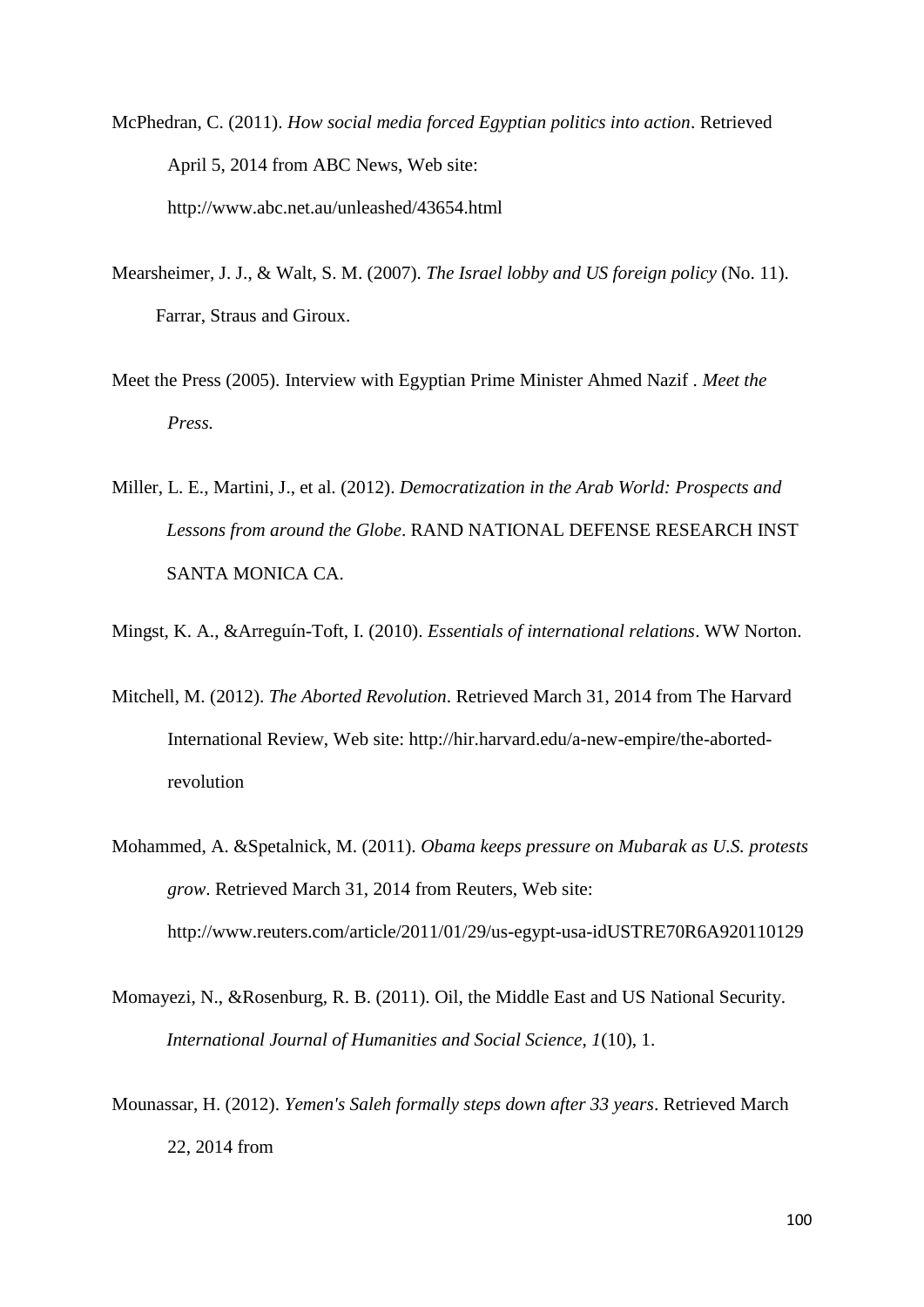http://www.google.com/hostednews/afp/article/ALeqM5iqhKKOqo6XDujeTI\_yaD4B 0CcyVA?docId=CNG.12cc0199ecc6457c2d2a25874218f73d.691

- Navarro, A. (2008). Egypt back in Diplomatic Saddle with Gaza Deal .*Agence France Presse ,* p..
- Naveh, C. (2002). The role of the media in foreign policy decision-making: A theoretical framework. *Conflict & communication online*, *1*(2), 1-14.
- Nevens, K. (2011). *Yemen's Youth Revolution in The Arab Spring: Implications for British Policy.* London: Conservative Middle East Council.
- Nicholas, P. & Parsons, C. (2011). *Obama's advisors split on when and how Mubarak should go*. Retrieved March 31, 2014 from Los Angeles Times, Web site: http://articles.latimes.com/2011/feb/10/world/la-fg-obama-team-20110210
- NYTimes.com (2009). *Text: Obama's Speech in Cairo* . Retrieved February 13, 2014 from http://www.nytimes.com/2009/06/04/us/politics/04obama.text.html?\_r=0
- Oweidat, N. & Schneider, C. P. (2011). *A new Arab world is coming, with or without U.S.*. Retrieved April 5, 2014 from CNN News, Web site: http://edition.cnn.com/2011/OPINION/02/27/oweidat.schneider.arab.world/index.htm l?iref=allsearch

Payne, R. J. (2012). *Global Issues: Politics, Economics and Culture.* Boston: Pearson.

PBS (2011). *Biden: Mubarak Is Not a Dictator, But People Have a Right to Protest*. Retrieved March 20, 2014 from http://www.pbs.org/newshour/bb/politics-jan-june11 biden\_01--27/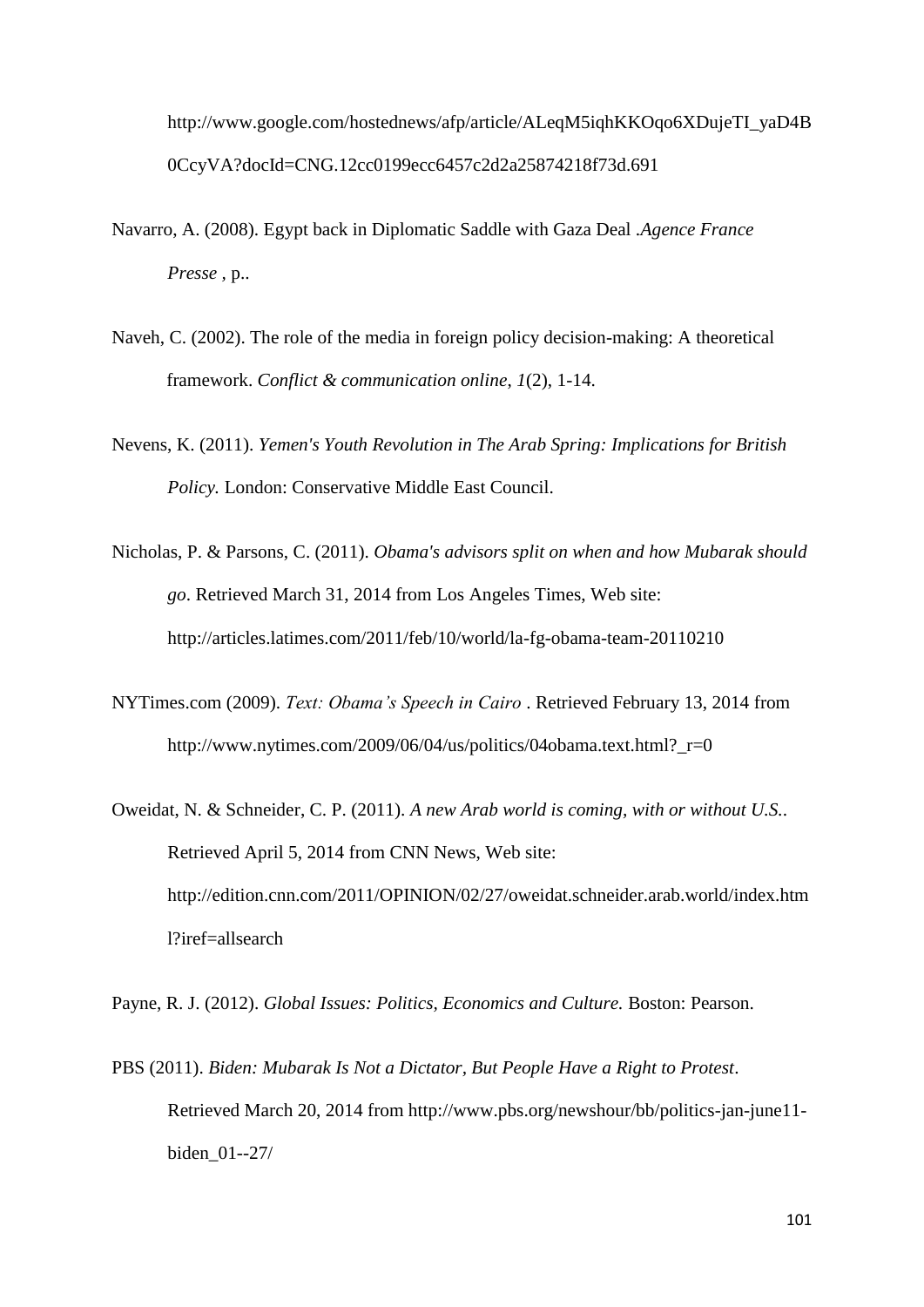- Petras, J. (2011). Washington Faces the Arab Revolts: Sacrificing Dictators to Save the State. *Journal of Contemporary Asia*, *41*(3), 483-490.
- Petraeus , D.H.(2010). "Statement of General David H. Petraeus, U.S. Army Commander, U.S. Central Command, before the Senate Armed Services Committee on the posture of U.S. Central Command," March 16, 2010, http://armedservices. senate.gov/statemnt/2010/03%20March/Petraeus%2003-16-10.pdf.
- Pérez-Liñán, A., Seligson, M. A., & Tate, C. N. (2008). Deepening Our Understanding of the Effects of US Foreign Assistance on Democracy Building Final Report.
- Pinfari, M. (2009). *Nothing but failure?: the Arab League and the Gulf Cooperation Council as mediators in Middle Eastern conflicts*. Crisis States Research Centre.
- Prados, A. B., & Blanchard, C. M. (2007, April). Saudi Arabia: current issues and US relations. LIBRARY OF CONGRESS WASHINGTON DC CONGRESSIONAL RESEARCH SERVICE.
- Prados, A. B., & Sharp, J. M. (2007). Yemen: Current Conditions and US Relations. LIBRARY OF CONGRESS WASHINGTON DC CONGRESSIONAL RESEARCH SERVICE.
- Press TV (2011). *"Several injured in Saudi Arabia protest*. Retrieved March 22, 2014 from http://edition.presstv.ir/detail/170496.html

Pleven, L. (2011). ["Wall Street Journal".](http://online.wsj.com/article/SB10001424052970203441704577068670488306242.html) *The Wall Street Journal*. Retrieved April 21, 2012.

Pollack, K. (2009). *A path out of the desert: a grand strategy for America in the Middle East*. Random House Digital, Inc..

Raab, D. (2008). *Terror in Black September*. New York: Palgrave MacMillan.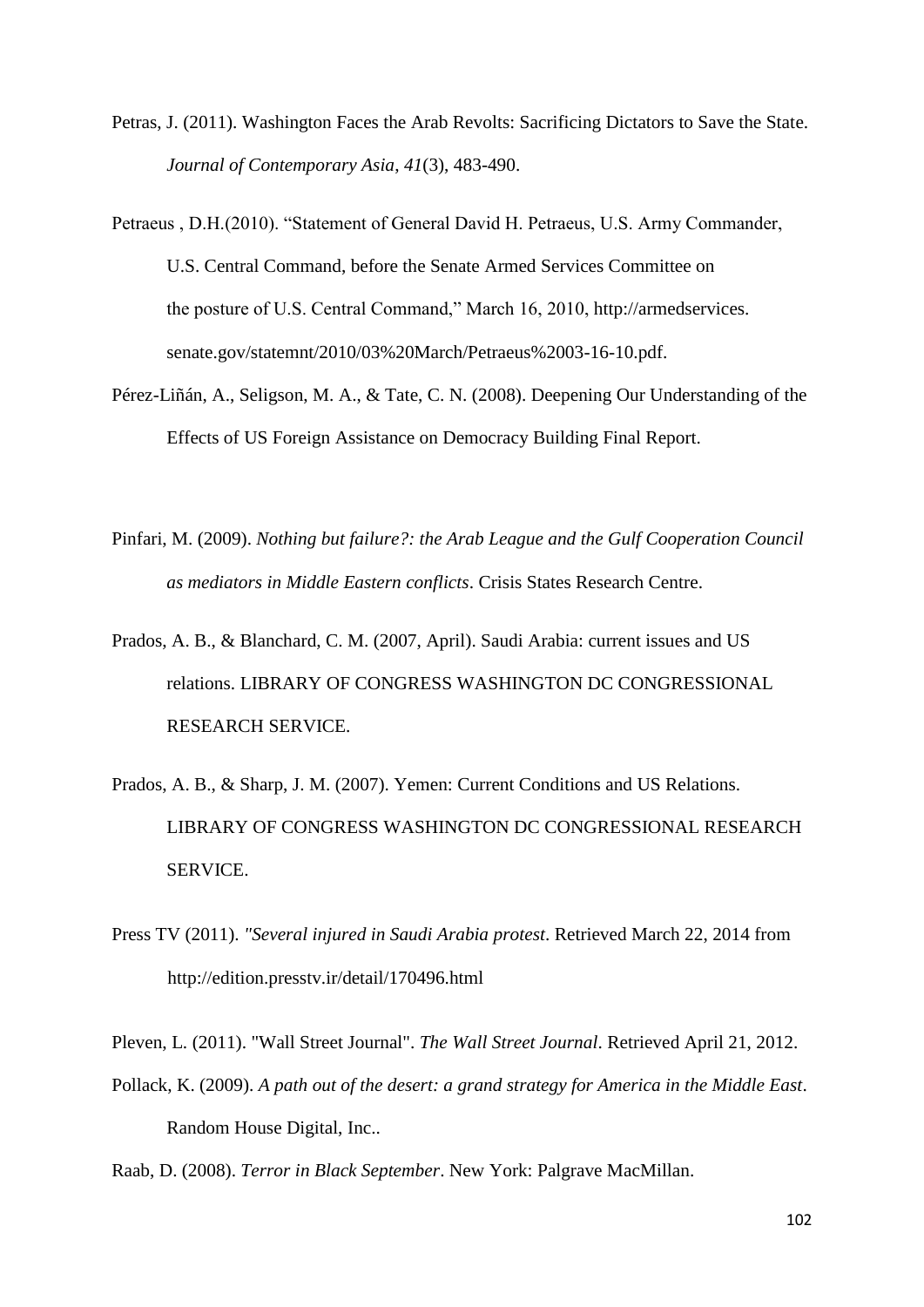Ragin, C. C., & Amoroso, L. M. (2010). *Constructing social research: The unity and diversity of method*. Pine Forge Press.

Raghavan, S. (2011). *In Yemen, government loyalists harden their attacks on protesters*. Retrieved April 5, 2014 from The Washington Post, Web site: http://www.washingtonpost.com/wpdyn/content/article/2011/02/18/AR2011021804066.html

- Ratner, M. (2011). *Middle East and North Africa unrest: implications for oil and natural gas markets*. DIANE Publishing.
- Reuters (2013). *'Israel strikes Syrian weapons en route to Hezbollah'* . Retrieved February 19, 2014 from http://www.jpost.com/Defense/Israel-strikes-Syrian-weapons-en-route-to-Hezbollah
- Rogin, J. (2011). *Is the White House using Congress to send tough messages to Mubarak?*. Retrieved March 31, 2014 from Foreign policy, Web site: http://thecable.foreignpolicy.com/posts/2011/02/04/is\_the\_white\_house\_using\_congre ss\_to\_send\_tough\_messages\_to\_mubarak
- Rosiak, L., et al (2009). *Adding it up: The Top Players in Foreign Agent Lobbying*. Retrieved April 1, 2014 from ProPublica, Web site: http://www.propublica.org/article/adding-itup-the-top-players-in-foreign-agent-lobbying-718
- Rumsey, J. (2012). The 2011 MENA Revolutions: A Study in US Energy (In) Security. *Journal of Strategic Security*, *5*(3), 6.
- Ryan, M., et al.(2004). *The Encyclopedia of the World's Special Forces: Tactics, History, Strategy, Weapons*. Amber Books.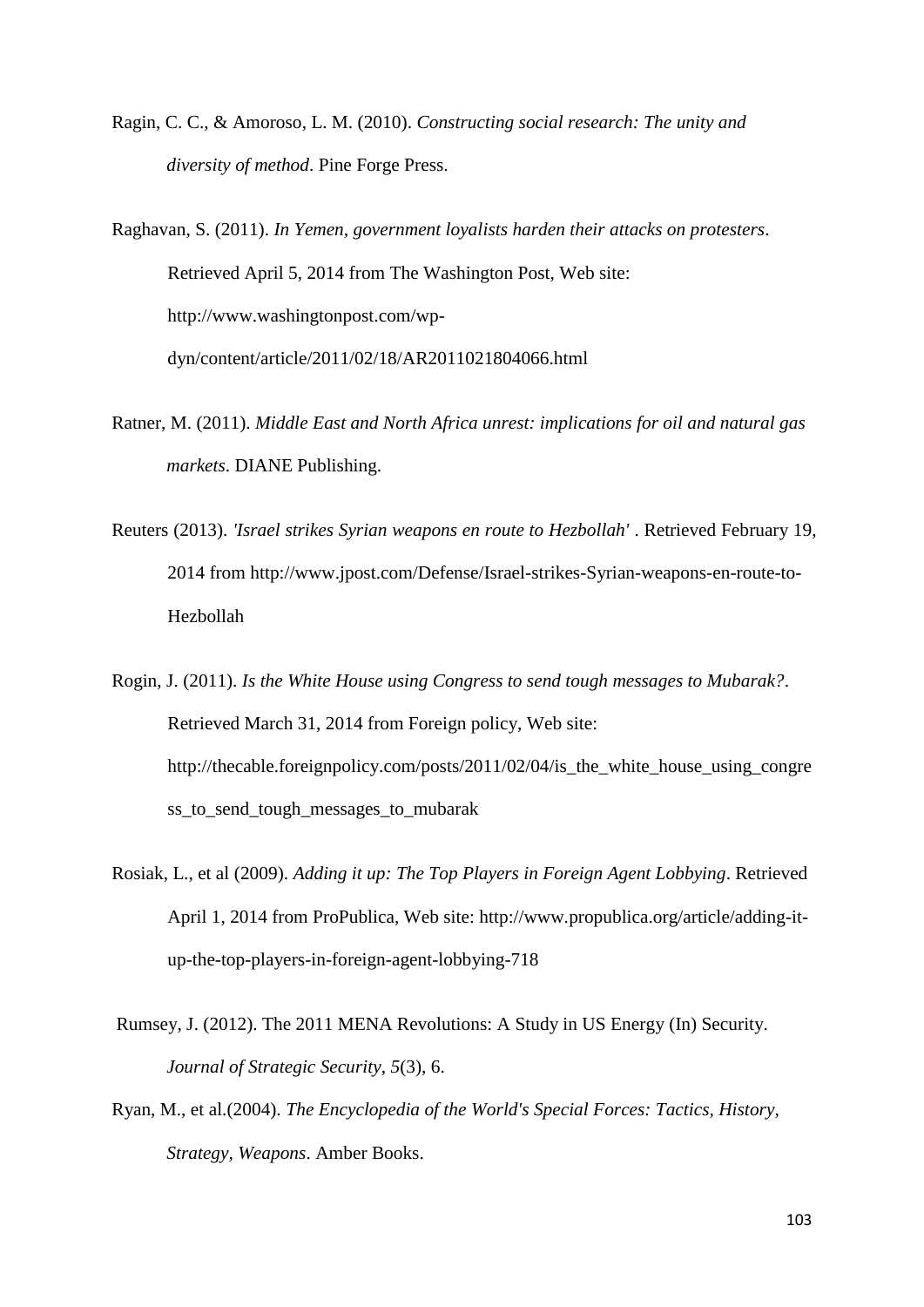Safty, A. (1991). Sadat's negotiations with the United States and Israel: from Sinai to Camp David. *American Journal of Economics and Sociology*, *50*(3), 285-299.

Sanger, D.E. (2011). As Mubarak Digs in, Complications for US policy. New York Times

Sanger, D. E. & Kirkpatrick, D.D. (2011). *A Tunisian-Egyptian Link That Shook Arab History*. Retrieved March 20, 2014 from http://www.nytimes.com/2011/02/14/world/middleeast/14egypt-tunisiaprotests.html?pagewanted=all $&r=0$ 

SCAF (2011). *Second Statement from the Egyptian Supreme Council of the Armed Force*. Retrieved March 20, 2014 from http://www.youtube.com/watch?v=yscNSMqLICw&feature=related

- Schemm, P. & Lucas, R. (2011). *Cairo's Anti-Mubarak activists bruised, tired, hungry*. Retrieved March 22, 2014 from Associated Press, Web site: http://global.factiva.com
- Scheufele, D. A., & Tewksbury, D. (2007). Framing, agenda setting, and priming: The evolution of three media effects models. *Journal of communication*, *57*(1), 9-20.
- Schmitt, E. (2013). *Cairo Military Firmly Hooked to U.S. Lifeline*. Retrieved March 23, 2014 from The New York Times, Web site: http://www.nytimes.com/2013/08/21/world/middleeast/cairo-military-firmly-hookedto-us-lifeline.html?pagewanted=all&\_r=0
- Schwedler, J. (2006) *Faith in Moderation: Islamist Parties in Jordan and Yemen*, New York: Cambridge University Press, 2006.
- Shadid, A. (2011). *Mubarak Stays in Power in Egypt, but Won't Run Again:Obama Urges Faster Shift of Power in Egypt*. Retrieved March 23, 2014 from New York Times,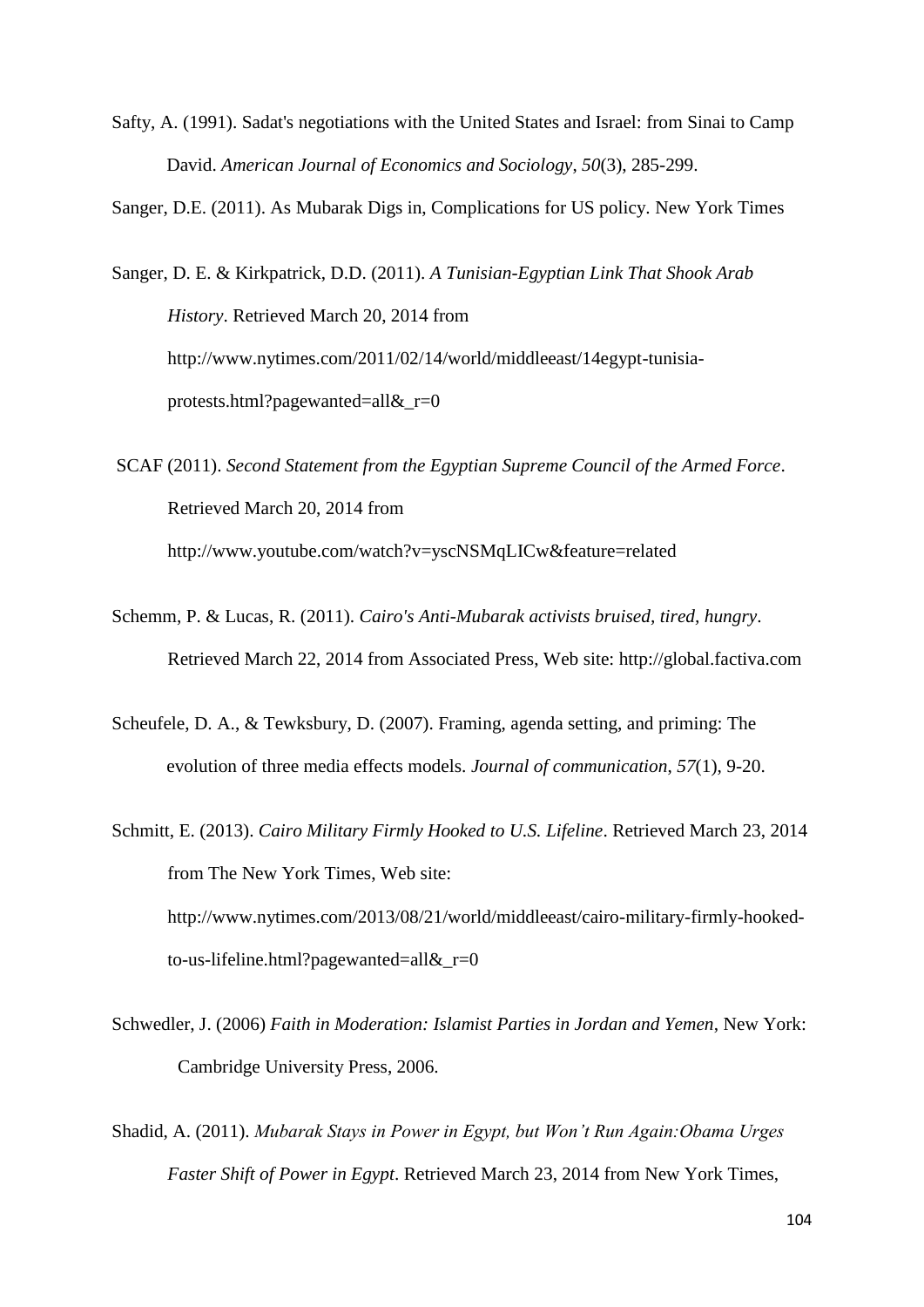Web site:

http://www.nytimes.com/2011/02/02/world/middleeast/02egypt.html?pagewanted=all  $&\text{r}=0$ 

Sharp, J. M. (2010). *Yemen: Background and US Relations*. DIANE Publishing.

Sharp, J. M. (2011). *Yemen: Background and US Relations*. LIBRARY OF CONGRESS WASHINGTON DC CONGRESSIONAL RESEARCH SERVICE.

Sharp, J. M. (2008). The Egypt-Gaza Border and its Effect on. Israeli-Egyptian Relations*. Congressional Research Service,* .

Shaheen, A. N. (2011). ["Saudi women defy ban to register for polls".](http://gulfnews.com/news/gulf/saudi-arabia/saudi-women-defy-ban-to-register-for-polls-1.799161) *[Gulf News](http://en.wikipedia.org/wiki/Gulf_News)*.

Shen, N. (2008). *"Gaza: The Basics. Some history and background on the Gaza Strip"*. Retrieved November 13, 2013 from, Web site: [http://www.slate.com/articles/news\\_and\\_politics/explainer/2008/01/gaza\\_the\\_basics.h](http://www.slate.com/articles/news_and_politics/explainer/2008/01/gaza_the_basics.html) [tml](http://www.slate.com/articles/news_and_politics/explainer/2008/01/gaza_the_basics.html)

Sheline, A. (2011). *Egyptian Revolution In The American Media*. Retrieved April 5, 2014 from, Web site: http://www.midanmasr.com/en/article.aspx?ArticleID=170

Shokr, A. (2011). The 18 Days of Tahrir. *Middle East Report*, *258*, 14-19.

- Slackman, M. & Audi, N. (2011). ["Protesters in Bahrain Demand More Changes".](http://www.nytimes.com/2011/02/26/world/middleeast/26bahrain.html?_r=1) *The New York Times*. Retrieved 29 August 2012.
- Smith, T. (2000). *Foreign attachments: The power of ethnic groups in the making of American foreign policy*. Harvard University Press.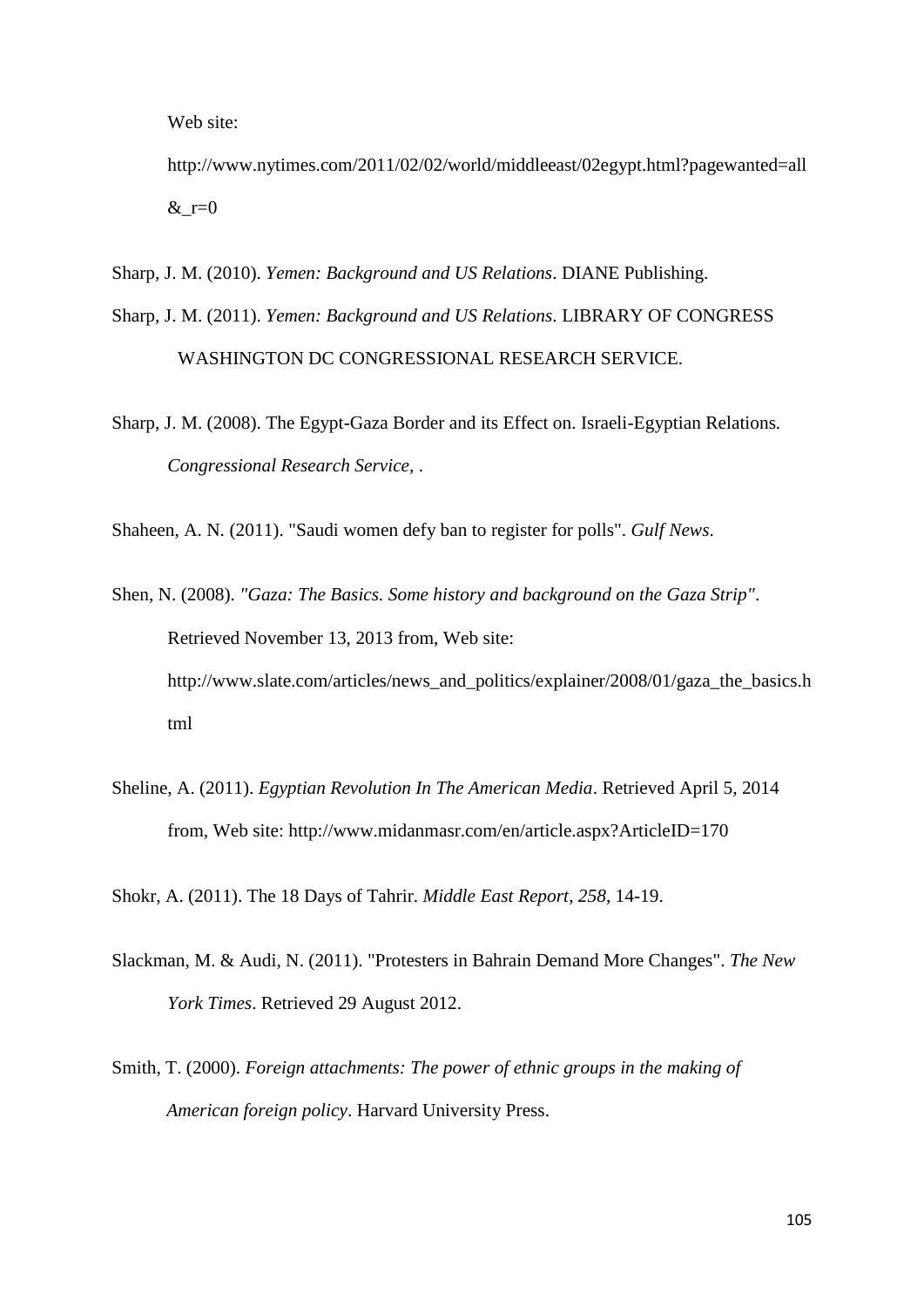- Smith, S., Hadfield, A., & Dunne, T. (Eds.). (2008). *Foreign policy: theories, actors, cases*. Oxford University Press.
- Snow, D. M. (2012). *Cases in International Relations: Portraits of the Future,* Portland: Longman.
- Snyder, R. (1992). Explaining transitions from neopatrimonial dictatorships. *Comparative Politics*, 379-399.
- Sohlman, E. (2011). Yemen Fractures on the Brink of Civil War as Al-Qaeda Gains Ground. *American Foreign Policy Interests*, *33*(5), 236-240.
- Springborg, R. (1989). *Mubarak's Egypt: fragmentation of the political order* (pp. 231-38). Boulder, CO: Westview Press.
- Srour, R. (2014). *Three years down the line, the plight of Bahraini citizens is largely ignored* . Retrieved March 31, 2014 from Middle East Monitor, Web site: https://www.middleeastmonitor.com/articles/middle-east/9735-three-years-down-theline-the-plight-of-bahraini-citizens-is-largely-ignored#top
- Sterling–Folker, J. (1997). Realist Environment, Liberal Process, and Domestic–Level Variables. International Studies Quarterly, 41(1), 1-26.
- Stephens, E. (2006). *US Policy Towards Israel: The Role of Political Culture in Defining the'Special Relationship'*. Sussex Academic Pr.
- Stepan, A., & Linz, J. J. (2013). Democratization Theory and the" Arab Spring". *Journal of Democracy*, *24*(2), 15-30.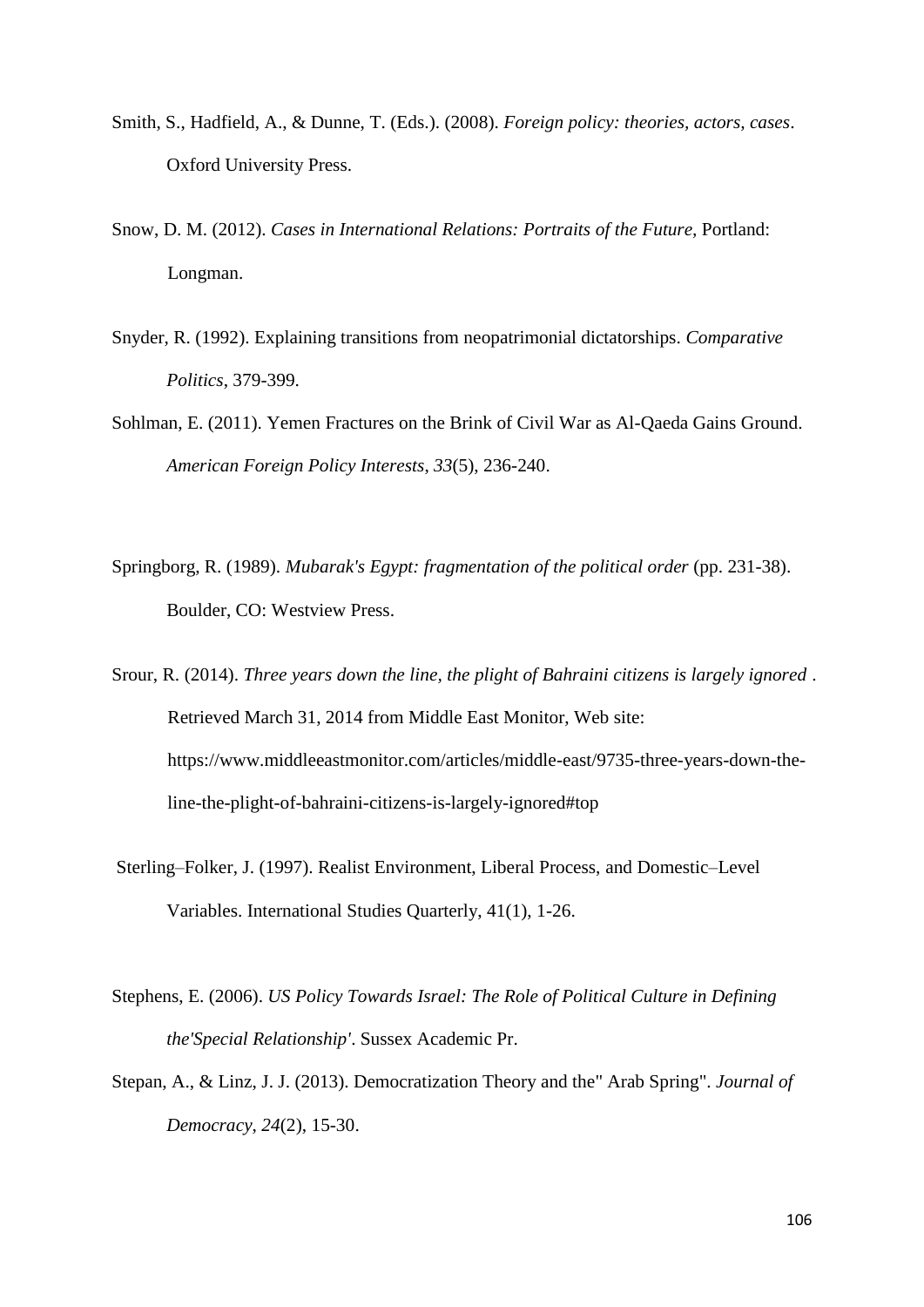Stewart, C. (23 May 2011). ["Saudi woman arrested after defying driving ban".](http://www.independent.co.uk/news/world/middle-east/saudi-woman-arrested-after-defying-driving-ban-2287817.html) *[The](http://en.wikipedia.org/wiki/The_Independent)  [Independent](http://en.wikipedia.org/wiki/The_Independent)*. [Archived](http://www.webcitation.org/5yu3n9CvL) from the original on 23 May 2011. Retrieved 2011-05-23.

Swanson, D. (2014). *Do We Care About People If They Live in Bahrain?*. Retrieved March 31, 2014 from OpEdNews, Web site: http://www.opednews.com/articles/Do-We-Care-About-People-If-by-David-Swanson-Bahrain\_Bahrain-Revolt\_Bahrain-Revolution\_Navy-140217-666.html

Timpane, J. (2011). *Twitter and other services create cracks in Gadhafi's media fortress*. Retrieved April 12, 2014 from The Philadelphia Inquirer, Web site: http://articles.philly.com/2011-02-28/news/28637707\_1\_moammar-gadhafi-diasporafortress

- Tausch, A. (2013). *A LOOK AT INTERNATIONAL SURVEY DATA ABOUT ARAB OPINION*. Retrieved February 19, 2014 from http://www.gloria-center.org/2013/12/a-look-atinternational-survey-data-about-arab-opinion/
- Terrill, A. (2011). The arab spring and the future of US interests and cooperative security in the arab world. *Strategic Studies Institute, US Army War College. http://www. strategicstudiesinstitute. army. mil/pdffiles/articles/The-Arab-Spring-and-the-Futureof-US-Interests-a-2011-08-02-SSI-Article. pdf (02.08. 2011)*.
- The Hindu (2013). *New decrees to quell protests in Bahrain*. Retrieved March 23, 2014 from http://www.thehindu.com/news/international/new-decrees-to-quell-protests-inbahrain/article4977326.ece
- The Huffington Post (2011a). *Ali Abdullah Saleh, Yemen President, Not Returning Home Soon: Diplomat* . Retrieved March 20, 2014 from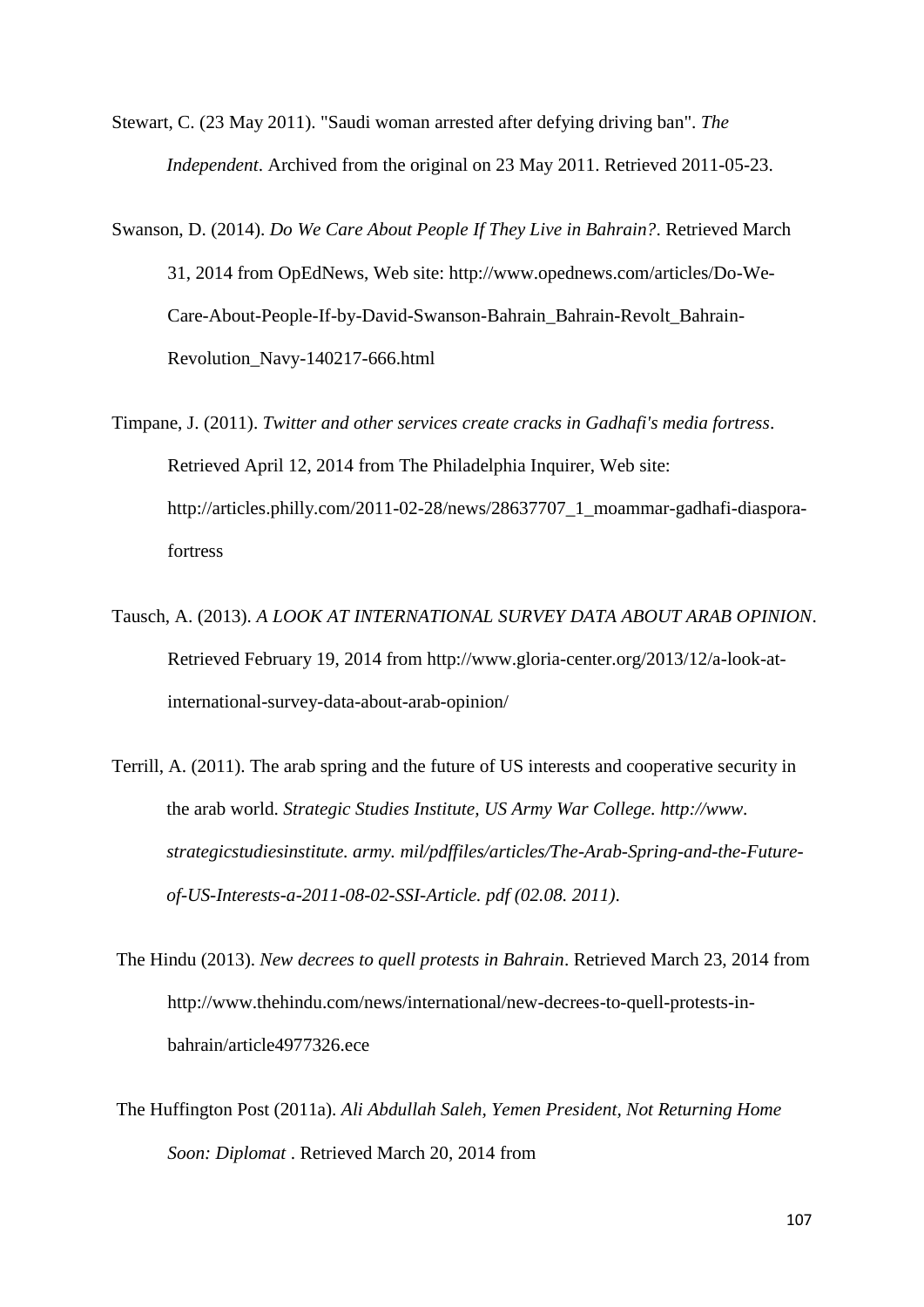http://www.huffingtonpost.com/2011/06/23/ali-abdullah-saleh-yemen-president-notreturning-home-\_n\_882840.html

The Huffington Post (2011b). *Lobbyists Jump Ship In Wake Of Mideast Unrest* . Retrieved April 2, 2014 from The Huffington Post, Web site: http://www.huffingtonpost.com/2011/03/24/lobbyist-mideast-unrestdepartures\_n\_840231.html

The Huffington Post (2011c). *Anderson Cooper: Egyptian Government Has 'Blood On Their Hands,' Is Lying (VIDEO)* . Retrieved April 5, 2014 from Th Huffington Post, Web site: http://www.huffingtonpost.com/2011/02/08/anderson-cooper-egypt-blood-handslies\_n\_820403.html

The White House (2011a). *Readout of the Vice President's Call with Egyptian Vice President Omar Soliman*. Retrieved March 20, 2014 from [http://www.whitehouse.gov/the-press-office/2011/02/08/readout-vice-presidents-call](http://www.whitehouse.gov/the-press-office/2011/02/08/readout-vice-presidents-call-egyptian-vice-president-omar-soliman)[egyptian-vice-president-omar-soliman](http://www.whitehouse.gov/the-press-office/2011/02/08/readout-vice-presidents-call-egyptian-vice-president-omar-soliman)

The White House (2011b). *Remarks by the President on Egypt*. Retrieved March 20, 2014 from http://www.whitehouse.gov/the-press-office/2011/02/11/remarks-presidentegypt

The White House (2011c). *Press Briefing by Press Secretary Robert Gibbs, 1/28/2011*. Retrieved March 20, 2014 from http://www.whitehouse.gov/the-pressoffice/2011/01/28/press-briefing-press-secretary-robert-gibbs-1282011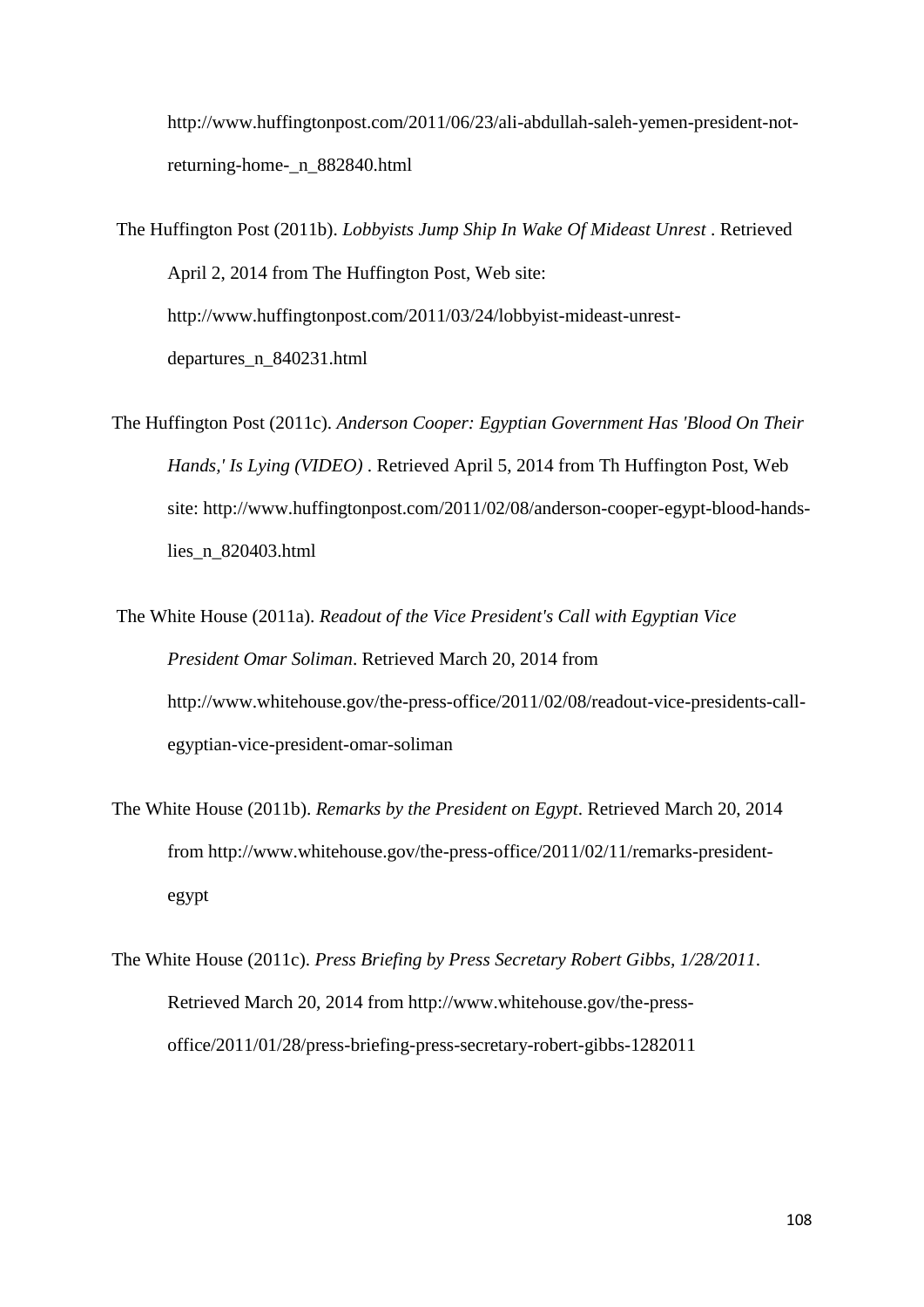- Tiron, R. (2010). *Former U.S. F-16 pilot set to lobby for Yemen* . Retrieved April 2, 2014 from The Hill, Web site: http://thehill.com/business-a-lobbying/91789-former-us-f-16-pilot-set-to-lobby-for-yemen
- Tomlinson, H. (2012). *Bahrain pays a king's ransom to PR companies to improve image* . Retrieved April 2, 2014 from The Times, Web site: http://www.thetimes.co.uk/tto/news/world/middleeast/article3375990.ece
- Teorell, J. (2010). *Determinants of democratization: Explaining Regime Change in the World*. Cambridge: Cambridge University Press.
- Trubowitz, P., et al. (Eds.). (1999). *The politics of strategic adjustment [electronic resource]: ideas, institutions, and interests*. Columbia University Press.

Turse, N. (2011). *Tomgram: Nick Turse, The Pentagon and Murder in Bahrain* . Retrieved April 2, 2014 from TomDispatch.com, Web site: http://www.tomdispatch.com/post/175367/tomgram%3A\_nick\_turse%2C\_the\_pentag on\_and\_murder\_in\_bahrain/

- USAID (2006). *US Overseas Loans and Grants: Obligation and Loan Authorization Database,* Washington DC: United States Agency for International Development.
- U.S. [Bureau of Transportation Statistics\(](http://en.wikipedia.org/wiki/Bureau_of_Transportation_Statistics)2007). *[Domestic Demand for Refined Petroleum](http://www.bts.gov/publications/national_transportation_statistics/html/table_04_03.html)  [Products by Sector](http://www.bts.gov/publications/national_transportation_statistics/html/table_04_03.html)*, retrieved December 20, 2007
- U.S. Census Bureau.(2011[\)U.S. Imports of Crude Oil"](http://www.census.gov/foreign-trade/statistics/historical/petr.txt).
- US Congress (2008). *Congressional Budget Justification: Foreign Operations*. Retrieved February 15, 2014 from US Government, Congress Web site: http://www.state.gov/documents/organization/80701.pdf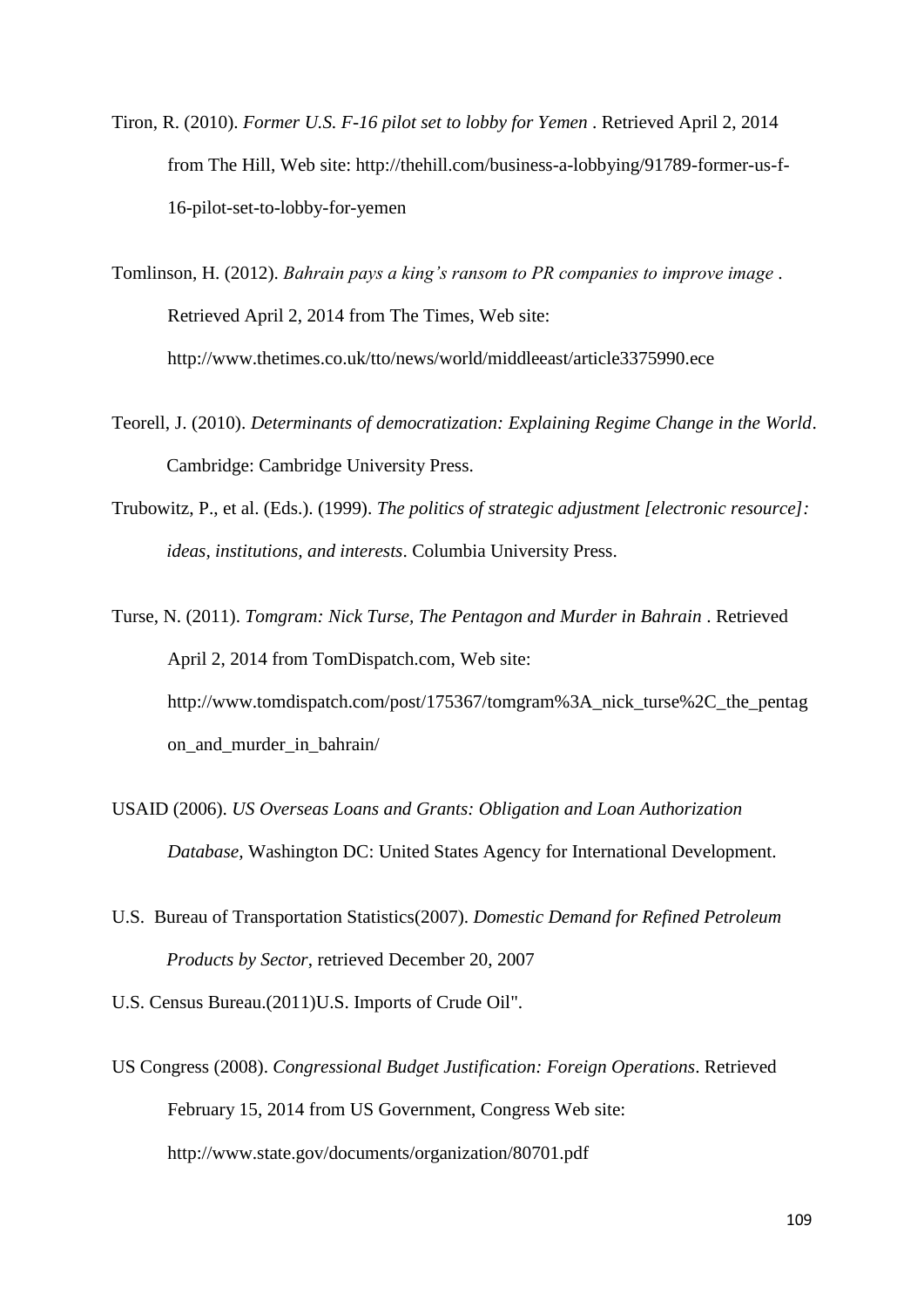- U.S. Department of Defense (2010)."Media Availability with Secretary Gates and Israeli Defense Minister Barak from the Pentagon,", www.defense.gov/transcripts/ transcript.aspx?transcriptid=4616.
- US Department of State (2005). State Department's Mideast Partnership*. US Department of State fact sheet,* .
- US Department of State (2002). *Middle East Partnership Initiative*. Retrieved February 13, 2014 from US Government, US Department of State Web site: http://mepi.state.gov/where-we-work2/egypt.html
- US Department of State (2011). *Statement on GCC Initiative in Yemen*. Retrieved March 20, 2014 from http://iipdigital.usembassy.gov/st/english/texttrans/2011/04/20110408135715su0.140 0502.html#axzz1UPwWM8Ax
- US Department of State (2012). *2012 International Women of Courage Award Winners*. Retrieved March 18, 2014 from US Government, Department of State Web site: http://www.state.gov/s/gwi/programs/iwoc/2012/bio/index.htm
- US Department of State (2013). *U.S. Relations With Tunisia*. Retrieved February 16, 2014 from US Department of State, Bureau of Near Eastern Affairs Web site: http://www.state.gov/r/pa/ei/bgn/5439.htm
- US Gov (2006). *REVIEW OF U.S. ASSISTANCE PROGRAMS TO EGYPT*. Retrieved November 17, 2013 from US Government, US House Committe on foreign relations Web site:

http://commdocs.house.gov/committees/intlrel/hfa27645.000/hfa27645\_0f.htm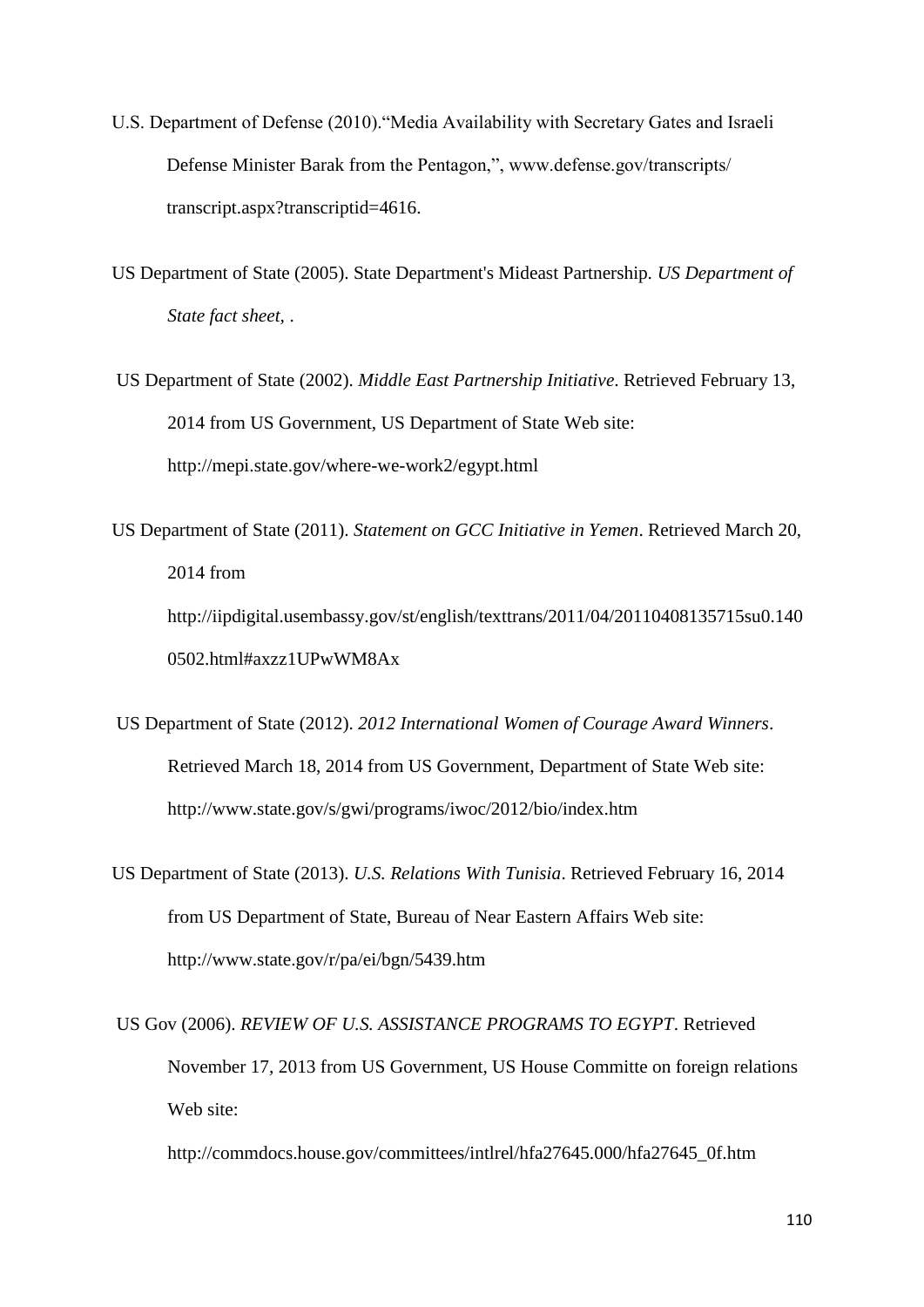UNDP (2002). *Arab Human Development Report 2002: Creating Opportunities for Future Generations.* New York: United Nations Development Program.

Waguih, A. (2011). *US urges restraint in Egypt, says government stable*. Retrieved November 17, 2013 from Reuters, Web site: [http://www.reuters.com/article/2011/01/25/ozatp-egypt-protest-clinton](http://www.reuters.com/article/2011/01/25/ozatp-egypt-protest-clinton-idAFJOE70O0KF20110125)[idAFJOE70O0KF20110125](http://www.reuters.com/article/2011/01/25/ozatp-egypt-protest-clinton-idAFJOE70O0KF20110125)

- Walt, S. M. (2002). Beyond bin Laden: Reshaping US Foreign Policy. *International Security*, *26*(3), 56-78.
- Weaver, M. &Mccarthy, T. (2013). *"Egyptian army suspends constitution and removes President Morsi – as it happened"*. Retrieved November 1, 2013 from http://www.theguardian.com/world/middle-east-live/2013/jul/03/egypt-countdownarmy-deadline-live?view=mobile
- Welsh, M.Y. &Laumea, T. (2011). *[Bahrain: Shouting in the Dark](http://www.aljazeera.com/programmes/2011/08/201184144547798162.html)*. Bahrain: Al Jazeera. Retrieved 29 July 2012.
- Wickham, D. (2013). *Siding With A Tyrant: British Policy Towards Bahrain And Its People*. Retrieved March 31, 2014 from, Web site: http://www.leftfootforward.org/2013/09/siding-with-a-tyrant-british-policy-towardsbahrain-and-its-people/

Wikileaks (2008a). *CODEL ACKERMAN MEETINGS WITH MUBARAK, SULEIMAN, AND ABOUL GHEIT*. Retrieved March 23, 2014 from [http://www.wikileaks.org/plusd/cables/08CAIRO1416\\_a.html](http://www.wikileaks.org/plusd/cables/08CAIRO1416_a.html)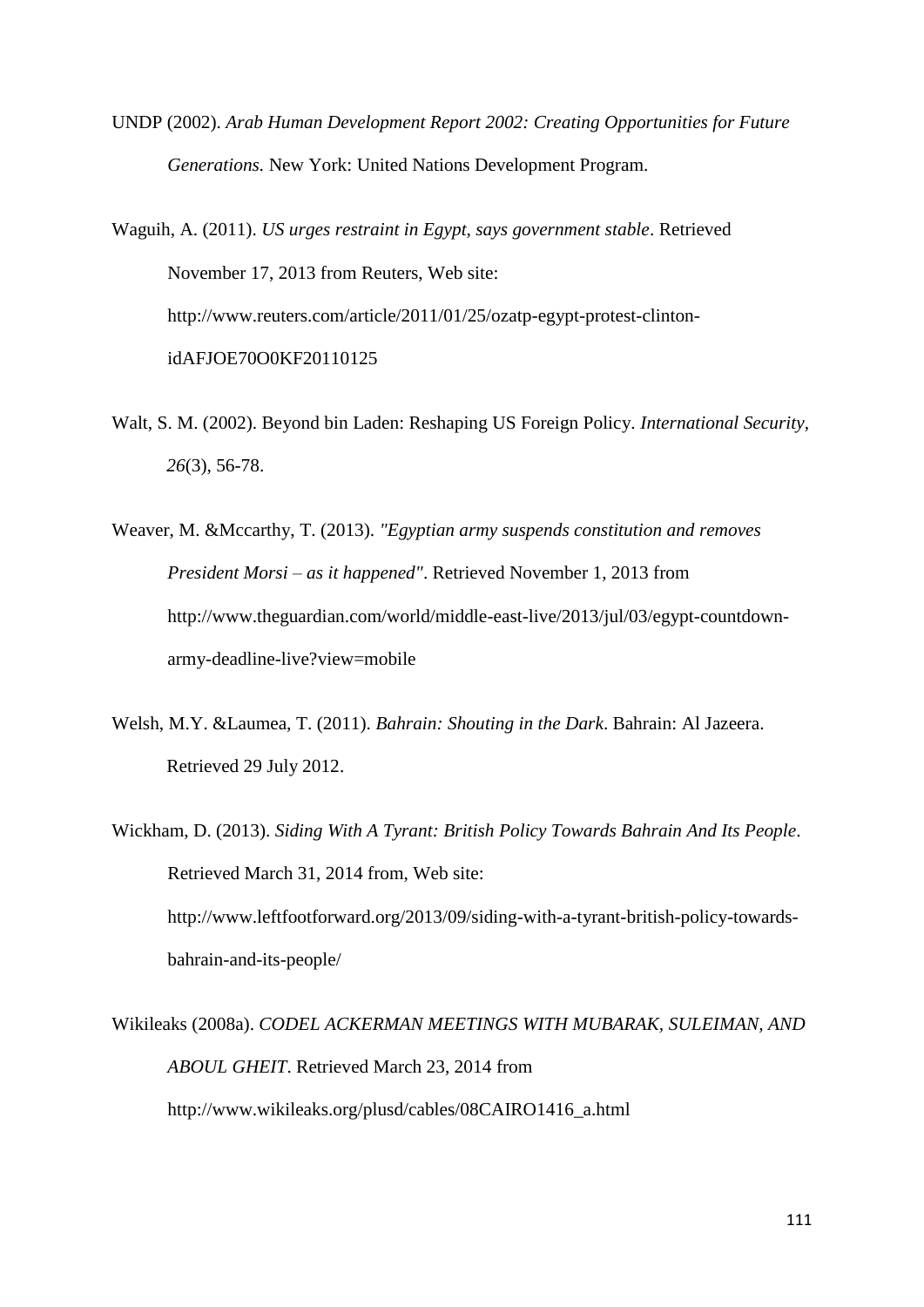Wikileaks (2008b). *cable 08TELAVIV1984, DEFENSE MINISTER BARAK'S DISCUSSIONS IN EGYPT*. Retrieved March 23, 2014 from http://www.wikileaks.ch/cable/2008/08/08TELAVIV1984.html

Wikileaks (2009). *cable 09CAIRO549, SCENESETTER FOR GENERAL SCHWARTZ*. Retrieved March 23, 2014 from, Web site: http://wikileaks.ch/cable/2009/03/09CAIRO549.html

Wittes, T. C., & Yerkes, S. (2006). *What Price Freedom?: Assessing the Bush Administration's Freedom Agenda*. SabanCenter for Middle East Policy at the Brookings Institution.

Yemen Fox (2011a). *John McCain calls president Saleh to step aside immediately*. Retrieved March 31, 2014 from Yemen fox, Web site: [http://www.yemenfox.net/news\\_details.php?sid=682](http://www.yemenfox.net/news_details.php?sid=682)

Yemen Fox (2011b). *U.S Congress recognizes Yemeni Youth Revolution*. Retrieved March 31, 2014 from Yemen fox, Web site: http://www.tawakkolkarman.net/news\_details.php?sid=170&lng=english

- Yemen Fox (2011c). *US jurists to sue Saleh if issued entry visa*. Retrieved April 5, 2014 from Yemen Fox, Web site: http://yemenfox.net/news\_details.php?sid=1516
- Yom, S. (2008). Dilemmas of American Democracy Promotion in the Arab World, *Yale J. Int'l Aff.*, *3*, 131.
- Zill, Z. (2012). *Bahrain and the Arab Spring :A Bahraini activist speaks about Bahrain's rebellion and what the future holds.*. Retrieved March 31, 2014 from International Socialist Review, Web site: http://isreview.org/issue/82/bahrain-and-arab-spring